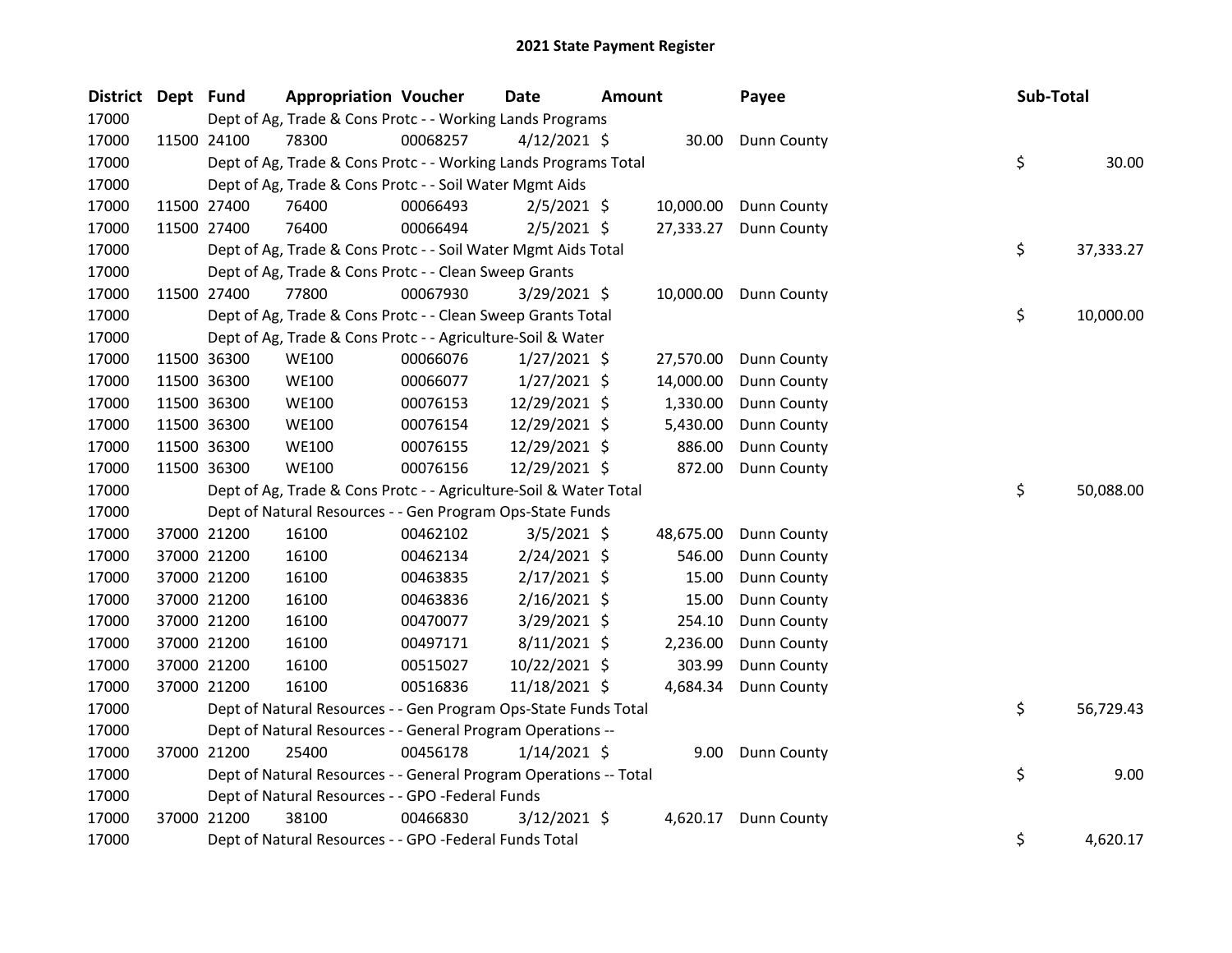| District Dept Fund |             | <b>Appropriation Voucher</b>                                       |          | Date           | <b>Amount</b> |           | Payee                 | Sub-Total |            |
|--------------------|-------------|--------------------------------------------------------------------|----------|----------------|---------------|-----------|-----------------------|-----------|------------|
| 17000              |             | Dept of Natural Resources - - Venison Processing                   |          |                |               |           |                       |           |            |
| 17000              | 37000 21200 | 54900                                                              | 00462737 | $2/16/2021$ \$ |               | 240.00    | Dunn County           |           |            |
| 17000              | 37000 21200 | 54900                                                              | 00482664 | $5/21/2021$ \$ |               | 347.00    | <b>Dunn County</b>    |           |            |
| 17000              |             | Dept of Natural Resources - - Venison Processing Total             |          |                |               |           |                       | \$        | 587.00     |
| 17000              |             | Dept of Natural Resources - - Enf A - Boating Enforcement          |          |                |               |           |                       |           |            |
| 17000              | 37000 21200 | 55000                                                              | 00466830 | $3/12/2021$ \$ |               |           | 9,517.79 Dunn County  |           |            |
| 17000              |             | Dept of Natural Resources - - Enf A - Boating Enforcement Total    |          |                |               |           |                       | \$        | 9,517.79   |
| 17000              |             | Dept of Natural Resources - - Enf A - Atv & Utv Enforcement        |          |                |               |           |                       |           |            |
| 17000              | 37000 21200 | 55100                                                              | 00509151 | $9/16/2021$ \$ |               |           | 2,553.10 Dunn County  |           |            |
| 17000              |             | Dept of Natural Resources - - Enf A - Atv & Utv Enforcement Total  |          |                |               |           |                       | \$        | 2,553.10   |
| 17000              |             | Dept of Natural Resources - - Enf A - Snow Enforcement             |          |                |               |           |                       |           |            |
| 17000              | 37000 21200 | 55200                                                              | 00509614 | $9/20/2021$ \$ |               |           | 3,931.46 Dunn County  |           |            |
| 17000              |             | Dept of Natural Resources - - Enf A - Snow Enforcement Total       |          |                |               |           |                       | \$        | 3,931.46   |
| 17000              |             | Dept of Natural Resources - - Wildlife Damage Claims & Abat        |          |                |               |           |                       |           |            |
| 17000              | 37000 21200 | 55300                                                              | 00462737 | $2/16/2021$ \$ |               |           | 8,458.37 Dunn County  |           |            |
| 17000              | 37000 21200 | 55300                                                              | 00482664 | $5/21/2021$ \$ |               | 6,186.79  | Dunn County           |           |            |
| 17000              | 37000 21200 | 55300                                                              | 00501356 | $8/27/2021$ \$ |               | 5,440.98  | Dunn County           |           |            |
| 17000              | 37000 21200 | 55300                                                              | 00517680 | 11/3/2021 \$   |               |           | 2,548.87 Dunn County  |           |            |
| 17000              |             | Dept of Natural Resources - - Wildlife Damage Claims & Abat Total  |          |                |               |           |                       | \$        | 22,635.01  |
| 17000              |             | Dept of Natural Resources - - Resaids - County Cons Aids           |          |                |               |           |                       |           |            |
| 17000              | 37000 21200 | 56300                                                              | 00521968 | 11/29/2021 \$  |               |           | 2,295.00 Dunn County  |           |            |
| 17000              |             | Dept of Natural Resources - - Resaids - County Cons Aids Total     |          |                |               |           |                       | \$        | 2,295.00   |
| 17000              |             | Dept of Natural Resources - - Resaids - Forest CropInd & Mfl       |          |                |               |           |                       |           |            |
| 17000              | 37000 21200 | 56600                                                              | 00509465 | $9/17/2021$ \$ |               |           | 23,272.03 Dunn County |           |            |
| 17000              |             | Dept of Natural Resources - - Resaids - Forest CropInd & Mfl Total |          |                |               |           |                       | \$        | 23,272.03  |
| 17000              |             | Dept of Natural Resources - - Ra- Suppl Snow Trail Aids            |          |                |               |           |                       |           |            |
| 17000              | 37000 21200 | 56900                                                              | 00455715 | $1/13/2021$ \$ |               |           | 18,618.42 Dunn County |           |            |
| 17000              |             | Dept of Natural Resources - - Ra- Suppl Snow Trail Aids Total      |          |                |               |           |                       | \$        | 18,618.42  |
| 17000              |             | Dept of Natural Resources - - Ra- Cnty Snow Trail & Area Aid       |          |                |               |           |                       |           |            |
| 17000              | 37000 21200 | 57400                                                              | 00458545 | $1/25/2021$ \$ |               | 10,000.00 | <b>Dunn County</b>    |           |            |
| 17000              | 37000 21200 | 57400                                                              | 00464110 | $2/18/2021$ \$ |               | 30,000.00 | Dunn County           |           |            |
| 17000              | 37000 21200 | 57400                                                              | 00515074 | 10/18/2021 \$  |               | 46,575.00 | Dunn County           |           |            |
| 17000              | 37000 21200 | 57400                                                              | 00524418 | 12/15/2021 \$  |               | 34,000.00 | Dunn County           |           |            |
| 17000              |             | Dept of Natural Resources - - Ra- Cnty Snow Trail & Area Aid Total |          |                |               |           |                       | \$        | 120,575.00 |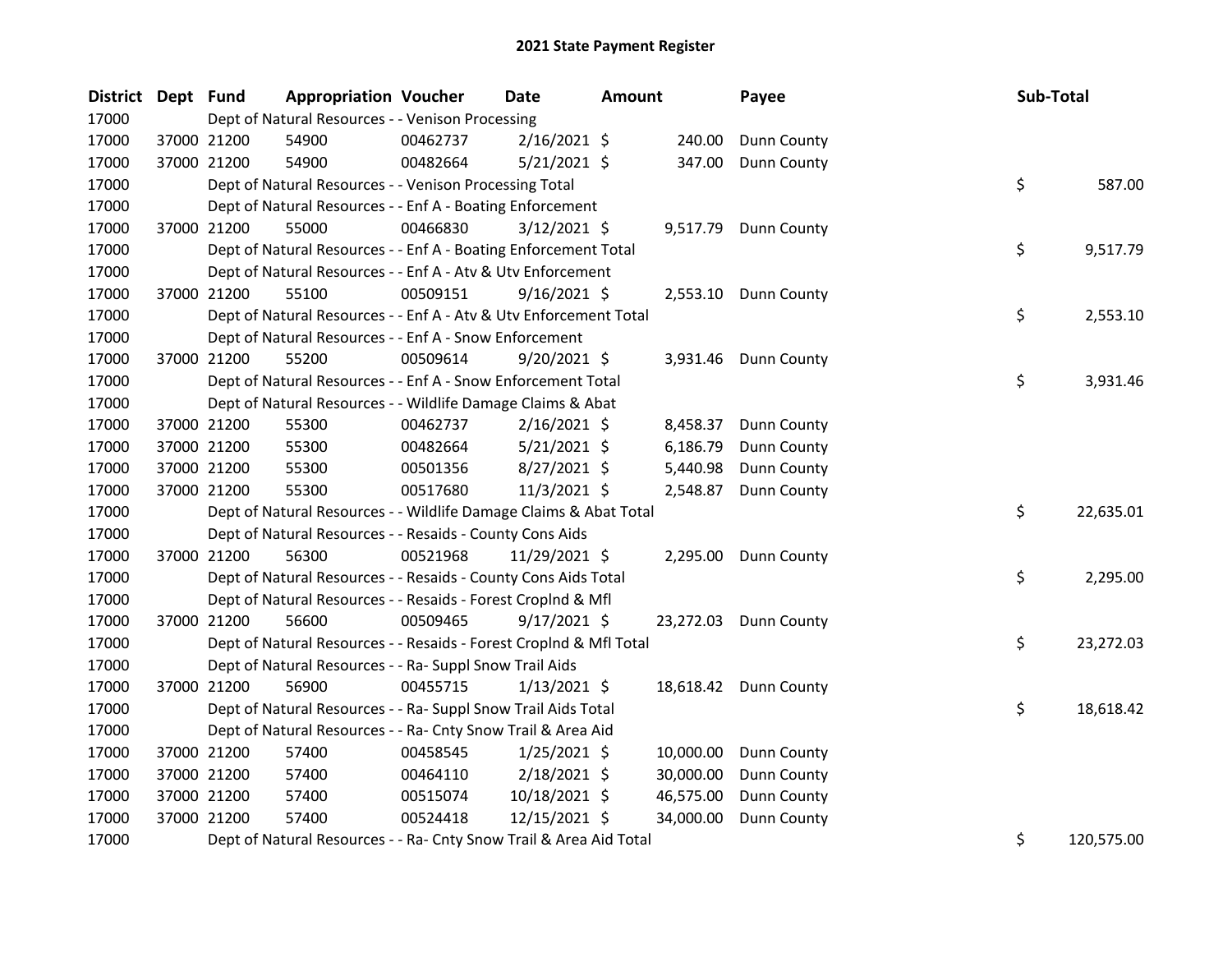| District Dept Fund |             | <b>Appropriation Voucher</b>                                       |          | <b>Date</b>    | Amount |            | Payee                  | Sub-Total |            |
|--------------------|-------------|--------------------------------------------------------------------|----------|----------------|--------|------------|------------------------|-----------|------------|
| 17000              |             | Dept of Natural Resources - - Resaids - Pymt In Lieu Tax Fed       |          |                |        |            |                        |           |            |
| 17000              | 37000 21200 | 58400                                                              | 00510753 | $9/28/2021$ \$ |        | 217.00     | Dunn County            |           |            |
| 17000              |             | Dept of Natural Resources - - Resaids - Pymt In Lieu Tax Fed Total |          |                |        |            |                        | \$        | 217.00     |
| 17000              |             | Dept of Natural Resources - - Ea - Lake Protection                 |          |                |        |            |                        |           |            |
| 17000              | 37000 21200 | 66300                                                              | 00497191 | $7/14/2021$ \$ |        |            | 83,127.83 Dunn County  |           |            |
| 17000              |             | Dept of Natural Resources - - Ea - Lake Protection Total           |          |                |        |            |                        | \$        | 83,127.83  |
| 17000              |             | Dept of Natural Resources - - GPO--State Funds                     |          |                |        |            |                        |           |            |
| 17000              | 37000 21200 | 86100                                                              | 00479475 | $5/7/2021$ \$  |        | 4.00       | Dunn County            |           |            |
| 17000              | 37000 21200 | 86100                                                              | 00481309 | $6/10/2021$ \$ |        | 4.00       | Dunn County            |           |            |
| 17000              | 37000 21200 | 86100                                                              | 00516782 | 11/18/2021 \$  |        | 4.00       | Dunn County            |           |            |
| 17000              |             | Dept of Natural Resources - - GPO--State Funds Total               |          |                |        |            |                        | \$        | 12.00      |
| 17000              |             | Dept of Natural Resources - - GPO - Sd Water Loan Prog, Fed        |          |                |        |            |                        |           |            |
| 17000              | 37000 57300 | 48200                                                              | 00457863 | $2/5/2021$ \$  |        | 2,499.50   | Dunn County            |           |            |
| 17000              | 37000 57300 | 48200                                                              | 00468749 | $3/31/2021$ \$ |        | 3,947.50   | Dunn County            |           |            |
| 17000              | 37000 57300 | 48200                                                              | 00492014 | 7/16/2021 \$   |        | 3,947.50   | Dunn County            |           |            |
| 17000              | 37000 57300 | 48200                                                              | 00515513 | 11/12/2021 \$  |        | 3,947.50   | Dunn County            |           |            |
| 17000              |             | Dept of Natural Resources - - GPO - Sd Water Loan Prog, Fed Total  |          |                |        |            |                        | \$        | 14,342.00  |
| 17000              |             | WI Dept of Transportation - - Eldly&Disa Co/Aid Sf                 |          |                |        |            |                        |           |            |
| 17000              | 39500 21100 | 16800                                                              | 00650057 | $2/8/2021$ \$  |        |            | 118,568.00 Dunn County |           |            |
| 17000              |             | WI Dept of Transportation - - Eldly&Disa Co/Aid Sf Total           |          |                |        |            |                        | \$        | 118,568.00 |
| 17000              |             | WI Dept of Transportation - - Paratransit Aids, Sf                 |          |                |        |            |                        |           |            |
| 17000              | 39500 21100 | 17500                                                              | 00707855 | $6/21/2021$ \$ |        | 5,024.00   | Dunn County            |           |            |
| 17000              |             | WI Dept of Transportation - - Paratransit Aids, Sf Total           |          |                |        |            |                        | \$        | 5,024.00   |
| 17000              |             | WI Dept of Transportation - - Trnst/Trns-Rel Aid F                 |          |                |        |            |                        |           |            |
| 17000              | 39500 21100 | 18200                                                              | 00678356 | $4/13/2021$ \$ |        | 43,509.60  | Dunn County            |           |            |
| 17000              | 39500 21100 | 18200                                                              | 00693620 | $5/14/2021$ \$ |        | 116,403.29 | Dunn County            |           |            |
| 17000              | 39500 21100 | 18200                                                              | 00747079 | $9/16/2021$ \$ |        | 78,098.58  | Dunn County            |           |            |
| 17000              | 39500 21100 | 18200                                                              | 00778297 | 11/26/2021 \$  |        | 108,788.16 | Dunn County            |           |            |
| 17000              |             | WI Dept of Transportation - - Trnst/Trns-Rel Aid F Total           |          |                |        |            |                        | \$        | 346,799.63 |
| 17000              |             | WI Dept of Transportation - - Hwy Sfty Loc Aid Ffd                 |          |                |        |            |                        |           |            |
| 17000              | 39500 21100 | 18500                                                              | 00723590 | 7/21/2021 \$   |        | 3,871.02   | Dunn County            |           |            |
| 17000              | 39500 21100 | 18500                                                              | 00733961 | $8/13/2021$ \$ |        | 2,599.50   | Dunn County            |           |            |
| 17000              | 39500 21100 | 18500                                                              | 00747637 | $9/17/2021$ \$ |        | 2,303.72   | <b>Dunn County</b>     |           |            |
| 17000              | 39500 21100 | 18500                                                              | 00760768 | 10/12/2021 \$  |        | 2,336.72   | Dunn County            |           |            |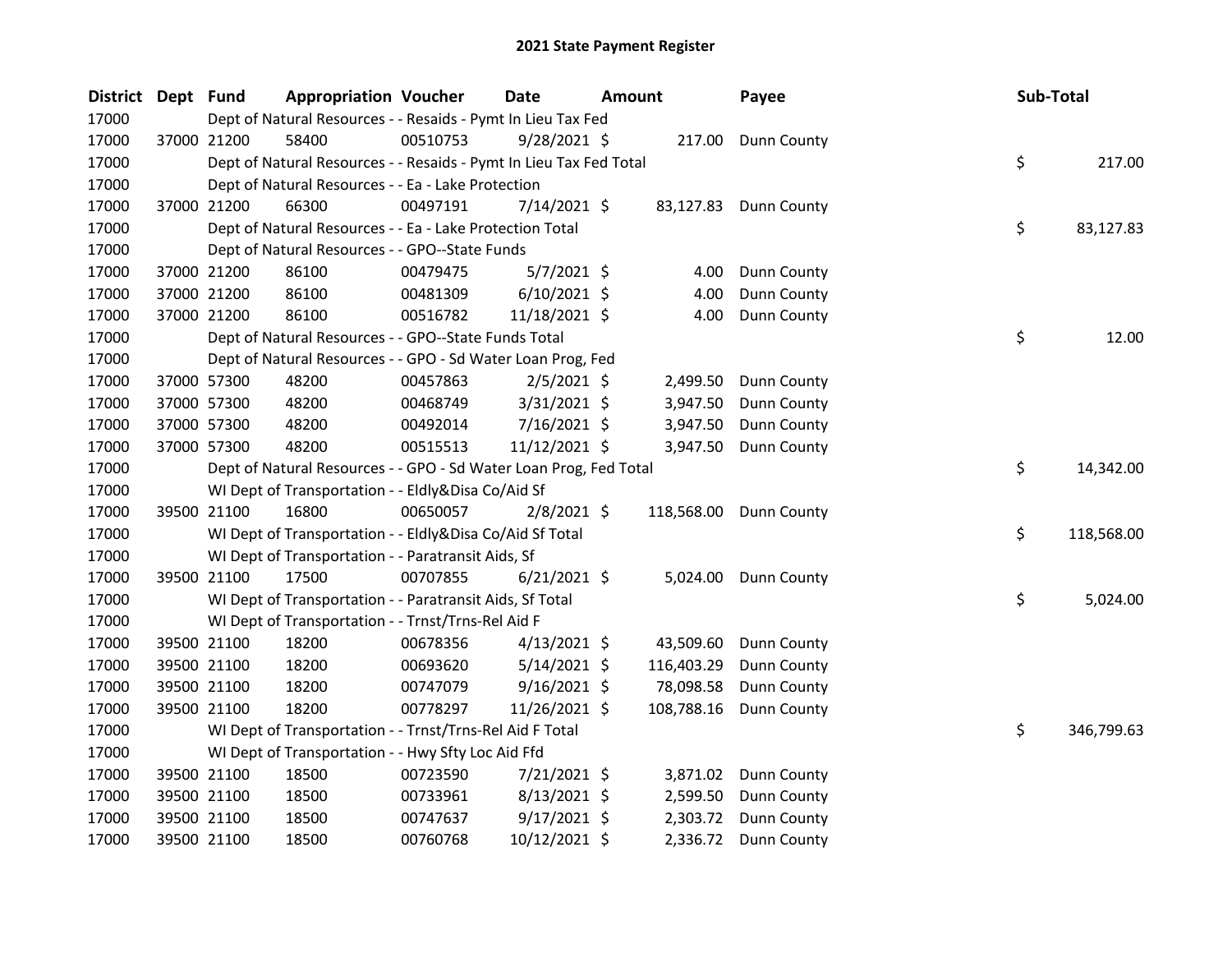| <b>District</b> | Dept Fund |             | <b>Appropriation Voucher</b>                             |          | <b>Date</b>    | <b>Amount</b> | Payee              |    | Sub-Total    |
|-----------------|-----------|-------------|----------------------------------------------------------|----------|----------------|---------------|--------------------|----|--------------|
| 17000           |           |             | WI Dept of Transportation - - Hwy Sfty Loc Aid Ffd Total |          |                |               |                    | \$ | 11,110.96    |
| 17000           |           |             | WI Dept of Transportation - - Trans Aids To Co.-Sf       |          |                |               |                    |    |              |
| 17000           |           | 39500 21100 | 19000                                                    | 00631616 | $1/4/2021$ \$  | 405,363.18    | Dunn County        |    |              |
| 17000           |           | 39500 21100 | 19000                                                    | 00710711 | 7/6/2021 \$    | 810,726.36    | Dunn County        |    |              |
| 17000           |           | 39500 21100 | 19000                                                    | 00751270 | $10/4/2021$ \$ | 405,363.18    | Dunn County        |    |              |
| 17000           |           |             | WI Dept of Transportation - - Trans Aids To Co.-Sf Total |          |                |               |                    | \$ | 1,621,452.72 |
| 17000           |           |             | WI Dept of Transportation - - Local Rds, Grants Sf       |          |                |               |                    |    |              |
| 17000           |           | 39500 21100 | 27000                                                    | 00774086 | 11/15/2021 \$  | 120,861.27    | <b>Dunn County</b> |    |              |
| 17000           |           |             | WI Dept of Transportation - - Local Rds, Grants Sf Total |          |                |               |                    | \$ | 120,861.27   |
| 17000           |           |             | WI Dept of Transportation - - Loc Trns Facl Implfd       |          |                |               |                    |    |              |
| 17000           |           | 39500 21100 | 27600                                                    | 00660742 | $3/2/2021$ \$  | 862.40        | <b>Dunn County</b> |    |              |
| 17000           |           |             | WI Dept of Transportation - - Loc Trns Facl Implfd Total |          |                |               |                    | \$ | 862.40       |
| 17000           |           |             | WI Dept of Transportation - - Loc Rd Imp Prg St Fd       |          |                |               |                    |    |              |
| 17000           |           | 39500 21100 | 27800                                                    | 00777248 | $12/1/2021$ \$ | 5,482.28      | <b>Dunn County</b> |    |              |
| 17000           |           |             | WI Dept of Transportation - - Loc Rd Imp Prg St Fd Total |          |                |               |                    | \$ | 5,482.28     |
| 17000           |           |             | WI Dept of Transportation - - St Hwy Rehab, Sf           |          |                |               |                    |    |              |
| 17000           |           | 39500 21100 | 36300                                                    | 00718941 | 7/12/2021 \$   | 367.56        | Dunn County        |    |              |
| 17000           |           | 39500 21100 | 36300                                                    | 00723542 | 7/21/2021 \$   | 8.00          | Dunn County        |    |              |
| 17000           |           | 39500 21100 | 36300                                                    | 00725058 | 7/26/2021 \$   | 40,039.55     | Dunn County        |    |              |
| 17000           |           | 39500 21100 | 36300                                                    | 00745160 | $9/10/2021$ \$ | 30.00         | Dunn County        |    |              |
| 17000           |           | 39500 21100 | 36300                                                    | 00770691 | $11/5/2021$ \$ | 139,598.81    | Dunn County        |    |              |
| 17000           |           | 39500 21100 | 36300                                                    | 00771042 | 11/5/2021 \$   | 88,029.57     | Dunn County        |    |              |
| 17000           |           | 39500 21100 | 36300                                                    | 00784259 | 12/16/2021 \$  | 56,991.26     | Dunn County        |    |              |
| 17000           |           |             | WI Dept of Transportation - - St Hwy Rehab, Sf Total     |          |                |               |                    | \$ | 325,064.75   |
| 17000           |           |             | WI Dept of Transportation - - Hwy Mgmt & Opers Sf        |          |                |               |                    |    |              |
| 17000           |           | 39500 21100 | 36500                                                    | 00640359 | $1/14/2021$ \$ | 6.26          | Dunn County        |    |              |
| 17000           |           | 39500 21100 | 36500                                                    | 00645486 | $1/26/2021$ \$ | 54.00         | Dunn County        |    |              |
| 17000           |           | 39500 21100 | 36500                                                    | 00655398 | 2/18/2021 \$   | 54.00         | Dunn County        |    |              |
| 17000           |           | 39500 21100 | 36500                                                    | 00664645 | 3/12/2021 \$   | 54.00         | Dunn County        |    |              |
| 17000           |           | 39500 21100 | 36500                                                    | 00676798 | $4/8/2021$ \$  | 54.00         | Dunn County        |    |              |
| 17000           |           | 39500 21100 | 36500                                                    | 00699923 | 5/28/2021 \$   | 196.18        | Dunn County        |    |              |
| 17000           |           | 39500 21100 | 36500                                                    | 00718941 | 7/12/2021 \$   | 517.63        | Dunn County        |    |              |
| 17000           |           | 39500 21100 | 36500                                                    | 00725058 | 7/26/2021 \$   | 108.00        | Dunn County        |    |              |
| 17000           |           | 39500 21100 | 36500                                                    | 00725059 | 7/26/2021 \$   | 174.36        | Dunn County        |    |              |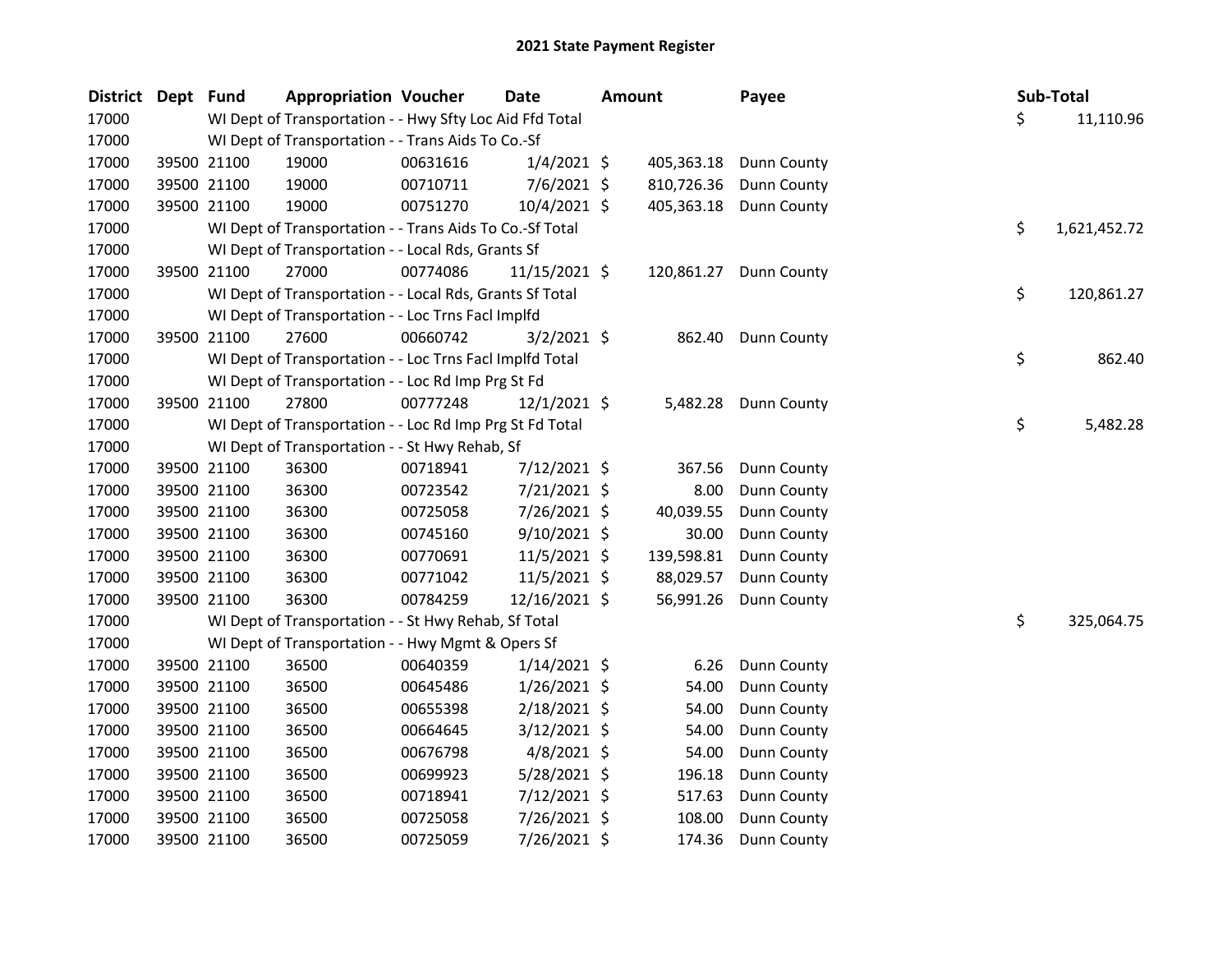| District Dept Fund |             | <b>Appropriation Voucher</b>                            |          | <b>Date</b>    | <b>Amount</b> | Payee       | Sub-Total |          |
|--------------------|-------------|---------------------------------------------------------|----------|----------------|---------------|-------------|-----------|----------|
| 17000              | 39500 21100 | 36500                                                   | 00744693 | $9/9/2021$ \$  | 108.00        | Dunn County |           |          |
| 17000              | 39500 21100 | 36500                                                   | 00770691 | 11/5/2021 \$   | 108.00        | Dunn County |           |          |
| 17000              | 39500 21100 | 36500                                                   | 00771042 | $11/5/2021$ \$ | 108.00        | Dunn County |           |          |
| 17000              | 39500 21100 | 36500                                                   | 00783617 | 12/14/2021 \$  | 610.12        | Dunn County |           |          |
| 17000              |             | WI Dept of Transportation - - Hwy Mgmt & Opers Sf Total |          |                |               |             | \$        | 2,152.55 |
| 17000              |             | WI Dept of Transportation - - Routine Maint Sf          |          |                |               |             |           |          |
| 17000              | 39500 21100 | 36800                                                   | 00638019 | $1/12/2021$ \$ | 174.35        | Dunn County |           |          |
| 17000              | 39500 21100 | 36800                                                   | 00640359 | $1/14/2021$ \$ | 6,565.74      | Dunn County |           |          |
| 17000              | 39500 21100 | 36800                                                   | 00641432 | $1/20/2021$ \$ | 63,603.40     | Dunn County |           |          |
| 17000              | 39500 21100 | 36800                                                   | 00641433 | $1/20/2021$ \$ | 8,183.74      | Dunn County |           |          |
| 17000              | 39500 21100 | 36800                                                   | 00641434 | 1/20/2021 \$   | 3,896.20      | Dunn County |           |          |
| 17000              | 39500 21100 | 36800                                                   | 00641435 | $1/20/2021$ \$ | 3,056.94      | Dunn County |           |          |
| 17000              | 39500 21100 | 36800                                                   | 00642725 | $1/20/2021$ \$ | 91,492.69     | Dunn County |           |          |
| 17000              | 39500 21100 | 36800                                                   | 00647550 | $2/2/2021$ \$  | 11,058.00     | Dunn County |           |          |
| 17000              | 39500 21100 | 36800                                                   | 00650623 | 2/5/2021 \$    | 538.49        | Dunn County |           |          |
| 17000              | 39500 21100 | 36800                                                   | 00655398 | 2/18/2021 \$   | 10,634.17     | Dunn County |           |          |
| 17000              | 39500 21100 | 36800                                                   | 00656125 | 2/19/2021 \$   | 442.98        | Dunn County |           |          |
| 17000              | 39500 21100 | 36800                                                   | 00656126 | 2/19/2021 \$   | 651.56        | Dunn County |           |          |
| 17000              | 39500 21100 | 36800                                                   | 00656127 | 2/19/2021 \$   | 2,748.74      | Dunn County |           |          |
| 17000              | 39500 21100 | 36800                                                   | 00656128 | $2/19/2021$ \$ | 2,451.62      | Dunn County |           |          |
| 17000              | 39500 21100 | 36800                                                   | 00656520 | $2/22/2021$ \$ | 147,762.83    | Dunn County |           |          |
| 17000              | 39500 21100 | 36800                                                   | 00662326 | 3/5/2021 \$    | 492.35        | Dunn County |           |          |
| 17000              | 39500 21100 | 36800                                                   | 00664645 | 3/12/2021 \$   | 7,567.73      | Dunn County |           |          |
| 17000              | 39500 21100 | 36800                                                   | 00669463 | $3/24/2021$ \$ | 248,452.30    | Dunn County |           |          |
| 17000              | 39500 21100 | 36800                                                   | 00674145 | $4/5/2021$ \$  | 389.20        | Dunn County |           |          |
| 17000              | 39500 21100 | 36800                                                   | 00675519 | $4/6/2021$ \$  | 248,174.74    | Dunn County |           |          |
| 17000              | 39500 21100 | 36800                                                   | 00676798 | 4/8/2021 \$    | 23,565.71     | Dunn County |           |          |
| 17000              | 39500 21100 | 36800                                                   | 00697647 | 5/24/2021 \$   | 264.38        | Dunn County |           |          |
| 17000              | 39500 21100 | 36800                                                   | 00699923 | 5/28/2021 \$   | 8,246.43      | Dunn County |           |          |
| 17000              | 39500 21100 | 36800                                                   | 00701684 | $6/2/2021$ \$  | 193,666.97    | Dunn County |           |          |
| 17000              | 39500 21100 | 36800                                                   | 00716248 | 7/9/2021 \$    | 877.68        | Dunn County |           |          |
| 17000              | 39500 21100 | 36800                                                   | 00718941 | 7/12/2021 \$   | 3,272.72      | Dunn County |           |          |
| 17000              | 39500 21100 | 36800                                                   | 00722840 | $7/21/2021$ \$ | 6,519.22      | Dunn County |           |          |
| 17000              | 39500 21100 | 36800                                                   | 00724191 | 7/22/2021 \$   | 109,677.73    | Dunn County |           |          |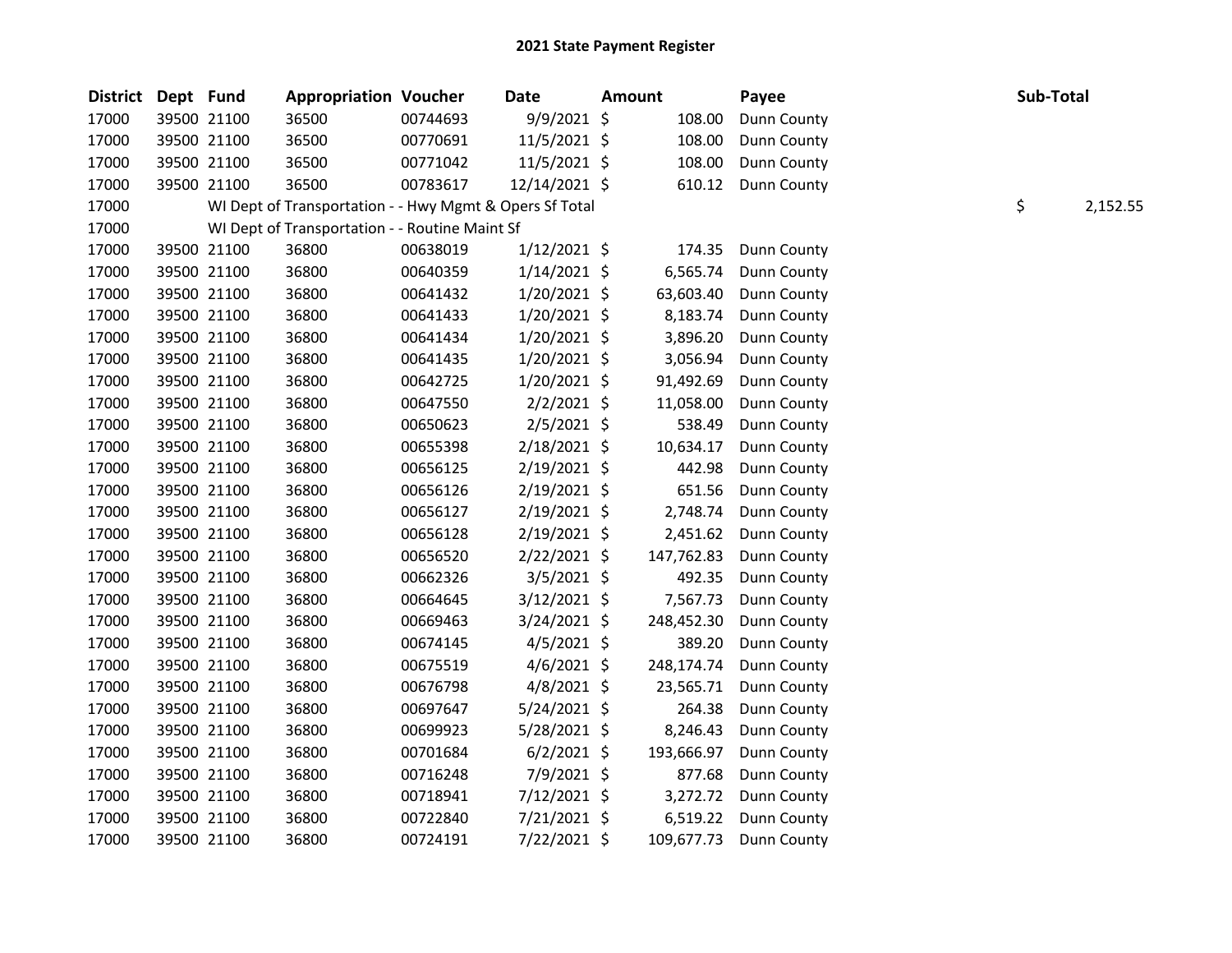| <b>District</b> | Dept Fund |             | <b>Appropriation Voucher</b>                                 |          | <b>Date</b>    | Amount |            | Payee              |    | Sub-Total    |
|-----------------|-----------|-------------|--------------------------------------------------------------|----------|----------------|--------|------------|--------------------|----|--------------|
| 17000           |           | 39500 21100 | 36800                                                        | 00725058 | 7/26/2021 \$   |        | 1,975.83   | Dunn County        |    |              |
| 17000           |           | 39500 21100 | 36800                                                        | 00725059 | 7/26/2021 \$   |        | 6,430.95   | Dunn County        |    |              |
| 17000           |           | 39500 21100 | 36800                                                        | 00725135 | 7/26/2021 \$   |        | 4,380.12   | Dunn County        |    |              |
| 17000           |           | 39500 21100 | 36800                                                        | 00726753 | 7/28/2021 \$   |        | 99,532.96  | Dunn County        |    |              |
| 17000           |           | 39500 21100 | 36800                                                        | 00726884 | 7/29/2021 \$   |        | 79,287.70  | <b>Dunn County</b> |    |              |
| 17000           |           | 39500 21100 | 36800                                                        | 00736946 | 8/19/2021 \$   |        | 78,900.36  | Dunn County        |    |              |
| 17000           |           | 39500 21100 | 36800                                                        | 00744194 | $9/8/2021$ \$  |        | 488.48     | Dunn County        |    |              |
| 17000           |           | 39500 21100 | 36800                                                        | 00748277 | $9/20/2021$ \$ |        | 29,811.00  | Dunn County        |    |              |
| 17000           |           | 39500 21100 | 36800                                                        | 00749272 | $9/21/2021$ \$ |        | 86,866.27  | Dunn County        |    |              |
| 17000           |           | 39500 21100 | 36800                                                        | 00763847 | 10/19/2021 \$  |        | 567.27     | Dunn County        |    |              |
| 17000           |           | 39500 21100 | 36800                                                        | 00765036 | 10/22/2021 \$  |        | 84,241.25  | Dunn County        |    |              |
| 17000           |           | 39500 21100 | 36800                                                        | 00767242 | 10/28/2021 \$  |        | 694.26     | Dunn County        |    |              |
| 17000           |           | 39500 21100 | 36800                                                        | 00767625 | 10/29/2021 \$  |        | 105,725.03 | Dunn County        |    |              |
| 17000           |           | 39500 21100 | 36800                                                        | 00770691 | $11/5/2021$ \$ |        | 2,017.06   | Dunn County        |    |              |
| 17000           |           | 39500 21100 | 36800                                                        | 00771042 | 11/5/2021 \$   |        | 5,321.66   | <b>Dunn County</b> |    |              |
| 17000           |           | 39500 21100 | 36800                                                        | 00772848 | 11/12/2021 \$  |        | 69,811.74  | Dunn County        |    |              |
| 17000           |           | 39500 21100 | 36800                                                        | 00782426 | 12/10/2021 \$  |        | 130.26     | Dunn County        |    |              |
| 17000           |           | 39500 21100 | 36800                                                        | 00782720 | 12/10/2021 \$  |        | 192,408.40 | Dunn County        |    |              |
| 17000           |           | 39500 21100 | 36800                                                        | 00783617 | 12/14/2021 \$  |        | 2,109.51   | Dunn County        |    |              |
| 17000           |           | 39500 21100 | 36800                                                        | 00783841 | 12/15/2021 \$  |        | 353.13     | Dunn County        |    |              |
| 17000           |           |             | WI Dept of Transportation - - Routine Maint Sf Total         |          |                |        |            |                    | \$ | 2,055,481.85 |
| 17000           |           |             | WI Dept of Transportation - - Hwy Mgmt & Opers Lf            |          |                |        |            |                    |    |              |
| 17000           |           | 39500 21100 | 37500                                                        | 00665411 | $3/16/2021$ \$ |        | 159.72     | <b>Dunn County</b> |    |              |
| 17000           |           | 39500 21100 | 37500                                                        | 00699923 | 5/28/2021 \$   |        | 306.33     | Dunn County        |    |              |
| 17000           |           | 39500 21100 | 37500                                                        | 00770691 | $11/5/2021$ \$ |        | 210.78     | Dunn County        |    |              |
| 17000           |           |             | WI Dept of Transportation - - Hwy Mgmt & Opers Lf Total      |          |                |        |            |                    | \$ | 676.83       |
| 17000           |           |             | Department of Corrections - - Corrections Contracts And Agre |          |                |        |            |                    |    |              |
| 17000           |           | 41000 10000 | 11400                                                        | 00402122 | $1/4/2021$ \$  |        | 977.74     | Dunn County        |    |              |
| 17000           |           | 41000 10000 | 11400                                                        | 00402123 | $1/4/2021$ \$  |        | 1,543.80   | Dunn County        |    |              |
| 17000           |           | 41000 10000 | 11400                                                        | 00402125 | $1/4/2021$ \$  |        | 3,190.52   | <b>Dunn County</b> |    |              |
| 17000           |           | 41000 10000 | 11400                                                        | 00402129 | $1/4/2021$ \$  |        | 4,837.24   | <b>Dunn County</b> |    |              |
| 17000           |           | 41000 10000 | 11400                                                        | 00405410 | $1/21/2021$ \$ |        | 3,705.12   | Dunn County        |    |              |
| 17000           |           | 41000 10000 | 11400                                                        | 00409363 | 2/12/2021 \$   |        | 7,461.70   | Dunn County        |    |              |
| 17000           |           | 41000 10000 | 11400                                                        | 00411395 | 2/23/2021 \$   |        | 16,930.34  | Dunn County        |    |              |
|                 |           |             |                                                              |          |                |        |            |                    |    |              |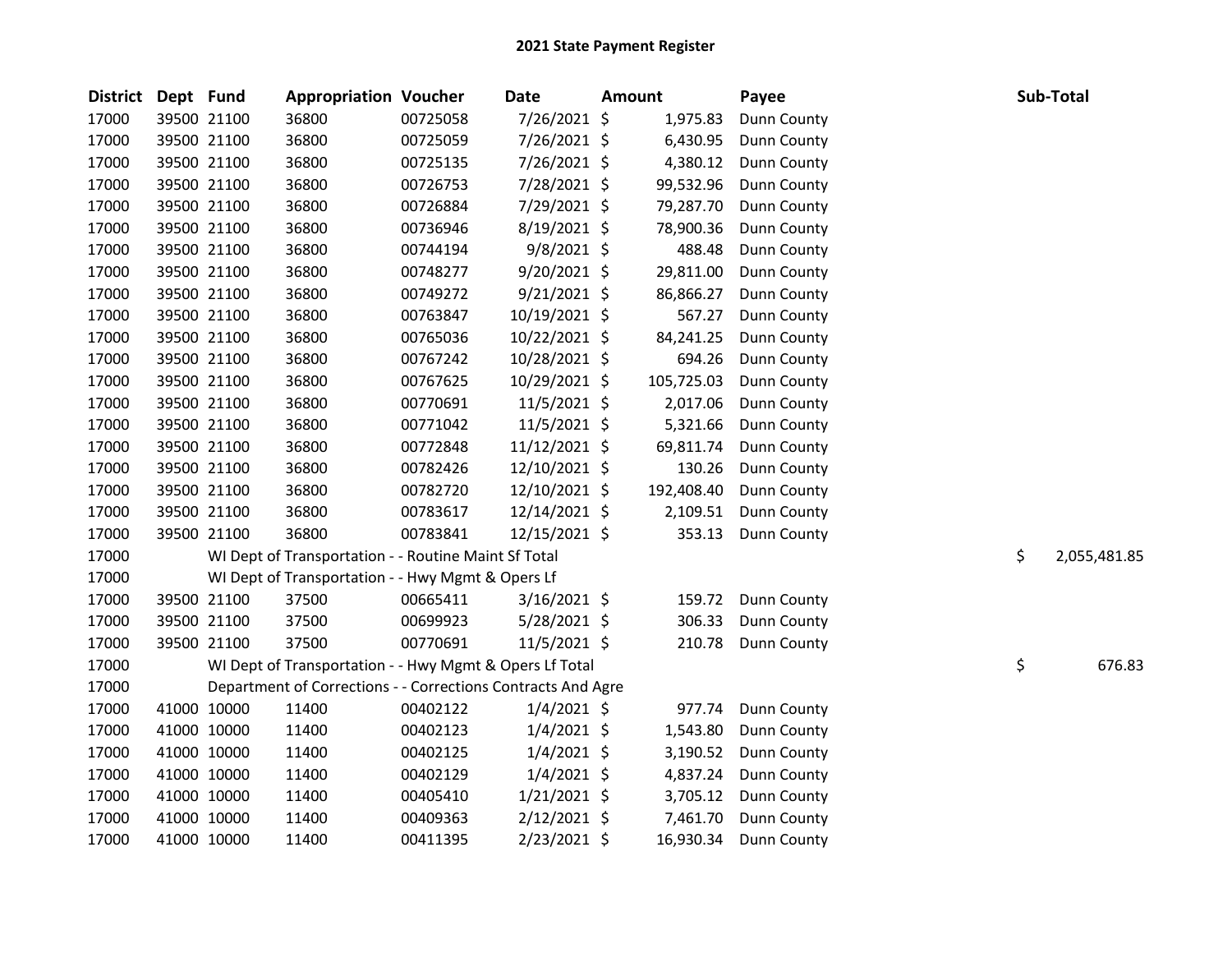| <b>District</b> | Dept Fund |             | <b>Appropriation Voucher</b>                                       |          | <b>Date</b>    | Amount     | Payee                                                                                                         | Sub-Total        |
|-----------------|-----------|-------------|--------------------------------------------------------------------|----------|----------------|------------|---------------------------------------------------------------------------------------------------------------|------------------|
| 17000           |           | 41000 10000 | 11400                                                              | 00412234 | $2/25/2021$ \$ | 3,087.60   | Dunn County                                                                                                   |                  |
| 17000           |           | 41000 10000 | 11400                                                              | 00412401 | 2/26/2021 \$   | 3,293.44   | Dunn County                                                                                                   |                  |
| 17000           |           | 41000 10000 | 11400                                                              | 00413283 | $3/2/2021$ \$  | 19,246.04  | Dunn County                                                                                                   |                  |
| 17000           |           | 41000 10000 | 11400                                                              | 00414745 | 3/10/2021 \$   | 7,976.30   | Dunn County                                                                                                   |                  |
| 17000           |           | 41000 10000 | 11400                                                              | 00415361 | $3/15/2021$ \$ | 5,660.60   | Dunn County                                                                                                   |                  |
| 17000           |           | 41000 10000 | 11400                                                              | 00416906 | 3/23/2021 \$   | 8,851.12   | Dunn County                                                                                                   |                  |
| 17000           |           | 41000 10000 | 11400                                                              | 00421640 | $4/19/2021$ \$ | 3,139.06   | Dunn County                                                                                                   |                  |
| 17000           |           | 41000 10000 | 11400                                                              | 00421645 | 4/23/2021 \$   | 6,792.72   | Dunn County                                                                                                   |                  |
| 17000           |           | 41000 10000 | 11400                                                              | 00427617 | $5/21/2021$ \$ | 5,969.36   | Dunn County                                                                                                   |                  |
| 17000           |           | 41000 10000 | 11400                                                              | 00427621 | $5/21/2021$ \$ | 10,703.68  | Dunn County                                                                                                   |                  |
| 17000           |           | 41000 10000 | 11400                                                              | 00428222 | 5/25/2021 \$   | 7,255.86   | Dunn County                                                                                                   |                  |
| 17000           |           | 41000 10000 | 11400                                                              | 00428813 | 5/25/2021 \$   | 6,175.20   | Dunn County                                                                                                   |                  |
| 17000           |           | 41000 10000 | 11400                                                              | 00431475 | $6/9/2021$ \$  | 9,211.34   | Dunn County                                                                                                   |                  |
| 17000           |           | 41000 10000 | 11400                                                              | 00433901 | $6/21/2021$ \$ | 9,314.26   | Dunn County                                                                                                   |                  |
| 17000           |           | 41000 10000 | 11400                                                              | 00434077 | $6/23/2021$ \$ | 5,403.30   | Dunn County                                                                                                   |                  |
| 17000           |           | 41000 10000 | 11400                                                              | 00434633 | $6/25/2021$ \$ | 9,193.18   | Dunn County                                                                                                   |                  |
| 17000           |           | 41000 10000 | 11400                                                              | 00437215 | 7/9/2021 \$    | 6,743.86   | Dunn County                                                                                                   |                  |
| 17000           |           | 41000 10000 | 11400                                                              | 00437425 | 7/9/2021 \$    | 7,513.16   | Dunn County                                                                                                   |                  |
| 17000           |           | 41000 10000 | 11400                                                              | 00439146 | $7/14/2021$ \$ | 6,175.20   | Dunn County                                                                                                   |                  |
| 17000           |           | 41000 10000 | 11400                                                              | 00444359 | 8/23/2021 \$   | 5,557.68   | Dunn County                                                                                                   |                  |
| 17000           |           | 41000 10000 | 11400                                                              | 00445357 | 8/19/2021 \$   | 6,535.42   | Dunn County                                                                                                   |                  |
| 17000           |           | 41000 10000 | 11400                                                              | 00451979 | $9/22/2021$ \$ | 6,998.56   | Dunn County                                                                                                   |                  |
| 17000           |           | 41000 10000 | 11400                                                              | 00455695 | 10/12/2021 \$  | 3,910.96   | Dunn County                                                                                                   |                  |
| 17000           |           | 41000 10000 | 11400                                                              | 00456439 | 10/14/2021 \$  | 14,151.50  | Dunn County                                                                                                   |                  |
| 17000           |           | 41000 10000 | 11400                                                              | 00460622 | 11/8/2021 \$   | 2,006.94   | Dunn County                                                                                                   |                  |
| 17000           |           | 41000 10000 | 11400                                                              | 00461396 | 11/9/2021 \$   | 11,784.34  | Dunn County                                                                                                   |                  |
| 17000           |           | 41000 10000 | 11400                                                              | 00468150 | 12/17/2021 \$  | 1,183.58   | Dunn County                                                                                                   |                  |
| 17000           |           |             | Department of Corrections - - Corrections Contracts And Agre Total |          |                |            |                                                                                                               | \$<br>232,480.72 |
| 17000           |           |             |                                                                    |          |                |            | Department of Corrections - - Reimbursing Counties For Probation, Extended Supervision And Parole Holds       |                  |
| 17000           |           | 41000 10000 | 11600                                                              | 00459575 | 10/29/2021 \$  |            | 25,360.00 Dunn County                                                                                         |                  |
| 17000           |           |             |                                                                    |          |                |            | Department of Corrections - - Reimbursing Counties For Probation, Extended Supervision And Parole Holds Total | \$<br>25,360.00  |
| 17000           |           |             | Department of Health Services - - State/Federal Aids               |          |                |            |                                                                                                               |                  |
| 17000           |           | 43500 10000 | 00000                                                              | 92106    | $1/4/2021$ \$  | 256,686.00 | Dunn County                                                                                                   |                  |
| 17000           |           | 43500 10000 | 00000                                                              | 92107    | $2/1/2021$ \$  | 132,071.00 | Dunn County                                                                                                   |                  |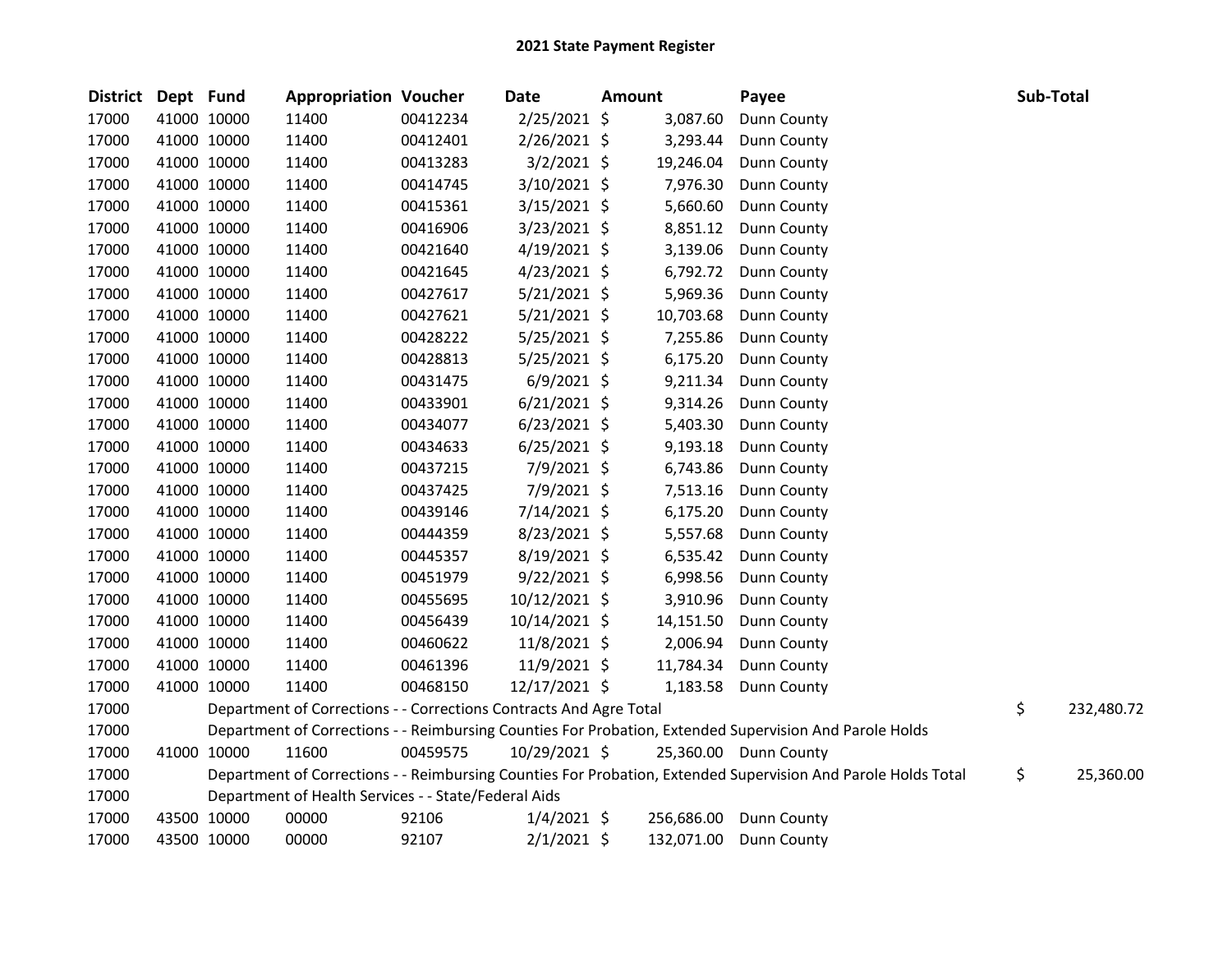| <b>District</b> | Dept Fund |             | <b>Appropriation Voucher</b>                                           |          | <b>Date</b>    | <b>Amount</b> | Payee       | Sub-Total          |
|-----------------|-----------|-------------|------------------------------------------------------------------------|----------|----------------|---------------|-------------|--------------------|
| 17000           |           | 43500 10000 | 00000                                                                  | 92108    | $3/1/2021$ \$  | 200,349.00    | Dunn County |                    |
| 17000           |           | 43500 10000 | 00000                                                                  | 92109    | $4/1/2021$ \$  | 171,964.00    | Dunn County |                    |
| 17000           |           | 43500 10000 | 00000                                                                  | 92110    | $5/3/2021$ \$  | 341,816.00    | Dunn County |                    |
| 17000           |           | 43500 10000 | 00000                                                                  | 92111    | $6/1/2021$ \$  | 355,755.00    | Dunn County |                    |
| 17000           |           | 43500 10000 | 00000                                                                  | 92112    | $6/16/2021$ \$ | 4,773.00      | Dunn County |                    |
| 17000           |           | 43500 10000 | 00000                                                                  | 92200    | $7/1/2021$ \$  | 253,913.00    | Dunn County |                    |
| 17000           |           | 43500 10000 | 00000                                                                  | 92201    | $8/2/2021$ \$  | 1,034,316.00  | Dunn County |                    |
| 17000           |           | 43500 10000 | 00000                                                                  | 92202    | $9/1/2021$ \$  | 215,087.00    | Dunn County |                    |
| 17000           |           | 43500 10000 | 00000                                                                  | 92204    | $10/1/2021$ \$ | 524,678.00    | Dunn County |                    |
| 17000           |           | 43500 10000 | 00000                                                                  | 92206    | $11/1/2021$ \$ | 281,291.00    | Dunn County |                    |
| 17000           |           | 43500 10000 | 00000                                                                  | 92207    | $12/1/2021$ \$ | 374,518.00    | Dunn County |                    |
| 17000           |           |             | Department of Health Services - - State/Federal Aids Total             |          |                |               |             | \$<br>4,147,217.00 |
| 17000           |           |             | Department of Health Services - - General Program Operations           |          |                |               |             |                    |
| 17000           |           | 43500 10000 | 40100                                                                  | 00402581 | $1/12/2021$ \$ | 1.50          | Dunn County |                    |
| 17000           |           | 43500 10000 | 40100                                                                  | 00423914 | $4/27/2021$ \$ | 15.00         | Dunn County |                    |
| 17000           |           | 43500 10000 | 40100                                                                  | 00447297 | $8/31/2021$ \$ | 1.50          | Dunn County |                    |
| 17000           |           | 43500 10000 | 40100                                                                  | 00455396 | 10/13/2021 \$  | 1.50          | Dunn County |                    |
| 17000           |           | 43500 10000 | 40100                                                                  | 00466526 | 12/7/2021 \$   | 1.50          | Dunn County |                    |
| 17000           |           |             | Department of Health Services - - General Program Operations Total     |          |                |               |             | \$<br>21.00        |
| 17000           |           |             | Department of Health Services - - Medical Assistance State Admin       |          |                |               |             |                    |
| 17000           |           | 43500 10000 | 44000                                                                  | 00402581 | $1/12/2021$ \$ | 1.50          | Dunn County |                    |
| 17000           |           | 43500 10000 | 44000                                                                  | 00423914 | $4/27/2021$ \$ | 15.00         | Dunn County |                    |
| 17000           |           | 43500 10000 | 44000                                                                  | 00447297 | $8/31/2021$ \$ | 1.50          | Dunn County |                    |
| 17000           |           | 43500 10000 | 44000                                                                  | 00455396 | 10/13/2021 \$  | 1.50          | Dunn County |                    |
| 17000           |           | 43500 10000 | 44000                                                                  | 00466526 | 12/7/2021 \$   | 1.50          | Dunn County |                    |
| 17000           |           |             | Department of Health Services - - Medical Assistance State Admin Total |          |                |               |             | \$<br>21.00        |
| 17000           |           |             | Department of Health Services - - Administrative And Support-Fis       |          |                |               |             |                    |
| 17000           |           | 43500 10000 | 82100                                                                  | 00457632 | 10/21/2021 \$  | 5.00          | Dunn County |                    |
| 17000           |           |             | Department of Health Services - - Administrative And Support-Fis Total |          |                |               |             | \$<br>5.00         |
| 17000           |           |             | Dept of Children and Families - - Fees For Administrative Servic       |          |                |               |             |                    |
| 17000           |           | 43700 10000 | 23100                                                                  | 00080556 | $2/16/2021$ \$ | 60.00         | Dunn County |                    |
| 17000           |           | 43700 10000 | 23100                                                                  | 00083413 | 4/20/2021 \$   | 85.00         | Dunn County |                    |
| 17000           |           | 43700 10000 | 23100                                                                  | 00087296 | 7/23/2021 \$   | 55.00         | Dunn County |                    |
| 17000           |           | 43700 10000 | 23100                                                                  | 00090913 | 11/2/2021 \$   | 60.00         | Dunn County |                    |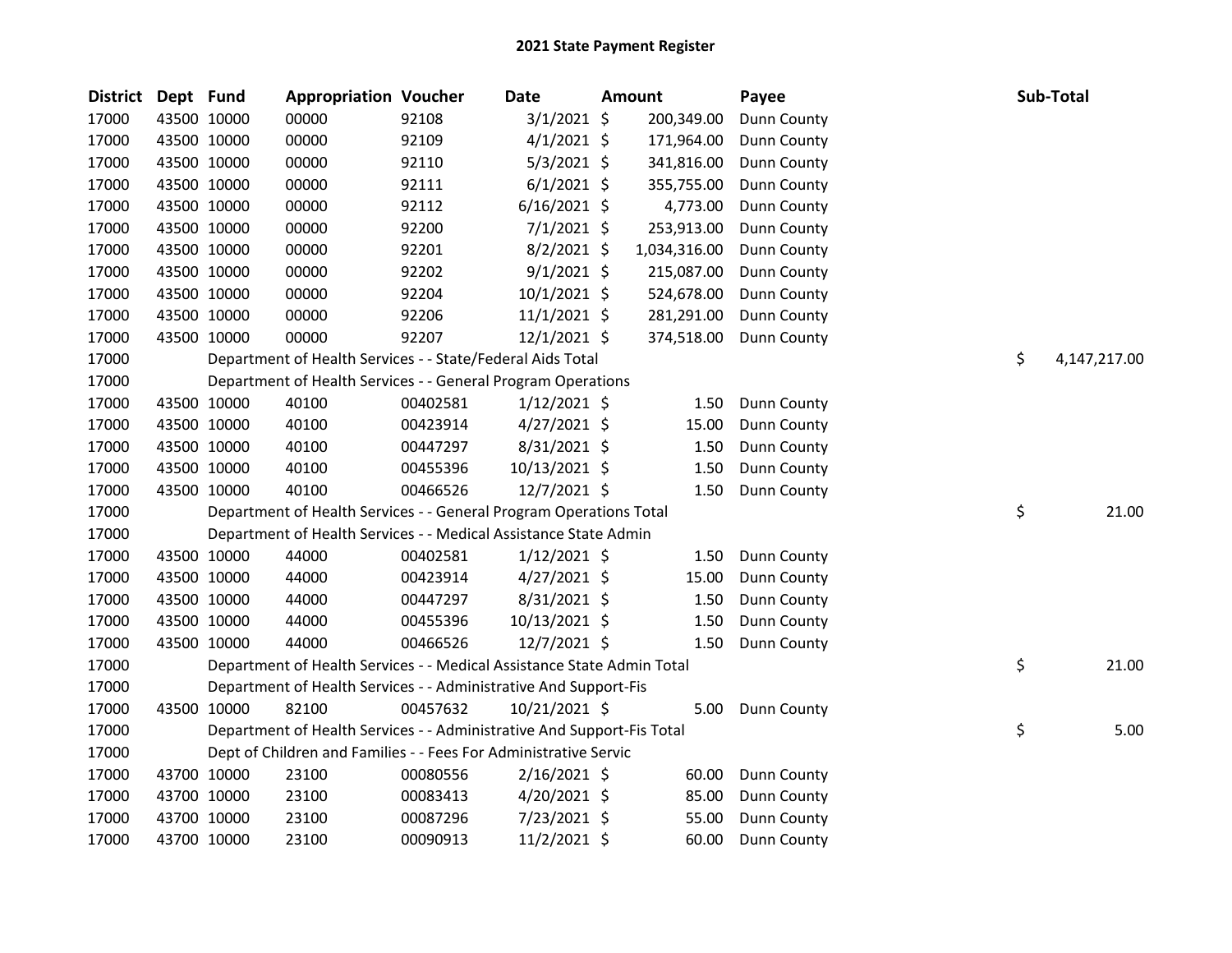| District Dept | Fund        | <b>Appropriation Voucher</b>                                           |          | <b>Date</b>    | <b>Amount</b> | Payee       | Sub-Total |        |
|---------------|-------------|------------------------------------------------------------------------|----------|----------------|---------------|-------------|-----------|--------|
| 17000         |             | Dept of Children and Families - - Fees For Administrative Servic Total |          |                |               |             | \$        | 260.00 |
| 17000         |             | Dept of Children and Families - - General Aids                         |          |                |               |             |           |        |
| 17000         | 43700 10000 | 99000                                                                  | 00078991 | $1/5/2021$ \$  | 26,922.70     | Dunn County |           |        |
| 17000         | 43700 10000 | 99000                                                                  | 00079733 | $1/29/2021$ \$ | 116,888.20    | Dunn County |           |        |
| 17000         | 43700 10000 | 99000                                                                  | 00079931 | $2/1/2021$ \$  | 31.04         | Dunn County |           |        |
| 17000         | 43700 10000 | 99000                                                                  | 00080147 | 2/5/2021 \$    | 1,185.95      | Dunn County |           |        |
| 17000         | 43700 10000 | 99000                                                                  | 00080252 | 2/5/2021 \$    | 37.39         | Dunn County |           |        |
| 17000         | 43700 10000 | 99000                                                                  | 00081193 | $3/4/2021$ \$  | 64,211.99     | Dunn County |           |        |
| 17000         | 43700 10000 | 99000                                                                  | 00081302 | 3/5/2021 \$    | 1,462.73      | Dunn County |           |        |
| 17000         | 43700 10000 | 99000                                                                  | 00081388 | 3/8/2021 \$    | 4,030.00      | Dunn County |           |        |
| 17000         | 43700 10000 | 99000                                                                  | 00082619 | $4/5/2021$ \$  | 154,355.32    | Dunn County |           |        |
| 17000         | 43700 10000 | 99000                                                                  | 00082620 | 4/5/2021 \$    | 220,144.44    | Dunn County |           |        |
| 17000         | 43700 10000 | 99000                                                                  | 00082621 | 4/5/2021 \$    | 1,340.49      | Dunn County |           |        |
| 17000         | 43700 10000 | 99000                                                                  | 00083878 | 4/30/2021 \$   | 143,291.01    | Dunn County |           |        |
| 17000         | 43700 10000 | 99000                                                                  | 00084091 | 5/5/2021 \$    | 101,568.53    | Dunn County |           |        |
| 17000         | 43700 10000 | 99000                                                                  | 00084920 | 5/18/2021 \$   | 8,262.09      | Dunn County |           |        |
| 17000         | 43700 10000 | 99000                                                                  | 00085549 | $6/4/2021$ \$  | 21,497.15     | Dunn County |           |        |
| 17000         | 43700 10000 | 99000                                                                  | 00085605 | $6/7/2021$ \$  | 60,427.15     | Dunn County |           |        |
| 17000         | 43700 10000 | 99000                                                                  | 00086539 | $7/1/2021$ \$  | 1,046.00      | Dunn County |           |        |
| 17000         | 43700 10000 | 99000                                                                  | 00086667 | 7/8/2021 \$    | 44,638.50     | Dunn County |           |        |
| 17000         | 43700 10000 | 99000                                                                  | 00086948 | 7/9/2021 \$    | 1,342.20      | Dunn County |           |        |
| 17000         | 43700 10000 | 99000                                                                  | 00087063 | 7/16/2021 \$   | 15,633.28     | Dunn County |           |        |
| 17000         | 43700 10000 | 99000                                                                  | 00087542 | 7/30/2021 \$   | 132,931.11    | Dunn County |           |        |
| 17000         | 43700 10000 | 99000                                                                  | 00087676 | 7/30/2021 \$   | 26,513.00     | Dunn County |           |        |
| 17000         | 43700 10000 | 99000                                                                  | 00087755 | 8/4/2021 \$    | 27,610.54     | Dunn County |           |        |
| 17000         | 43700 10000 | 99000                                                                  | 00087912 | 8/5/2021 \$    | 45,943.83     | Dunn County |           |        |
| 17000         | 43700 10000 | 99000                                                                  | 00088016 | 8/6/2021 \$    | 1,342.20      | Dunn County |           |        |
| 17000         | 43700 10000 | 99000                                                                  | 00088167 | 8/13/2021 \$   | 49,882.05     | Dunn County |           |        |
| 17000         | 43700 10000 | 99000                                                                  | 00088916 | $9/7/2021$ \$  | 785,020.48    | Dunn County |           |        |
| 17000         | 43700 10000 | 99000                                                                  | 00089094 | $9/10/2021$ \$ | 27,934.92     | Dunn County |           |        |
| 17000         | 43700 10000 | 99000                                                                  | 00089192 | $9/10/2021$ \$ | 50.00         | Dunn County |           |        |
| 17000         | 43700 10000 | 99000                                                                  | 00089887 | $10/5/2021$ \$ | 52,828.32     | Dunn County |           |        |
| 17000         | 43700 10000 | 99000                                                                  | 00090736 | 10/29/2021 \$  | 105,050.79    | Dunn County |           |        |
| 17000         | 43700 10000 | 99000                                                                  | 00091002 | 11/5/2021 \$   | 1,416.94      | Dunn County |           |        |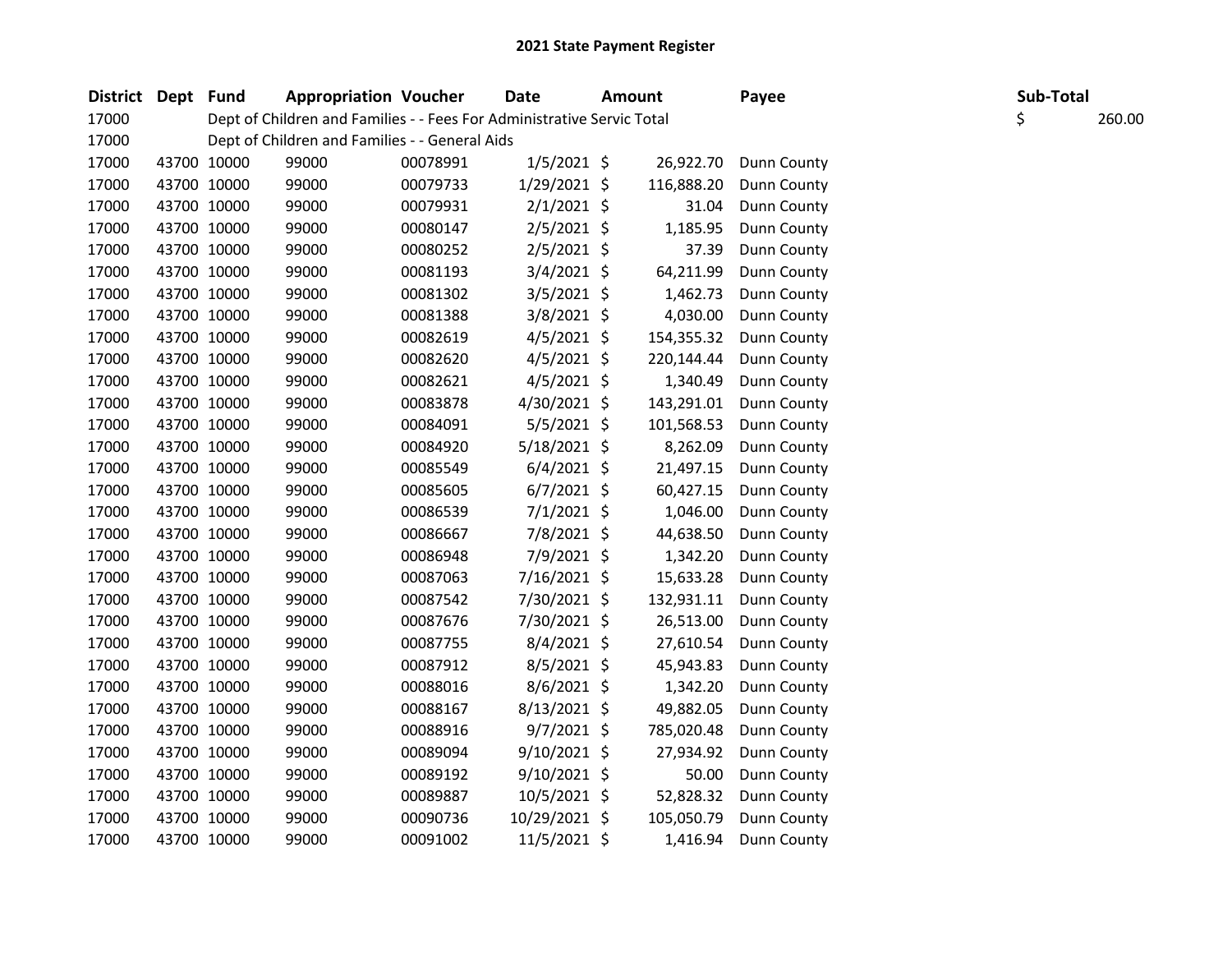| District | Dept Fund |             | <b>Appropriation Voucher</b>                                          |          | Date           | Amount |           | Payee              |    | Sub-Total    |
|----------|-----------|-------------|-----------------------------------------------------------------------|----------|----------------|--------|-----------|--------------------|----|--------------|
| 17000    |           | 43700 10000 | 99000                                                                 | 00092101 | 12/3/2021 \$   |        | 52,865.93 | Dunn County        |    |              |
| 17000    |           | 43700 10000 | 99000                                                                 | 00092198 | 12/6/2021 \$   |        | 33,701.99 | Dunn County        |    |              |
| 17000    |           |             | Dept of Children and Families - - General Aids Total                  |          |                |        |           |                    | \$ | 2,331,408.26 |
| 17000    |           |             | Dept of Workforce Development - - Auxiliary Services                  |          |                |        |           |                    |    |              |
| 17000    |           | 44500 10000 | 13000                                                                 | 00310334 | $1/4/2021$ \$  |        | 55.00     | <b>Dunn County</b> |    |              |
| 17000    |           | 44500 10000 | 13000                                                                 | 00313423 | $2/2/2021$ \$  |        | 20.00     | Dunn County        |    |              |
| 17000    |           | 44500 10000 | 13000                                                                 | 00317053 | $3/2/2021$ \$  |        | 10.00     | Dunn County        |    |              |
| 17000    |           | 44500 10000 | 13000                                                                 | 00320861 | $4/2/2021$ \$  |        | 50.00     | Dunn County        |    |              |
| 17000    |           | 44500 10000 | 13000                                                                 | 00324406 | $5/4/2021$ \$  |        | 10.00     | Dunn County        |    |              |
| 17000    |           | 44500 10000 | 13000                                                                 | 00327599 | $6/2/2021$ \$  |        | 30.00     | Dunn County        |    |              |
| 17000    |           | 44500 10000 | 13000                                                                 | 00331383 | 7/2/2021 \$    |        | 50.00     | Dunn County        |    |              |
| 17000    |           | 44500 10000 | 13000                                                                 | 00335283 | 8/3/2021 \$    |        | 30.00     | <b>Dunn County</b> |    |              |
| 17000    |           | 44500 10000 | 13000                                                                 | 00339076 | $9/2/2021$ \$  |        | 25.00     | Dunn County        |    |              |
| 17000    |           | 44500 10000 | 13000                                                                 | 00343064 | 10/4/2021 \$   |        | 10.00     | Dunn County        |    |              |
| 17000    |           | 44500 10000 | 13000                                                                 | 00347103 | 11/2/2021 \$   |        | 30.00     | Dunn County        |    |              |
| 17000    |           | 44500 10000 | 13000                                                                 | 00350752 | 12/2/2021 \$   |        | 15.00     | <b>Dunn County</b> |    |              |
| 17000    |           |             | Dept of Workforce Development - - Auxiliary Services Total            |          |                |        |           |                    | \$ | 335.00       |
| 17000    |           |             | Dept of Workforce Development - - Title Ib Aids State GPR             |          |                |        |           |                    |    |              |
| 17000    |           | 44500 10000 | 50900                                                                 | 00315838 | $3/4/2021$ \$  |        | 4.26      | Dunn County        |    |              |
| 17000    |           |             | Dept of Workforce Development - - Title Ib Aids State GPR Total       |          |                |        |           |                    | \$ | 4.26         |
| 17000    |           |             | Dept of Workforce Development - - Title Ib Aids Federal Prf           |          |                |        |           |                    |    |              |
| 17000    |           | 44500 10000 | 54400                                                                 | 00315838 | $3/4/2021$ \$  |        | 15.74     | Dunn County        |    |              |
| 17000    |           | 44500 10000 | 54400                                                                 | 00338105 | $9/7/2021$ \$  |        | 290.00    | Dunn County        |    |              |
| 17000    |           |             | Dept of Workforce Development - - Title Ib Aids Federal Prf Total     |          |                |        |           |                    | \$ | 305.74       |
| 17000    |           |             | Dept of Workforce Development - - Wc Ops Uninsured Emplyr Admin       |          |                |        |           |                    |    |              |
| 17000    |           | 44500 22700 | 17700                                                                 | 00315984 | $2/23/2021$ \$ |        | 15.00     | <b>Dunn County</b> |    |              |
| 17000    |           | 44500 22700 | 17700                                                                 | 00336451 | $8/13/2021$ \$ |        | 20.00     | Dunn County        |    |              |
| 17000    |           | 44500 22700 | 17700                                                                 | 00336452 | 8/12/2021 \$   |        | 15.00     | Dunn County        |    |              |
| 17000    |           |             | Dept of Workforce Development - - Wc Ops Uninsured Emplyr Admin Total |          |                |        |           |                    | \$ | 50.00        |
| 17000    |           |             | Department of Justice - - Officer training reimbursement              |          |                |        |           |                    |    |              |
| 17000    |           | 45500 10000 | 21400                                                                 | 00105009 | 11/15/2021 \$  |        | 9,760.00  | Dunn County        |    |              |
| 17000    |           |             | Department of Justice - - Officer training reimbursement Total        |          |                |        |           |                    | \$ | 9,760.00     |
| 17000    |           |             | Department of Justice - - Crime Laboratories, Dna                     |          |                |        |           |                    |    |              |
| 17000    |           | 45500 10000 | 22100                                                                 | 00100324 | 7/14/2021 \$   |        | 890.00    | Dunn County        |    |              |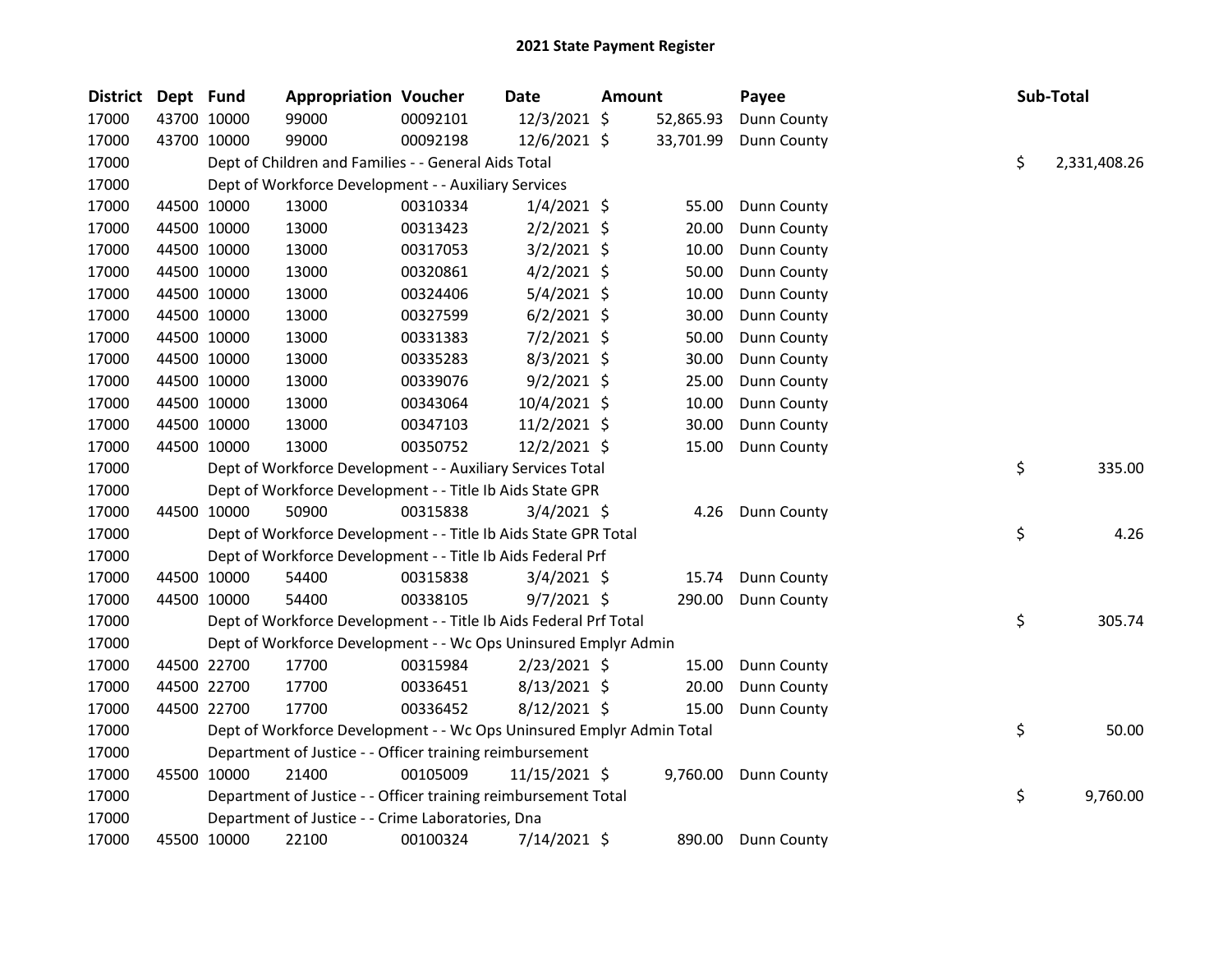| <b>District</b> | Dept | Fund        | <b>Appropriation Voucher</b>                                   |          | Date           | <b>Amount</b> |           | Payee       |  | Sub-Total |            |
|-----------------|------|-------------|----------------------------------------------------------------|----------|----------------|---------------|-----------|-------------|--|-----------|------------|
| 17000           |      |             | Department of Justice - - Crime Laboratories, Dna Total        |          |                |               |           |             |  | \$        | 890.00     |
| 17000           |      |             | Department of Justice - - Federal Aid, Local Assistance        |          |                |               |           |             |  |           |            |
| 17000           |      | 45500 10000 | 25100                                                          | 00094892 | 2/19/2021 \$   |               | 38,682.52 | Dunn County |  |           |            |
| 17000           |      | 45500 10000 | 25100                                                          | 00094926 | $2/19/2021$ \$ |               | 39,915.00 | Dunn County |  |           |            |
| 17000           |      | 45500 10000 | 25100                                                          | 00097848 | $5/13/2021$ \$ |               | 13,400.00 | Dunn County |  |           |            |
| 17000           |      | 45500 10000 | 25100                                                          | 00098330 | $5/27/2021$ \$ |               | 1,215.53  | Dunn County |  |           |            |
| 17000           |      | 45500 10000 | 25100                                                          | 00101442 | 8/26/2021 \$   |               | 4,685.00  | Dunn County |  |           |            |
| 17000           |      | 45500 10000 | 25100                                                          | 00101815 | 8/30/2021 \$   |               | 26,851.06 | Dunn County |  |           |            |
| 17000           |      | 45500 10000 | 25100                                                          | 00102625 | 9/24/2021 \$   |               | 2,516.41  | Dunn County |  |           |            |
| 17000           |      | 45500 10000 | 25100                                                          | 00102645 | 9/24/2021 \$   |               | 1,687.44  | Dunn County |  |           |            |
| 17000           |      | 45500 10000 | 25100                                                          | 00104442 | $11/3/2021$ \$ |               | 24,523.58 | Dunn County |  |           |            |
| 17000           |      | 45500 10000 | 25100                                                          | 00104520 | 11/4/2021 \$   |               | 24,980.00 | Dunn County |  |           |            |
| 17000           |      |             | Department of Justice - - Federal Aid, Local Assistance Total  |          |                |               |           |             |  | \$        | 178,456.54 |
| 17000           |      |             | Department of Justice - - Alt Prosecution Alcohol Drugs        |          |                |               |           |             |  |           |            |
| 17000           |      | 45500 10000 | 27100                                                          | 00094861 | $2/19/2021$ \$ |               | 23,316.67 | Dunn County |  |           |            |
| 17000           |      | 45500 10000 | 27100                                                          | 00097926 | $6/10/2021$ \$ |               | 21,558.56 | Dunn County |  |           |            |
| 17000           |      | 45500 10000 | 27100                                                          | 00101482 | 8/31/2021 \$   |               | 24,587.59 | Dunn County |  |           |            |
| 17000           |      | 45500 10000 | 27100                                                          | 00103956 | 10/26/2021 \$  |               | 27,943.02 | Dunn County |  |           |            |
| 17000           |      |             | Department of Justice - - Alt Prosecution Alcohol Drugs Total  |          |                |               |           |             |  | \$        | 97,405.84  |
| 17000           |      |             | Department of Justice - - Crime Victim Witness Assist          |          |                |               |           |             |  |           |            |
| 17000           |      | 45500 10000 | 53200                                                          | 00100525 | 7/15/2021 \$   |               | 11,632.50 | Dunn County |  |           |            |
| 17000           |      |             | Department of Justice - - Crime Victim Witness Assist Total    |          |                |               |           |             |  | \$        | 11,632.50  |
| 17000           |      |             | Department of Justice - - County Reimb Victim-Witness          |          |                |               |           |             |  |           |            |
| 17000           |      | 45500 10000 | 53900                                                          | 00095430 | $3/5/2021$ \$  |               | 29,341.17 | Dunn County |  |           |            |
| 17000           |      |             | Department of Justice - - County Reimb Victim-Witness Total    |          |                |               |           |             |  | \$        | 29,341.17  |
| 17000           |      |             | Department of Justice - - Federal Aid, Victim Assistance       |          |                |               |           |             |  |           |            |
| 17000           |      | 45500 10000 | 54200                                                          | 00098275 | $5/20/2021$ \$ |               | 26,796.00 | Dunn County |  |           |            |
| 17000           |      | 45500 10000 | 54200                                                          | 00098276 | $5/20/2021$ \$ |               | 3,582.00  | Dunn County |  |           |            |
| 17000           |      | 45500 10000 | 54200                                                          | 00101012 | 7/30/2021 \$   |               | 29,415.00 | Dunn County |  |           |            |
| 17000           |      | 45500 10000 | 54200                                                          | 00105224 | 11/12/2021 \$  |               | 29,745.00 | Dunn County |  |           |            |
| 17000           |      |             | Department of Justice - - Federal Aid, Victim Assistance Total |          |                |               |           |             |  | \$        | 89,538.00  |
| 17000           |      |             | Department of Military Affairs - - Disaster Recovery Aid       |          |                |               |           |             |  |           |            |
| 17000           |      | 46500 10000 | 30500                                                          | 00087968 | $1/14/2021$ \$ |               | 4,697.14  | Dunn County |  |           |            |
| 17000           |      |             | Department of Military Affairs - - Disaster Recovery Aid Total |          |                |               |           |             |  | \$        | 4,697.14   |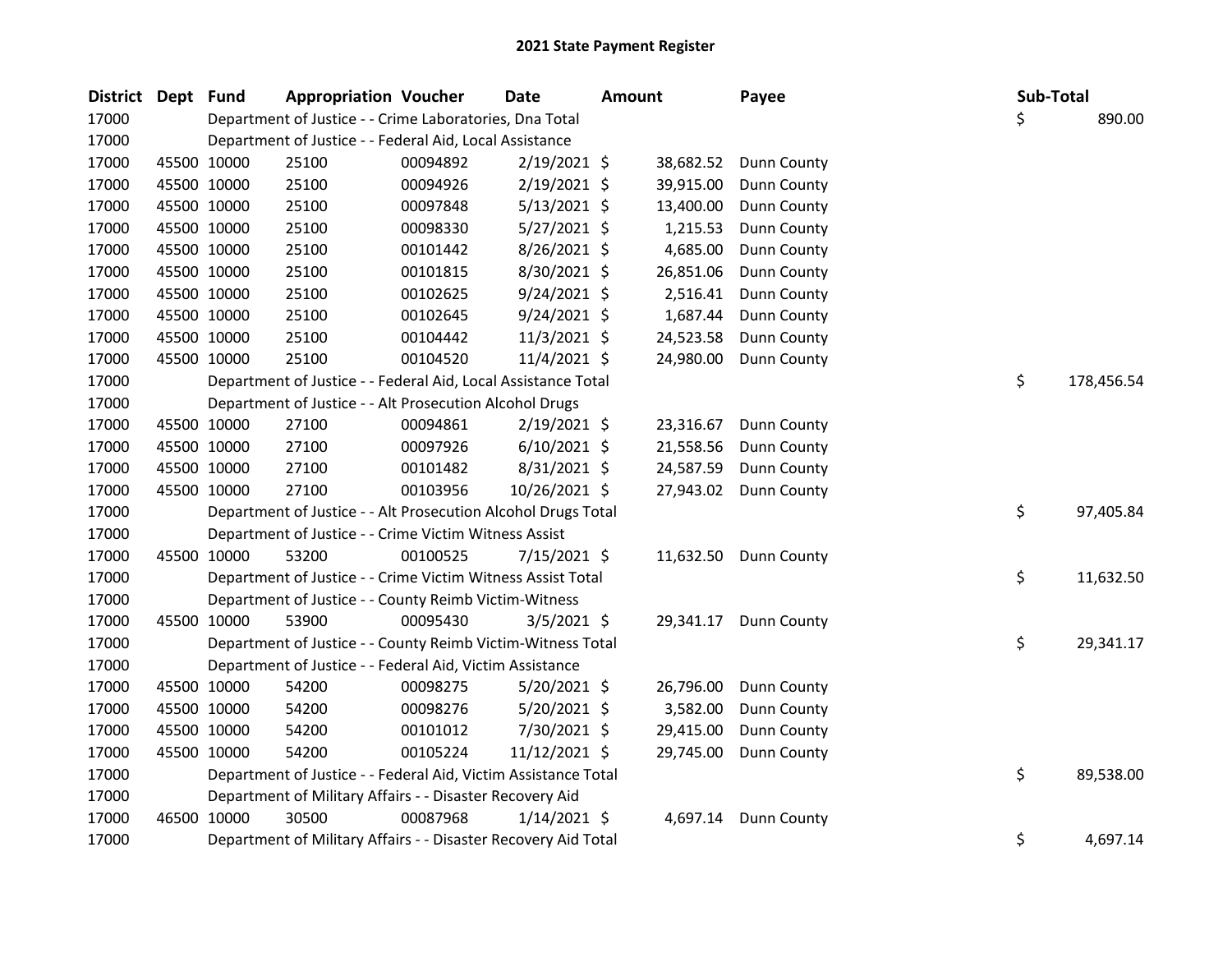| District Dept Fund |             | <b>Appropriation Voucher</b>                                           |          | Date           | Amount |           | Payee                                                                                             | Sub-Total |           |
|--------------------|-------------|------------------------------------------------------------------------|----------|----------------|--------|-----------|---------------------------------------------------------------------------------------------------|-----------|-----------|
| 17000              |             | Department of Military Affairs - - Local Emer Planning Grants          |          |                |        |           |                                                                                                   |           |           |
| 17000              | 46500 10000 | 33700                                                                  | 00090224 | $2/22/2021$ \$ |        |           | 13,073.80 Dunn County                                                                             |           |           |
| 17000              |             | Department of Military Affairs - - Local Emer Planning Grants Total    |          |                |        |           |                                                                                                   | \$        | 13,073.80 |
| 17000              |             | Department of Military Affairs - - Federal Aid, Local Assistance       |          |                |        |           |                                                                                                   |           |           |
| 17000              | 46500 10000 | 34200                                                                  | 00087968 | $1/14/2021$ \$ |        |           | 28,182.86 Dunn County                                                                             |           |           |
| 17000              | 46500 10000 | 34200                                                                  | 00089210 | $2/4/2021$ \$  |        | 43,550.78 | Dunn County                                                                                       |           |           |
| 17000              | 46500 10000 | 34200                                                                  | 00093559 | $5/10/2021$ \$ |        | 5,828.56  | Dunn County                                                                                       |           |           |
| 17000              | 46500 10000 | 34200                                                                  | 00102644 | 11/12/2021 \$  |        |           | 9,142.22 Dunn County                                                                              |           |           |
| 17000              |             | Department of Military Affairs - - Federal Aid, Local Assistance Total |          |                |        |           |                                                                                                   | \$        | 86,704.42 |
| 17000              |             | Department of Military Affairs - - Next Generation 911                 |          |                |        |           |                                                                                                   |           |           |
| 17000              | 46500 23900 | 36800                                                                  | 00091703 | $4/21/2021$ \$ |        | 525.00    | Dunn County                                                                                       |           |           |
| 17000              |             | Department of Military Affairs - - Next Generation 911 Total           |          |                |        |           |                                                                                                   | \$        | 525.00    |
| 17000              |             | Department of Veterans Affairs - - County Grants                       |          |                |        |           |                                                                                                   |           |           |
| 17000              | 48500 58200 | 26700                                                                  | 00091421 | $3/12/2021$ \$ |        |           | 10,000.00 Dunn County                                                                             |           |           |
| 17000              |             | Department of Veterans Affairs - - County Grants Total                 |          |                |        |           |                                                                                                   | \$        | 10,000.00 |
| 17000              |             | Department of Veterans Affairs - - Veterans Transportation Grant       |          |                |        |           |                                                                                                   |           |           |
| 17000              | 48500 58200 | 28000                                                                  | 00102975 | $12/3/2021$ \$ |        |           | 2,171.83 Dunn County                                                                              |           |           |
| 17000              |             | Department of Veterans Affairs - - Veterans Transportation Grant Total |          |                |        |           |                                                                                                   | \$        | 2,171.83  |
| 17000              |             | Department of Administration - - Federal Aid, Local Assistance         |          |                |        |           |                                                                                                   |           |           |
| 17000              | 50500 10000 | 74300                                                                  | 00153589 | 10/27/2021 \$  |        |           | 22,715.28 Dunn County                                                                             |           |           |
| 17000              | 50500 10000 | 74300                                                                  | 00155285 | $12/1/2021$ \$ |        | 37,539.85 | Dunn County                                                                                       |           |           |
| 17000              |             | Department of Administration - - Federal Aid, Local Assistance Total   |          |                |        |           |                                                                                                   | \$        | 60,255.13 |
| 17000              |             | Department of Administration - - Land Information Program; Loca        |          |                |        |           |                                                                                                   |           |           |
| 17000              | 50500 26900 | 17300                                                                  | 00138441 | $1/29/2021$ \$ |        | 1,000.00  | Dunn County                                                                                       |           |           |
| 17000              | 50500 26900 | 17300                                                                  | 00139543 | $4/6/2021$ \$  |        | 39,568.00 | <b>Dunn County</b>                                                                                |           |           |
| 17000              | 50500 26900 | 17300                                                                  | 00144724 | $4/27/2021$ \$ |        | 25,000.00 | <b>Dunn County</b>                                                                                |           |           |
| 17000              | 50500 26900 | 17300                                                                  | 00147073 | $6/16/2021$ \$ |        | 25,000.00 | Dunn County                                                                                       |           |           |
| 17000              |             | Department of Administration - - Land Information Program; Loca Total  |          |                |        |           |                                                                                                   | \$        | 90,568.00 |
| 17000              |             |                                                                        |          |                |        |           | Public Defender Board - - Transcript, Discovery and Records Provided to the Public Defender Board |           |           |
| 17000              | 55000 10000 | 10600                                                                  | 00275532 | $1/26/2021$ \$ |        | 3,254.40  | <b>Dunn County</b>                                                                                |           |           |
| 17000              | 55000 10000 | 10600                                                                  | 00278874 | $2/22/2021$ \$ |        | 0.60      | Dunn County                                                                                       |           |           |
| 17000              | 55000 10000 | 10600                                                                  | 00278875 | $2/22/2021$ \$ |        | 1,522.00  | Dunn County                                                                                       |           |           |
| 17000              | 55000 10000 | 10600                                                                  | 00287644 | $4/30/2021$ \$ |        | 3.25      | Dunn County                                                                                       |           |           |
| 17000              | 55000 10000 | 10600                                                                  | 00298109 | 6/30/2021 \$   |        | 10.00     | Dunn County                                                                                       |           |           |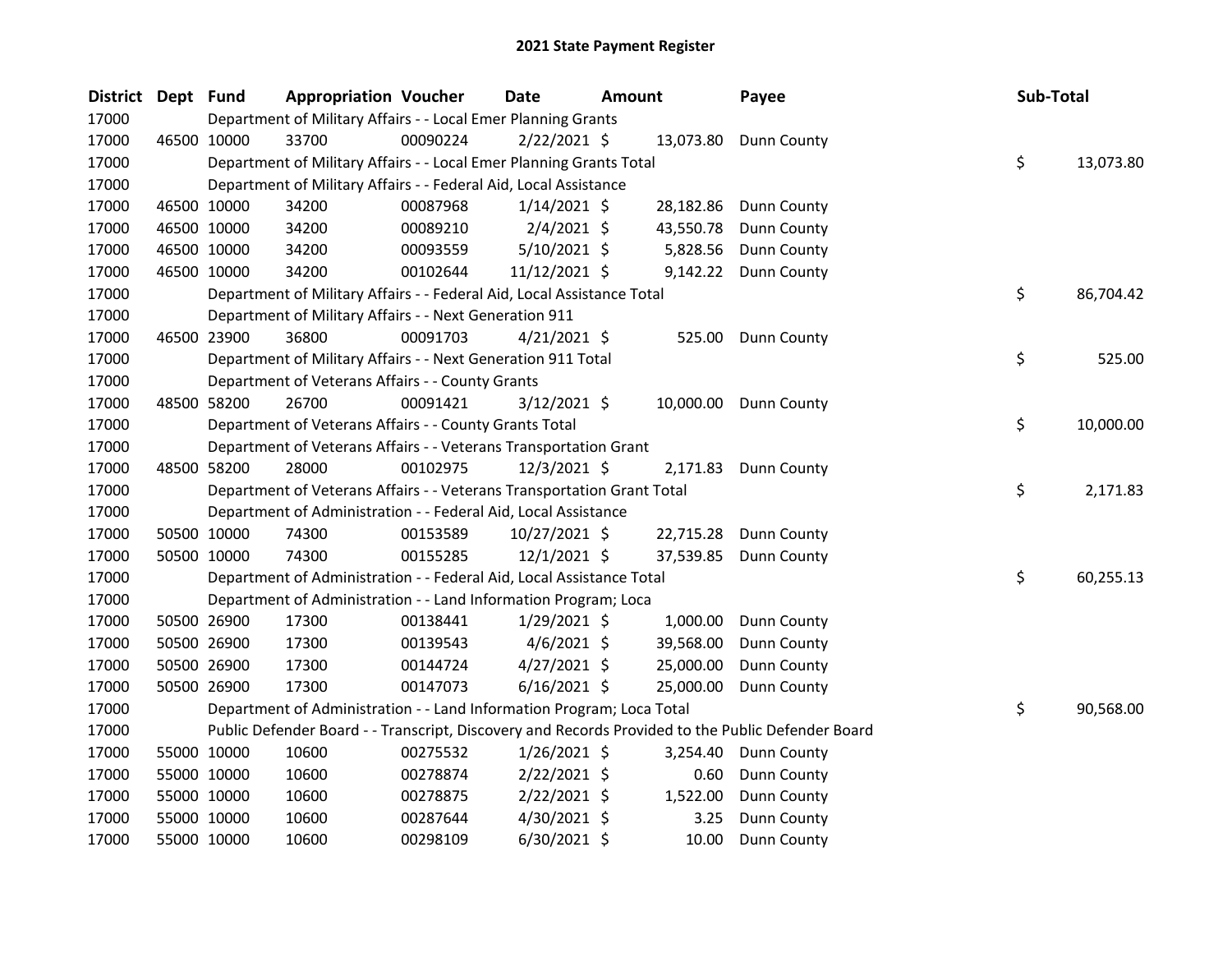| <b>District</b> | Dept Fund |             | <b>Appropriation Voucher</b>                               |          | <b>Date</b>    | <b>Amount</b> | Payee                                                                                                   | Sub-Total       |
|-----------------|-----------|-------------|------------------------------------------------------------|----------|----------------|---------------|---------------------------------------------------------------------------------------------------------|-----------------|
| 17000           |           | 55000 10000 | 10600                                                      | 00300839 | 7/30/2021 \$   | 6,137.20      | Dunn County                                                                                             |                 |
| 17000           |           | 55000 10000 | 10600                                                      | 00302364 | 7/27/2021 \$   | 7.60          | Dunn County                                                                                             |                 |
| 17000           |           |             |                                                            |          |                |               | Public Defender Board - - Transcript, Discovery and Records Provided to the Public Defender Board Total | \$<br>10,935.05 |
| 17000           |           |             | Department of Revenue - - GPR Earned                       |          |                |               |                                                                                                         |                 |
| 17000           |           | 56600 10000 | 100GE                                                      | 00205985 | $6/17/2021$ \$ | 3.00          | Dunn County                                                                                             |                 |
| 17000           |           |             | Department of Revenue - - GPR Earned Total                 |          |                |               |                                                                                                         | \$<br>3.00      |
| 17000           |           |             | Department of Revenue - - Warrants and Satisfactions       |          |                |               |                                                                                                         |                 |
| 17000           |           | 56600 10000 | 10100                                                      | 00191394 | $2/12/2021$ \$ | 195.00        | Dunn County                                                                                             |                 |
| 17000           |           | 56600 10000 | 10100                                                      | 00199553 | $4/30/2021$ \$ | 220.00        | Dunn County                                                                                             |                 |
| 17000           |           | 56600 10000 | 10100                                                      | 00209750 | 7/30/2021 \$   | 200.00        | Dunn County                                                                                             |                 |
| 17000           |           | 56600 10000 | 10100                                                      | 00217240 | 10/29/2021 \$  | 160.00        | Dunn County                                                                                             |                 |
| 17000           |           |             | Department of Revenue - - Warrants and Satisfactions Total |          |                |               |                                                                                                         | \$<br>775.00    |
| 17000           |           |             | Department of Revenue - - Misc Revenue Holding Clearing    |          |                |               |                                                                                                         |                 |
| 17000           |           | 56600 10000 | 99500                                                      | 00188800 | $1/8/2021$ \$  | 1,153.35      | Dunn County                                                                                             |                 |
| 17000           |           | 56600 10000 | 99500                                                      | 00188801 | $1/8/2021$ \$  | 22,100.99     | Dunn County                                                                                             |                 |
| 17000           |           | 56600 10000 | 99500                                                      | 00190868 | 2/5/2021 \$    | 26,394.90     | Dunn County                                                                                             |                 |
| 17000           |           | 56600 10000 | 99500                                                      | 00191620 | $2/16/2021$ \$ | 90.51         | Dunn County                                                                                             |                 |
| 17000           |           | 56600 10000 | 99500                                                      | 00191977 | $2/22/2021$ \$ | 668.00        | Dunn County                                                                                             |                 |
| 17000           |           | 56600 10000 | 99500                                                      | 00192538 | $3/1/2021$ \$  | 1,089.93      | Dunn County                                                                                             |                 |
| 17000           |           | 56600 10000 | 99500                                                      | 00192539 | $3/1/2021$ \$  | 2,578.98      | Dunn County                                                                                             |                 |
| 17000           |           | 56600 10000 | 99500                                                      | 00192540 | $3/1/2021$ \$  | 16,457.65     | Dunn County                                                                                             |                 |
| 17000           |           | 56600 10000 | 99500                                                      | 00193459 | 3/5/2021 \$    | 2,309.35      | Dunn County                                                                                             |                 |
| 17000           |           | 56600 10000 | 99500                                                      | 00193460 | 3/5/2021 \$    | 71,489.43     | Dunn County                                                                                             |                 |
| 17000           |           | 56600 10000 | 99500                                                      | 00194024 | 3/8/2021 \$    | 69.54         | Dunn County                                                                                             |                 |
| 17000           |           | 56600 10000 | 99500                                                      | 00194025 | 3/8/2021 \$    | 951.94        | Dunn County                                                                                             |                 |
| 17000           |           | 56600 10000 | 99500                                                      | 00194026 | 3/8/2021 \$    | 1,855.62      | Dunn County                                                                                             |                 |
| 17000           |           | 56600 10000 | 99500                                                      | 00194875 | 3/15/2021 \$   | 68.00         | Dunn County                                                                                             |                 |
| 17000           |           | 56600 10000 | 99500                                                      | 00194876 | 3/15/2021 \$   | 838.51        | Dunn County                                                                                             |                 |
| 17000           |           | 56600 10000 | 99500                                                      | 00194877 | $3/15/2021$ \$ | 3,233.17      | Dunn County                                                                                             |                 |
| 17000           |           | 56600 10000 | 99500                                                      | 00195719 | 3/22/2021 \$   | 203.35        | Dunn County                                                                                             |                 |
| 17000           |           | 56600 10000 | 99500                                                      | 00195720 | 3/22/2021 \$   | 4,998.25      | Dunn County                                                                                             |                 |
| 17000           |           | 56600 10000 | 99500                                                      | 00196409 | $3/29/2021$ \$ | 585.61        | Dunn County                                                                                             |                 |
| 17000           |           | 56600 10000 | 99500                                                      | 00196410 | 3/29/2021 \$   | 1,752.28      | Dunn County                                                                                             |                 |
| 17000           |           | 56600 10000 | 99500                                                      | 00197151 | $4/5/2021$ \$  | 25.00         | Dunn County                                                                                             |                 |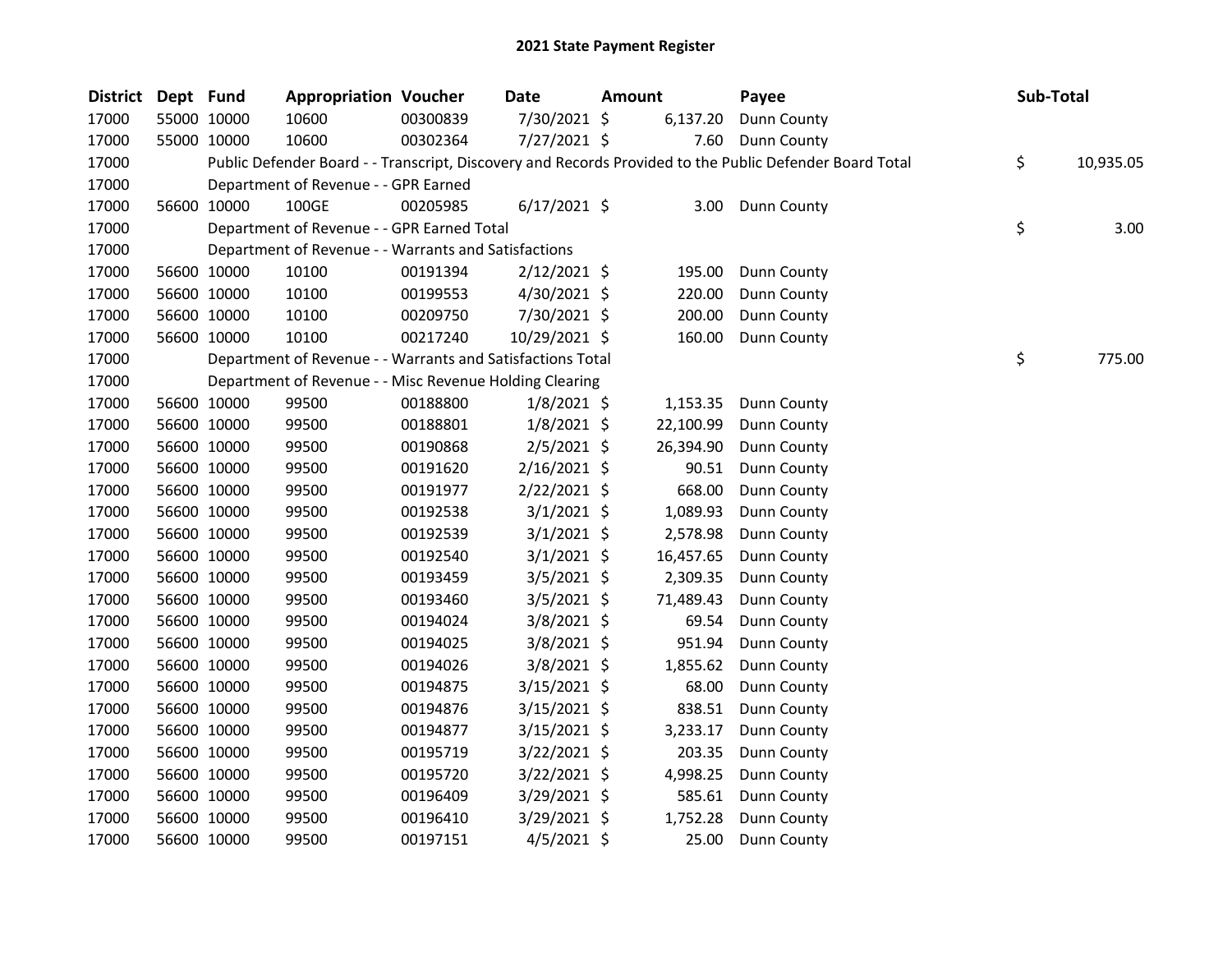| District Dept Fund |             | <b>Appropriation Voucher</b> |          | Date           | <b>Amount</b> | Payee       | Sub-Total |
|--------------------|-------------|------------------------------|----------|----------------|---------------|-------------|-----------|
| 17000              | 56600 10000 | 99500                        | 00197152 | $4/5/2021$ \$  | 2,588.18      | Dunn County |           |
| 17000              | 56600 10000 | 99500                        | 00197728 | $4/7/2021$ \$  | 912.38        | Dunn County |           |
| 17000              | 56600 10000 | 99500                        | 00197729 | $4/7/2021$ \$  | 74,271.08     | Dunn County |           |
| 17000              | 56600 10000 | 99500                        | 00198369 | $4/12/2021$ \$ | 3,888.89      | Dunn County |           |
| 17000              | 56600 10000 | 99500                        | 00199107 | $4/20/2021$ \$ | 698.00        | Dunn County |           |
| 17000              | 56600 10000 | 99500                        | 00199108 | 4/20/2021 \$   | 355.43        | Dunn County |           |
| 17000              | 56600 10000 | 99500                        | 00199109 | $4/20/2021$ \$ | 3,505.19      | Dunn County |           |
| 17000              | 56600 10000 | 99500                        | 00199738 | $4/26/2021$ \$ | 492.00        | Dunn County |           |
| 17000              | 56600 10000 | 99500                        | 00199739 | 4/26/2021 \$   | 86.60         | Dunn County |           |
| 17000              | 56600 10000 | 99500                        | 00199740 | 4/26/2021 \$   | 654.55        | Dunn County |           |
| 17000              | 56600 10000 | 99500                        | 00200365 | $5/3/2021$ \$  | 520.10        | Dunn County |           |
| 17000              | 56600 10000 | 99500                        | 00200366 | $5/3/2021$ \$  | 1,980.48      | Dunn County |           |
| 17000              | 56600 10000 | 99500                        | 00201103 | $5/7/2021$ \$  | 809.58        | Dunn County |           |
| 17000              | 56600 10000 | 99500                        | 00201104 | $5/7/2021$ \$  | 53,570.14     | Dunn County |           |
| 17000              | 56600 10000 | 99500                        | 00201560 | $5/10/2021$ \$ | 240.00        | Dunn County |           |
| 17000              | 56600 10000 | 99500                        | 00201561 | 5/10/2021 \$   | 1,307.71      | Dunn County |           |
| 17000              | 56600 10000 | 99500                        | 00202189 | $5/17/2021$ \$ | 146.02        | Dunn County |           |
| 17000              | 56600 10000 | 99500                        | 00202887 | $5/24/2021$ \$ | 1,954.69      | Dunn County |           |
| 17000              | 56600 10000 | 99500                        | 00202888 | $5/24/2021$ \$ | 1,317.10      | Dunn County |           |
| 17000              | 56600 10000 | 99500                        | 00204331 | $6/7/2021$ \$  | 3,591.04      | Dunn County |           |
| 17000              | 56600 10000 | 99500                        | 00204332 | $6/7/2021$ \$  | 58,364.09     | Dunn County |           |
| 17000              | 56600 10000 | 99500                        | 00205317 | $6/14/2021$ \$ | 39.59         | Dunn County |           |
| 17000              | 56600 10000 | 99500                        | 00205318 | $6/14/2021$ \$ | 1,231.80      | Dunn County |           |
| 17000              | 56600 10000 | 99500                        | 00205824 | $6/21/2021$ \$ | 134.20        | Dunn County |           |
| 17000              | 56600 10000 | 99500                        | 00208043 | $6/28/2021$ \$ | 419.00        | Dunn County |           |
| 17000              | 56600 10000 | 99500                        | 00208486 | 7/6/2021 \$    | 569.45        | Dunn County |           |
| 17000              | 56600 10000 | 99500                        | 00208913 | 7/8/2021 \$    | 3,492.96      | Dunn County |           |
| 17000              | 56600 10000 | 99500                        | 00208914 | 7/8/2021 \$    | 47,221.98     | Dunn County |           |
| 17000              | 56600 10000 | 99500                        | 00210152 | 7/19/2021 \$   | 886.00        | Dunn County |           |
| 17000              | 56600 10000 | 99500                        | 00210153 | 7/19/2021 \$   | 302.00        | Dunn County |           |
| 17000              | 56600 10000 | 99500                        | 00211670 | 8/6/2021 \$    | 2,369.07      | Dunn County |           |
| 17000              | 56600 10000 | 99500                        | 00211671 | 8/6/2021 \$    | 29,741.94     | Dunn County |           |
| 17000              | 56600 10000 | 99500                        | 00214276 | $9/8/2021$ \$  | 1,139.18      | Dunn County |           |
| 17000              | 56600 10000 | 99500                        | 00214277 | 9/8/2021 \$    | 45,557.20     | Dunn County |           |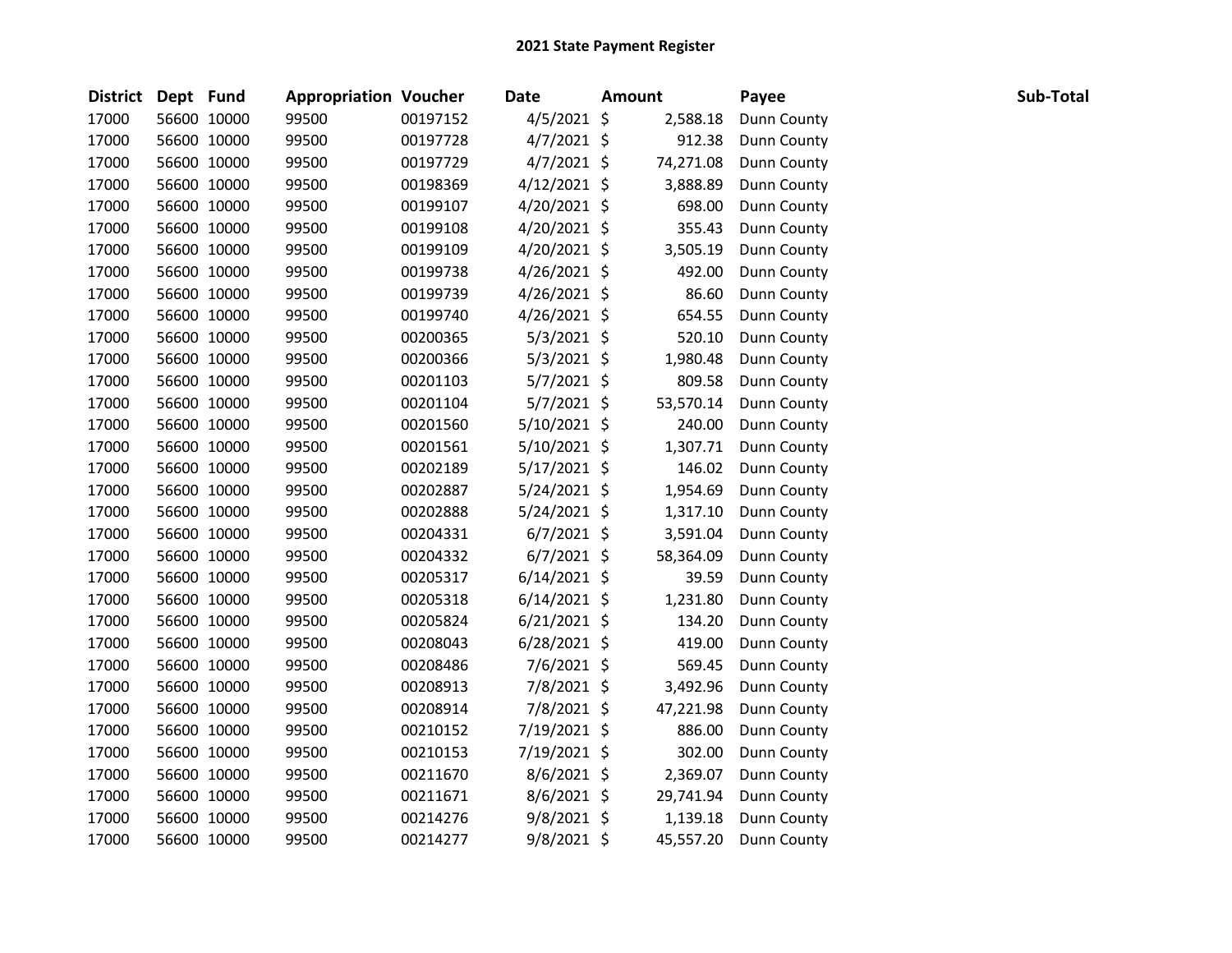| <b>District</b> | Dept Fund |             | <b>Appropriation Voucher</b>                                          |          | <b>Date</b>    | Amount       | Payee       | Sub-Total          |  |
|-----------------|-----------|-------------|-----------------------------------------------------------------------|----------|----------------|--------------|-------------|--------------------|--|
| 17000           |           | 56600 10000 | 99500                                                                 | 00216120 | 10/4/2021 \$   | 613.00       | Dunn County |                    |  |
| 17000           |           | 56600 10000 | 99500                                                                 | 00216527 | 10/7/2021 \$   | 1,040.84     | Dunn County |                    |  |
| 17000           |           | 56600 10000 | 99500                                                                 | 00216528 | 10/7/2021 \$   | 40,939.49    | Dunn County |                    |  |
| 17000           |           | 56600 10000 | 99500                                                                 | 00217483 | 10/18/2021 \$  | 89.00        | Dunn County |                    |  |
| 17000           |           | 56600 10000 | 99500                                                                 | 00218080 | 10/25/2021 \$  | 33.82        | Dunn County |                    |  |
| 17000           |           | 56600 10000 | 99500                                                                 | 00219123 | 11/5/2021 \$   | 1,083.70     | Dunn County |                    |  |
| 17000           |           | 56600 10000 | 99500                                                                 | 00219124 | 11/5/2021 \$   | 33,925.57    | Dunn County |                    |  |
| 17000           |           | 56600 10000 | 99500                                                                 | 00221265 | 12/7/2021 \$   | 693.53       | Dunn County |                    |  |
| 17000           |           | 56600 10000 | 99500                                                                 | 00221266 | 12/7/2021 \$   | 25,004.96    | Dunn County |                    |  |
| 17000           |           | 56600 10000 | 99500                                                                 | 00221832 | 12/13/2021 \$  | 99.68        | Dunn County |                    |  |
| 17000           |           |             | Department of Revenue - - Misc Revenue Holding Clearing Total         |          |                |              |             | \$<br>606,795.57   |  |
| 17000           |           |             | Circuit Courts - - Circuit Court Costs                                |          |                |              |             |                    |  |
| 17000           |           | 62500 10000 | 10500                                                                 | 00002093 | $1/29/2021$ \$ | 78,786.00    | Dunn County |                    |  |
| 17000           |           | 62500 10000 | 10500                                                                 | 00002226 | 7/26/2021 \$   | 188,071.00   | Dunn County |                    |  |
| 17000           |           |             | Circuit Courts - - Circuit Court Costs Total                          |          |                |              |             | \$<br>266,857.00   |  |
| 17000           |           |             | Shared Revenue and Tax Relief - - County And Municipal Aid            |          |                |              |             |                    |  |
| 17000           |           | 83500 10000 | 10500                                                                 | 00081212 | 7/26/2021 \$   | 331,860.26   | Dunn County |                    |  |
| 17000           |           | 83500 10000 | 10500                                                                 | 00088311 | 11/15/2021 \$  | 1,880,541.50 | Dunn County |                    |  |
| 17000           |           |             | Shared Revenue and Tax Relief - - County And Municipal Aid Total      |          |                |              |             | \$<br>2,212,401.76 |  |
| 17000           |           |             | Shared Revenue and Tax Relief - - Exempt Computer Aid                 |          |                |              |             |                    |  |
| 17000           |           | 83500 10000 | 10900                                                                 | 00083331 | 7/26/2021 \$   | 51,625.03    | Dunn County |                    |  |
| 17000           |           |             | Shared Revenue and Tax Relief - - Exempt Computer Aid Total           |          |                |              |             | \$<br>51,625.03    |  |
| 17000           |           |             | Shared Revenue and Tax Relief - - Utility Aid                         |          |                |              |             |                    |  |
| 17000           |           | 83500 10000 | 11000                                                                 | 00081212 | 7/26/2021 \$   | 21,709.99    | Dunn County |                    |  |
| 17000           |           | 83500 10000 | 11000                                                                 | 00088311 | 11/15/2021 \$  | 139,023.43   | Dunn County |                    |  |
| 17000           |           |             | Shared Revenue and Tax Relief - - Utility Aid Total                   |          |                |              |             | \$<br>160,733.42   |  |
| 17000           |           |             | Shared Revenue and Tax Relief - - Personal Property Aid               |          |                |              |             |                    |  |
| 17000           |           | 83500 10000 | 11100                                                                 | 00076517 | $5/3/2021$ \$  | 238,725.79   | Dunn County |                    |  |
| 17000           |           |             | Shared Revenue and Tax Relief - - Personal Property Aid Total         |          |                |              |             | \$<br>238,725.79   |  |
| 17000           |           |             | Shared Revenue and Tax Relief - - School Lvy Tx/First Dollar Cr       |          |                |              |             |                    |  |
| 17000           |           | 83500 10000 | 30200                                                                 | 00082653 | 7/26/2021 \$   | 5,184,301.56 | Dunn County |                    |  |
| 17000           |           | 83500 10000 | 30200                                                                 | 00086049 | 7/26/2021 \$   | 985,942.83   | Dunn County |                    |  |
| 17000           |           |             | Shared Revenue and Tax Relief - - School Lvy Tx/First Dollar Cr Total |          |                |              |             | \$<br>6,170,244.39 |  |
| 17000           |           |             | Shared Revenue and Tax Relief - - County Sales Tax Reptd/Distd        |          |                |              |             |                    |  |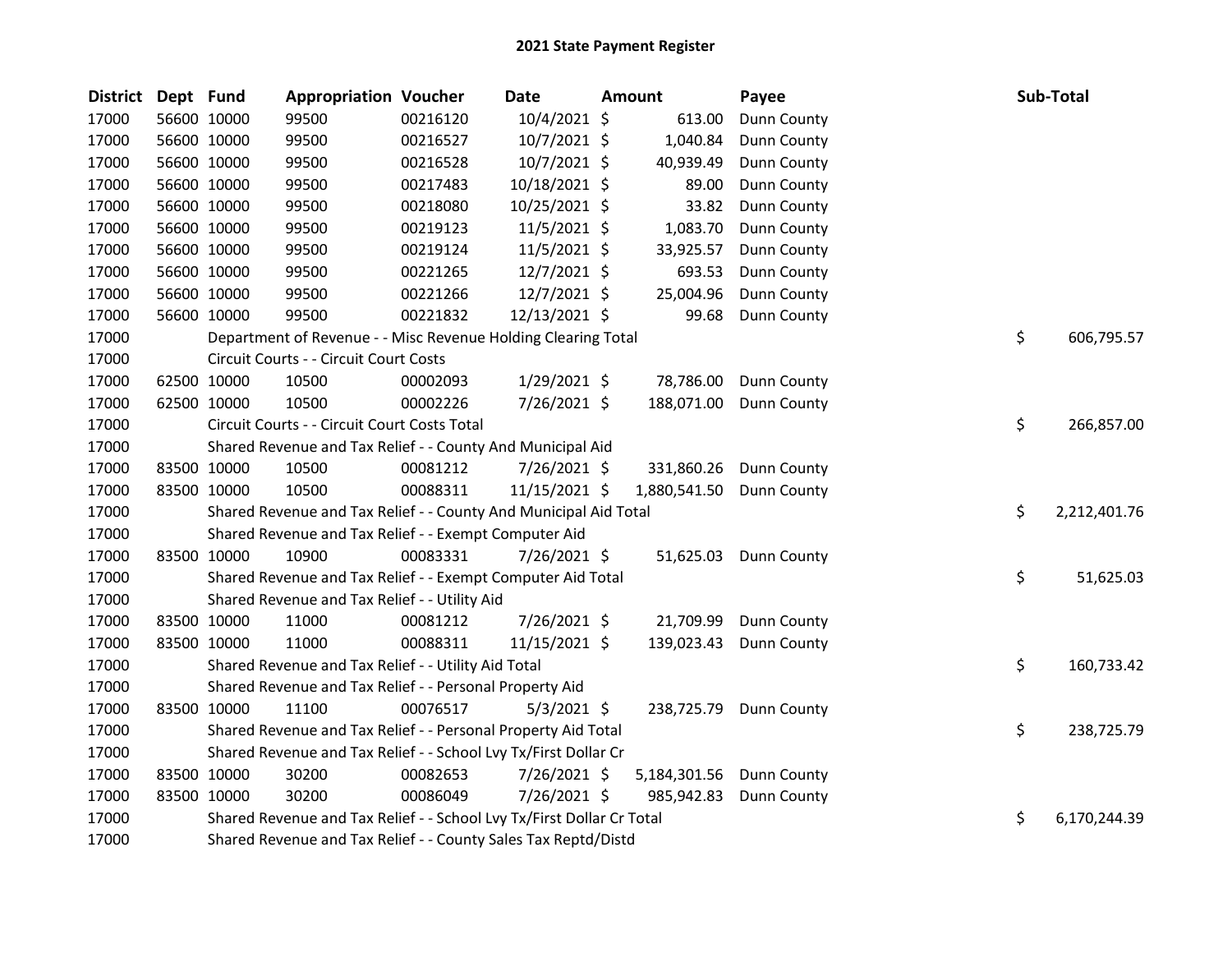| <b>District</b> | Dept Fund |             | <b>Appropriation Voucher</b>                                         |          | Date           | <b>Amount</b> | Payee       |    | Sub-Total     |
|-----------------|-----------|-------------|----------------------------------------------------------------------|----------|----------------|---------------|-------------|----|---------------|
| 17000           |           | 83500 10000 | 43100                                                                | 00073875 | $1/29/2021$ \$ | 307,045.49    | Dunn County |    |               |
| 17000           |           | 83500 10000 | 43100                                                                | 00073963 | $2/26/2021$ \$ | 307,414.94    | Dunn County |    |               |
| 17000           |           | 83500 10000 | 43100                                                                | 00074676 | $3/31/2021$ \$ | 234,809.93    | Dunn County |    |               |
| 17000           |           | 83500 10000 | 43100                                                                | 00079119 | 4/30/2021 \$   | 294,608.72    | Dunn County |    |               |
| 17000           |           | 83500 10000 | 43100                                                                | 00079923 | 5/28/2021 \$   | 318,073.52    | Dunn County |    |               |
| 17000           |           | 83500 10000 | 43100                                                                | 00080654 | $6/30/2021$ \$ | 360,807.60    | Dunn County |    |               |
| 17000           |           | 83500 10000 | 43100                                                                | 00086196 | 7/30/2021 \$   | 319,086.30    | Dunn County |    |               |
| 17000           |           | 83500 10000 | 43100                                                                | 00086759 | $8/31/2021$ \$ | 340,420.06    | Dunn County |    |               |
| 17000           |           | 83500 10000 | 43100                                                                | 00087061 | $9/30/2021$ \$ | 350,618.21    | Dunn County |    |               |
| 17000           |           | 83500 10000 | 43100                                                                | 00087750 | 10/29/2021 \$  | 357,918.10    | Dunn County |    |               |
| 17000           |           | 83500 10000 | 43100                                                                | 00089760 | 11/30/2021 \$  | 319,501.45    | Dunn County |    |               |
| 17000           |           | 83500 10000 | 43100                                                                | 00089844 | 12/30/2021 \$  | 351,121.39    | Dunn County |    |               |
| 17000           |           |             | Shared Revenue and Tax Relief - - County Sales Tax Reptd/Distd Total |          |                |               |             | \$ | 3,861,425.71  |
| 17000           |           |             | Shared Revenue and Tax Relief - - Lottery & Gaming Credit            |          |                |               |             |    |               |
| 17000           |           | 83500 52100 | 36300                                                                | 00074532 | $3/22/2021$ \$ | 1,485,033.84  | Dunn County |    |               |
| 17000           |           |             | Shared Revenue and Tax Relief - - Lottery & Gaming Credit Total      |          |                |               |             | Ś. | 1,485,033.84  |
| 17000 Total     |           |             |                                                                      |          |                |               |             |    | 27,562,073.66 |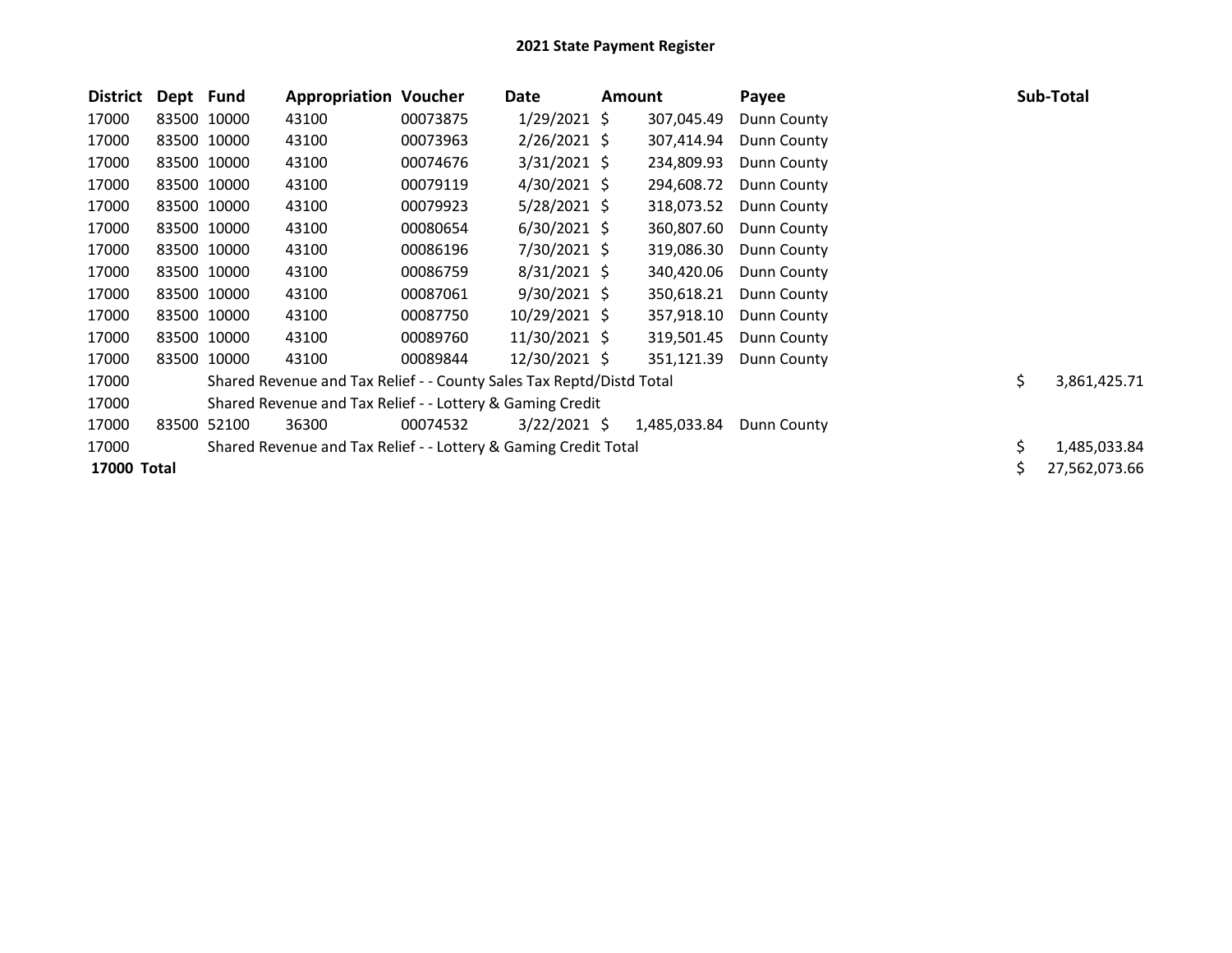| District Dept Fund |             | <b>Appropriation Voucher</b>                                       |          | <b>Date</b>    | <b>Amount</b> |           | Payee                    | Sub-Total |           |
|--------------------|-------------|--------------------------------------------------------------------|----------|----------------|---------------|-----------|--------------------------|-----------|-----------|
| 17002              |             | Dept of Safety & Prof Services - - Fire Dues Distribution          |          |                |               |           |                          |           |           |
| 17002              | 16500 10000 | 22500                                                              | 00040686 | $7/16/2021$ \$ |               |           | 3,962.30 Town Of Colfax  |           |           |
| 17002              |             | Dept of Safety & Prof Services - - Fire Dues Distribution Total    |          |                |               |           |                          | \$        | 3,962.30  |
| 17002              |             | Dept of Natural Resources - - Aids In Lieu Of Taxes - Gener        |          |                |               |           |                          |           |           |
| 17002              | 37000 10000 | 50300                                                              | 00476698 | $4/21/2021$ \$ |               | 4.80      | Town Of Colfax           |           |           |
| 17002              | 37000 10000 | 50300                                                              | 00476700 | $4/21/2021$ \$ |               | 68.13     | Town Of Colfax           |           |           |
| 17002              | 37000 10000 | 50300                                                              | 00476701 | $4/21/2021$ \$ |               |           | 23.90 Town Of Colfax     |           |           |
| 17002              |             | Dept of Natural Resources - - Aids In Lieu Of Taxes - Gener Total  |          |                |               |           |                          | \$        | 96.83     |
| 17002              |             | Dept of Natural Resources - - Resaids - Cnty Forst, Cl & Mfl       |          |                |               |           |                          |           |           |
| 17002              | 37000 21200 | 57100                                                              | 00487654 | $6/14/2021$ \$ |               |           | 364.01 Town Of Colfax    |           |           |
| 17002              |             | Dept of Natural Resources - - Resaids - Cnty Forst, CI & Mfl Total |          |                |               |           |                          | \$        | 364.01    |
| 17002              |             | Dept of Natural Resources - - Aids In Lieu Of Taxes - Sum S        |          |                |               |           |                          |           |           |
| 17002              | 37000 21200 | 57900                                                              | 00476699 | $4/21/2021$ \$ |               |           | 0.48 Town Of Colfax      |           |           |
| 17002              |             | Dept of Natural Resources - - Aids In Lieu Of Taxes - Sum S Total  |          |                |               |           |                          | \$        | 0.48      |
| 17002              |             | WI Dept of Transportation - - Trns Aids To Mnc.-Sf                 |          |                |               |           |                          |           |           |
| 17002              | 39500 21100 | 19100                                                              | 00632126 | $1/4/2021$ \$  |               | 24,433.83 | Town Of Colfax           |           |           |
| 17002              | 39500 21100 | 19100                                                              | 00667733 | $4/5/2021$ \$  |               | 24,433.83 | Town Of Colfax           |           |           |
| 17002              | 39500 21100 | 19100                                                              | 00711221 | $7/6/2021$ \$  |               | 24,433.83 | Town Of Colfax           |           |           |
| 17002              | 39500 21100 | 19100                                                              | 00751780 | 10/4/2021 \$   |               |           | 24,433.83 Town Of Colfax |           |           |
| 17002              |             | WI Dept of Transportation - - Trns Aids To Mnc.-Sf Total           |          |                |               |           |                          | \$        | 97,735.32 |
| 17002              |             | WI Dept of Transportation - - Loc Rd Imp Prg St Fd                 |          |                |               |           |                          |           |           |
| 17002              | 39500 21100 | 27800                                                              | 00638380 | $1/12/2021$ \$ |               |           | 14,380.97 Town Of Colfax |           |           |
| 17002              |             | WI Dept of Transportation - - Loc Rd Imp Prg St Fd Total           |          |                |               |           |                          | \$        | 14,380.97 |
| 17002              |             | Department of Revenue - - Gifts And Grants                         |          |                |               |           |                          |           |           |
| 17002              | 56600 10000 | 12100                                                              | 00206569 | $6/25/2021$ \$ |               |           | 64,999.17 Town Of Colfax |           |           |
| 17002              |             | Department of Revenue - - Gifts And Grants Total                   |          |                |               |           |                          | \$        | 64,999.17 |
| 17002              |             | Shared Revenue and Tax Relief - - County And Municipal Aid         |          |                |               |           |                          |           |           |
| 17002              | 83500 10000 | 10500                                                              | 00081182 | 7/26/2021 \$   |               | 2,576.22  | Town Of Colfax           |           |           |
| 17002              | 83500 10000 | 10500                                                              | 00088281 | 11/15/2021 \$  |               |           | 14,598.61 Town Of Colfax |           |           |
| 17002              |             | Shared Revenue and Tax Relief - - County And Municipal Aid Total   |          |                |               |           |                          | \$        | 17,174.83 |
| 17002              |             | Shared Revenue and Tax Relief - - Exempt Computer Aid              |          |                |               |           |                          |           |           |
| 17002              | 83500 10000 | 10900                                                              | 00083825 | 7/26/2021 \$   |               |           | 6.24 Town Of Colfax      |           |           |
| 17002              |             | Shared Revenue and Tax Relief - - Exempt Computer Aid Total        |          |                |               |           |                          | \$        | 6.24      |
| 17002              |             | Shared Revenue and Tax Relief - - Utility Aid                      |          |                |               |           |                          |           |           |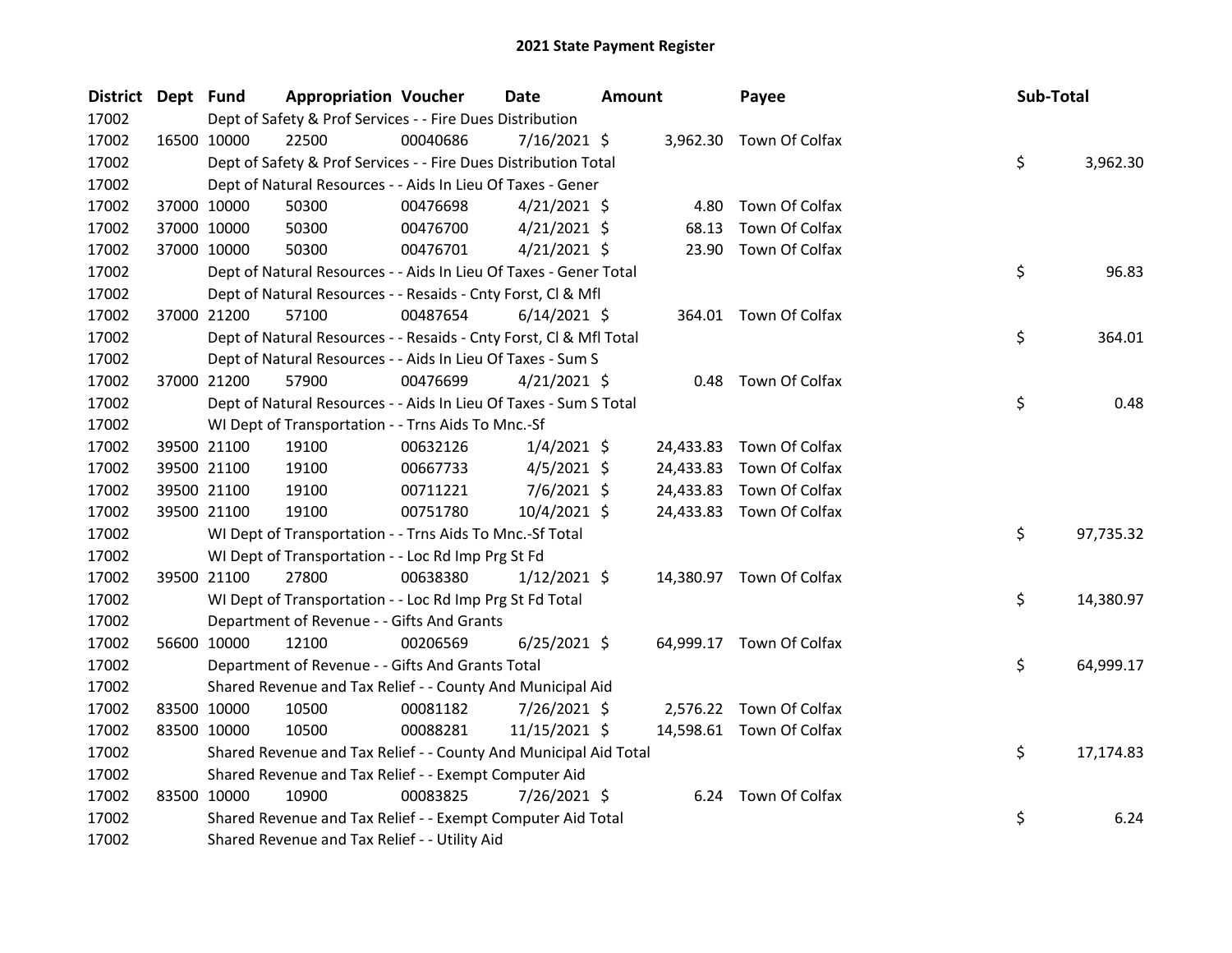| District Dept Fund |             | <b>Appropriation Voucher</b>                                  |          | Date          | <b>Amount</b> |          | Pavee          | <b>Sub-Total</b> |
|--------------------|-------------|---------------------------------------------------------------|----------|---------------|---------------|----------|----------------|------------------|
| 17002              | 83500 10000 | 11000                                                         | 00081182 | 7/26/2021 \$  |               | 185.28   | Town Of Colfax |                  |
| 17002              | 83500 10000 | 11000                                                         | 00088281 | 11/15/2021 \$ |               | 1.060.17 | Town Of Colfax |                  |
| 17002              |             | Shared Revenue and Tax Relief - - Utility Aid Total           |          |               |               |          |                | 1,245.45         |
| 17002              |             | Shared Revenue and Tax Relief - - Personal Property Aid       |          |               |               |          |                |                  |
| 17002              | 83500 10000 | 11100                                                         | 00077002 | $5/3/2021$ \$ |               | 1.181.49 | Town Of Colfax |                  |
| 17002              |             | Shared Revenue and Tax Relief - - Personal Property Aid Total |          |               |               |          |                | 1,181.49         |
| 17002 Total        |             |                                                               |          |               |               |          |                | 201,147.09       |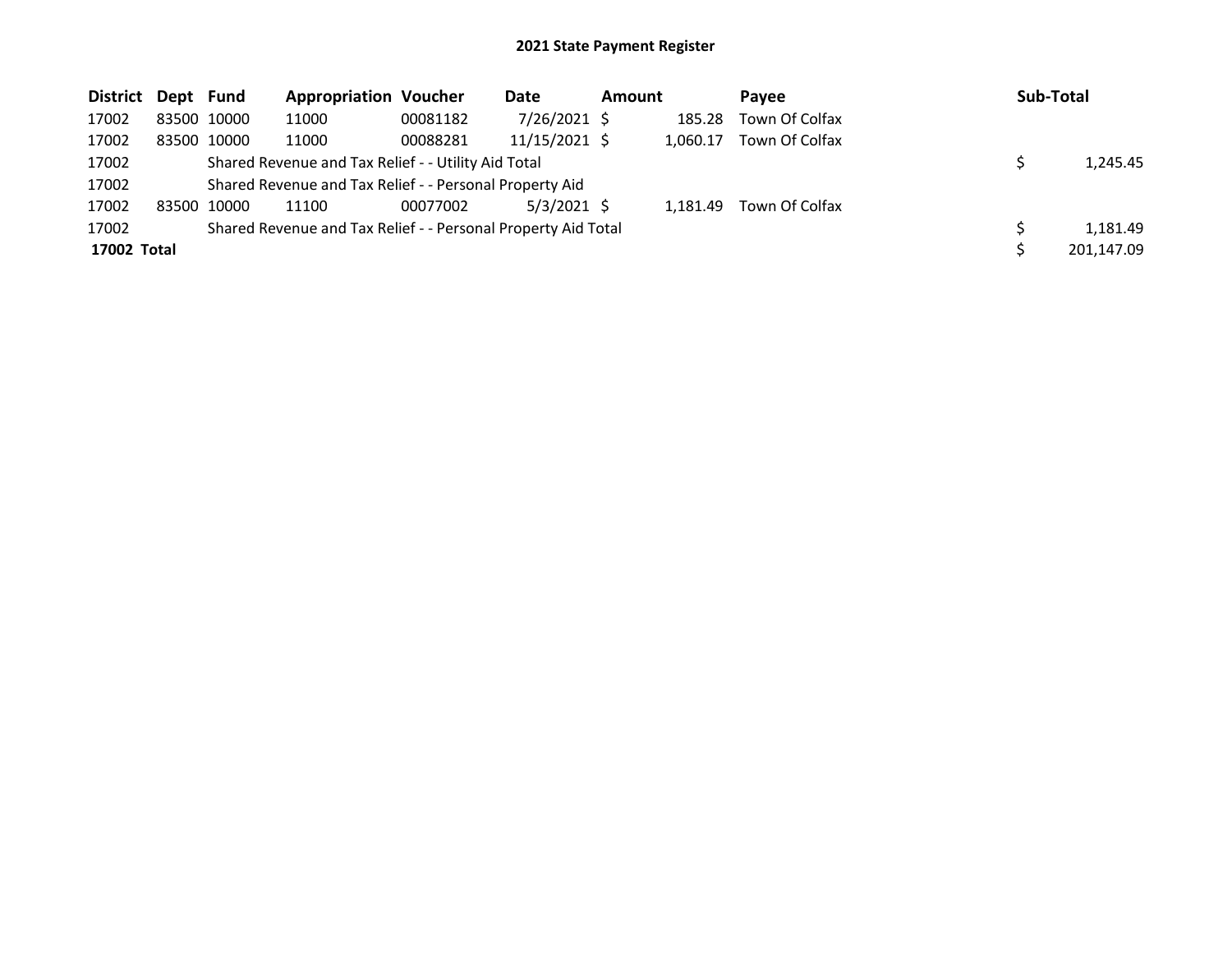| <b>District</b> | Dept Fund |             | <b>Appropriation Voucher</b>                                       |          | <b>Date</b>    | Amount |           | Payee                  | Sub-Total |            |
|-----------------|-----------|-------------|--------------------------------------------------------------------|----------|----------------|--------|-----------|------------------------|-----------|------------|
| 17004           |           |             | Dept of Safety & Prof Services - - Fire Dues Distribution          |          |                |        |           |                        |           |            |
| 17004           |           | 16500 10000 | 22500                                                              | 00040689 | 7/15/2021 \$   |        |           | 4,883.67 Town Of Dunn  |           |            |
| 17004           |           |             | Dept of Safety & Prof Services - - Fire Dues Distribution Total    |          |                |        |           |                        | \$        | 4,883.67   |
| 17004           |           |             | Dept of Natural Resources - - Aids In Lieu Of Taxes - Gener        |          |                |        |           |                        |           |            |
| 17004           |           | 37000 10000 | 50300                                                              | 00458839 | $1/25/2021$ \$ |        |           | 12,721.81 Town Of Dunn |           |            |
| 17004           |           | 37000 10000 | 50300                                                              | 00458840 | $1/25/2021$ \$ |        |           | 26,837.82 Town Of Dunn |           |            |
| 17004           |           | 37000 10000 | 50300                                                              | 00475307 | $4/21/2021$ \$ |        | 1,856.19  | Town Of Dunn           |           |            |
| 17004           |           | 37000 10000 | 50300                                                              | 00475309 | $4/21/2021$ \$ |        |           | 306.88 Town Of Dunn    |           |            |
| 17004           |           |             | Dept of Natural Resources - - Aids In Lieu Of Taxes - Gener Total  |          |                |        |           |                        | \$        | 41,722.70  |
| 17004           |           |             | Dept of Natural Resources - - Gen Program Ops-State Funds          |          |                |        |           |                        |           |            |
| 17004           |           | 37000 21200 | 16100                                                              | 00491012 | 7/9/2021 \$    |        |           | 500.00 Town Of Dunn    |           |            |
| 17004           |           |             | Dept of Natural Resources - - Gen Program Ops-State Funds Total    |          |                |        |           |                        | \$        | 500.00     |
| 17004           |           |             | Dept of Natural Resources - - Resaids - Cnty Forst, Cl & Mfl       |          |                |        |           |                        |           |            |
| 17004           |           | 37000 21200 | 57100                                                              | 00487655 | $6/14/2021$ \$ |        |           | 430.63 Town Of Dunn    |           |            |
| 17004           |           |             | Dept of Natural Resources - - Resaids - Cnty Forst, Cl & Mfl Total |          |                |        |           |                        | \$        | 430.63     |
| 17004           |           |             | Dept of Natural Resources - - Aids In Lieu Of Taxes - Sum S        |          |                |        |           |                        |           |            |
| 17004           |           | 37000 21200 | 57900                                                              | 00475308 | $4/21/2021$ \$ |        |           | 192.44 Town Of Dunn    |           |            |
| 17004           |           |             | Dept of Natural Resources - - Aids In Lieu Of Taxes - Sum S Total  |          |                |        |           |                        | \$        | 192.44     |
| 17004           |           |             | Dept of Natural Resources - - Fin Asst For Responsible Units       |          |                |        |           |                        |           |            |
| 17004           |           | 37000 27400 | 67000                                                              | 00483997 | $5/21/2021$ \$ |        |           | 6,091.99 Town Of Dunn  |           |            |
| 17004           |           |             | Dept of Natural Resources - - Fin Asst For Responsible Units Total |          |                |        |           |                        | \$        | 6,091.99   |
| 17004           |           |             | WI Dept of Transportation - - Trns Aids To Mnc.-Sf                 |          |                |        |           |                        |           |            |
| 17004           |           | 39500 21100 | 19100                                                              | 00632127 | $1/4/2021$ \$  |        | 40,484.34 | Town Of Dunn           |           |            |
| 17004           |           | 39500 21100 | 19100                                                              | 00667734 | $4/5/2021$ \$  |        | 40,484.34 | Town Of Dunn           |           |            |
| 17004           |           | 39500 21100 | 19100                                                              | 00711222 | 7/6/2021 \$    |        | 40,484.34 | Town Of Dunn           |           |            |
| 17004           |           | 39500 21100 | 19100                                                              | 00751781 | 10/4/2021 \$   |        | 40,484.34 | Town Of Dunn           |           |            |
| 17004           |           |             | WI Dept of Transportation - - Trns Aids To Mnc.-Sf Total           |          |                |        |           |                        | \$        | 161,937.36 |
| 17004           |           |             | Elections Commission - - General Program Ops, GPR                  |          |                |        |           |                        |           |            |
| 17004           |           | 51000 10000 | 10100                                                              | 00005100 | $1/7/2021$ \$  |        |           | 363.95 Town Of Dunn    |           |            |
| 17004           |           |             | Elections Commission - - General Program Ops, GPR Total            |          |                |        |           |                        | \$        | 363.95     |
| 17004           |           |             | Department of Revenue - - Gifts And Grants                         |          |                |        |           |                        |           |            |
| 17004           |           | 56600 10000 | 12100                                                              | 00206570 | $6/25/2021$ \$ |        |           | 83,734.84 Town Of Dunn |           |            |
| 17004           |           |             | Department of Revenue - - Gifts And Grants Total                   |          |                |        |           |                        | \$        | 83,734.84  |
| 17004           |           |             | Shared Revenue and Tax Relief - - County And Municipal Aid         |          |                |        |           |                        |           |            |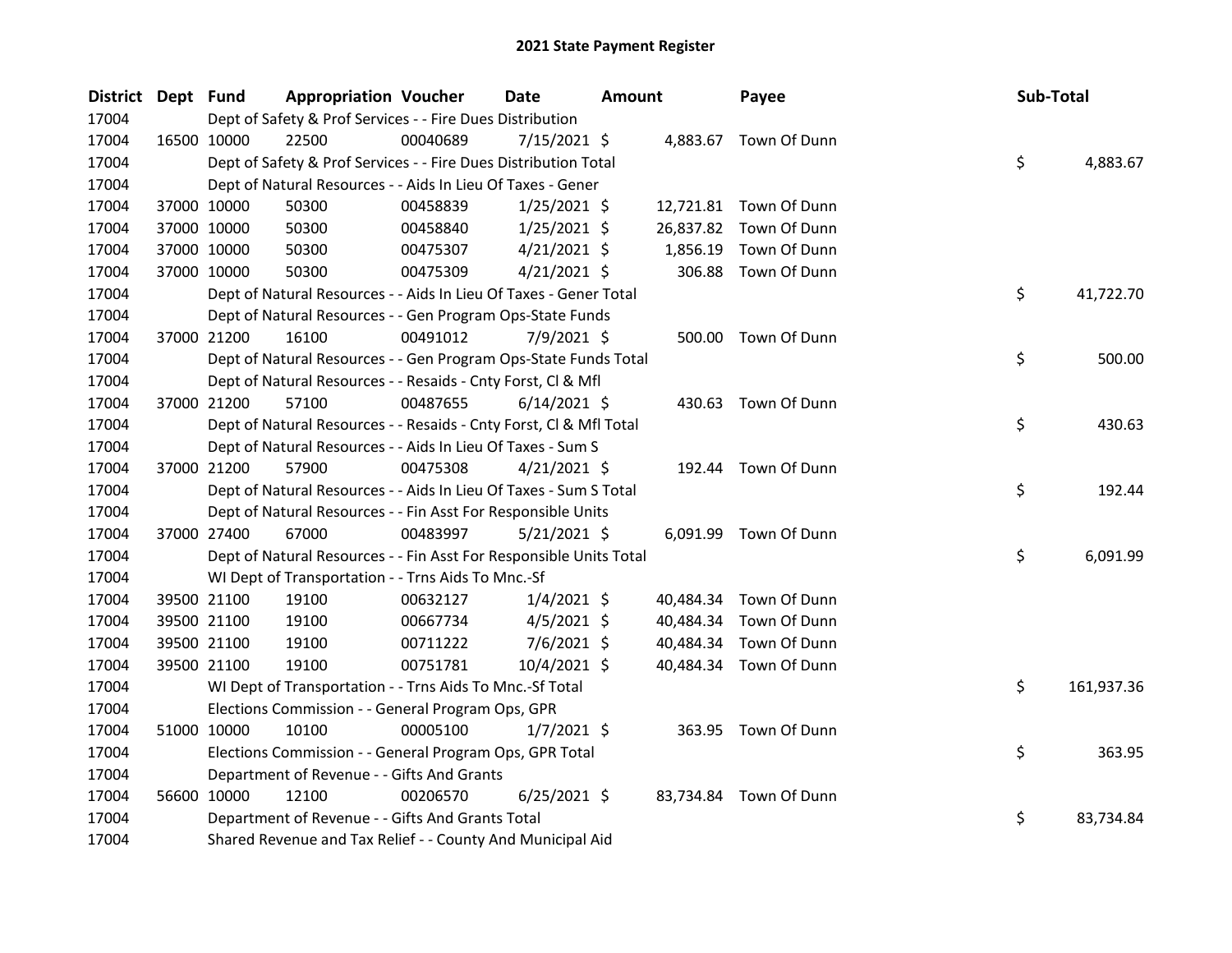| <b>District</b> | Dept Fund |             | <b>Appropriation Voucher</b>                                                  |          | Date            | <b>Amount</b> |           | Payee        | Sub-Total       |
|-----------------|-----------|-------------|-------------------------------------------------------------------------------|----------|-----------------|---------------|-----------|--------------|-----------------|
| 17004           |           | 83500 10000 | 10500                                                                         | 00081183 | 7/26/2021 \$    |               | 12,852.32 | Town Of Dunn |                 |
| 17004           |           | 83500 10000 | 10500                                                                         | 00088282 | $11/15/2021$ \$ |               | 72,829.81 | Town Of Dunn |                 |
| 17004           |           |             | Shared Revenue and Tax Relief - - County And Municipal Aid Total              |          |                 |               |           |              | \$<br>85,682.13 |
| 17004           |           |             | Shared Revenue and Tax Relief - - Exempt Computer Aid                         |          |                 |               |           |              |                 |
| 17004           | 83500     | 10000       | 10900                                                                         | 00083826 | 7/26/2021 \$    |               | 28.06     | Town Of Dunn |                 |
| 17004           |           |             | Shared Revenue and Tax Relief - - Exempt Computer Aid Total                   |          |                 |               |           |              | \$<br>28.06     |
| 17004           |           |             | Shared Revenue and Tax Relief - - Personal Property Aid                       |          |                 |               |           |              |                 |
| 17004           |           | 83500 10000 | 11100                                                                         | 00077003 | $5/3/2021$ \$   |               | 144.20    | Town Of Dunn |                 |
| 17004           |           |             | Shared Revenue and Tax Relief - - Personal Property Aid Total                 |          |                 |               |           |              | \$<br>144.20    |
| 17004           |           |             | Shared Revenue and Tax Relief - - State Aid; Video Service Provider Fee       |          |                 |               |           |              |                 |
| 17004           |           | 83500 10000 | 11200                                                                         | 00082907 | 7/26/2021 \$    |               | 3,516.01  | Town Of Dunn |                 |
| 17004           |           |             | Shared Revenue and Tax Relief - - State Aid; Video Service Provider Fee Total |          |                 |               |           |              | \$<br>3,516.01  |
| 17004           |           |             | Shared Revenue and Tax Relief - - Lottery & Gaming Credit                     |          |                 |               |           |              |                 |
| 17004           | 83500     | 52100       | 36300                                                                         | 00074141 | $3/22/2021$ \$  |               | 1,471.90  | Town Of Dunn |                 |
| 17004           |           |             | Shared Revenue and Tax Relief - - Lottery & Gaming Credit Total               |          |                 |               |           |              | 1,471.90        |
| 17004 Total     |           |             |                                                                               |          |                 |               |           |              | 390,699.88      |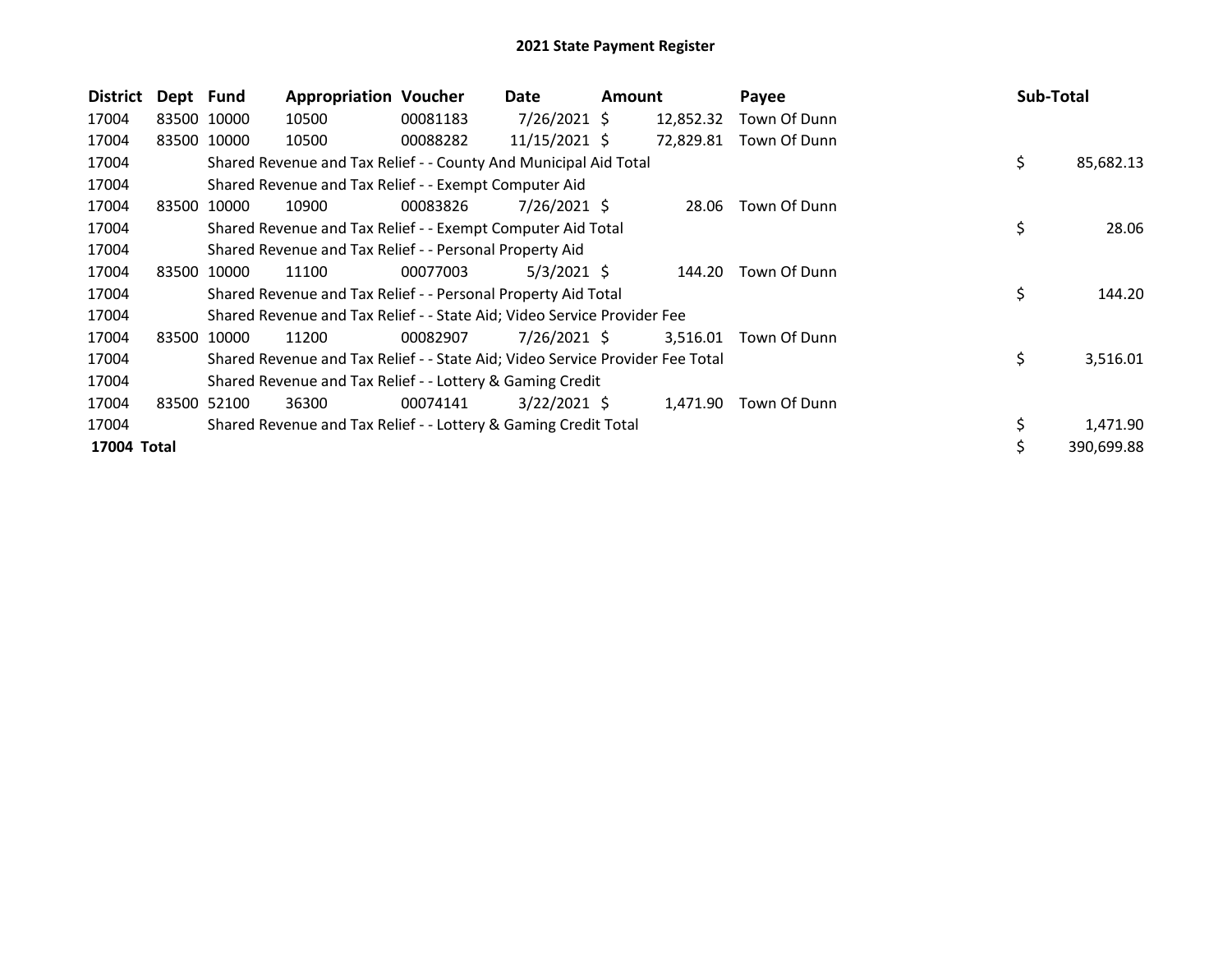| District Dept Fund |             | <b>Appropriation Voucher</b>                                       |          | <b>Date</b>    | <b>Amount</b> |           | Payee                       | Sub-Total |            |
|--------------------|-------------|--------------------------------------------------------------------|----------|----------------|---------------|-----------|-----------------------------|-----------|------------|
| 17006              |             | Dept of Safety & Prof Services - - Fire Dues Distribution          |          |                |               |           |                             |           |            |
| 17006              | 16500 10000 | 22500                                                              | 00040690 | $7/16/2021$ \$ |               |           | 3,253.38 Town Of Eau Galle  |           |            |
| 17006              |             | Dept of Safety & Prof Services - - Fire Dues Distribution Total    |          |                |               |           |                             | \$        | 3,253.38   |
| 17006              |             | Dept of Natural Resources - - Aids In Lieu Of Taxes - Gener        |          |                |               |           |                             |           |            |
| 17006              | 37000 10000 | 50300                                                              | 00458934 | $1/27/2021$ \$ |               | 33.70     | Town Of Eau Galle           |           |            |
| 17006              | 37000 10000 | 50300                                                              | 00476208 | $4/21/2021$ \$ |               | 83.20     | Town Of Eau Galle           |           |            |
| 17006              |             | Dept of Natural Resources - - Aids In Lieu Of Taxes - Gener Total  |          |                |               |           |                             | \$        | 116.90     |
| 17006              |             | Dept of Natural Resources - - Resaids - Cnty Forst, Cl & Mfl       |          |                |               |           |                             |           |            |
| 17006              | 37000 21200 | 57100                                                              | 00487656 | $6/14/2021$ \$ |               | 544.41    | Town Of Eau Galle           |           |            |
| 17006              |             | Dept of Natural Resources - - Resaids - Cnty Forst, Cl & Mfl Total |          |                |               |           |                             | \$        | 544.41     |
| 17006              |             | Dept of Natural Resources - - Aids In Lieu Of Taxes - Sum S        |          |                |               |           |                             |           |            |
| 17006              | 37000 21200 | 57900                                                              | 00476207 | $4/21/2021$ \$ |               |           | 109.06 Town Of Eau Galle    |           |            |
| 17006              |             | Dept of Natural Resources - - Aids In Lieu Of Taxes - Sum S Total  |          |                |               |           |                             | \$        | 109.06     |
| 17006              |             | WI Dept of Transportation - - Trns Aids To Mnc.-Sf                 |          |                |               |           |                             |           |            |
| 17006              | 39500 21100 | 19100                                                              | 00632128 | $1/4/2021$ \$  |               | 29,610.99 | Town Of Eau Galle           |           |            |
| 17006              | 39500 21100 | 19100                                                              | 00667735 | $4/5/2021$ \$  |               | 29,610.99 | Town Of Eau Galle           |           |            |
| 17006              | 39500 21100 | 19100                                                              | 00711223 | $7/6/2021$ \$  |               | 29,610.99 | Town Of Eau Galle           |           |            |
| 17006              | 39500 21100 | 19100                                                              | 00751782 | 10/4/2021 \$   |               | 29,610.99 | Town Of Eau Galle           |           |            |
| 17006              |             | WI Dept of Transportation - - Trns Aids To Mnc.-Sf Total           |          |                |               |           |                             | \$        | 118,443.96 |
| 17006              |             | WI Dept of Transportation - - Loc Rd Imp Prg St Fd                 |          |                |               |           |                             |           |            |
| 17006              | 39500 21100 | 27800                                                              | 00765010 | 10/22/2021 \$  |               |           | 14,380.97 Town Of Eau Galle |           |            |
| 17006              |             | WI Dept of Transportation - - Loc Rd Imp Prg St Fd Total           |          |                |               |           |                             | \$        | 14,380.97  |
| 17006              |             | Department of Revenue - - Gifts And Grants                         |          |                |               |           |                             |           |            |
| 17006              | 56600 10000 | 12100                                                              | 00206571 | $6/25/2021$ \$ |               |           | 41,030.07 Town Of Eau Galle |           |            |
| 17006              |             | Department of Revenue - - Gifts And Grants Total                   |          |                |               |           |                             | \$        | 41,030.07  |
| 17006              |             | Shared Revenue and Tax Relief - - County And Municipal Aid         |          |                |               |           |                             |           |            |
| 17006              | 83500 10000 | 10500                                                              | 00081184 | 7/26/2021 \$   |               | 5,247.00  | Town Of Eau Galle           |           |            |
| 17006              | 83500 10000 | 10500                                                              | 00088283 | 11/15/2021 \$  |               |           | 49,601.65 Town Of Eau Galle |           |            |
| 17006              |             | Shared Revenue and Tax Relief - - County And Municipal Aid Total   |          |                |               |           |                             | \$        | 54,848.65  |
| 17006              |             | Shared Revenue and Tax Relief - - Exempt Computer Aid              |          |                |               |           |                             |           |            |
| 17006              | 83500 10000 | 10900                                                              | 00083827 | 7/26/2021 \$   |               |           | 16.63 Town Of Eau Galle     |           |            |
| 17006              |             | Shared Revenue and Tax Relief - - Exempt Computer Aid Total        |          |                |               |           |                             | \$        | 16.63      |
| 17006              |             | Shared Revenue and Tax Relief - - Utility Aid                      |          |                |               |           |                             |           |            |
| 17006              | 83500 10000 | 11000                                                              | 00081184 | 7/26/2021 \$   |               |           | 216.28 Town Of Eau Galle    |           |            |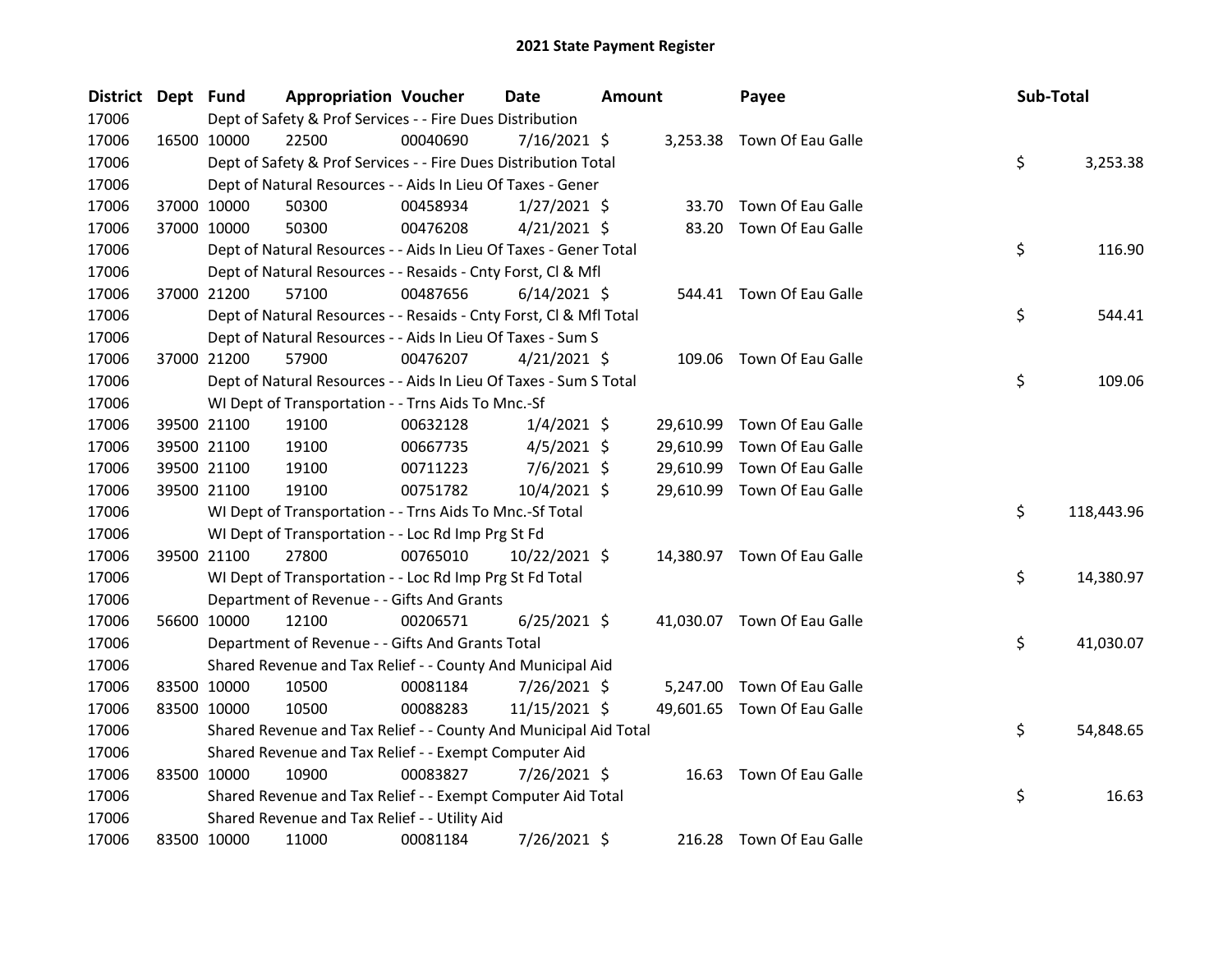| <b>District</b> | Dept Fund |             | <b>Appropriation Voucher</b>                                  |          | Date            | <b>Amount</b> |          | <b>Pavee</b>               | <b>Sub-Total</b> |
|-----------------|-----------|-------------|---------------------------------------------------------------|----------|-----------------|---------------|----------|----------------------------|------------------|
| 17006           |           | 83500 10000 | 11000                                                         | 00088283 | $11/15/2021$ \$ |               | 1.264.80 | Town Of Eau Galle          |                  |
| 17006           |           |             | Shared Revenue and Tax Relief - - Utility Aid Total           |          |                 |               |          |                            | 1,481.08         |
| 17006           |           |             | Shared Revenue and Tax Relief - - Personal Property Aid       |          |                 |               |          |                            |                  |
| 17006           |           | 83500 10000 | 11100                                                         | 00077004 | 5/3/2021 \$     |               |          | 1,155.56 Town Of Eau Galle |                  |
| 17006           |           |             | Shared Revenue and Tax Relief - - Personal Property Aid Total |          |                 |               |          |                            | 1,155.56         |
| 17006 Total     |           |             |                                                               |          |                 |               |          |                            | 235,380.67       |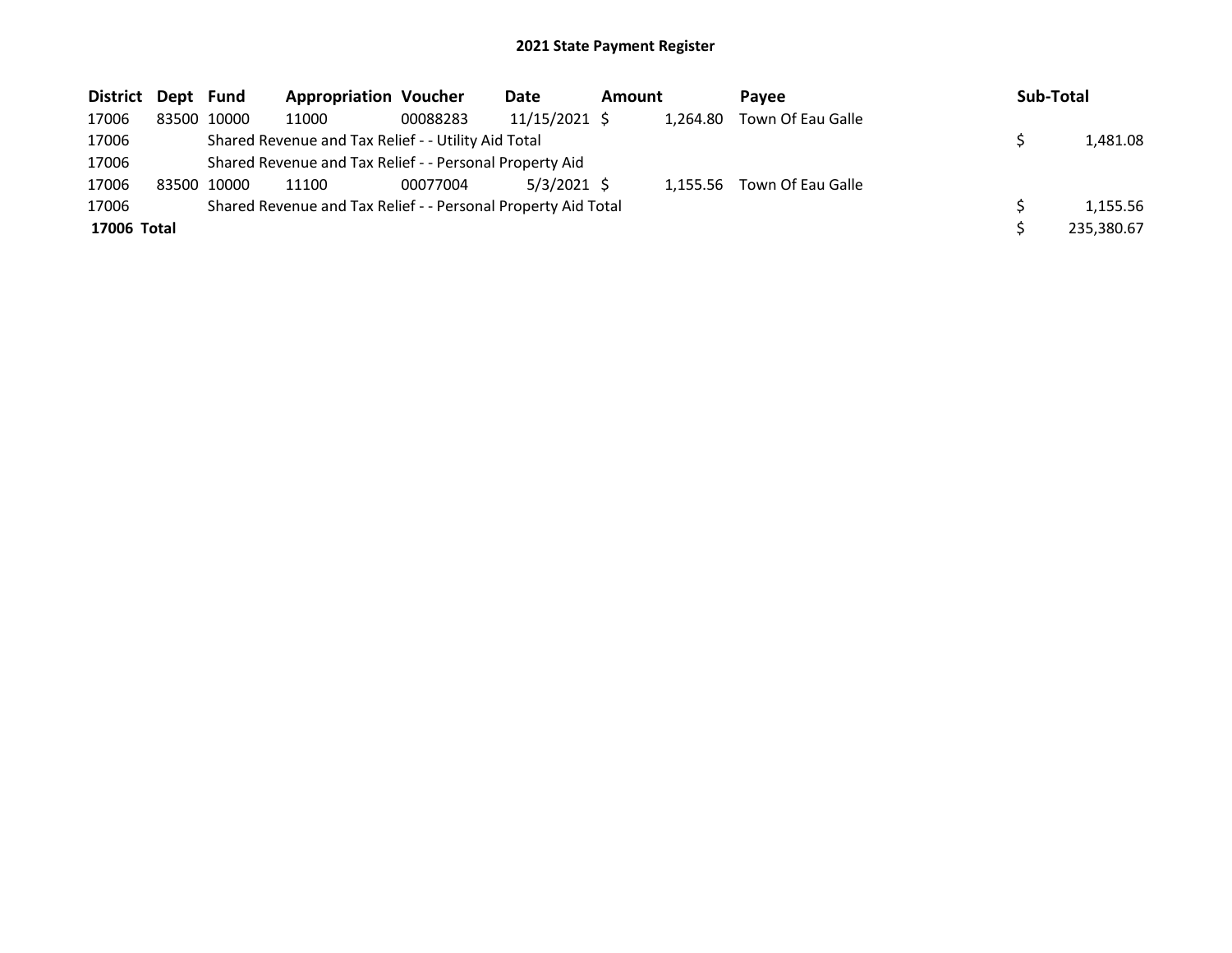| District | Dept Fund | <b>Appropriation Voucher</b>                                       |          | <b>Date</b>    | Amount |           | Payee                         | Sub-Total |            |
|----------|-----------|--------------------------------------------------------------------|----------|----------------|--------|-----------|-------------------------------|-----------|------------|
| 17008    |           | Dept of Safety & Prof Services - - Fire Dues Distribution          |          |                |        |           |                               |           |            |
| 17008    |           | 22500<br>16500 10000                                               | 00040691 | 7/16/2021 \$   |        |           | 6,253.52 Elk Mound, Town of   |           |            |
| 17008    |           | Dept of Safety & Prof Services - - Fire Dues Distribution Total    |          |                |        |           |                               | \$        | 6,253.52   |
| 17008    |           | Dept of Natural Resources - - Aids In Lieu Of Taxes - Gener        |          |                |        |           |                               |           |            |
| 17008    |           | 37000 10000<br>50300                                               | 00458905 | $1/26/2021$ \$ |        | 264.66    | Elk Mound, Town of            |           |            |
| 17008    |           | 37000 10000<br>50300                                               | 00458906 | $1/26/2021$ \$ |        | 5,812.21  | Elk Mound, Town of            |           |            |
| 17008    |           | 37000 10000<br>50300                                               | 00475988 | $4/21/2021$ \$ |        | 4.09      | Elk Mound, Town of            |           |            |
| 17008    |           | 37000 10000<br>50300                                               | 00475989 | 4/21/2021 \$   |        | 1,403.38  | Elk Mound, Town of            |           |            |
| 17008    |           | 37000 10000<br>50300                                               | 00475990 | $4/21/2021$ \$ |        | 35.87     | Elk Mound, Town of            |           |            |
| 17008    |           | Dept of Natural Resources - - Aids In Lieu Of Taxes - Gener Total  |          |                |        |           |                               | \$        | 7,520.21   |
| 17008    |           | Dept of Natural Resources - - Seg Earned                           |          |                |        |           |                               |           |            |
| 17008    |           | 37000 21200<br>100SE                                               | 00456005 | $1/12/2021$ \$ |        | 612.43    | Elk Mound, Town of            |           |            |
| 17008    |           | Dept of Natural Resources - - Seg Earned Total                     |          |                |        |           |                               | \$        | 612.43     |
| 17008    |           | Dept of Natural Resources - - Resaids - Cnty Forst, Cl & Mfl       |          |                |        |           |                               |           |            |
| 17008    |           | 37000 21200<br>57100                                               | 00487657 | $6/14/2021$ \$ |        |           | 352.54 Elk Mound, Town of     |           |            |
| 17008    |           | Dept of Natural Resources - - Resaids - Cnty Forst, Cl & Mfl Total |          |                |        |           |                               | \$        | 352.54     |
| 17008    |           | Dept of Natural Resources - - Aids In Lieu Of Taxes - Sum S        |          |                |        |           |                               |           |            |
| 17008    |           | 57900<br>37000 21200                                               | 00475991 | $4/21/2021$ \$ |        | 379.60    | Elk Mound, Town of            |           |            |
| 17008    |           | Dept of Natural Resources - - Aids In Lieu Of Taxes - Sum S Total  |          |                |        |           |                               | \$        | 379.60     |
| 17008    |           | WI Dept of Transportation - - Trns Aids To Mnc.-Sf                 |          |                |        |           |                               |           |            |
| 17008    |           | 19100<br>39500 21100                                               | 00632129 | $1/4/2021$ \$  |        | 26,726.76 | Elk Mound, Town of            |           |            |
| 17008    |           | 39500 21100<br>19100                                               | 00667736 | $4/5/2021$ \$  |        | 26,726.76 | Elk Mound, Town of            |           |            |
| 17008    |           | 39500 21100<br>19100                                               | 00711224 | 7/6/2021 \$    |        | 26,726.76 | Elk Mound, Town of            |           |            |
| 17008    |           | 19100<br>39500 21100                                               | 00751783 | 10/4/2021 \$   |        | 26,726.76 | Elk Mound, Town of            |           |            |
| 17008    |           | WI Dept of Transportation - - Trns Aids To Mnc.-Sf Total           |          |                |        |           |                               | \$        | 106,907.04 |
| 17008    |           | Department of Revenue - - Gifts And Grants                         |          |                |        |           |                               |           |            |
| 17008    |           | 56600 10000<br>12100                                               | 00206572 | $6/25/2021$ \$ |        |           | 101,005.16 Elk Mound, Town of |           |            |
| 17008    |           | Department of Revenue - - Gifts And Grants Total                   |          |                |        |           |                               | \$        | 101,005.16 |
| 17008    |           | Shared Revenue and Tax Relief - - County And Municipal Aid         |          |                |        |           |                               |           |            |
| 17008    |           | 83500 10000<br>10500                                               | 00081185 | 7/26/2021 \$   |        | 3,796.13  | Elk Mound, Town of            |           |            |
| 17008    |           | 83500 10000<br>10500                                               | 00088284 | 11/15/2021 \$  |        |           | 21,511.41 Elk Mound, Town of  |           |            |
| 17008    |           | Shared Revenue and Tax Relief - - County And Municipal Aid Total   |          |                |        |           |                               | \$        | 25,307.54  |
| 17008    |           | Shared Revenue and Tax Relief - - Exempt Computer Aid              |          |                |        |           |                               |           |            |
| 17008    |           | 83500 10000<br>10900                                               | 00083828 | 7/26/2021 \$   |        | 298.27    | Elk Mound, Town of            |           |            |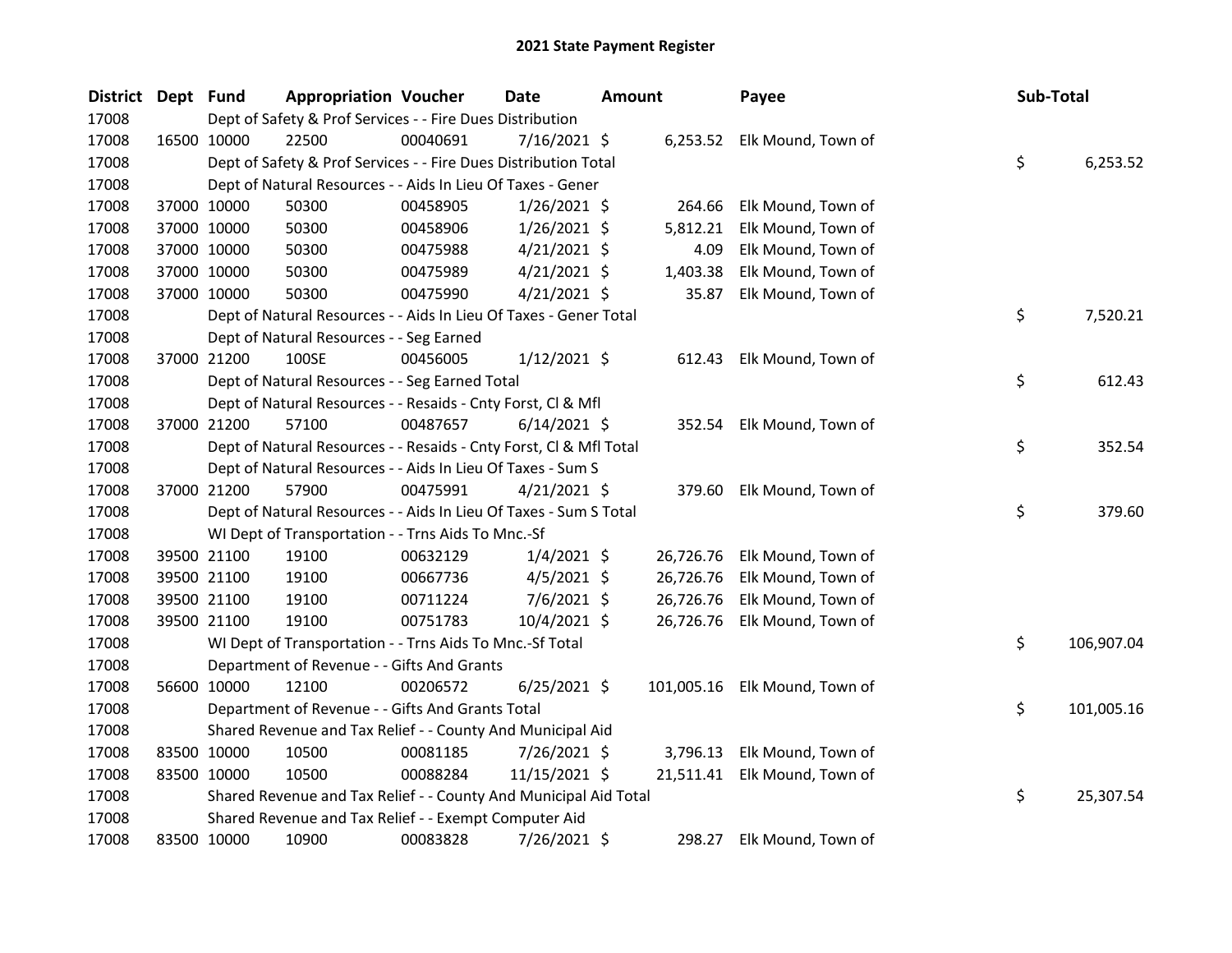| District Dept |             | Fund        | <b>Appropriation Voucher</b>                                    |          | Date            | <b>Amount</b> |          | Payee              | Sub-Total |            |
|---------------|-------------|-------------|-----------------------------------------------------------------|----------|-----------------|---------------|----------|--------------------|-----------|------------|
| 17008         |             |             | Shared Revenue and Tax Relief - - Exempt Computer Aid Total     |          |                 |               |          |                    | \$.       | 298.27     |
| 17008         |             |             | Shared Revenue and Tax Relief - - Utility Aid                   |          |                 |               |          |                    |           |            |
| 17008         | 83500 10000 |             | 11000                                                           | 00081185 | $7/26/2021$ \$  |               | 278.10   | Elk Mound, Town of |           |            |
| 17008         |             | 83500 10000 | 11000                                                           | 00088284 | $11/15/2021$ \$ |               | 1,664.38 | Elk Mound, Town of |           |            |
| 17008         |             |             | Shared Revenue and Tax Relief - - Utility Aid Total             |          |                 |               |          |                    | \$        | 1,942.48   |
| 17008         |             |             | Shared Revenue and Tax Relief - - Personal Property Aid         |          |                 |               |          |                    |           |            |
| 17008         | 83500 10000 |             | 11100                                                           | 00077005 | $5/3/2021$ \$   |               | 7.637.02 | Elk Mound, Town of |           |            |
| 17008         |             |             | Shared Revenue and Tax Relief - - Personal Property Aid Total   |          |                 |               |          |                    | \$        | 7,637.02   |
| 17008         |             |             | Shared Revenue and Tax Relief - - Lottery & Gaming Credit       |          |                 |               |          |                    |           |            |
| 17008         | 83500 52100 |             | 36300                                                           | 00074142 | $3/22/2021$ \$  |               | 2,173.01 | Elk Mound, Town of |           |            |
| 17008         |             |             | Shared Revenue and Tax Relief - - Lottery & Gaming Credit Total |          |                 |               |          |                    | Ś.        | 2,173.01   |
| 17008 Total   |             |             |                                                                 |          |                 |               |          |                    |           | 260,388.82 |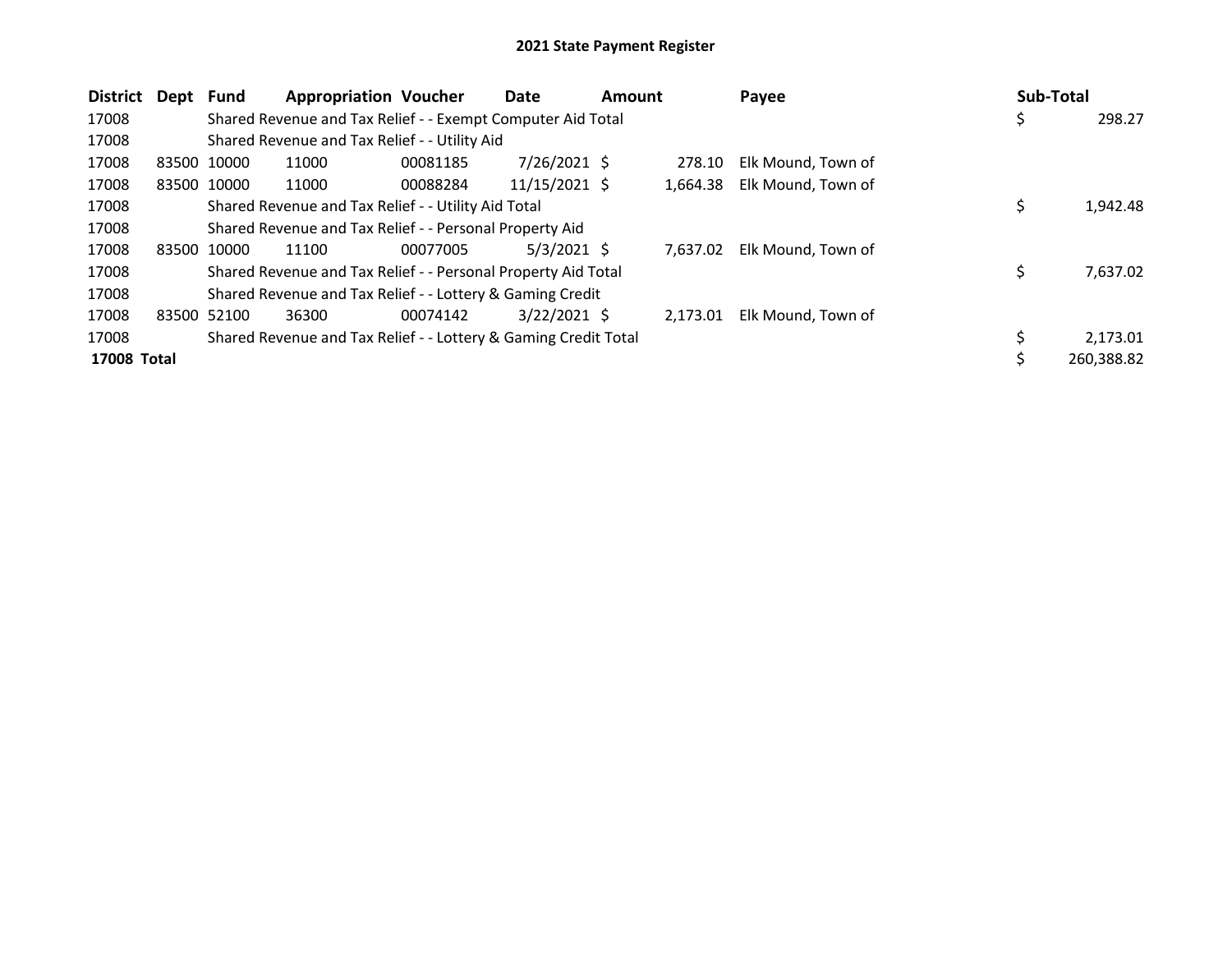| District Dept Fund |             | <b>Appropriation Voucher</b>                                       |          | <b>Date</b>    | <b>Amount</b> |           | Payee                   | Sub-Total |            |
|--------------------|-------------|--------------------------------------------------------------------|----------|----------------|---------------|-----------|-------------------------|-----------|------------|
| 17010              |             | Dept of Safety & Prof Services - - Fire Dues Distribution          |          |                |               |           |                         |           |            |
| 17010              | 16500 10000 | 22500                                                              | 00040693 | 7/16/2021 \$   |               |           | 1,586.31 Town Of Grant  |           |            |
| 17010              |             | Dept of Safety & Prof Services - - Fire Dues Distribution Total    |          |                |               |           |                         | \$        | 1,586.31   |
| 17010              |             | Dept of Natural Resources - - Resaids - Cnty Forst, CI & MfI       |          |                |               |           |                         |           |            |
| 17010              | 37000 21200 | 57100                                                              | 00487658 | $6/14/2021$ \$ |               | 404.09    | Town Of Grant           |           |            |
| 17010              |             | Dept of Natural Resources - - Resaids - Cnty Forst, CI & Mfl Total |          |                |               |           |                         | \$        | 404.09     |
| 17010              |             | WI Dept of Transportation - - Trns Aids To Mnc.-Sf                 |          |                |               |           |                         |           |            |
| 17010              | 39500 21100 | 19100                                                              | 00632130 | $1/4/2021$ \$  |               |           | 25,327.35 Town Of Grant |           |            |
| 17010              | 39500 21100 | 19100                                                              | 00667737 | $4/5/2021$ \$  |               | 25,327.35 | Town Of Grant           |           |            |
| 17010              | 39500 21100 | 19100                                                              | 00711225 | $7/6/2021$ \$  |               | 25,327.35 | Town Of Grant           |           |            |
| 17010              | 39500 21100 | 19100                                                              | 00751784 | 10/4/2021 \$   |               |           | 25,327.35 Town Of Grant |           |            |
| 17010              |             | WI Dept of Transportation - - Trns Aids To Mnc.-Sf Total           |          |                |               |           |                         | \$        | 101,309.40 |
| 17010              |             | Department of Revenue - - Gifts And Grants                         |          |                |               |           |                         |           |            |
| 17010              | 56600 10000 | 12100                                                              | 00206573 | $6/25/2021$ \$ |               |           | 21,038.38 Town Of Grant |           |            |
| 17010              |             | Department of Revenue - - Gifts And Grants Total                   |          |                |               |           |                         | \$        | 21,038.38  |
| 17010              |             | Shared Revenue and Tax Relief - - County And Municipal Aid         |          |                |               |           |                         |           |            |
| 17010              | 83500 10000 | 10500                                                              | 00081186 | 7/26/2021 \$   |               |           | 3,695.31 Town Of Grant  |           |            |
| 17010              | 83500 10000 | 10500                                                              | 00088285 | 11/15/2021 \$  |               |           | 20,940.12 Town Of Grant |           |            |
| 17010              |             | Shared Revenue and Tax Relief - - County And Municipal Aid Total   |          |                |               |           |                         | \$        | 24,635.43  |
| 17010              |             | Shared Revenue and Tax Relief - - Exempt Computer Aid              |          |                |               |           |                         |           |            |
| 17010              | 83500 10000 | 10900                                                              | 00083829 | 7/26/2021 \$   |               | 2.08      | Town Of Grant           |           |            |
| 17010              |             | Shared Revenue and Tax Relief - - Exempt Computer Aid Total        |          |                |               |           |                         | \$        | 2.08       |
| 17010              |             | Shared Revenue and Tax Relief - - Utility Aid                      |          |                |               |           |                         |           |            |
| 17010              | 83500 10000 | 11000                                                              | 00081186 | $7/26/2021$ \$ |               | 68.37     | Town Of Grant           |           |            |
| 17010              | 83500 10000 | 11000                                                              | 00088285 | 11/15/2021 \$  |               | 409.18    | Town Of Grant           |           |            |
| 17010              |             | Shared Revenue and Tax Relief - - Utility Aid Total                |          |                |               |           |                         | \$        | 477.55     |
| 17010              |             | Shared Revenue and Tax Relief - - Personal Property Aid            |          |                |               |           |                         |           |            |
| 17010              | 83500 10000 | 11100                                                              | 00077006 | $5/3/2021$ \$  |               |           | 137.84 Town Of Grant    |           |            |
| 17010              |             | Shared Revenue and Tax Relief - - Personal Property Aid Total      |          |                |               |           |                         | \$        | 137.84     |
| 17010 Total        |             |                                                                    |          |                |               |           |                         | \$        | 149,591.08 |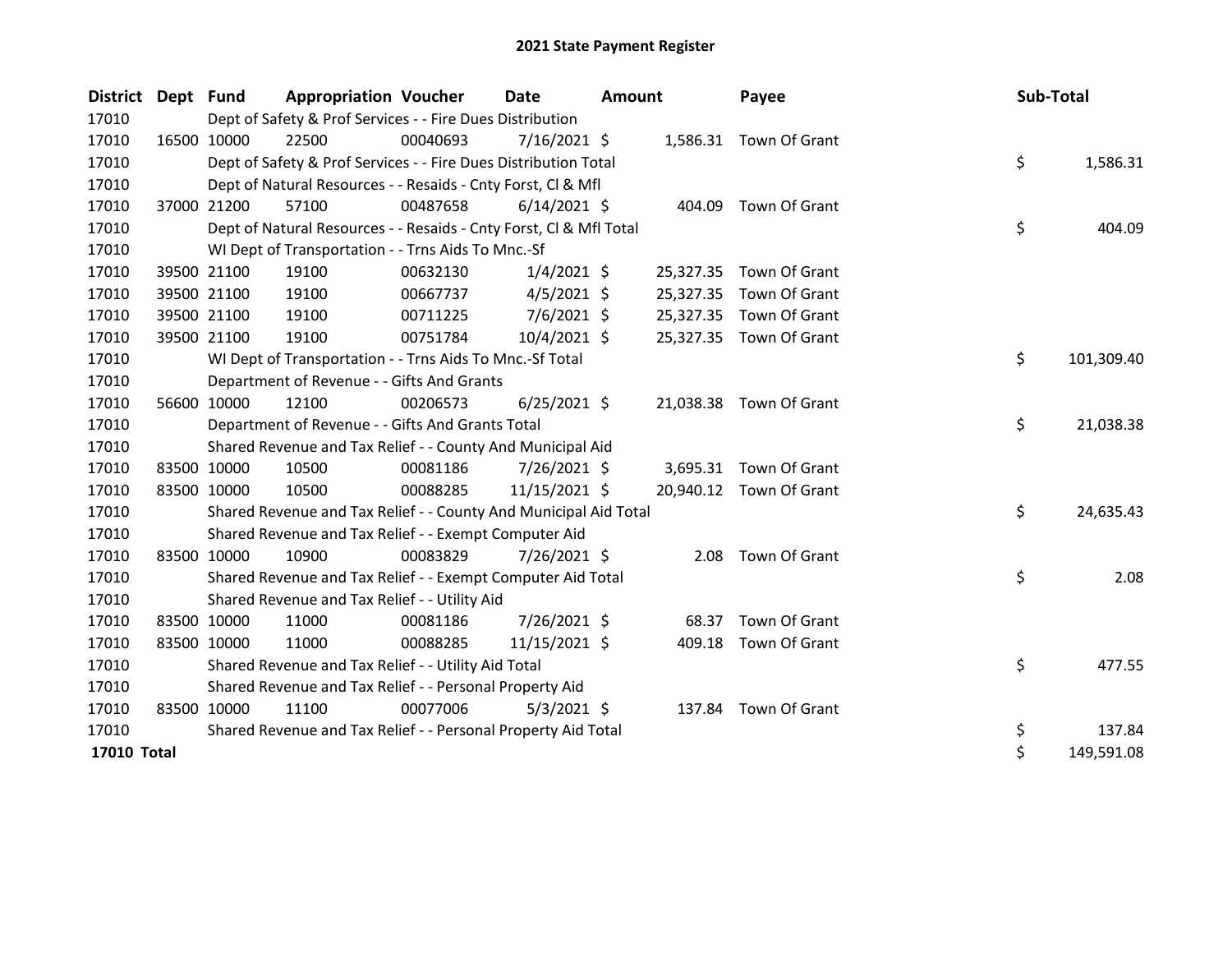| <b>District</b> | Dept Fund |             | <b>Appropriation Voucher</b>                                       |          | <b>Date</b>    | <b>Amount</b> |           | Payee                       | Sub-Total |            |
|-----------------|-----------|-------------|--------------------------------------------------------------------|----------|----------------|---------------|-----------|-----------------------------|-----------|------------|
| 17012           |           |             | Dept of Safety & Prof Services - - Fire Dues Distribution          |          |                |               |           |                             |           |            |
| 17012           |           | 16500 10000 | 22500                                                              | 00040694 | 7/16/2021 \$   |               |           | 2,355.52 Town Of Hay River  |           |            |
| 17012           |           |             | Dept of Safety & Prof Services - - Fire Dues Distribution Total    |          |                |               |           |                             | \$        | 2,355.52   |
| 17012           |           |             | Dept of Natural Resources - - Aids In Lieu Of Taxes - Gener        |          |                |               |           |                             |           |            |
| 17012           |           | 37000 10000 | 50300                                                              | 00476635 | $4/21/2021$ \$ |               |           | 160.00 Town Of Hay River    |           |            |
| 17012           |           |             | Dept of Natural Resources - - Aids In Lieu Of Taxes - Gener Total  |          |                |               |           |                             | \$        | 160.00     |
| 17012           |           |             | Dept of Natural Resources - - Resaids - Cnty Forst, Cl & Mfl       |          |                |               |           |                             |           |            |
| 17012           |           | 37000 21200 | 57100                                                              | 00487659 | $6/14/2021$ \$ |               |           | 559.79 Town Of Hay River    |           |            |
| 17012           |           |             | Dept of Natural Resources - - Resaids - Cnty Forst, Cl & Mfl Total |          |                |               |           |                             | \$        | 559.79     |
| 17012           |           |             | Dept of Natural Resources - - Aids In Lieu Of Taxes - Sum S        |          |                |               |           |                             |           |            |
| 17012           |           | 37000 21200 | 57900                                                              | 00476636 | $4/21/2021$ \$ |               |           | 221.10 Town Of Hay River    |           |            |
| 17012           |           |             | Dept of Natural Resources - - Aids In Lieu Of Taxes - Sum S Total  |          |                |               |           |                             | \$        | 221.10     |
| 17012           |           |             | Dept of Natural Resources - - Fin Asst For Responsible Units       |          |                |               |           |                             |           |            |
| 17012           |           | 37000 27400 | 67000                                                              | 00483628 | $5/21/2021$ \$ |               |           | 1,321.11 Town Of Hay River  |           |            |
| 17012           |           |             | Dept of Natural Resources - - Fin Asst For Responsible Units Total |          |                |               |           |                             | \$        | 1,321.11   |
| 17012           |           |             | WI Dept of Transportation - - Trns Aids To Mnc.-Sf                 |          |                |               |           |                             |           |            |
| 17012           |           | 39500 21100 | 19100                                                              | 00632131 | $1/4/2021$ \$  |               | 28,165.59 | Town Of Hay River           |           |            |
| 17012           |           | 39500 21100 | 19100                                                              | 00667738 | $4/5/2021$ \$  |               | 28,165.59 | Town Of Hay River           |           |            |
| 17012           |           | 39500 21100 | 19100                                                              | 00711226 | $7/6/2021$ \$  |               | 28,165.59 | Town Of Hay River           |           |            |
| 17012           |           | 39500 21100 | 19100                                                              | 00751785 | 10/4/2021 \$   |               |           | 28,165.59 Town Of Hay River |           |            |
| 17012           |           |             | WI Dept of Transportation - - Trns Aids To Mnc.-Sf Total           |          |                |               |           |                             | \$        | 112,662.36 |
| 17012           |           |             | Department of Revenue - - Gifts And Grants                         |          |                |               |           |                             |           |            |
| 17012           |           | 56600 10000 | 12100                                                              | 00206574 | $6/25/2021$ \$ |               |           | 30,824.89 Town Of Hay River |           |            |
| 17012           |           |             | Department of Revenue - - Gifts And Grants Total                   |          |                |               |           |                             | \$        | 30,824.89  |
| 17012           |           |             | Shared Revenue and Tax Relief - - County And Municipal Aid         |          |                |               |           |                             |           |            |
| 17012           |           | 83500 10000 | 10500                                                              | 00081187 | 7/26/2021 \$   |               |           | 4,242.51 Town Of Hay River  |           |            |
| 17012           |           | 83500 10000 | 10500                                                              | 00088286 | 11/15/2021 \$  |               |           | 24,040.86 Town Of Hay River |           |            |
| 17012           |           |             | Shared Revenue and Tax Relief - - County And Municipal Aid Total   |          |                |               |           |                             | \$        | 28,283.37  |
| 17012           |           |             | Shared Revenue and Tax Relief - - Exempt Computer Aid              |          |                |               |           |                             |           |            |
| 17012           |           | 83500 10000 | 10900                                                              | 00083830 | 7/26/2021 \$   |               |           | 29.10 Town Of Hay River     |           |            |
| 17012           |           |             | Shared Revenue and Tax Relief - - Exempt Computer Aid Total        |          |                |               |           |                             | \$        | 29.10      |
| 17012           |           |             | Shared Revenue and Tax Relief - - Utility Aid                      |          |                |               |           |                             |           |            |
| 17012           |           | 83500 10000 | 11000                                                              | 00081187 | 7/26/2021 \$   |               | 626.94    | Town Of Hay River           |           |            |
| 17012           |           | 83500 10000 | 11000                                                              | 00088286 | 11/15/2021 \$  |               |           | 3,683.05 Town Of Hay River  |           |            |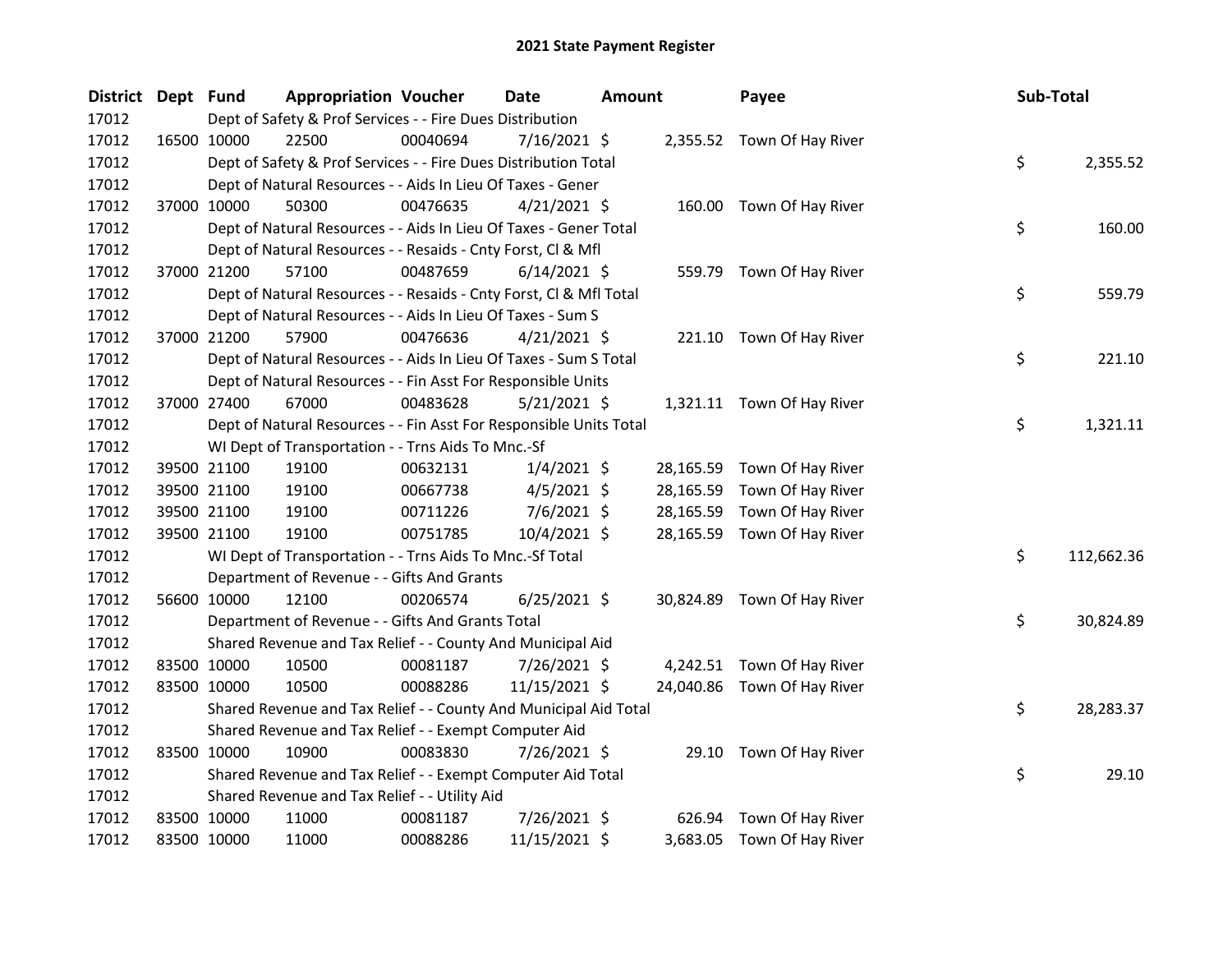| District Dept | Fund        | <b>Appropriation Voucher</b>                                  |          | Date          | Amount |        | Payee             |  | Sub-Total |            |
|---------------|-------------|---------------------------------------------------------------|----------|---------------|--------|--------|-------------------|--|-----------|------------|
| 17012         |             | Shared Revenue and Tax Relief - - Utility Aid Total           |          |               |        |        |                   |  |           | 4,309.99   |
| 17012         |             | Shared Revenue and Tax Relief - - Personal Property Aid       |          |               |        |        |                   |  |           |            |
| 17012         | 83500 10000 | 11100                                                         | 00077007 | $5/3/2021$ \$ |        | 114.97 | Town Of Hay River |  |           |            |
| 17012         |             | Shared Revenue and Tax Relief - - Personal Property Aid Total |          |               |        |        |                   |  |           | 114.97     |
| 17012 Total   |             |                                                               |          |               |        |        |                   |  |           | 180,842.20 |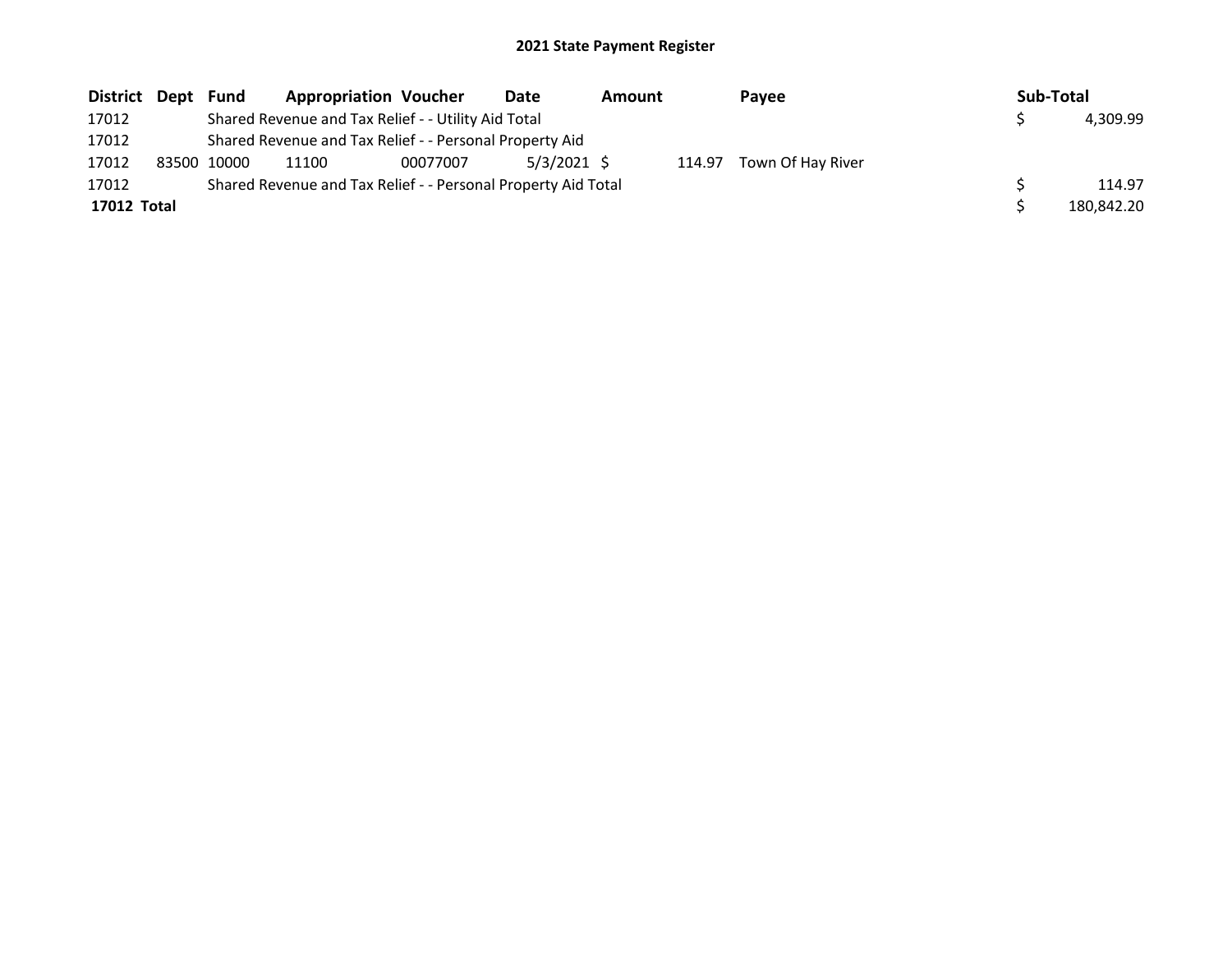| <b>District</b> | Dept Fund |             | <b>Appropriation Voucher</b>                                       |          | Date           | Amount |           | Payee                    | Sub-Total |            |
|-----------------|-----------|-------------|--------------------------------------------------------------------|----------|----------------|--------|-----------|--------------------------|-----------|------------|
| 17014           |           |             | Dept of Safety & Prof Services - - Fire Dues Distribution          |          |                |        |           |                          |           |            |
| 17014           |           | 16500 10000 | 22500                                                              | 00040696 | 7/16/2021 \$   |        |           | 2,500.24 Town Of Lucas   |           |            |
| 17014           |           |             | Dept of Safety & Prof Services - - Fire Dues Distribution Total    |          |                |        |           |                          | \$        | 2,500.24   |
| 17014           |           |             | Dept of Natural Resources - - Aids In Lieu Of Taxes - Gener        |          |                |        |           |                          |           |            |
| 17014           |           | 37000 10000 | 50300                                                              | 00458944 | $1/26/2021$ \$ |        |           | 2,829.78 Town Of Lucas   |           |            |
| 17014           |           | 37000 10000 | 50300                                                              | 00476315 | $4/21/2021$ \$ |        | 60.04     | Town Of Lucas            |           |            |
| 17014           |           | 37000 10000 | 50300                                                              | 00476316 | $4/21/2021$ \$ |        |           | 3.14 Town Of Lucas       |           |            |
| 17014           |           |             | Dept of Natural Resources - - Aids In Lieu Of Taxes - Gener Total  |          |                |        |           |                          | \$        | 2,892.96   |
| 17014           |           |             | Dept of Natural Resources - - Resaids - Cnty Forst, Cl & Mfl       |          |                |        |           |                          |           |            |
| 17014           |           | 37000 21200 | 57100                                                              | 00487660 | $6/14/2021$ \$ |        |           | 578.66 Town Of Lucas     |           |            |
| 17014           |           |             | Dept of Natural Resources - - Resaids - Cnty Forst, Cl & Mfl Total |          |                |        |           |                          | \$        | 578.66     |
| 17014           |           |             | Dept of Natural Resources - - Aids In Lieu Of Taxes - Sum S        |          |                |        |           |                          |           |            |
| 17014           |           | 37000 21200 | 57900                                                              | 00476314 | $4/21/2021$ \$ |        |           | 3.85 Town Of Lucas       |           |            |
| 17014           |           | 37000 21200 | 57900                                                              | 00476317 | $4/21/2021$ \$ |        |           | 33.84 Town Of Lucas      |           |            |
| 17014           |           |             | Dept of Natural Resources - - Aids In Lieu Of Taxes - Sum S Total  |          |                |        |           |                          | \$        | 37.69      |
| 17014           |           |             | Dept of Natural Resources - - Fin Asst For Responsible Units       |          |                |        |           |                          |           |            |
| 17014           |           | 37000 27400 | 67000                                                              | 00483998 | 5/21/2021 \$   |        |           | 2,185.73 Town Of Lucas   |           |            |
| 17014           |           |             | Dept of Natural Resources - - Fin Asst For Responsible Units Total |          |                |        |           |                          | \$        | 2,185.73   |
| 17014           |           |             | WI Dept of Transportation - - Trns Aids To Mnc.-Sf                 |          |                |        |           |                          |           |            |
| 17014           |           | 39500 21100 | 19100                                                              | 00632132 | $1/4/2021$ \$  |        |           | 28,145.88 Town Of Lucas  |           |            |
| 17014           |           | 39500 21100 | 19100                                                              | 00667739 | $4/5/2021$ \$  |        | 28,145.88 | Town Of Lucas            |           |            |
| 17014           |           | 39500 21100 | 19100                                                              | 00711227 | $7/6/2021$ \$  |        | 28,145.88 | Town Of Lucas            |           |            |
| 17014           |           | 39500 21100 | 19100                                                              | 00751786 | 10/4/2021 \$   |        |           | 28,145.88 Town Of Lucas  |           |            |
| 17014           |           |             | WI Dept of Transportation - - Trns Aids To Mnc.-Sf Total           |          |                |        |           |                          | \$        | 112,583.52 |
| 17014           |           |             | WI Dept of Transportation - - Local Rds, Grants Sf                 |          |                |        |           |                          |           |            |
| 17014           |           | 39500 21100 | 27000                                                              | 00637790 | $1/11/2021$ \$ |        |           | 298,152.21 Town Of Lucas |           |            |
| 17014           |           |             | WI Dept of Transportation - - Local Rds, Grants Sf Total           |          |                |        |           |                          | \$        | 298,152.21 |
| 17014           |           |             | Department of Revenue - - Gifts And Grants                         |          |                |        |           |                          |           |            |
| 17014           |           | 56600 10000 | 12100                                                              | 00206575 | $6/25/2021$ \$ |        |           | 41,972.09 Town Of Lucas  |           |            |
| 17014           |           |             | Department of Revenue - - Gifts And Grants Total                   |          |                |        |           |                          | \$.       | 41,972.09  |
| 17014           |           |             | Shared Revenue and Tax Relief - - County And Municipal Aid         |          |                |        |           |                          |           |            |
| 17014           |           | 83500 10000 | 10500                                                              | 00081188 | 7/26/2021 \$   |        | 5,583.03  | Town Of Lucas            |           |            |
| 17014           |           | 83500 10000 | 10500                                                              | 00088287 | 11/15/2021 \$  |        | 31,637.18 | Town Of Lucas            |           |            |
| 17014           |           |             | Shared Revenue and Tax Relief - - County And Municipal Aid Total   |          |                |        |           |                          | \$        | 37,220.21  |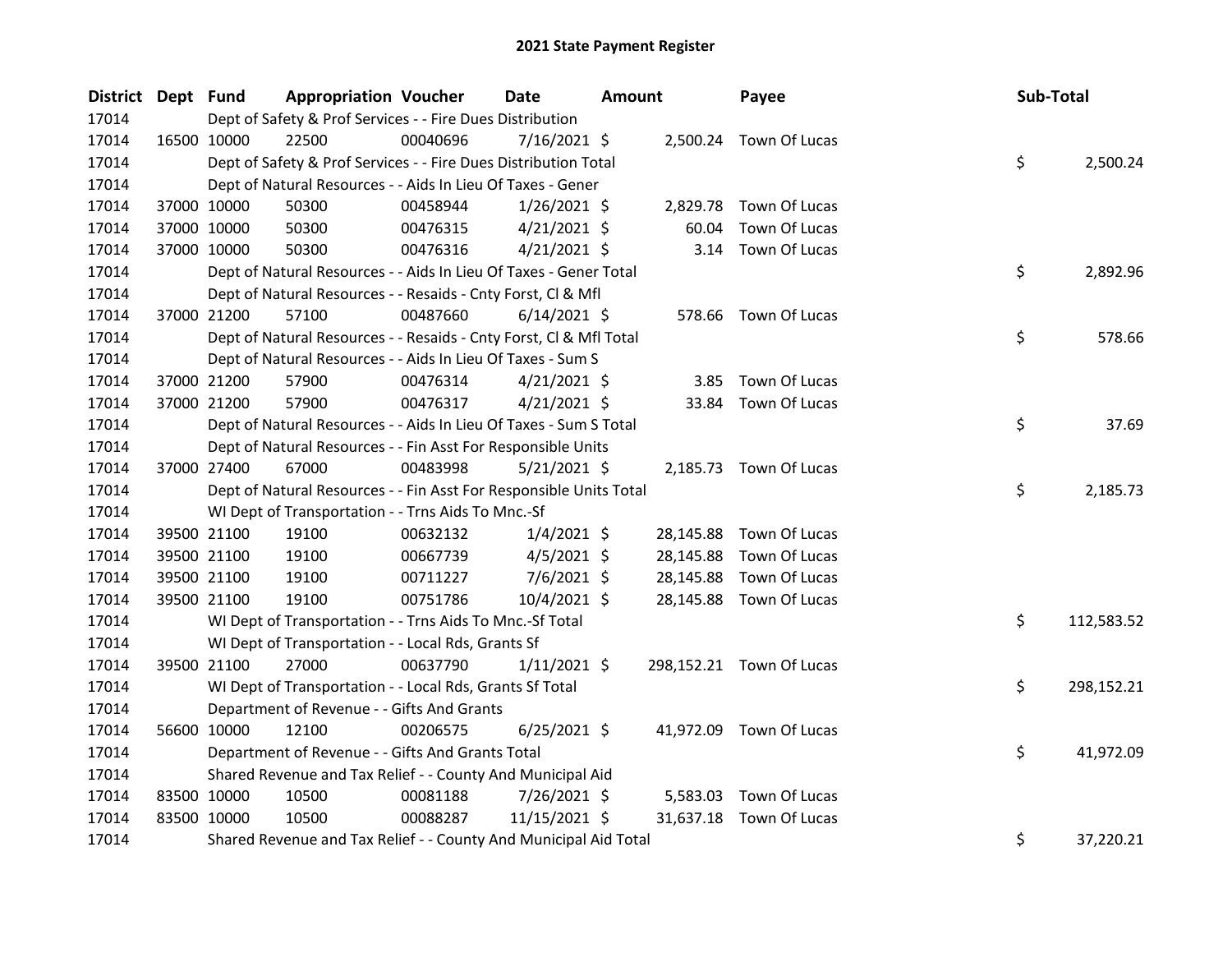| <b>District</b> | Dept | Fund        | <b>Appropriation Voucher</b>                                  |          | Date            | <b>Amount</b> |          | Payee         | Sub-Total |            |
|-----------------|------|-------------|---------------------------------------------------------------|----------|-----------------|---------------|----------|---------------|-----------|------------|
| 17014           |      |             | Shared Revenue and Tax Relief - - Exempt Computer Aid         |          |                 |               |          |               |           |            |
| 17014           |      | 83500 10000 | 10900                                                         | 00083831 | $7/26/2021$ \$  |               | 9.35     | Town Of Lucas |           |            |
| 17014           |      |             | Shared Revenue and Tax Relief - - Exempt Computer Aid Total   |          |                 |               |          |               | \$        | 9.35       |
| 17014           |      |             | Shared Revenue and Tax Relief - - Utility Aid                 |          |                 |               |          |               |           |            |
| 17014           |      | 83500 10000 | 11000                                                         | 00081188 | $7/26/2021$ \$  |               | 179.33   | Town Of Lucas |           |            |
| 17014           |      | 83500 10000 | 11000                                                         | 00088287 | $11/15/2021$ \$ |               | 1.073.26 | Town Of Lucas |           |            |
| 17014           |      |             | Shared Revenue and Tax Relief - - Utility Aid Total           |          |                 |               |          |               | \$        | 1,252.59   |
| 17014           |      |             | Shared Revenue and Tax Relief - - Personal Property Aid       |          |                 |               |          |               |           |            |
| 17014           |      | 83500 10000 | 11100                                                         | 00077008 | $5/3/2021$ \$   |               | 246.67   | Town Of Lucas |           |            |
| 17014           |      |             | Shared Revenue and Tax Relief - - Personal Property Aid Total |          |                 |               |          |               | \$        | 246.67     |
| 17014 Total     |      |             |                                                               |          |                 |               |          |               |           | 499,631.92 |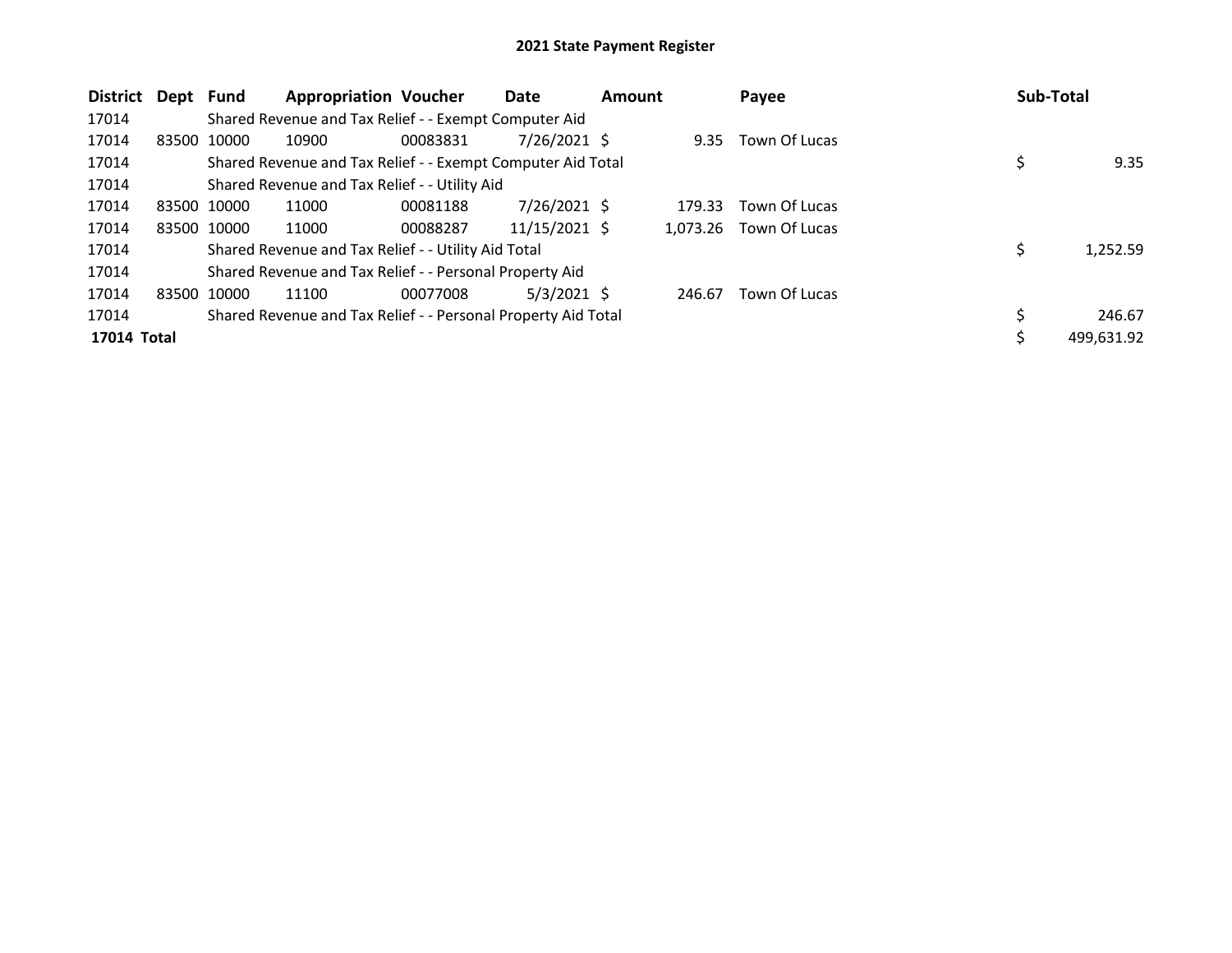| <b>District</b> | Dept Fund |             | <b>Appropriation Voucher</b>                                       |          | <b>Date</b>    | <b>Amount</b> |           | Payee                        | Sub-Total |            |
|-----------------|-----------|-------------|--------------------------------------------------------------------|----------|----------------|---------------|-----------|------------------------------|-----------|------------|
| 17016           |           |             | Dept of Safety & Prof Services - - Fire Dues Distribution          |          |                |               |           |                              |           |            |
| 17016           |           | 16500 10000 | 22500                                                              | 00040697 | $7/16/2021$ \$ |               |           | 12,120.23 Town Of Menomonie  |           |            |
| 17016           |           |             | Dept of Safety & Prof Services - - Fire Dues Distribution Total    |          |                |               |           |                              | \$        | 12,120.23  |
| 17016           |           |             | Dept of Natural Resources - - Aids In Lieu Of Taxes - Gener        |          |                |               |           |                              |           |            |
| 17016           |           | 37000 10000 | 50300                                                              | 00458945 | $1/26/2021$ \$ |               | 195.36    | Town Of Menomonie            |           |            |
| 17016           |           | 37000 10000 | 50300                                                              | 00458946 | $1/26/2021$ \$ |               | 5,261.32  | Town Of Menomonie            |           |            |
| 17016           |           | 37000 10000 | 50300                                                              | 00476331 | $4/21/2021$ \$ |               |           | 54.70 Town Of Menomonie      |           |            |
| 17016           |           |             | Dept of Natural Resources - - Aids In Lieu Of Taxes - Gener Total  |          |                |               |           |                              | \$        | 5,511.38   |
| 17016           |           |             | Dept of Natural Resources - - Resaids - Cnty Forst, Cl & Mfl       |          |                |               |           |                              |           |            |
| 17016           |           | 37000 21200 | 57100                                                              | 00487661 | $6/14/2021$ \$ |               | 212.86    | Town Of Menomonie            |           |            |
| 17016           |           |             | Dept of Natural Resources - - Resaids - Cnty Forst, Cl & Mfl Total |          |                |               |           |                              | \$        | 212.86     |
| 17016           |           |             | Dept of Natural Resources - - Fin Asst For Responsible Units       |          |                |               |           |                              |           |            |
| 17016           |           | 37000 27400 | 67000                                                              | 00484000 | $5/21/2021$ \$ |               |           | 5,833.83 Town Of Menomonie   |           |            |
| 17016           |           |             | Dept of Natural Resources - - Fin Asst For Responsible Units Total |          |                |               |           |                              | \$        | 5,833.83   |
| 17016           |           |             | WI Dept of Transportation - - Trns Aids To Mnc.-Sf                 |          |                |               |           |                              |           |            |
| 17016           |           | 39500 21100 | 19100                                                              | 00632133 | $1/4/2021$ \$  |               | 44,130.69 | Town Of Menomonie            |           |            |
| 17016           |           | 39500 21100 | 19100                                                              | 00667740 | $4/5/2021$ \$  |               | 44,130.69 | Town Of Menomonie            |           |            |
| 17016           |           | 39500 21100 | 19100                                                              | 00711228 | $7/6/2021$ \$  |               | 44,130.69 | Town Of Menomonie            |           |            |
| 17016           |           | 39500 21100 | 19100                                                              | 00751787 | 10/4/2021 \$   |               |           | 44,130.69 Town Of Menomonie  |           |            |
| 17016           |           |             | WI Dept of Transportation - - Trns Aids To Mnc.-Sf Total           |          |                |               |           |                              | \$        | 176,522.76 |
| 17016           |           |             | Department of Revenue - - Gifts And Grants                         |          |                |               |           |                              |           |            |
| 17016           |           | 56600 10000 | 12100                                                              | 00206576 | $6/25/2021$ \$ |               |           | 184,740.00 Town Of Menomonie |           |            |
| 17016           |           |             | Department of Revenue - - Gifts And Grants Total                   |          |                |               |           |                              | \$        | 184,740.00 |
| 17016           |           |             | Shared Revenue and Tax Relief - - County And Municipal Aid         |          |                |               |           |                              |           |            |
| 17016           |           | 83500 10000 | 10500                                                              | 00081189 | 7/26/2021 \$   |               | 22,186.44 | Town Of Menomonie            |           |            |
| 17016           |           | 83500 10000 | 10500                                                              | 00088288 | 11/15/2021 \$  |               |           | 125,723.16 Town Of Menomonie |           |            |
| 17016           |           |             | Shared Revenue and Tax Relief - - County And Municipal Aid Total   |          |                |               |           |                              | \$        | 147,909.60 |
| 17016           |           |             | Shared Revenue and Tax Relief - - Exempt Computer Aid              |          |                |               |           |                              |           |            |
| 17016           |           | 83500 10000 | 10900                                                              | 00083832 | 7/26/2021 \$   |               |           | 111.20 Town Of Menomonie     |           |            |
| 17016           |           |             | Shared Revenue and Tax Relief - - Exempt Computer Aid Total        |          |                |               |           |                              | \$        | 111.20     |
| 17016           |           |             | Shared Revenue and Tax Relief - - Utility Aid                      |          |                |               |           |                              |           |            |
| 17016           |           | 83500 10000 | 11000                                                              | 00081189 | 7/26/2021 \$   |               |           | 1,406.27 Town Of Menomonie   |           |            |
| 17016           |           | 83500 10000 | 11000                                                              | 00088288 | 11/15/2021 \$  |               |           | 7,863.31 Town Of Menomonie   |           |            |
| 17016           |           |             | Shared Revenue and Tax Relief - - Utility Aid Total                |          |                |               |           |                              | \$        | 9,269.58   |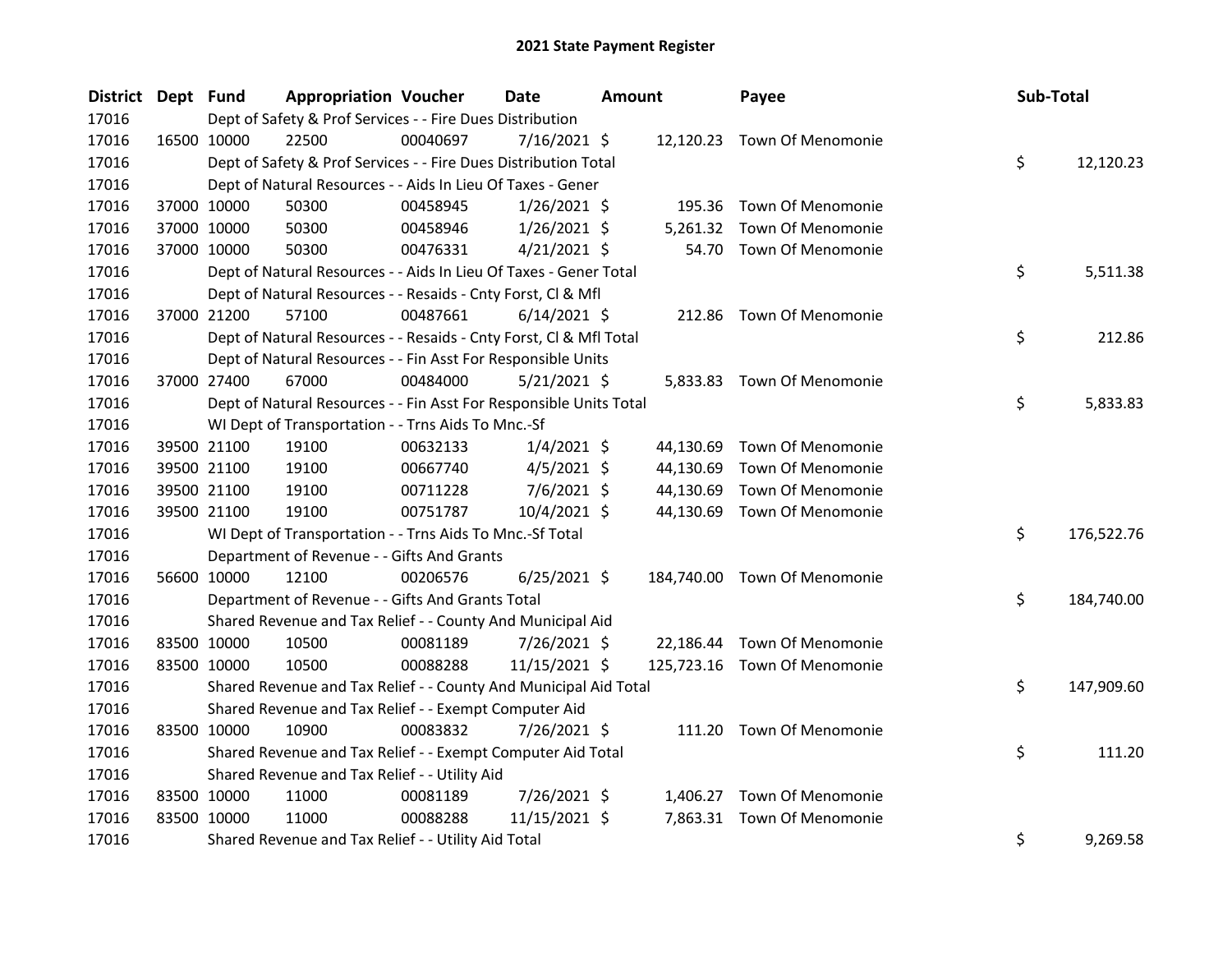| <b>District</b> | Dept  | Fund        | <b>Appropriation Voucher</b>                                    |          | Date           | <b>Amount</b> |           | Payee             | <b>Sub-Total</b> |            |
|-----------------|-------|-------------|-----------------------------------------------------------------|----------|----------------|---------------|-----------|-------------------|------------------|------------|
| 17016           |       |             | Shared Revenue and Tax Relief - - Personal Property Aid         |          |                |               |           |                   |                  |            |
| 17016           | 83500 | 10000       | 11100                                                           | 00077009 | $5/3/2021$ \$  |               | 4.038.24  | Town Of Menomonie |                  |            |
| 17016           |       |             | Shared Revenue and Tax Relief - - Personal Property Aid Total   |          |                |               |           |                   |                  | 4,038.24   |
| 17016           |       |             | Shared Revenue and Tax Relief - - Lottery & Gaming Credit       |          |                |               |           |                   |                  |            |
| 17016           |       | 83500 52100 | 36300                                                           | 00074143 | $3/22/2021$ \$ |               | 13,797.82 | Town Of Menomonie |                  |            |
| 17016           |       |             | Shared Revenue and Tax Relief - - Lottery & Gaming Credit Total |          |                |               |           |                   |                  | 13,797.82  |
| 17016 Total     |       |             |                                                                 |          |                |               |           |                   |                  | 560,067.50 |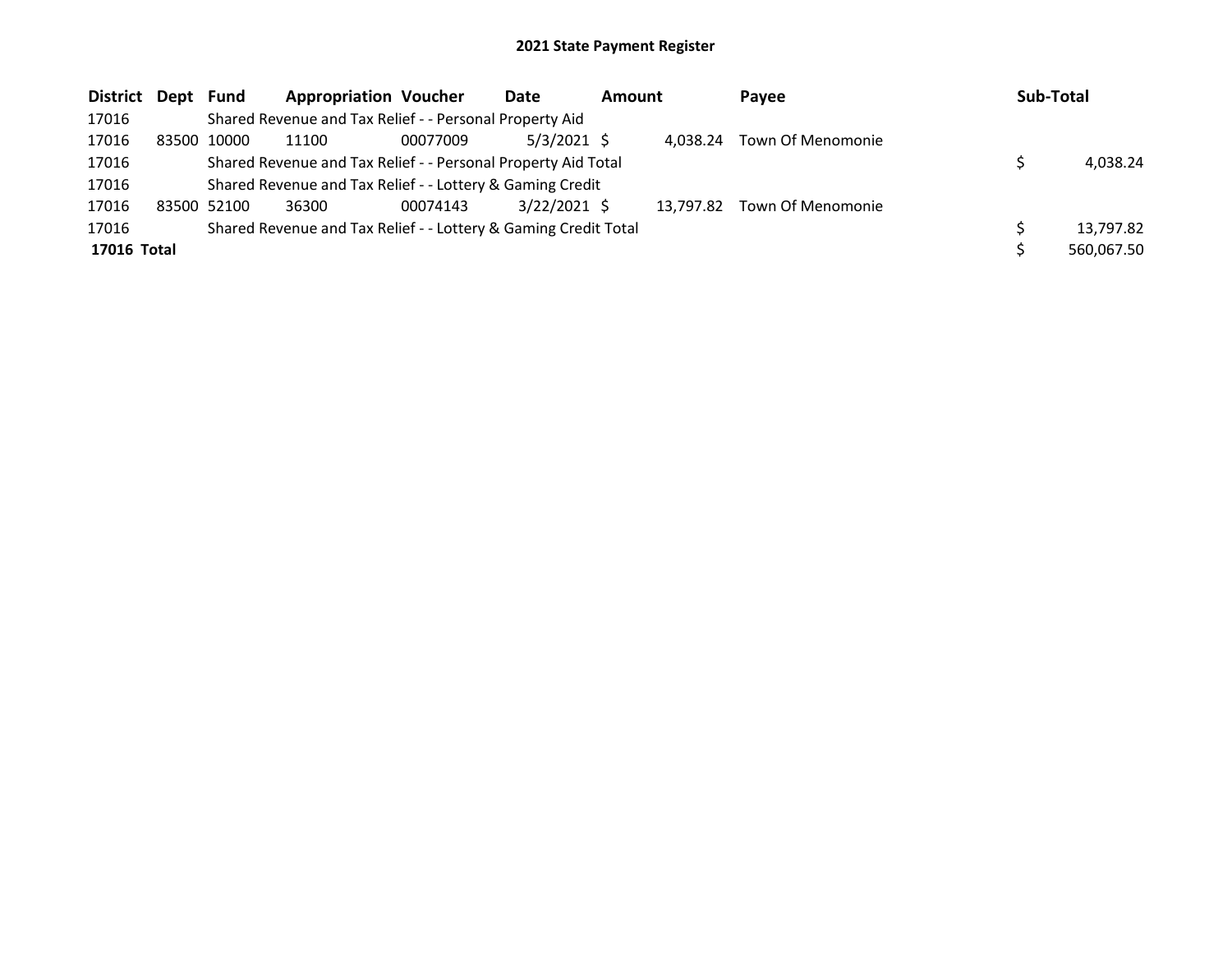| <b>District</b> | Dept Fund |             | <b>Appropriation Voucher</b>                                       |          | <b>Date</b>    | <b>Amount</b> |           | Payee                       | Sub-Total |            |
|-----------------|-----------|-------------|--------------------------------------------------------------------|----------|----------------|---------------|-----------|-----------------------------|-----------|------------|
| 17018           |           |             | Dept of Safety & Prof Services - - Fire Dues Distribution          |          |                |               |           |                             |           |            |
| 17018           |           | 16500 10000 | 22500                                                              | 00040698 | $7/16/2021$ \$ |               |           | 1,846.35 Town Of New Haven  |           |            |
| 17018           |           |             | Dept of Safety & Prof Services - - Fire Dues Distribution Total    |          |                |               |           |                             | \$        | 1,846.35   |
| 17018           |           |             | Dept of Natural Resources - - Aids In Lieu Of Taxes - Gener        |          |                |               |           |                             |           |            |
| 17018           |           | 37000 10000 | 50300                                                              | 00476362 | $4/21/2021$ \$ |               |           | 83.00 Town Of New Haven     |           |            |
| 17018           |           |             | Dept of Natural Resources - - Aids In Lieu Of Taxes - Gener Total  |          |                |               |           |                             | \$        | 83.00      |
| 17018           |           |             | Dept of Natural Resources - - Resaids - Cnty Forst, Cl & Mfl       |          |                |               |           |                             |           |            |
| 17018           |           | 37000 21200 | 57100                                                              | 00487662 | $6/14/2021$ \$ |               |           | 580.00 Town Of New Haven    |           |            |
| 17018           |           |             | Dept of Natural Resources - - Resaids - Cnty Forst, CI & Mfl Total |          |                |               |           |                             | \$        | 580.00     |
| 17018           |           |             | Dept of Natural Resources - - Aids In Lieu Of Taxes - Sum S        |          |                |               |           |                             |           |            |
| 17018           |           | 37000 21200 | 57900                                                              | 00476360 | $4/21/2021$ \$ |               | 8.30      | Town Of New Haven           |           |            |
| 17018           |           | 37000 21200 | 57900                                                              | 00476361 | $4/21/2021$ \$ |               |           | 9.46 Town Of New Haven      |           |            |
| 17018           |           |             | Dept of Natural Resources - - Aids In Lieu Of Taxes - Sum S Total  |          |                |               |           |                             | \$        | 17.76      |
| 17018           |           |             | Dept of Natural Resources - - Fin Asst For Responsible Units       |          |                |               |           |                             |           |            |
| 17018           |           | 37000 27400 | 67000                                                              | 00484001 | $5/21/2021$ \$ |               |           | 2,807.06 Town Of New Haven  |           |            |
| 17018           |           |             | Dept of Natural Resources - - Fin Asst For Responsible Units Total |          |                |               |           |                             | \$        | 2,807.06   |
| 17018           |           |             | WI Dept of Transportation - - Disastr Damag Aid Sf                 |          |                |               |           |                             |           |            |
| 17018           |           | 39500 21100 | 17400                                                              | 00649499 | $2/5/2021$ \$  |               |           | 13,422.55 Town Of New Haven |           |            |
| 17018           |           | 39500 21100 | 17400                                                              | 00650014 | $2/5/2021$ \$  |               |           | 25,261.60 Town Of New Haven |           |            |
| 17018           |           |             | WI Dept of Transportation - - Disastr Damag Aid Sf Total           |          |                |               |           |                             | \$        | 38,684.15  |
| 17018           |           |             | WI Dept of Transportation - - Trns Aids To Mnc.-Sf                 |          |                |               |           |                             |           |            |
| 17018           |           | 39500 21100 | 19100                                                              | 00632134 | $1/4/2021$ \$  |               | 30,215.43 | Town Of New Haven           |           |            |
| 17018           |           | 39500 21100 | 19100                                                              | 00667741 | $4/5/2021$ \$  |               | 30,215.43 | Town Of New Haven           |           |            |
| 17018           |           | 39500 21100 | 19100                                                              | 00711229 | $7/6/2021$ \$  |               | 30,215.43 | Town Of New Haven           |           |            |
| 17018           |           | 39500 21100 | 19100                                                              | 00751788 | 10/4/2021 \$   |               |           | 30,215.43 Town Of New Haven |           |            |
| 17018           |           |             | WI Dept of Transportation - - Trns Aids To Mnc.-Sf Total           |          |                |               |           |                             | \$        | 120,861.72 |
| 17018           |           |             | Department of Revenue - - Gifts And Grants                         |          |                |               |           |                             |           |            |
| 17018           |           | 56600 10000 | 12100                                                              | 00206577 | $6/25/2021$ \$ |               |           | 36,372.32 Town Of New Haven |           |            |
| 17018           |           |             | Department of Revenue - - Gifts And Grants Total                   |          |                |               |           |                             | \$        | 36,372.32  |
| 17018           |           |             | Department of Revenue - - Misc Revenue Holding Clearing            |          |                |               |           |                             |           |            |
| 17018           |           | 56600 10000 | 99500                                                              | 00194874 | $3/15/2021$ \$ |               |           | 180.60 Town Of New Haven    |           |            |
| 17018           |           |             | Department of Revenue - - Misc Revenue Holding Clearing Total      |          |                |               |           |                             | \$        | 180.60     |
| 17018           |           |             | Shared Revenue and Tax Relief - - Expenditure Restraint Program    |          |                |               |           |                             |           |            |
| 17018           |           | 83500 10000 | 10100                                                              | 00081190 | 7/26/2021 \$   |               | 4,232.99  | Town Of New Haven           |           |            |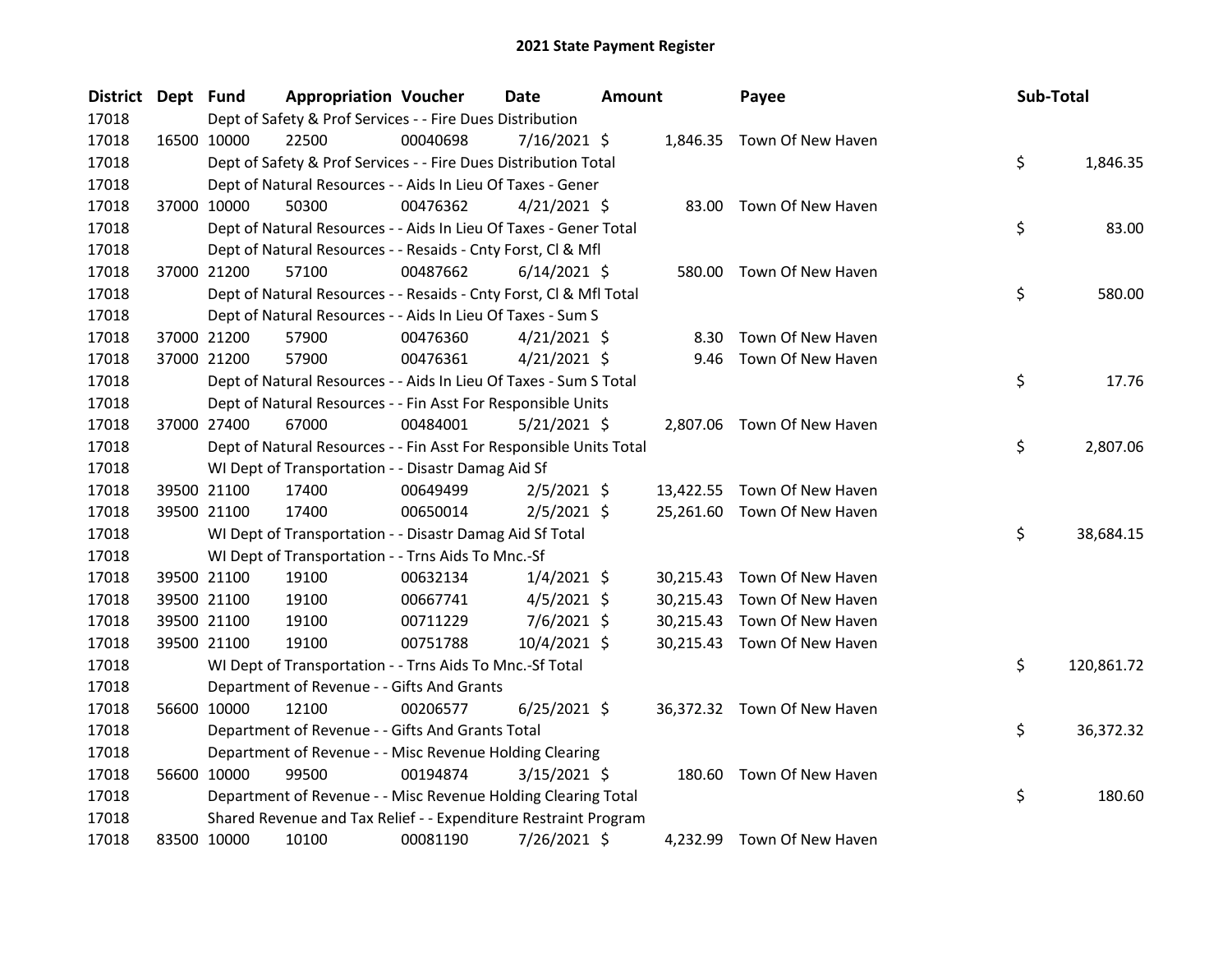| District           | Dept Fund |             | <b>Appropriation Voucher</b>                                          |          | Date            | <b>Amount</b> |           | Payee             | Sub-Total |            |
|--------------------|-----------|-------------|-----------------------------------------------------------------------|----------|-----------------|---------------|-----------|-------------------|-----------|------------|
| 17018              |           |             | Shared Revenue and Tax Relief - - Expenditure Restraint Program Total |          |                 |               |           |                   | \$        | 4,232.99   |
| 17018              |           |             | Shared Revenue and Tax Relief - - County And Municipal Aid            |          |                 |               |           |                   |           |            |
| 17018              |           | 83500 10000 | 10500                                                                 | 00081190 | 7/26/2021 \$    |               | 8,822.60  | Town Of New Haven |           |            |
| 17018              |           | 83500 10000 | 10500                                                                 | 00088289 | $11/15/2021$ \$ |               | 49.994.70 | Town Of New Haven |           |            |
| 17018              |           |             | Shared Revenue and Tax Relief - - County And Municipal Aid Total      |          |                 |               |           |                   | \$        | 58,817.30  |
| 17018              |           |             | Shared Revenue and Tax Relief - - Exempt Computer Aid                 |          |                 |               |           |                   |           |            |
| 17018              |           | 83500 10000 | 10900                                                                 | 00083833 | 7/26/2021 \$    |               | 41.57     | Town Of New Haven |           |            |
| 17018              |           |             | Shared Revenue and Tax Relief - - Exempt Computer Aid Total           |          |                 |               |           |                   | \$        | 41.57      |
| 17018              |           |             | Shared Revenue and Tax Relief - - Utility Aid                         |          |                 |               |           |                   |           |            |
| 17018              |           | 83500 10000 | 11000                                                                 | 00081190 | $7/26/2021$ \$  |               | 56.30     | Town Of New Haven |           |            |
| 17018              |           | 83500 10000 | 11000                                                                 | 00088289 | 11/15/2021 \$   |               | 336.93    | Town Of New Haven |           |            |
| 17018              |           |             | Shared Revenue and Tax Relief - - Utility Aid Total                   |          |                 |               |           |                   | \$        | 393.23     |
| 17018              |           |             | Shared Revenue and Tax Relief - - Personal Property Aid               |          |                 |               |           |                   |           |            |
| 17018              |           | 83500 10000 | 11100                                                                 | 00077010 | 5/3/2021 \$     |               | 22.73     | Town Of New Haven |           |            |
| 17018              |           |             | Shared Revenue and Tax Relief - - Personal Property Aid Total         |          |                 |               |           |                   | \$        | 22.73      |
| <b>17018 Total</b> |           |             |                                                                       |          |                 |               |           |                   |           | 264.940.78 |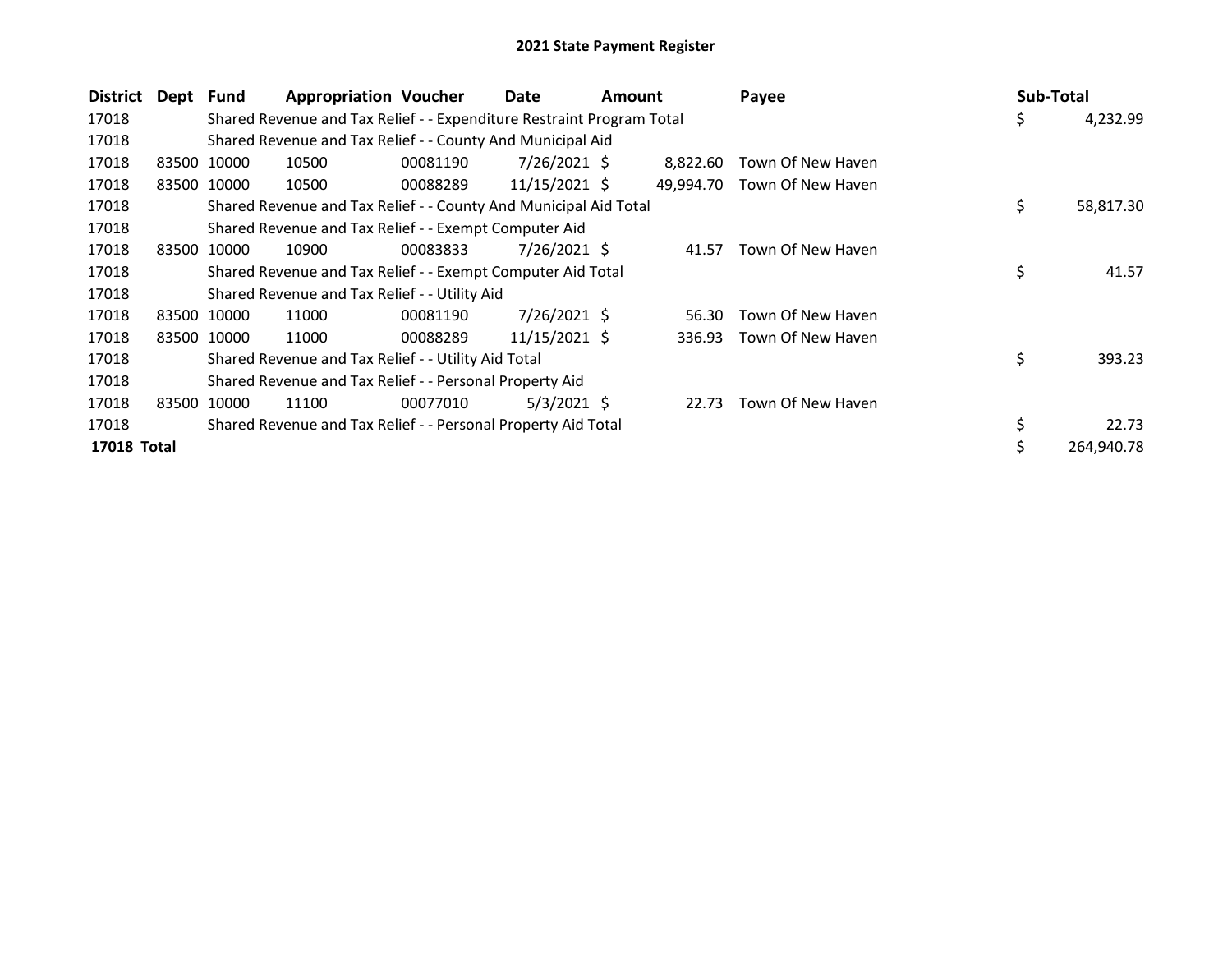| District Dept Fund |             |                                                                    | <b>Appropriation Voucher</b> | Date           | <b>Amount</b> | Payee                         | Sub-Total |            |
|--------------------|-------------|--------------------------------------------------------------------|------------------------------|----------------|---------------|-------------------------------|-----------|------------|
| 17020              |             | Dept of Safety & Prof Services - - Fire Dues Distribution          |                              |                |               |                               |           |            |
| 17020              |             | 22500<br>16500 10000                                               | 00040699                     | $7/16/2021$ \$ |               | 1,425.54 Town Of Otter Creek  |           |            |
| 17020              |             | Dept of Safety & Prof Services - - Fire Dues Distribution Total    |                              |                |               |                               | \$        | 1,425.54   |
| 17020              |             | Dept of Natural Resources - - Aids In Lieu Of Taxes - Gener        |                              |                |               |                               |           |            |
| 17020              |             | 50300<br>37000 10000                                               | 00458831                     | $1/26/2021$ \$ |               | 8,316.77 Town Of Otter Creek  |           |            |
| 17020              |             | 37000 10000<br>50300                                               | 00475280                     | $4/21/2021$ \$ | 127.26        | Town Of Otter Creek           |           |            |
| 17020              |             | 37000 10000<br>50300                                               | 00475281                     | $4/21/2021$ \$ | 188.48        | Town Of Otter Creek           |           |            |
| 17020              |             | 37000 10000<br>50300                                               | 00475282                     | $4/21/2021$ \$ |               | 94.17 Town Of Otter Creek     |           |            |
| 17020              |             | Dept of Natural Resources - - Aids In Lieu Of Taxes - Gener Total  |                              |                |               |                               | \$        | 8,726.68   |
| 17020              |             | Dept of Natural Resources - - Seg Earned                           |                              |                |               |                               |           |            |
| 17020              |             | 100SE<br>37000 21200                                               | 00456006                     | $1/12/2021$ \$ |               | 541.83 Town Of Otter Creek    |           |            |
| 17020              |             | Dept of Natural Resources - - Seg Earned Total                     |                              |                |               |                               | \$        | 541.83     |
| 17020              |             | Dept of Natural Resources - - Resaids - Cnty Forst, Cl & Mfl       |                              |                |               |                               |           |            |
| 17020              |             | 37000 21200<br>57100                                               | 00487663                     | $6/14/2021$ \$ |               | 1,657.09 Town Of Otter Creek  |           |            |
| 17020              |             | Dept of Natural Resources - - Resaids - Cnty Forst, Cl & Mfl Total |                              |                |               |                               | \$        | 1,657.09   |
| 17020              |             | Dept of Natural Resources - - Aids In Lieu Of Taxes - Sum S        |                              |                |               |                               |           |            |
| 17020              |             | 37000 21200<br>57900                                               | 00475283                     | $4/21/2021$ \$ |               | 253.93 Town Of Otter Creek    |           |            |
| 17020              |             | Dept of Natural Resources - - Aids In Lieu Of Taxes - Sum S Total  |                              |                |               |                               | \$        | 253.93     |
| 17020              |             | WI Dept of Transportation - - Trns Aids To Mnc.-Sf                 |                              |                |               |                               |           |            |
| 17020              |             | 19100<br>39500 21100                                               | 00632135                     | $1/4/2021$ \$  |               | 27,120.96 Town Of Otter Creek |           |            |
| 17020              |             | 39500 21100<br>19100                                               | 00667742                     | $4/5/2021$ \$  | 27,120.96     | Town Of Otter Creek           |           |            |
| 17020              |             | 39500 21100<br>19100                                               | 00711230                     | $7/6/2021$ \$  | 27,120.96     | Town Of Otter Creek           |           |            |
| 17020              |             | 39500 21100<br>19100                                               | 00751789                     | 10/4/2021 \$   |               | 27,120.96 Town Of Otter Creek |           |            |
| 17020              |             | WI Dept of Transportation - - Trns Aids To Mnc.-Sf Total           |                              |                |               |                               | \$        | 108,483.84 |
| 17020              |             | Department of Revenue - - Gifts And Grants                         |                              |                |               |                               |           |            |
| 17020              |             | 56600 10000<br>12100                                               | 00206578                     | $6/25/2021$ \$ |               | 27,737.17 Town Of Otter Creek |           |            |
| 17020              |             | Department of Revenue - - Gifts And Grants Total                   |                              |                |               |                               | \$        | 27,737.17  |
| 17020              |             | Shared Revenue and Tax Relief - - County And Municipal Aid         |                              |                |               |                               |           |            |
| 17020              |             | 83500 10000<br>10500                                               | 00081191                     | 7/26/2021 \$   |               | 3,571.07 Town Of Otter Creek  |           |            |
| 17020              | 83500 10000 | 10500                                                              | 00088290                     | 11/15/2021 \$  |               | 20,236.05 Town Of Otter Creek |           |            |
| 17020              |             | Shared Revenue and Tax Relief - - County And Municipal Aid Total   |                              |                |               |                               | \$        | 23,807.12  |
| 17020              |             | Shared Revenue and Tax Relief - - Exempt Computer Aid              |                              |                |               |                               |           |            |
| 17020              |             | 83500 10000<br>10900                                               | 00083834                     | 7/26/2021 \$   | 1.03          | Town Of Otter Creek           |           |            |
| 17020              |             | Shared Revenue and Tax Relief - - Exempt Computer Aid Total        |                              |                |               |                               | \$        | 1.03       |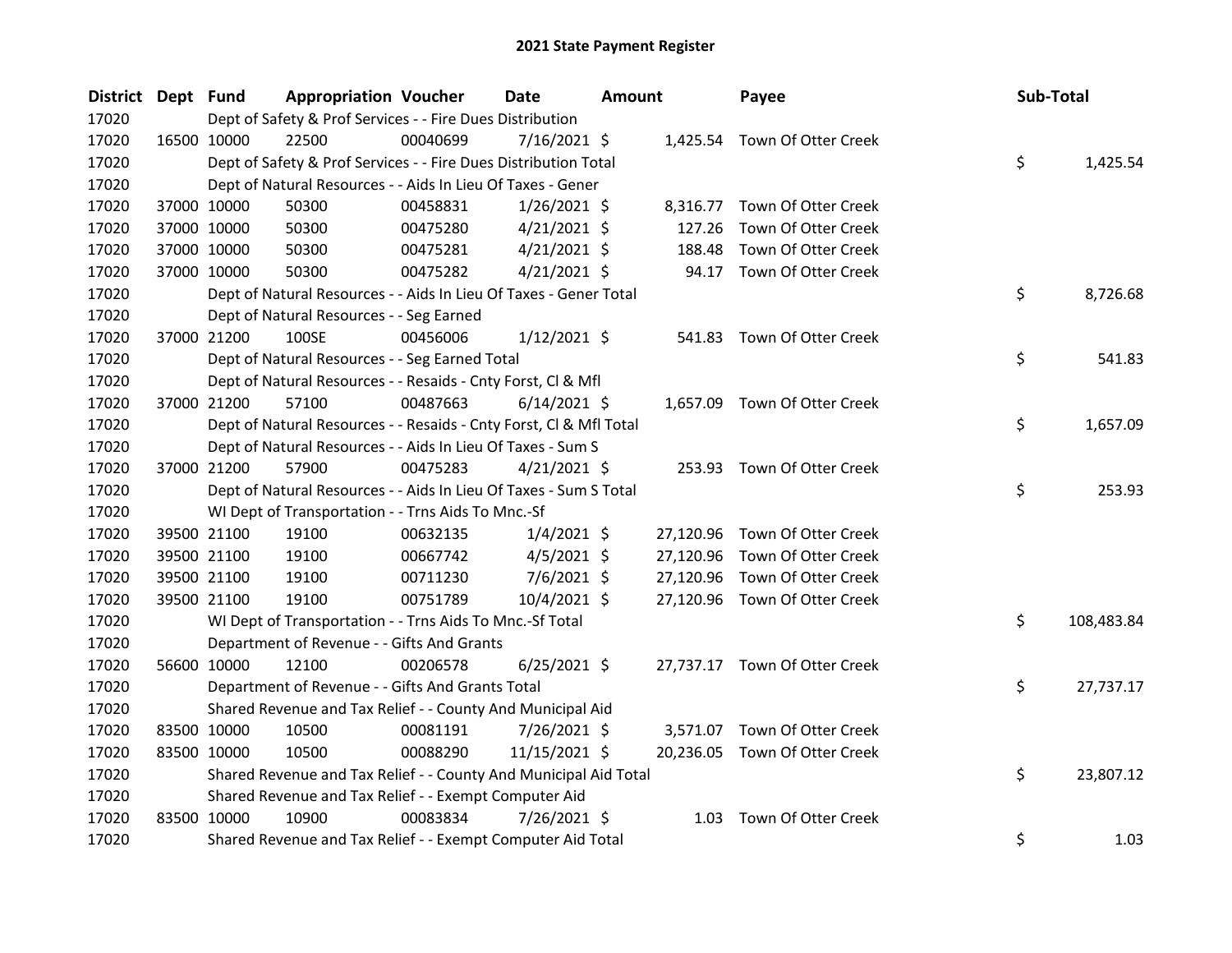| <b>District</b> | Dept        | Fund        | <b>Appropriation Voucher</b>                                        |          | Date           | <b>Amount</b> |        | Payee                      | Sub-Total  |
|-----------------|-------------|-------------|---------------------------------------------------------------------|----------|----------------|---------------|--------|----------------------------|------------|
| 17020           |             |             | Shared Revenue and Tax Relief - - Utility Aid                       |          |                |               |        |                            |            |
| 17020           |             | 83500 10000 | 11000                                                               | 00081191 | $7/26/2021$ \$ |               | 75.56  | Town Of Otter Creek        |            |
| 17020           |             | 83500 10000 | 11000                                                               | 00088290 | 11/15/2021 \$  |               |        | 643.71 Town Of Otter Creek |            |
| 17020           |             |             | Shared Revenue and Tax Relief - - Utility Aid Total                 |          |                |               |        |                            | 719.27     |
| 17020           |             |             | Shared Revenue and Tax Relief - - Personal Property Aid             |          |                |               |        |                            |            |
| 17020           | 83500 10000 |             | 11100                                                               | 00077011 | $5/3/2021$ \$  |               | 258.49 | Town Of Otter Creek        |            |
| 17020           |             |             | Shared Revenue and Tax Relief - - Personal Property Aid Total       |          |                |               |        |                            | 258.49     |
| 17020           |             |             | Shared Revenue and Tax Relief - - Payments For Municipal Svcs       |          |                |               |        |                            |            |
| 17020           | 83500 10000 |             | 50100                                                               | 00073596 | $2/1/2021$ \$  |               |        | 645.56 Town Of Otter Creek |            |
| 17020           |             |             | Shared Revenue and Tax Relief - - Payments For Municipal Svcs Total |          |                |               |        |                            | 645.56     |
| 17020 Total     |             |             |                                                                     |          |                |               |        |                            | 174,257.55 |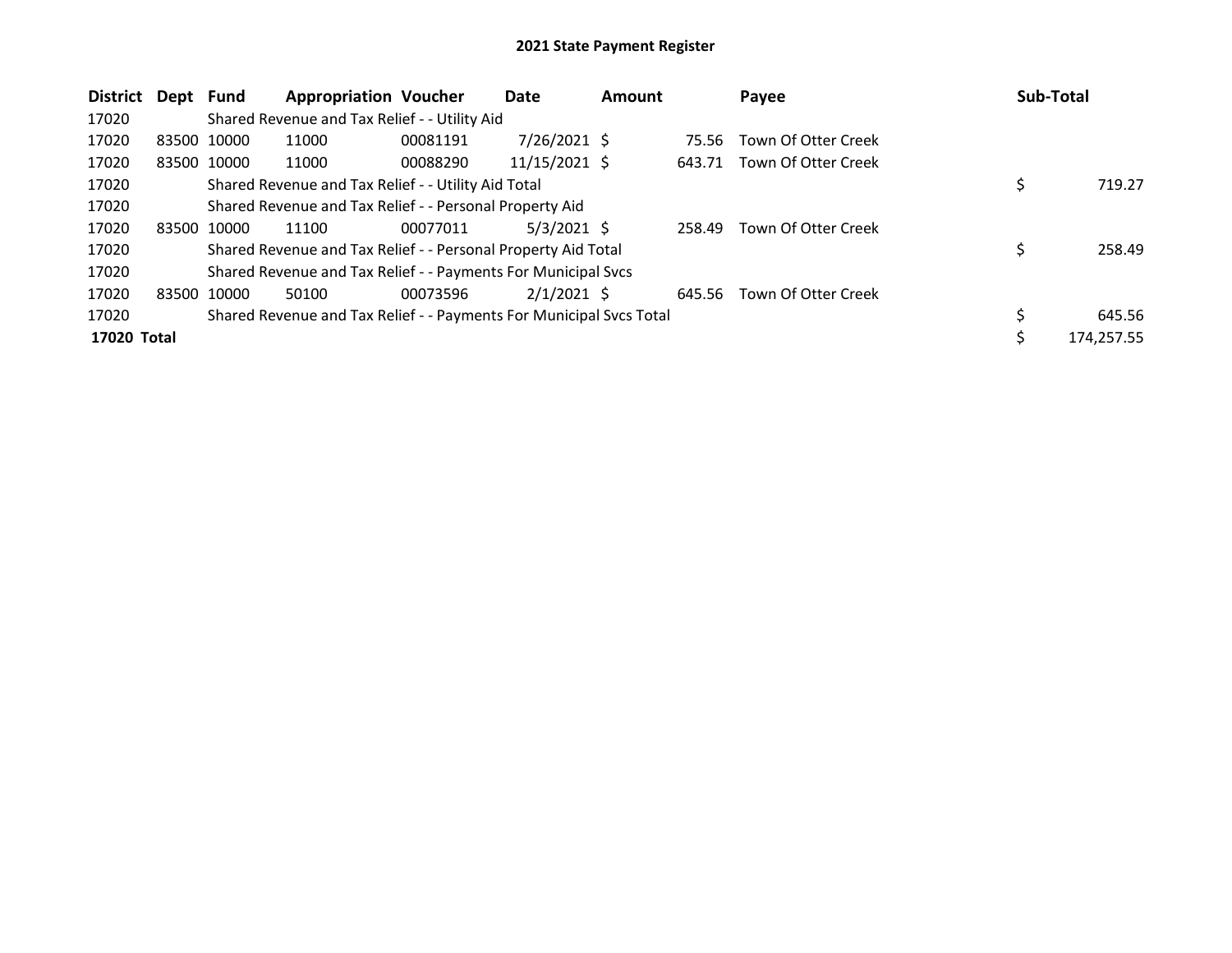| District Dept Fund |             |                                                                    | <b>Appropriation Voucher</b> | Date           | <b>Amount</b> |           | Payee                  | Sub-Total |            |
|--------------------|-------------|--------------------------------------------------------------------|------------------------------|----------------|---------------|-----------|------------------------|-----------|------------|
| 17022              |             | Dept of Safety & Prof Services - - Fire Dues Distribution          |                              |                |               |           |                        |           |            |
| 17022              | 16500 10000 | 22500                                                              | 00040700                     | 7/16/2021 \$   |               |           | 767.66 Town Of Peru    |           |            |
| 17022              |             | Dept of Safety & Prof Services - - Fire Dues Distribution Total    |                              |                |               |           |                        | \$        | 767.66     |
| 17022              |             | Dept of Natural Resources - - Aids In Lieu Of Taxes - Gener        |                              |                |               |           |                        |           |            |
| 17022              | 37000 10000 | 50300                                                              | 00459005                     | $1/26/2021$ \$ |               | 14,833.40 | Town Of Peru           |           |            |
| 17022              |             | 37000 10000<br>50300                                               | 00476864                     | $4/21/2021$ \$ |               | 93.39     | Town Of Peru           |           |            |
| 17022              |             | Dept of Natural Resources - - Aids In Lieu Of Taxes - Gener Total  |                              |                |               |           |                        | \$        | 14,926.79  |
| 17022              |             | Dept of Natural Resources - - Seg Earned                           |                              |                |               |           |                        |           |            |
| 17022              | 37000 21200 | 100SE                                                              | 00497483                     | 7/15/2021 \$   |               |           | 11,424.58 Town Of Peru |           |            |
| 17022              |             | Dept of Natural Resources - - Seg Earned Total                     |                              |                |               |           |                        | \$        | 11,424.58  |
| 17022              |             | Dept of Natural Resources - - Resaids - Cnty Forst, Cl & Mfl       |                              |                |               |           |                        |           |            |
| 17022              | 37000 21200 | 57100                                                              | 00487664                     | $6/14/2021$ \$ |               |           | 292.70 Town Of Peru    |           |            |
| 17022              |             | Dept of Natural Resources - - Resaids - Cnty Forst, Cl & Mfl Total |                              |                |               |           |                        | \$        | 292.70     |
| 17022              |             | WI Dept of Transportation - - Trns Aids To Mnc.-Sf                 |                              |                |               |           |                        |           |            |
| 17022              |             | 39500 21100<br>19100                                               | 00632136                     | $1/4/2021$ \$  |               |           | 12,765.51 Town Of Peru |           |            |
| 17022              | 39500 21100 | 19100                                                              | 00667743                     | $4/5/2021$ \$  |               |           | 12,765.51 Town Of Peru |           |            |
| 17022              | 39500 21100 | 19100                                                              | 00711231                     | $7/6/2021$ \$  |               |           | 12,765.51 Town Of Peru |           |            |
| 17022              | 39500 21100 | 19100                                                              | 00751790                     | 10/4/2021 \$   |               |           | 12,765.51 Town Of Peru |           |            |
| 17022              |             | WI Dept of Transportation - - Trns Aids To Mnc.-Sf Total           |                              |                |               |           |                        | \$        | 51,062.04  |
| 17022              |             | Department of Revenue - - Gifts And Grants                         |                              |                |               |           |                        |           |            |
| 17022              | 56600 10000 | 12100                                                              | 00206579                     | $6/25/2021$ \$ |               |           | 13,188.24 Town Of Peru |           |            |
| 17022              |             | Department of Revenue - - Gifts And Grants Total                   |                              |                |               |           |                        | \$        | 13,188.24  |
| 17022              |             | Shared Revenue and Tax Relief - - County And Municipal Aid         |                              |                |               |           |                        |           |            |
| 17022              | 83500 10000 | 10500                                                              | 00081192                     | 7/26/2021 \$   |               |           | 2,635.75 Town Of Peru  |           |            |
| 17022              | 83500 10000 | 10500                                                              | 00088291                     | 11/15/2021 \$  |               |           | 14,935.92 Town Of Peru |           |            |
| 17022              |             | Shared Revenue and Tax Relief - - County And Municipal Aid Total   |                              |                |               |           |                        | \$        | 17,571.67  |
| 17022              |             | Shared Revenue and Tax Relief - - Utility Aid                      |                              |                |               |           |                        |           |            |
| 17022              | 83500 10000 | 11000                                                              | 00081192                     | 7/26/2021 \$   |               | 138.30    | Town Of Peru           |           |            |
| 17022              | 83500 10000 | 11000                                                              | 00088291                     | 11/15/2021 \$  |               |           | 827.68 Town Of Peru    |           |            |
| 17022              |             | Shared Revenue and Tax Relief - - Utility Aid Total                |                              |                |               |           |                        | \$        | 965.98     |
| 17022              |             | Shared Revenue and Tax Relief - - Personal Property Aid            |                              |                |               |           |                        |           |            |
| 17022              | 83500 10000 | 11100                                                              | 00077012                     | $5/3/2021$ \$  |               |           | 14.34 Town Of Peru     |           |            |
| 17022              |             | Shared Revenue and Tax Relief - - Personal Property Aid Total      |                              |                |               |           |                        | \$        | 14.34      |
| 17022 Total        |             |                                                                    |                              |                |               |           |                        | \$        | 110,214.00 |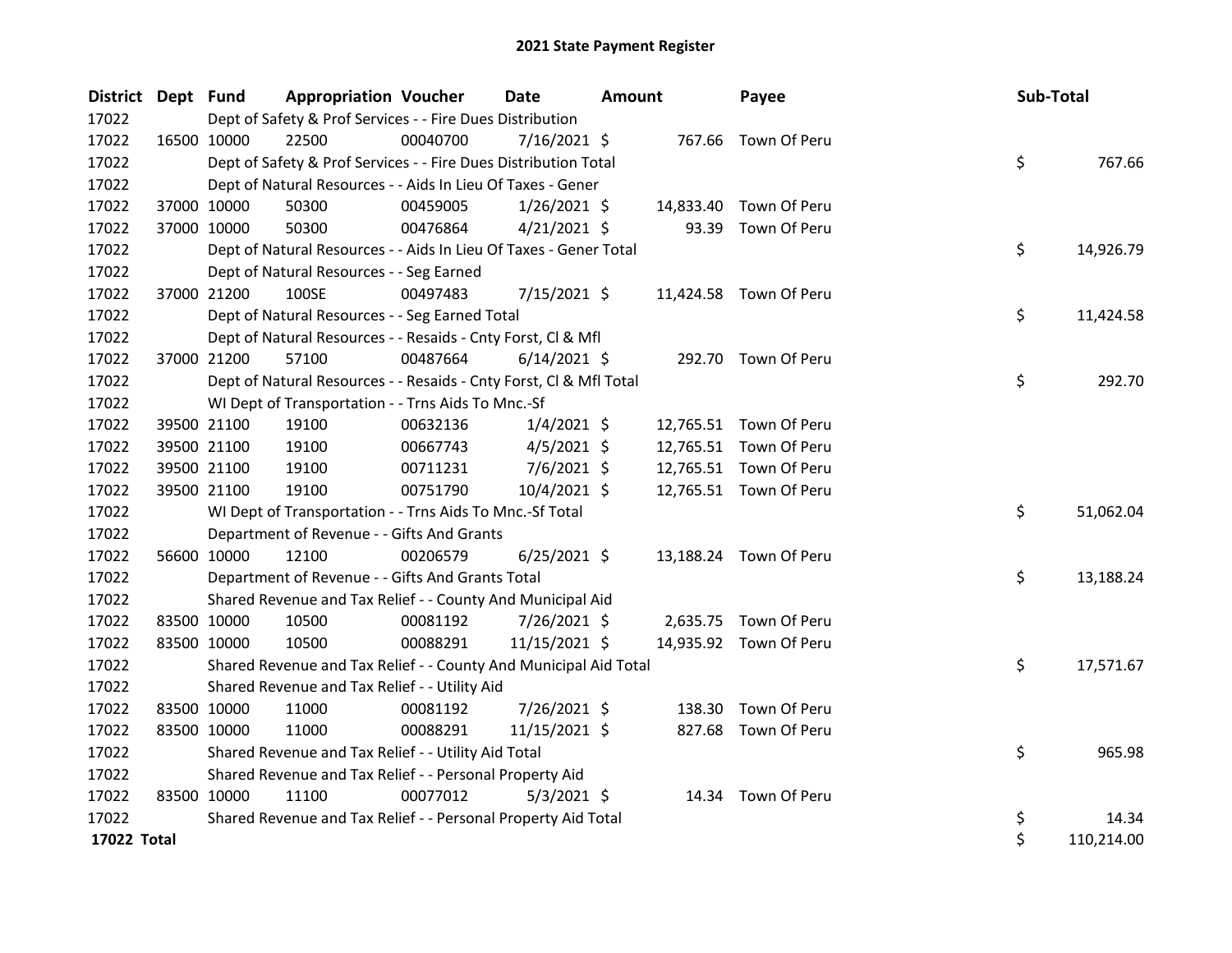| District | Dept Fund |             | <b>Appropriation Voucher</b>                                       |          | Date           | <b>Amount</b> |           | Payee                        | Sub-Total |            |
|----------|-----------|-------------|--------------------------------------------------------------------|----------|----------------|---------------|-----------|------------------------------|-----------|------------|
| 17024    |           |             | Dept of Safety & Prof Services - - Fire Dues Distribution          |          |                |               |           |                              |           |            |
| 17024    |           | 16500 10000 | 22500                                                              | 00040701 | $7/16/2021$ \$ |               |           | 9,770.58 Town Of Red Cedar   |           |            |
| 17024    |           |             | Dept of Safety & Prof Services - - Fire Dues Distribution Total    |          |                |               |           |                              | \$        | 9,770.58   |
| 17024    |           |             | Dept of Natural Resources - - Aids In Lieu Of Taxes - Gener        |          |                |               |           |                              |           |            |
| 17024    |           | 37000 10000 | 50300                                                              | 00458992 | $1/26/2021$ \$ |               |           | 1,301.67 Town Of Red Cedar   |           |            |
| 17024    |           | 37000 10000 | 50300                                                              | 00458993 | $1/26/2021$ \$ |               |           | 11,359.62 Town Of Red Cedar  |           |            |
| 17024    |           | 37000 10000 | 50300                                                              | 00476695 | $4/21/2021$ \$ |               | 452.33    | Town Of Red Cedar            |           |            |
| 17024    |           | 37000 10000 | 50300                                                              | 00476696 | $4/21/2021$ \$ |               |           | 47.63 Town Of Red Cedar      |           |            |
| 17024    |           |             | Dept of Natural Resources - - Aids In Lieu Of Taxes - Gener Total  |          |                |               |           |                              | \$        | 13,161.25  |
| 17024    |           |             | Dept of Natural Resources - - Resaids - Cnty Forst, Cl & Mfl       |          |                |               |           |                              |           |            |
| 17024    |           | 37000 21200 | 57100                                                              | 00487665 | $6/14/2021$ \$ |               |           | 86.80 Town Of Red Cedar      |           |            |
| 17024    |           |             | Dept of Natural Resources - - Resaids - Cnty Forst, Cl & Mfl Total |          |                |               |           |                              | \$        | 86.80      |
| 17024    |           |             | Dept of Natural Resources - - Aids In Lieu Of Taxes - Sum S        |          |                |               |           |                              |           |            |
| 17024    |           | 37000 21200 | 57900                                                              | 00476694 | $4/21/2021$ \$ |               |           | 51.12 Town Of Red Cedar      |           |            |
| 17024    |           | 37000 21200 | 57900                                                              | 00476697 | $4/21/2021$ \$ |               |           | 23.89 Town Of Red Cedar      |           |            |
| 17024    |           |             | Dept of Natural Resources - - Aids In Lieu Of Taxes - Sum S Total  |          |                |               |           |                              | \$        | 75.01      |
| 17024    |           |             | Dept of Natural Resources - - Fin Asst For Responsible Units       |          |                |               |           |                              |           |            |
| 17024    |           | 37000 27400 | 67000                                                              | 00484002 | $5/21/2021$ \$ |               |           | 5,591.13 Town Of Red Cedar   |           |            |
| 17024    |           |             | Dept of Natural Resources - - Fin Asst For Responsible Units Total |          |                |               |           |                              | \$        | 5,591.13   |
| 17024    |           |             | WI Dept of Transportation - - Trns Aids To Mnc.-Sf                 |          |                |               |           |                              |           |            |
| 17024    |           | 39500 21100 | 19100                                                              | 00632137 | $1/4/2021$ \$  |               | 40,799.70 | Town Of Red Cedar            |           |            |
| 17024    |           | 39500 21100 | 19100                                                              | 00667744 | $4/5/2021$ \$  |               | 40,799.70 | Town Of Red Cedar            |           |            |
| 17024    |           | 39500 21100 | 19100                                                              | 00711232 | $7/6/2021$ \$  |               | 40,799.70 | Town Of Red Cedar            |           |            |
| 17024    |           | 39500 21100 | 19100                                                              | 00751791 | 10/4/2021 \$   |               |           | 40,799.70 Town Of Red Cedar  |           |            |
| 17024    |           |             | WI Dept of Transportation - - Trns Aids To Mnc.-Sf Total           |          |                |               |           |                              | \$        | 163,198.80 |
| 17024    |           |             | Department of Revenue - - Gifts And Grants                         |          |                |               |           |                              |           |            |
| 17024    |           | 56600 10000 | 12100                                                              | 00206580 | $6/25/2021$ \$ |               |           | 114,769.07 Town Of Red Cedar |           |            |
| 17024    |           |             | Department of Revenue - - Gifts And Grants Total                   |          |                |               |           |                              | \$        | 114,769.07 |
| 17024    |           |             | Shared Revenue and Tax Relief - - County And Municipal Aid         |          |                |               |           |                              |           |            |
| 17024    |           | 83500 10000 | 10500                                                              | 00081193 | 7/26/2021 \$   |               |           | 5,409.90 Town Of Red Cedar   |           |            |
| 17024    |           | 83500 10000 | 10500                                                              | 00088292 | 11/15/2021 \$  |               |           | 30,656.12 Town Of Red Cedar  |           |            |
| 17024    |           |             | Shared Revenue and Tax Relief - - County And Municipal Aid Total   |          |                |               |           |                              | \$        | 36,066.02  |
| 17024    |           |             | Shared Revenue and Tax Relief - - Exempt Computer Aid              |          |                |               |           |                              |           |            |
| 17024    |           | 83500 10000 | 10900                                                              | 00083835 | 7/26/2021 \$   |               |           | 31.18 Town Of Red Cedar      |           |            |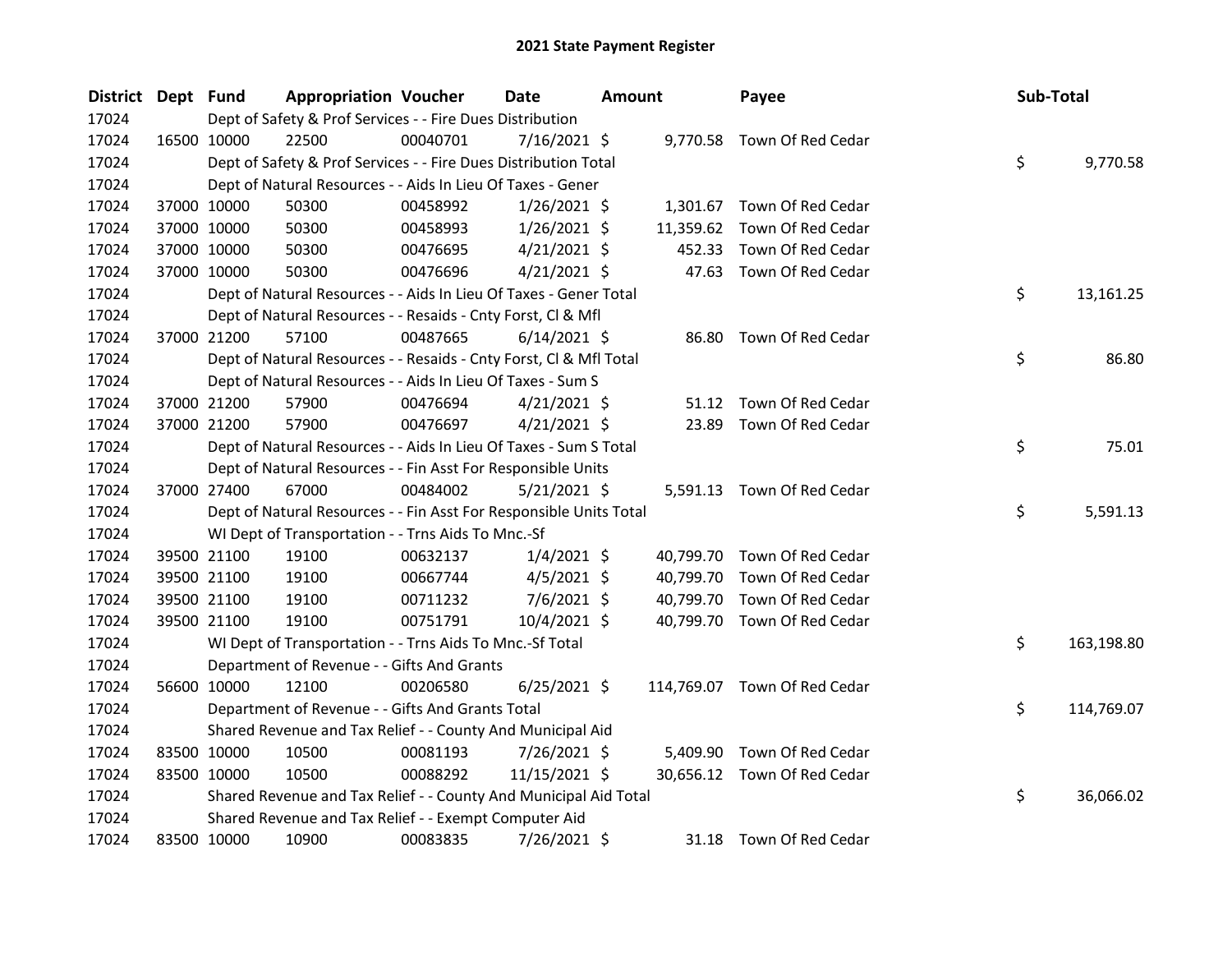| <b>District</b> | Dept  | Fund        | <b>Appropriation Voucher</b>                                  |          | Date          | <b>Amount</b> |           | Payee             | Sub-Total |            |
|-----------------|-------|-------------|---------------------------------------------------------------|----------|---------------|---------------|-----------|-------------------|-----------|------------|
| 17024           |       |             | Shared Revenue and Tax Relief - - Exempt Computer Aid Total   |          |               |               |           |                   |           | 31.18      |
| 17024           |       |             | Shared Revenue and Tax Relief - - Utility Aid                 |          |               |               |           |                   |           |            |
| 17024           |       | 83500 10000 | 11000                                                         | 00081193 | 7/26/2021 \$  |               | 2.698.77  | Town Of Red Cedar |           |            |
| 17024           |       | 83500 10000 | 11000                                                         | 00088292 | 11/15/2021 \$ |               | 18.393.53 | Town Of Red Cedar |           |            |
| 17024           |       |             | Shared Revenue and Tax Relief - - Utility Aid Total           |          |               | 21,092.30     |           |                   |           |            |
| 17024           |       |             | Shared Revenue and Tax Relief - - Personal Property Aid       |          |               |               |           |                   |           |            |
| 17024           | 83500 | 10000       | 11100                                                         | 00077013 | $5/3/2021$ \$ |               | 656.20    | Town Of Red Cedar |           |            |
| 17024           |       |             | Shared Revenue and Tax Relief - - Personal Property Aid Total |          |               |               |           |                   |           | 656.20     |
| 17024 Total     |       |             |                                                               |          |               |               |           |                   |           | 364,498.34 |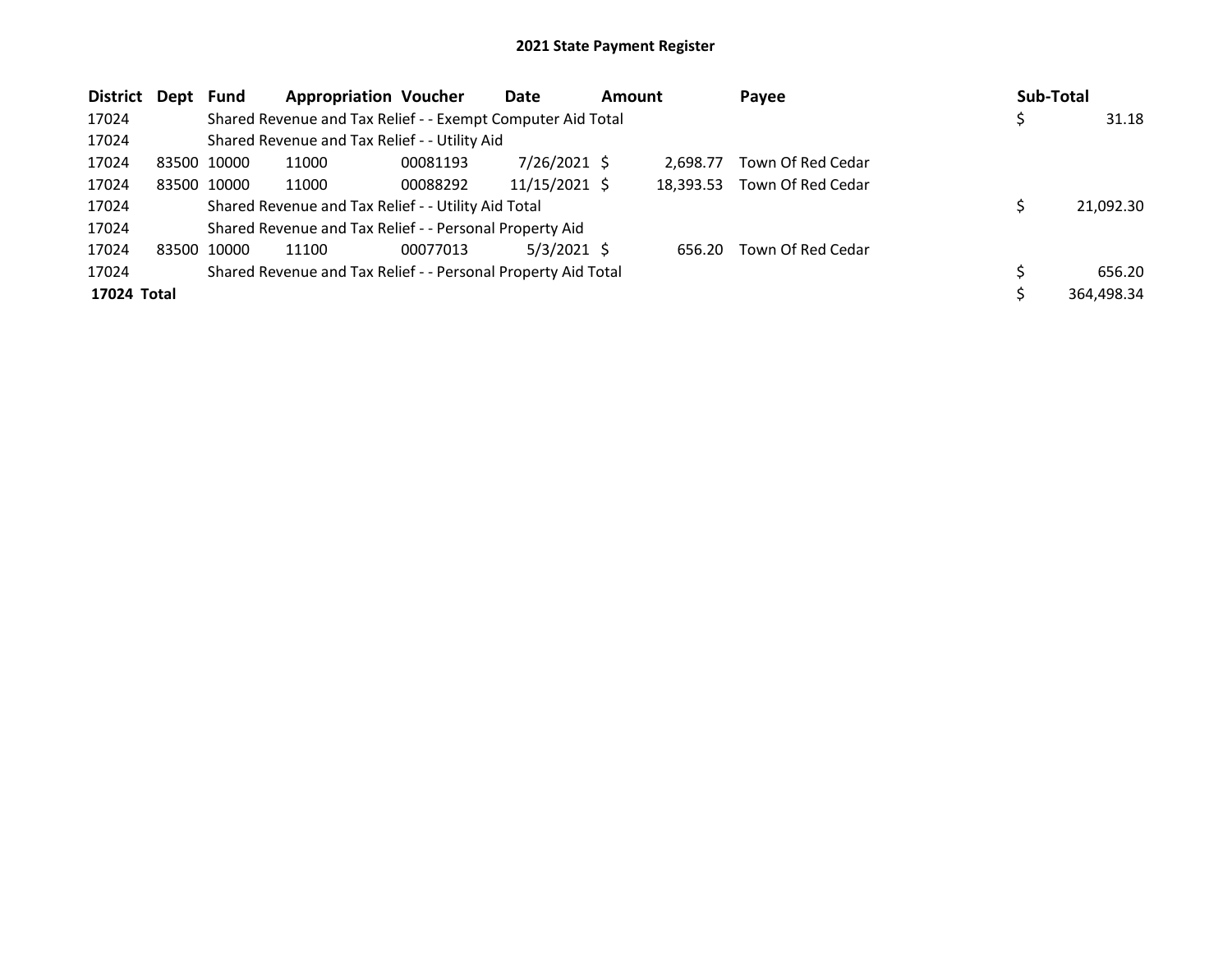| <b>District</b> | Dept Fund |                                                                                                            | <b>Appropriation Voucher</b>                                       |          | <b>Date</b><br><b>Amount</b> |  | Payee |                              | Sub-Total |    |            |
|-----------------|-----------|------------------------------------------------------------------------------------------------------------|--------------------------------------------------------------------|----------|------------------------------|--|-------|------------------------------|-----------|----|------------|
| 17026           |           | Dept of Safety & Prof Services - - Fire Dues Distribution<br>$7/16/2021$ \$<br>3,863.44 Town Of Rock Creek |                                                                    |          |                              |  |       |                              |           |    |            |
| 17026           |           | 16500 10000                                                                                                | 22500                                                              | 00040703 |                              |  |       |                              |           |    |            |
| 17026           |           |                                                                                                            | Dept of Safety & Prof Services - - Fire Dues Distribution Total    |          |                              |  |       |                              |           | \$ | 3,863.44   |
| 17026           |           |                                                                                                            | Dept of Natural Resources - - Aids In Lieu Of Taxes - Gener        |          |                              |  |       |                              |           |    |            |
| 17026           |           | 37000 10000                                                                                                | 50300                                                              | 00458961 | $1/26/2021$ \$               |  |       | 17,818.70 Town Of Rock Creek |           |    |            |
| 17026           |           | 37000 10000                                                                                                | 50300                                                              | 00476430 | $4/21/2021$ \$               |  | 82.32 | Town Of Rock Creek           |           |    |            |
| 17026           |           | 37000 10000                                                                                                | 50300                                                              | 00476431 | $4/21/2021$ \$               |  |       | 202.14 Town Of Rock Creek    |           |    |            |
| 17026           |           |                                                                                                            | Dept of Natural Resources - - Aids In Lieu Of Taxes - Gener Total  |          |                              |  |       |                              |           | \$ | 18,103.16  |
| 17026           |           |                                                                                                            | Dept of Natural Resources - - Resaids - Cnty Forst, Cl & Mfl       |          |                              |  |       |                              |           |    |            |
| 17026           |           | 37000 21200                                                                                                | 57100                                                              | 00487666 | $6/14/2021$ \$               |  |       | 96.24 Town Of Rock Creek     |           |    |            |
| 17026           |           |                                                                                                            | Dept of Natural Resources - - Resaids - Cnty Forst, Cl & Mfl Total |          |                              |  |       |                              |           | \$ | 96.24      |
| 17026           |           |                                                                                                            | Dept of Natural Resources - - Fin Asst For Responsible Units       |          |                              |  |       |                              |           |    |            |
| 17026           |           | 37000 27400                                                                                                | 67000                                                              | 00484004 | $5/21/2021$ \$               |  |       | 2,585.95 Town Of Rock Creek  |           |    |            |
| 17026           |           |                                                                                                            | Dept of Natural Resources - - Fin Asst For Responsible Units Total |          |                              |  |       |                              |           | \$ | 2,585.95   |
| 17026           |           |                                                                                                            | WI Dept of Transportation - - Trns Aids To Mnc.-Sf                 |          |                              |  |       |                              |           |    |            |
| 17026           |           | 39500 21100                                                                                                | 19100                                                              | 00632138 | $1/4/2021$ \$                |  |       | 28,730.61 Town Of Rock Creek |           |    |            |
| 17026           |           | 39500 21100                                                                                                | 19100                                                              | 00667745 | $4/5/2021$ \$                |  |       | 28,730.61 Town Of Rock Creek |           |    |            |
| 17026           |           | 39500 21100                                                                                                | 19100                                                              | 00711233 | $7/6/2021$ \$                |  |       | 28,730.61 Town Of Rock Creek |           |    |            |
| 17026           |           | 39500 21100                                                                                                | 19100                                                              | 00751792 | 10/4/2021 \$                 |  |       | 28,730.61 Town Of Rock Creek |           |    |            |
| 17026           |           |                                                                                                            | WI Dept of Transportation - - Trns Aids To Mnc.-Sf Total           |          |                              |  |       |                              |           | \$ | 114,922.44 |
| 17026           |           |                                                                                                            | Elections Commission - - General Program Ops, GPR                  |          |                              |  |       |                              |           |    |            |
| 17026           |           | 51000 10000                                                                                                | 10100                                                              | 00005146 | $1/8/2021$ \$                |  |       | 258.95 Town Of Rock Creek    |           |    |            |
| 17026           |           |                                                                                                            | Elections Commission - - General Program Ops, GPR Total            |          |                              |  |       |                              |           | \$ | 258.95     |
| 17026           |           |                                                                                                            | Department of Revenue - - Gifts And Grants                         |          |                              |  |       |                              |           |    |            |
| 17026           |           | 56600 10000                                                                                                | 12100                                                              | 00206581 | $6/25/2021$ \$               |  |       | 54,584.65 Town Of Rock Creek |           |    |            |
| 17026           |           |                                                                                                            | Department of Revenue - - Gifts And Grants Total                   |          |                              |  |       |                              |           | \$ | 54,584.65  |
| 17026           |           |                                                                                                            | Shared Revenue and Tax Relief - - County And Municipal Aid         |          |                              |  |       |                              |           |    |            |
| 17026           |           | 83500 10000                                                                                                | 10500                                                              | 00081194 | 7/26/2021 \$                 |  |       | 3,916.95 Town Of Rock Creek  |           |    |            |
| 17026           |           | 83500 10000                                                                                                | 10500                                                              | 00088293 | 11/15/2021 \$                |  |       | 22,196.06 Town Of Rock Creek |           |    |            |
| 17026           |           |                                                                                                            | Shared Revenue and Tax Relief - - County And Municipal Aid Total   |          |                              |  |       |                              |           | \$ | 26,113.01  |
| 17026           |           |                                                                                                            | Shared Revenue and Tax Relief - - Exempt Computer Aid              |          |                              |  |       |                              |           |    |            |
| 17026           |           | 83500 10000                                                                                                | 10900                                                              | 00083836 | 7/26/2021 \$                 |  |       | 45.73 Town Of Rock Creek     |           |    |            |
| 17026           |           |                                                                                                            | Shared Revenue and Tax Relief - - Exempt Computer Aid Total        |          |                              |  |       |                              |           | \$ | 45.73      |
| 17026           |           |                                                                                                            | Shared Revenue and Tax Relief - - Utility Aid                      |          |                              |  |       |                              |           |    |            |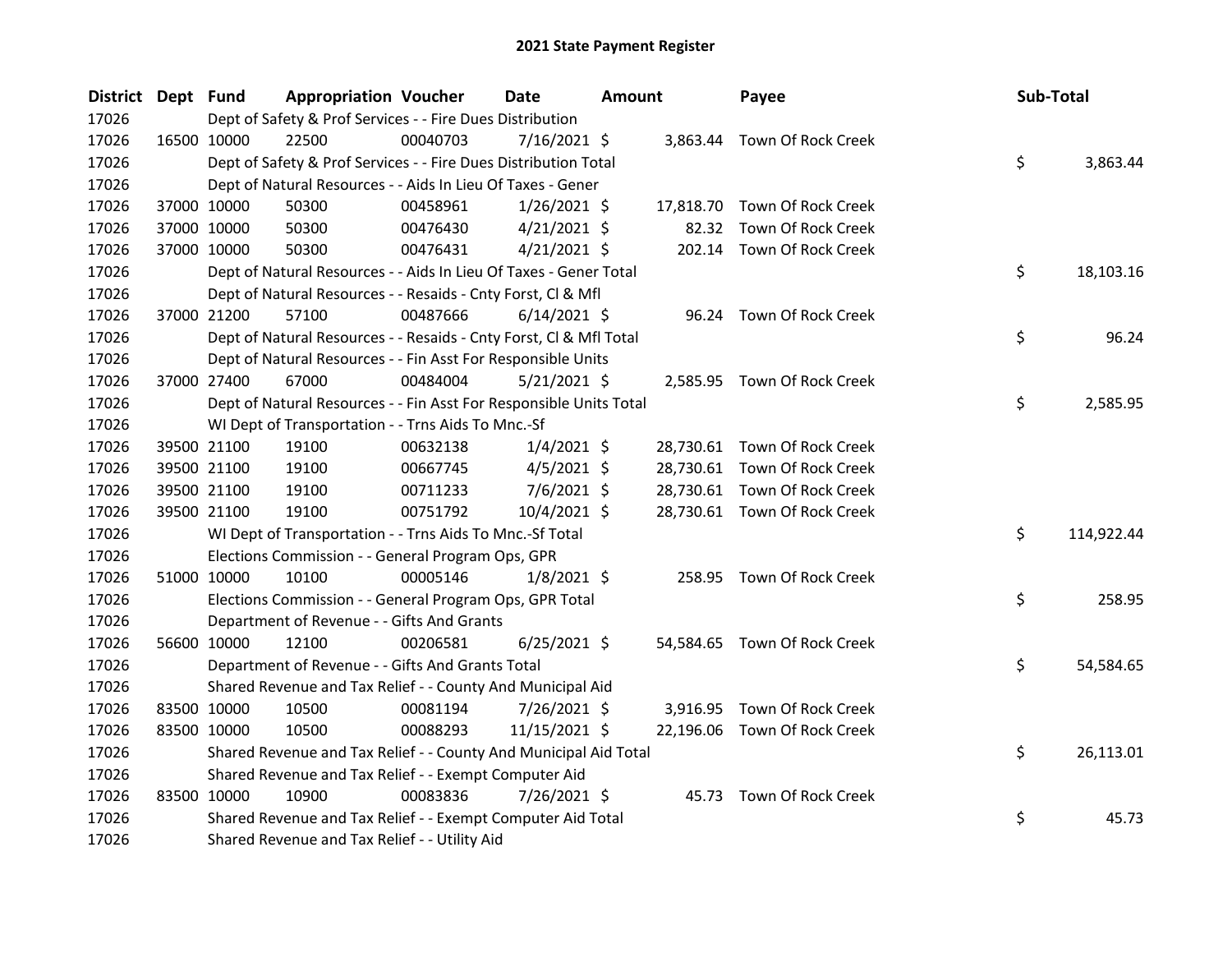| <b>District</b> | Dept Fund |             | <b>Appropriation Voucher</b>                                    |          | Date           | <b>Amount</b> |          | Payee              | Sub-Total |            |
|-----------------|-----------|-------------|-----------------------------------------------------------------|----------|----------------|---------------|----------|--------------------|-----------|------------|
| 17026           |           | 83500 10000 | 11000                                                           | 00081194 | $7/26/2021$ \$ |               | 210.04   | Town Of Rock Creek |           |            |
| 17026           |           | 83500 10000 | 11000                                                           | 00088293 | 11/15/2021 \$  |               | 1.257.04 | Town Of Rock Creek |           |            |
| 17026           |           |             | Shared Revenue and Tax Relief - - Utility Aid Total             |          |                |               |          |                    | \$        | 1,467.08   |
| 17026           |           |             | Shared Revenue and Tax Relief - - Personal Property Aid         |          |                |               |          |                    |           |            |
| 17026           |           | 83500 10000 | 11100                                                           | 00077014 | $5/3/2021$ \$  |               | 611.53   | Town Of Rock Creek |           |            |
| 17026           |           |             | Shared Revenue and Tax Relief - - Personal Property Aid Total   |          |                |               |          |                    | \$        | 611.53     |
| 17026           |           |             | Shared Revenue and Tax Relief - - Lottery & Gaming Credit       |          |                |               |          |                    |           |            |
| 17026           |           | 83500 52100 | 36300                                                           | 00074144 | $3/22/2021$ \$ |               | 63.24    | Town Of Rock Creek |           |            |
| 17026           |           |             | Shared Revenue and Tax Relief - - Lottery & Gaming Credit Total |          |                |               |          |                    |           | 63.24      |
| 17026 Total     |           |             |                                                                 |          |                |               |          |                    |           | 222,715.42 |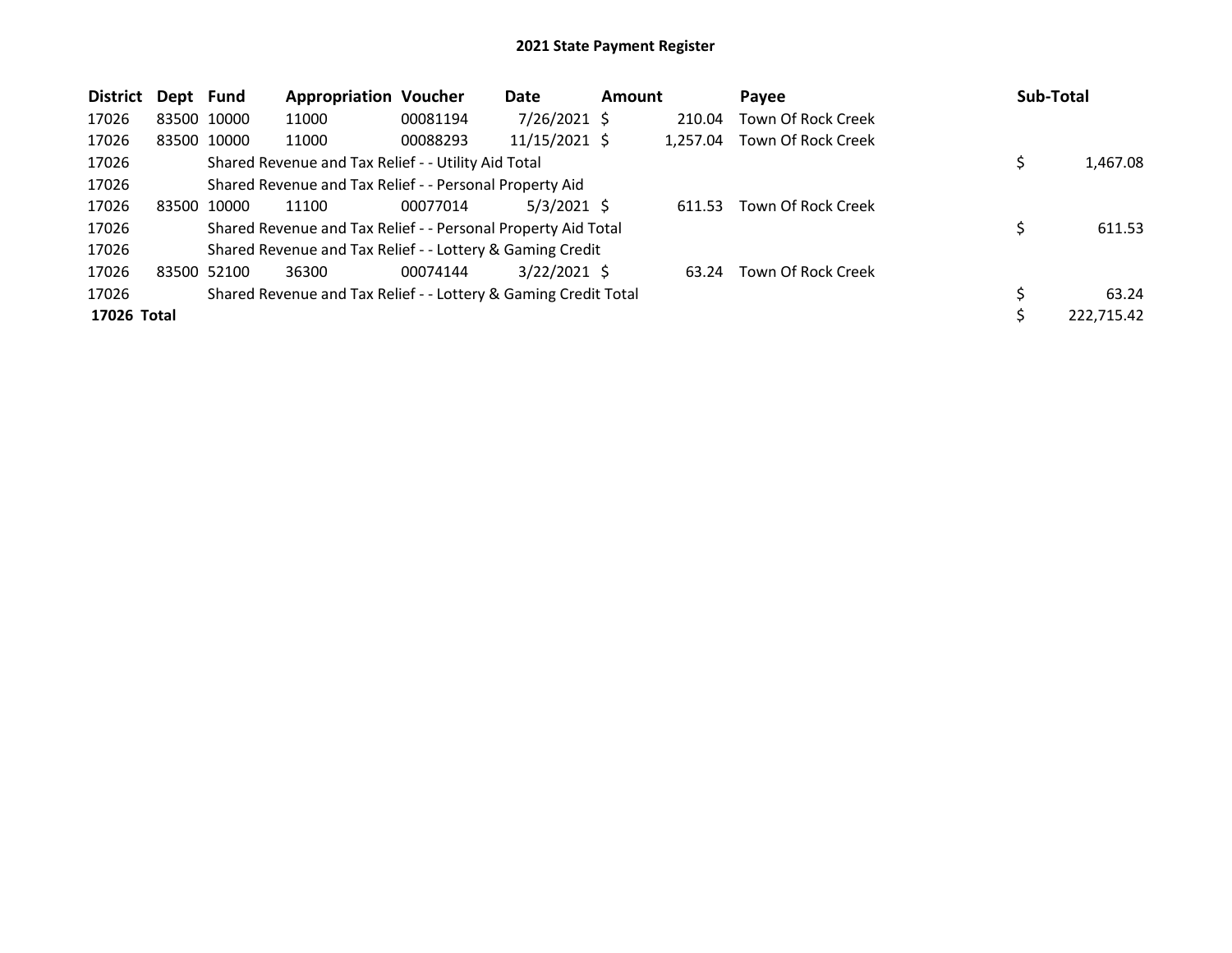| <b>District</b> | Dept Fund |             | <b>Appropriation Voucher</b>                                       |          | Date           | Amount |           | Payee                        | Sub-Total |           |
|-----------------|-----------|-------------|--------------------------------------------------------------------|----------|----------------|--------|-----------|------------------------------|-----------|-----------|
| 17028           |           |             | Dept of Safety & Prof Services - - Fire Dues Distribution          |          |                |        |           |                              |           |           |
| 17028           |           | 16500 10000 | 22500                                                              | 00040704 | 7/16/2021 \$   |        |           | 1,720.36 Town Of Sand Creek  |           |           |
| 17028           |           |             | Dept of Safety & Prof Services - - Fire Dues Distribution Total    |          |                |        |           |                              | \$        | 1,720.36  |
| 17028           |           |             | Dept of Natural Resources - - Aids In Lieu Of Taxes - Gener        |          |                |        |           |                              |           |           |
| 17028           |           | 37000 10000 | 50300                                                              | 00476879 | $4/21/2021$ \$ |        |           | 57.10 Town Of Sand Creek     |           |           |
| 17028           |           | 37000 10000 | 50300                                                              | 00476880 | $4/21/2021$ \$ |        | 7.26      | Town Of Sand Creek           |           |           |
| 17028           |           |             | Dept of Natural Resources - - Aids In Lieu Of Taxes - Gener Total  |          |                |        |           |                              | \$        | 64.36     |
| 17028           |           |             | Dept of Natural Resources - - Resaids - Cnty Forst, Cl & Mfl       |          |                |        |           |                              |           |           |
| 17028           |           | 37000 21200 | 57100                                                              | 00487667 | $6/14/2021$ \$ |        |           | 681.66 Town Of Sand Creek    |           |           |
| 17028           |           |             | Dept of Natural Resources - - Resaids - Cnty Forst, Cl & Mfl Total |          |                |        |           |                              | \$        | 681.66    |
| 17028           |           |             | Dept of Natural Resources - - Aids In Lieu Of Taxes - Sum S        |          |                |        |           |                              |           |           |
| 17028           |           | 37000 21200 | 57900                                                              | 00476878 | $4/21/2021$ \$ |        |           | 251.99 Town Of Sand Creek    |           |           |
| 17028           |           |             | Dept of Natural Resources - - Aids In Lieu Of Taxes - Sum S Total  |          |                |        |           |                              | \$        | 251.99    |
| 17028           |           |             | Dept of Natural Resources - - Fin Asst For Responsible Units       |          |                |        |           |                              |           |           |
| 17028           |           | 37000 27400 | 67000                                                              | 00484005 | $5/21/2021$ \$ |        |           | 2,046.25 Town Of Sand Creek  |           |           |
| 17028           |           |             | Dept of Natural Resources - - Fin Asst For Responsible Units Total |          |                |        |           |                              | \$        | 2,046.25  |
| 17028           |           |             | WI Dept of Transportation - - Trns Aids To Mnc.-Sf                 |          |                |        |           |                              |           |           |
| 17028           |           | 39500 21100 | 19100                                                              | 00632139 | $1/4/2021$ \$  |        | 22,200.03 | Town Of Sand Creek           |           |           |
| 17028           |           | 39500 21100 | 19100                                                              | 00667746 | $4/5/2021$ \$  |        | 22,200.03 | Town Of Sand Creek           |           |           |
| 17028           |           | 39500 21100 | 19100                                                              | 00711234 | $7/6/2021$ \$  |        | 22,200.03 | Town Of Sand Creek           |           |           |
| 17028           |           | 39500 21100 | 19100                                                              | 00751793 | 10/4/2021 \$   |        | 22,200.03 | Town Of Sand Creek           |           |           |
| 17028           |           |             | WI Dept of Transportation - - Trns Aids To Mnc.-Sf Total           |          |                |        |           |                              | \$        | 88,800.12 |
| 17028           |           |             | Department of Revenue - - Gifts And Grants                         |          |                |        |           |                              |           |           |
| 17028           |           | 56600 10000 | 12100                                                              | 00206582 | $6/25/2021$ \$ |        |           | 30,353.88 Town Of Sand Creek |           |           |
| 17028           |           |             | Department of Revenue - - Gifts And Grants Total                   |          |                |        |           |                              | \$.       | 30,353.88 |
| 17028           |           |             | Shared Revenue and Tax Relief - - County And Municipal Aid         |          |                |        |           |                              |           |           |
| 17028           |           | 83500 10000 | 10500                                                              | 00081195 | 7/26/2021 \$   |        |           | 6,823.19 Town Of Sand Creek  |           |           |
| 17028           |           | 83500 10000 | 10500                                                              | 00088294 | 11/15/2021 \$  |        |           | 38,664.77 Town Of Sand Creek |           |           |
| 17028           |           |             | Shared Revenue and Tax Relief - - County And Municipal Aid Total   |          |                |        |           |                              | \$.       | 45,487.96 |
| 17028           |           |             | Shared Revenue and Tax Relief - - Exempt Computer Aid              |          |                |        |           |                              |           |           |
| 17028           |           | 83500 10000 | 10900                                                              | 00083837 | $7/26/2021$ \$ |        |           | 2.08 Town Of Sand Creek      |           |           |
| 17028           |           |             | Shared Revenue and Tax Relief - - Exempt Computer Aid Total        |          |                |        |           |                              | \$        | 2.08      |
| 17028           |           |             | Shared Revenue and Tax Relief - - Personal Property Aid            |          |                |        |           |                              |           |           |
| 17028           |           | 83500 10000 | 11100                                                              | 00077015 | $5/3/2021$ \$  |        |           | 532.26 Town Of Sand Creek    |           |           |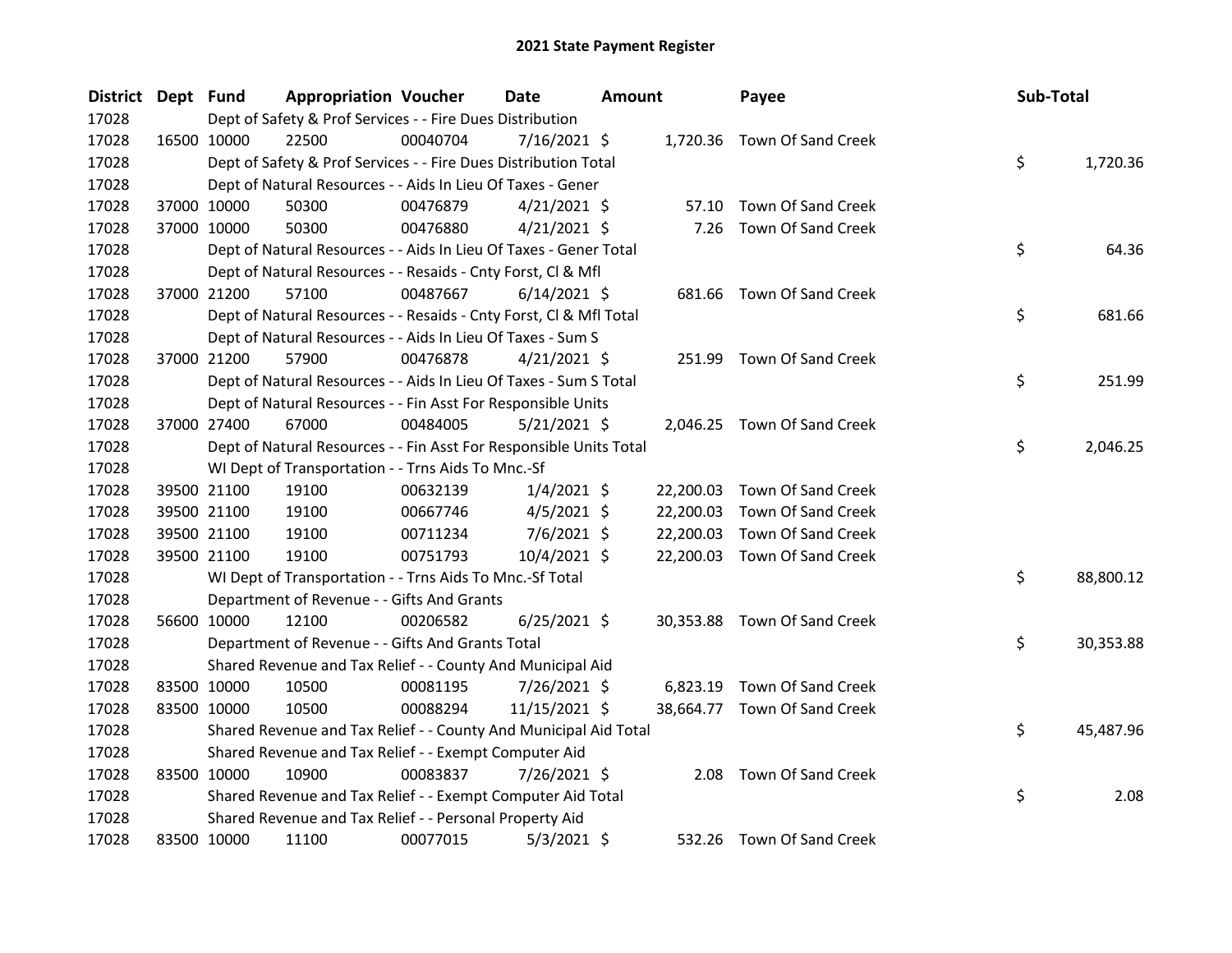| District Dept Fund |                                                               | <b>Appropriation Voucher</b> | Date   | Amount | Pavee |  | Sub-Total |            |
|--------------------|---------------------------------------------------------------|------------------------------|--------|--------|-------|--|-----------|------------|
| 17028              | Shared Revenue and Tax Relief - - Personal Property Aid Total |                              | 532.26 |        |       |  |           |            |
| 17028 Total        |                                                               |                              |        |        |       |  |           | 169,940.92 |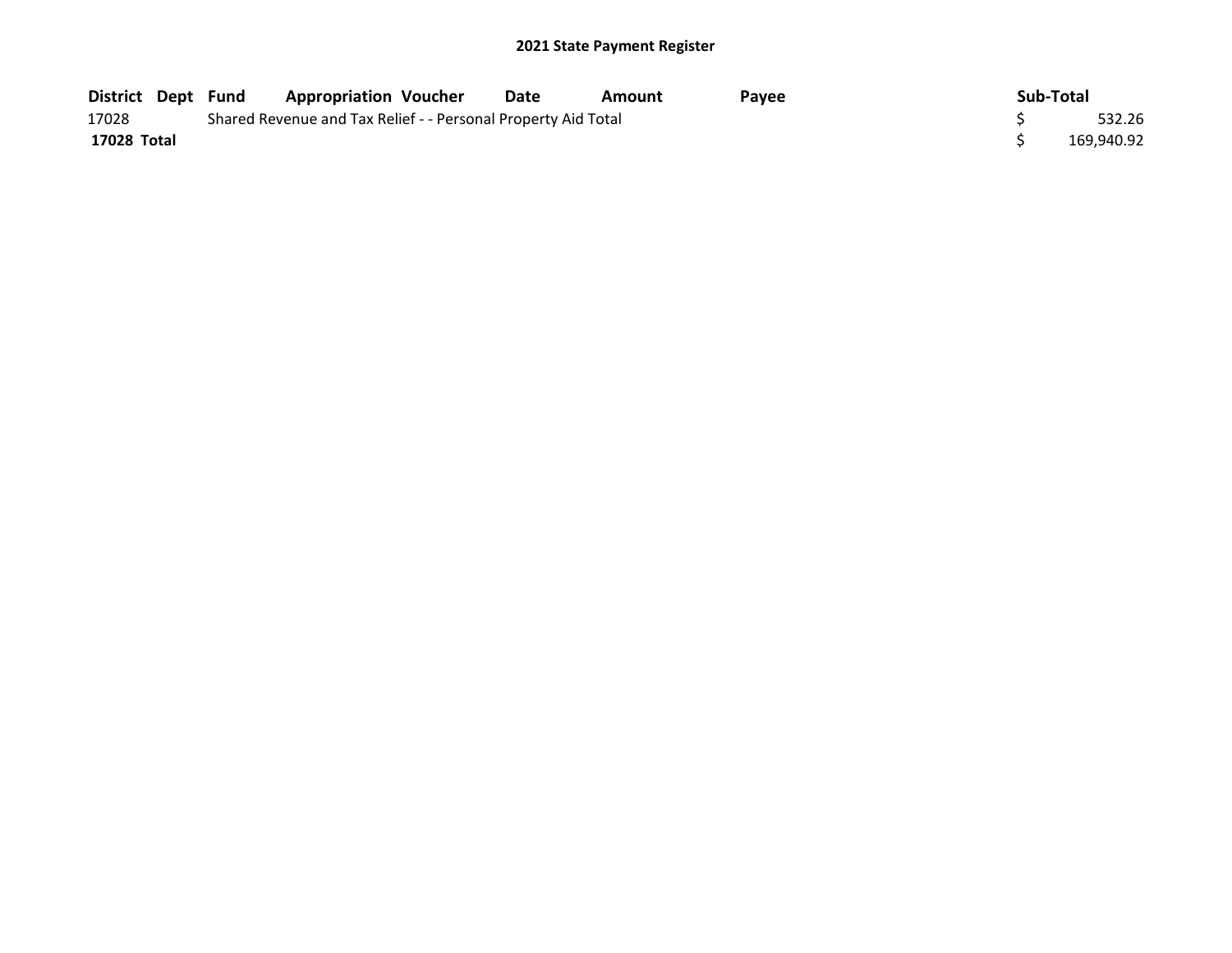| <b>District</b> | Dept Fund |             | <b>Appropriation Voucher</b>                                       |          | <b>Date</b>    | <b>Amount</b> |           | Payee                      |  | Sub-Total |            |
|-----------------|-----------|-------------|--------------------------------------------------------------------|----------|----------------|---------------|-----------|----------------------------|--|-----------|------------|
| 17030           |           |             | Dept of Safety & Prof Services - - Fire Dues Distribution          |          |                |               |           |                            |  |           |            |
| 17030           |           | 16500 10000 | 22500                                                              | 00040705 | $7/16/2021$ \$ |               |           | 1,604.14 Town Of Sheridan  |  |           |            |
| 17030           |           |             | Dept of Safety & Prof Services - - Fire Dues Distribution Total    |          |                |               |           |                            |  | \$        | 1,604.14   |
| 17030           |           |             | Dept of Natural Resources - - Resaids - Cnty Forst, CI & Mfl       |          |                |               |           |                            |  |           |            |
| 17030           |           | 37000 21200 | 57100                                                              | 00487668 | $6/14/2021$ \$ |               |           | 430.11 Town Of Sheridan    |  |           |            |
| 17030           |           |             | Dept of Natural Resources - - Resaids - Cnty Forst, Cl & Mfl Total |          |                |               |           |                            |  | \$        | 430.11     |
| 17030           |           |             | WI Dept of Transportation - - Trns Aids To Mnc.-Sf                 |          |                |               |           |                            |  |           |            |
| 17030           |           | 39500 21100 | 19100                                                              | 00632140 | $1/4/2021$ \$  |               | 24,019.92 | Town Of Sheridan           |  |           |            |
| 17030           |           | 39500 21100 | 19100                                                              | 00667747 | $4/5/2021$ \$  |               | 24,019.92 | Town Of Sheridan           |  |           |            |
| 17030           |           | 39500 21100 | 19100                                                              | 00711235 | $7/6/2021$ \$  |               | 24,019.92 | Town Of Sheridan           |  |           |            |
| 17030           |           | 39500 21100 | 19100                                                              | 00751794 | 10/4/2021 \$   |               |           | 24,019.92 Town Of Sheridan |  |           |            |
| 17030           |           |             | WI Dept of Transportation - - Trns Aids To Mnc.-Sf Total           |          |                |               |           |                            |  |           | 96,079.68  |
| 17030           |           |             | Department of Revenue - - Gifts And Grants                         |          |                |               |           |                            |  |           |            |
| 17030           |           | 56600 10000 | 12100                                                              | 00206583 | $6/25/2021$ \$ |               |           | 24,754.11 Town Of Sheridan |  |           |            |
| 17030           |           |             | Department of Revenue - - Gifts And Grants Total                   |          |                |               |           |                            |  | \$        | 24,754.11  |
| 17030           |           |             | Shared Revenue and Tax Relief - - County And Municipal Aid         |          |                |               |           |                            |  |           |            |
| 17030           |           | 83500 10000 | 10500                                                              | 00081196 | $7/26/2021$ \$ |               | 5,240.58  | Town Of Sheridan           |  |           |            |
| 17030           |           | 83500 10000 | 10500                                                              | 00088295 | 11/15/2021 \$  |               |           | 29,696.64 Town Of Sheridan |  |           |            |
| 17030           |           |             | Shared Revenue and Tax Relief - - County And Municipal Aid Total   |          |                |               |           |                            |  | \$        | 34,937.22  |
| 17030           |           |             | Shared Revenue and Tax Relief - - Exempt Computer Aid              |          |                |               |           |                            |  |           |            |
| 17030           |           | 83500 10000 | 10900                                                              | 00083838 | 7/26/2021 \$   |               |           | 24.94 Town Of Sheridan     |  |           |            |
| 17030           |           |             | Shared Revenue and Tax Relief - - Exempt Computer Aid Total        |          |                |               |           |                            |  | \$        | 24.94      |
| 17030           |           |             | Shared Revenue and Tax Relief - - Utility Aid                      |          |                |               |           |                            |  |           |            |
| 17030           |           | 83500 10000 | 11000                                                              | 00081196 | 7/26/2021 \$   |               | 131.55    | Town Of Sheridan           |  |           |            |
| 17030           |           | 83500 10000 | 11000                                                              | 00088295 | 11/15/2021 \$  |               | 787.35    | Town Of Sheridan           |  |           |            |
| 17030           |           |             | Shared Revenue and Tax Relief - - Utility Aid Total                |          |                |               |           |                            |  | \$        | 918.90     |
| 17030 Total     |           |             |                                                                    |          |                |               |           |                            |  | \$        | 158,749.10 |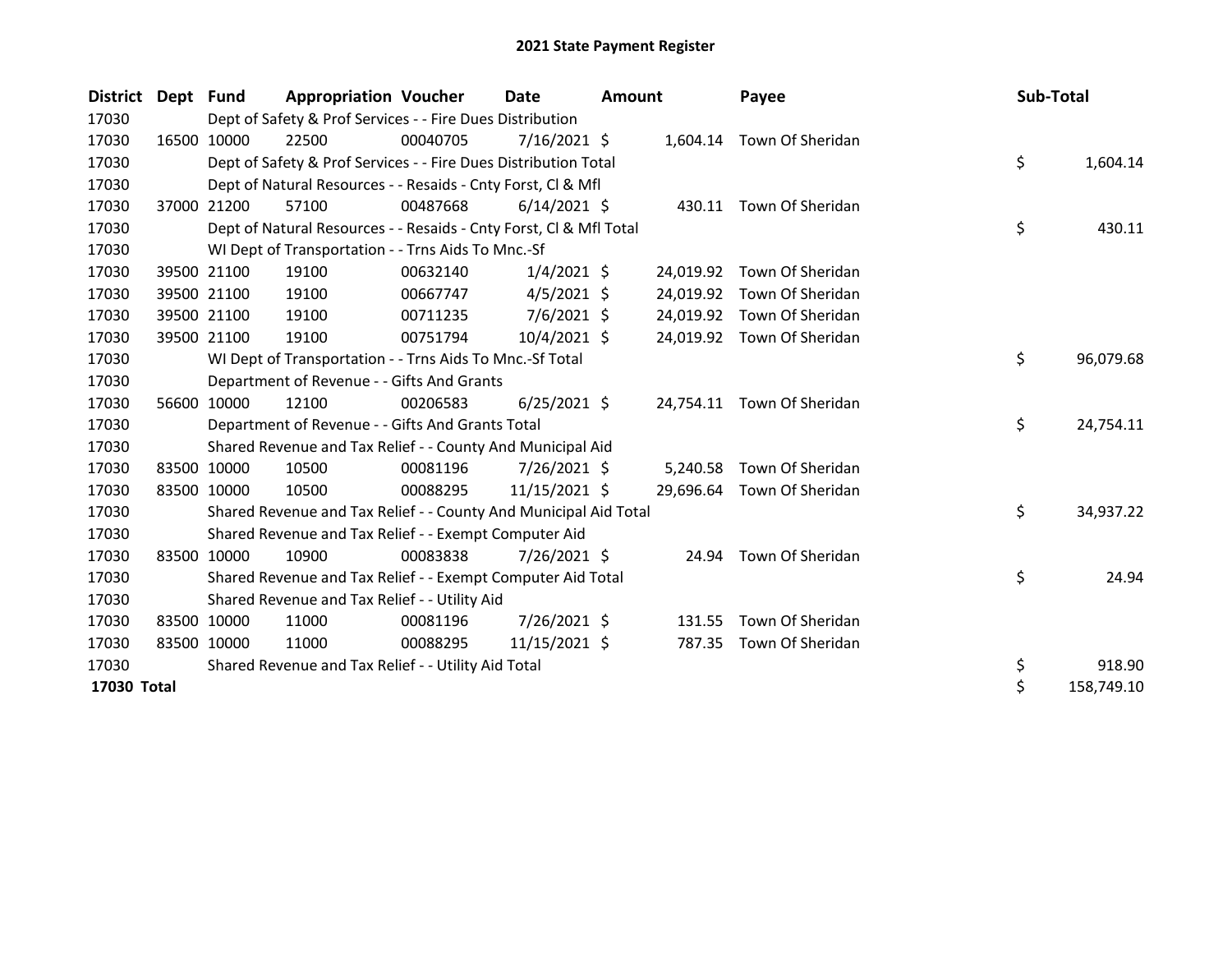| <b>District</b> | Dept Fund |             | <b>Appropriation Voucher</b>                                       |          | <b>Date</b><br>Amount |  | Payee  | Sub-Total                 |    |            |
|-----------------|-----------|-------------|--------------------------------------------------------------------|----------|-----------------------|--|--------|---------------------------|----|------------|
| 17032           |           |             | Dept of Safety & Prof Services - - Fire Dues Distribution          |          |                       |  |        |                           |    |            |
| 17032           |           | 16500 10000 | 22500                                                              | 00040706 | $7/16/2021$ \$        |  |        | 3,296.98 Town Of Sherman  |    |            |
| 17032           |           |             | Dept of Safety & Prof Services - - Fire Dues Distribution Total    |          |                       |  |        |                           | \$ | 3,296.98   |
| 17032           |           |             | Dept of Natural Resources - - Aids In Lieu Of Taxes - Gener        |          |                       |  |        |                           |    |            |
| 17032           |           | 37000 10000 | 50300                                                              | 00458979 | $1/26/2021$ \$        |  | 360.48 | Town Of Sherman           |    |            |
| 17032           |           | 37000 10000 | 50300                                                              | 00476612 | $4/21/2021$ \$        |  |        | 241.36 Town Of Sherman    |    |            |
| 17032           |           |             | Dept of Natural Resources - - Aids In Lieu Of Taxes - Gener Total  |          |                       |  |        |                           | \$ | 601.84     |
| 17032           |           |             | Dept of Natural Resources - - Resaids - Cnty Forst, Cl & Mfl       |          |                       |  |        |                           |    |            |
| 17032           |           | 37000 21200 | 57100                                                              | 00487669 | $6/14/2021$ \$        |  |        | 557.68 Town Of Sherman    |    |            |
| 17032           |           |             | Dept of Natural Resources - - Resaids - Cnty Forst, Cl & Mfl Total |          |                       |  |        |                           | \$ | 557.68     |
| 17032           |           |             | Dept of Natural Resources - - Aids In Lieu Of Taxes - Sum S        |          |                       |  |        |                           |    |            |
| 17032           |           | 37000 21200 | 57900                                                              | 00476611 | $4/21/2021$ \$        |  |        | 273.60 Town Of Sherman    |    |            |
| 17032           |           |             | Dept of Natural Resources - - Aids In Lieu Of Taxes - Sum S Total  |          |                       |  |        |                           | \$ | 273.60     |
| 17032           |           |             | Dept of Natural Resources - - Fin Asst For Responsible Units       |          |                       |  |        |                           |    |            |
| 17032           |           | 37000 27400 | 67000                                                              | 00484006 | $5/21/2021$ \$        |  |        | 2,696.10 Town Of Sherman  |    |            |
| 17032           |           |             | Dept of Natural Resources - - Fin Asst For Responsible Units Total |          |                       |  |        |                           | \$ | 2,696.10   |
| 17032           |           |             | WI Dept of Transportation - - Trns Aids To Mnc.-Sf                 |          |                       |  |        |                           |    |            |
| 17032           |           | 39500 21100 | 19100                                                              | 00632141 | $1/4/2021$ \$         |  |        | 25,373.34 Town Of Sherman |    |            |
| 17032           |           | 39500 21100 | 19100                                                              | 00667748 | $4/5/2021$ \$         |  |        | 25,373.34 Town Of Sherman |    |            |
| 17032           |           | 39500 21100 | 19100                                                              | 00711236 | $7/6/2021$ \$         |  |        | 25,373.34 Town Of Sherman |    |            |
| 17032           |           | 39500 21100 | 19100                                                              | 00751795 | 10/4/2021 \$          |  |        | 25,373.34 Town Of Sherman |    |            |
| 17032           |           |             | WI Dept of Transportation - - Trns Aids To Mnc.-Sf Total           |          |                       |  |        |                           | \$ | 101,493.36 |
| 17032           |           |             | WI Dept of Transportation - - Loc Rd Imp Prg St Fd                 |          |                       |  |        |                           |    |            |
| 17032           |           | 39500 21100 | 27800                                                              | 00716140 | $7/1/2021$ \$         |  |        | 12,856.53 Town Of Sherman |    |            |
| 17032           |           | 39500 21100 | 27800                                                              | 00726715 | 7/28/2021 \$          |  |        | 14,380.97 Town Of Sherman |    |            |
| 17032           |           |             | WI Dept of Transportation - - Loc Rd Imp Prg St Fd Total           |          |                       |  |        |                           | \$ | 27,237.50  |
| 17032           |           |             | Department of Revenue - - Gifts And Grants                         |          |                       |  |        |                           |    |            |
| 17032           |           | 56600 10000 | 12100                                                              | 00206584 | $6/25/2021$ \$        |  |        | 46,682.18 Town Of Sherman |    |            |
| 17032           |           |             | Department of Revenue - - Gifts And Grants Total                   |          |                       |  |        |                           | \$ | 46,682.18  |
| 17032           |           |             | Shared Revenue and Tax Relief - - County And Municipal Aid         |          |                       |  |        |                           |    |            |
| 17032           |           | 83500 10000 | 10500                                                              | 00081197 | 7/26/2021 \$          |  |        | 4,440.51 Town Of Sherman  |    |            |
| 17032           |           | 83500 10000 | 10500                                                              | 00088296 | 11/15/2021 \$         |  |        | 25,162.92 Town Of Sherman |    |            |
| 17032           |           |             | Shared Revenue and Tax Relief - - County And Municipal Aid Total   |          |                       |  |        |                           | \$ | 29,603.43  |
| 17032           |           |             | Shared Revenue and Tax Relief - - Exempt Computer Aid              |          |                       |  |        |                           |    |            |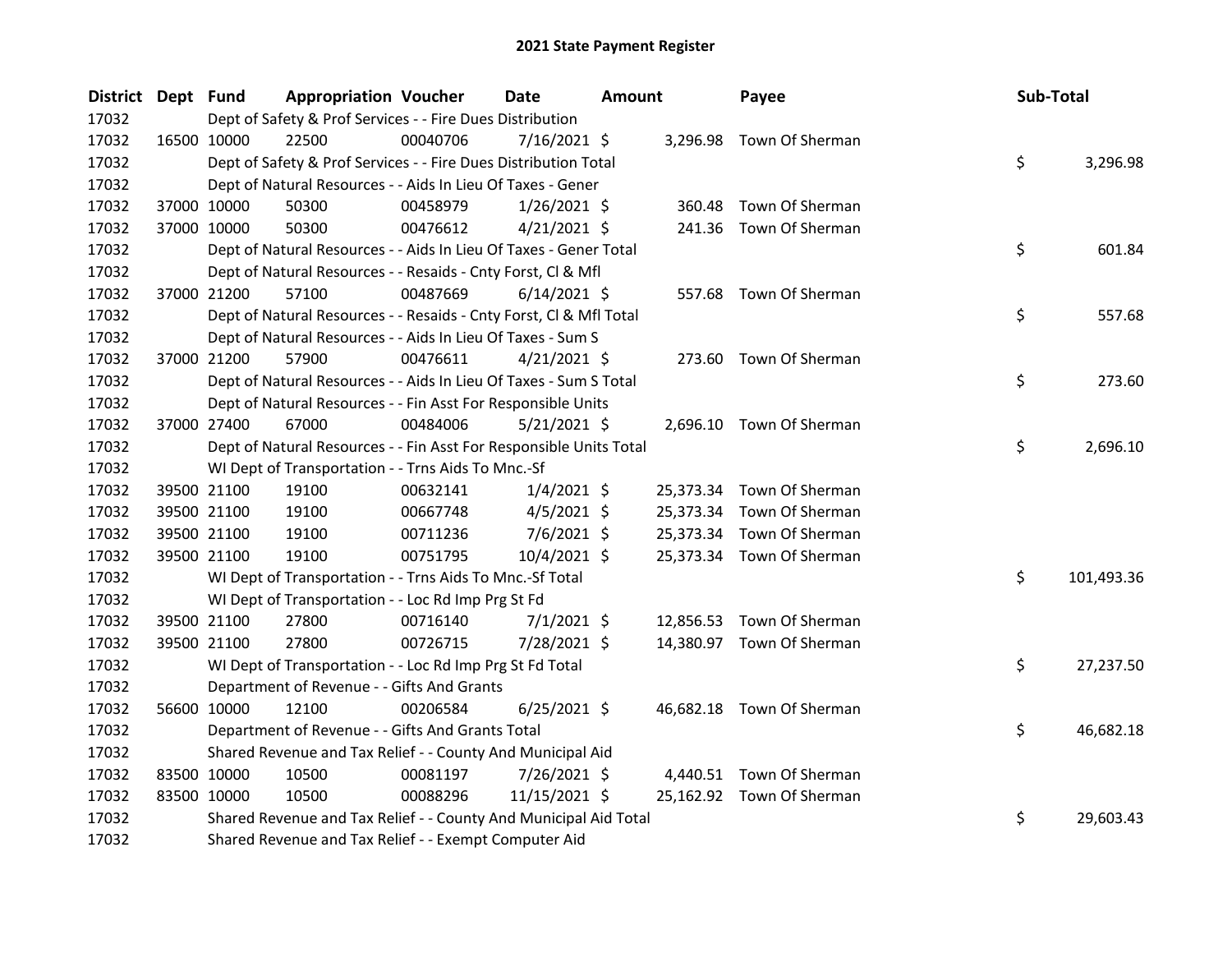| <b>District</b> | Dept Fund |             | <b>Appropriation Voucher</b>                                  |          | Date           | <b>Amount</b> |        | Payee           | <b>Sub-Total</b> |
|-----------------|-----------|-------------|---------------------------------------------------------------|----------|----------------|---------------|--------|-----------------|------------------|
| 17032           |           | 83500 10000 | 10900                                                         | 00083839 | 7/26/2021 \$   |               | 7.27   | Town Of Sherman |                  |
| 17032           |           |             | Shared Revenue and Tax Relief - - Exempt Computer Aid Total   |          |                |               |        |                 | 7.27             |
| 17032           |           |             | Shared Revenue and Tax Relief - - Utility Aid                 |          |                |               |        |                 |                  |
| 17032           |           | 83500 10000 | 11000                                                         | 00081197 | $7/26/2021$ \$ |               | 51.08  | Town Of Sherman |                  |
| 17032           |           | 83500 10000 | 11000                                                         | 00088296 | 11/15/2021 \$  |               | 305.73 | Town Of Sherman |                  |
| 17032           |           |             | Shared Revenue and Tax Relief - - Utility Aid Total           |          |                |               |        |                 | \$<br>356.81     |
| 17032           |           |             | Shared Revenue and Tax Relief - - Personal Property Aid       |          |                |               |        |                 |                  |
| 17032           |           | 83500 10000 | 11100                                                         | 00077016 | $5/3/2021$ \$  |               | 242.54 | Town Of Sherman |                  |
| 17032           |           |             | Shared Revenue and Tax Relief - - Personal Property Aid Total |          |                |               |        |                 | 242.54           |
| 17032 Total     |           |             |                                                               |          |                |               |        |                 | 213,049.29       |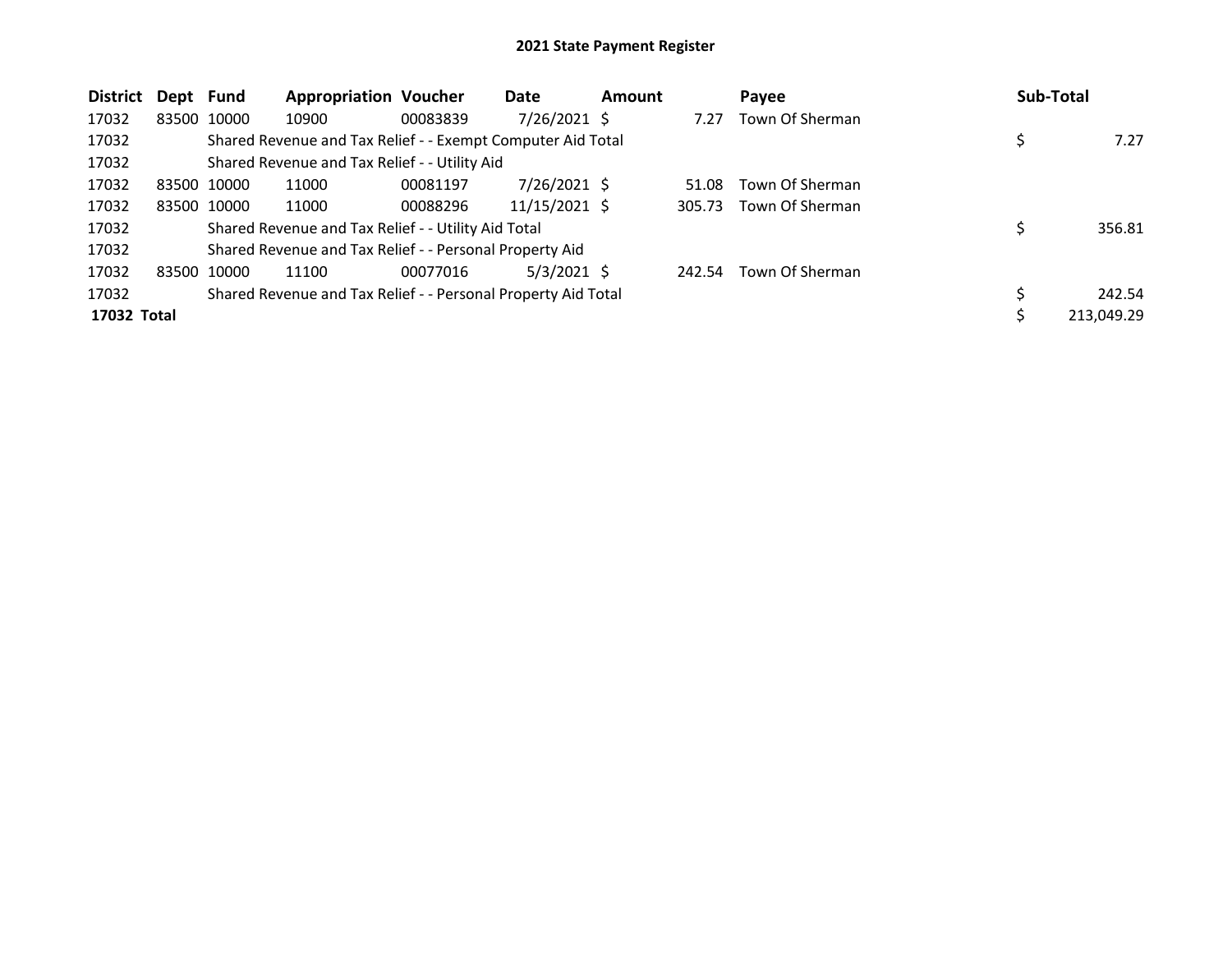| <b>District</b> | Dept Fund |             | <b>Appropriation Voucher</b>                                       |          | <b>Date</b>    | <b>Amount</b> |           | Payee                          | Sub-Total |            |
|-----------------|-----------|-------------|--------------------------------------------------------------------|----------|----------------|---------------|-----------|--------------------------------|-----------|------------|
| 17034           |           |             | Dept of Safety & Prof Services - - Fire Dues Distribution          |          |                |               |           |                                |           |            |
| 17034           |           | 16500 10000 | 22500                                                              | 00040707 | $7/16/2021$ \$ |               |           | 6,475.27 Town Of Spring Brook  |           |            |
| 17034           |           |             | Dept of Safety & Prof Services - - Fire Dues Distribution Total    |          |                |               |           |                                | \$        | 6,475.27   |
| 17034           |           |             | Dept of Natural Resources - - Aids In Lieu Of Taxes - Gener        |          |                |               |           |                                |           |            |
| 17034           |           | 37000 10000 | 50300                                                              | 00458966 | $1/26/2021$ \$ |               | 5,673.39  | Town Of Spring Brook           |           |            |
| 17034           |           | 37000 10000 | 50300                                                              | 00458967 | $1/26/2021$ \$ |               | 7,238.13  | Town Of Spring Brook           |           |            |
| 17034           |           | 37000 10000 | 50300                                                              | 00476463 | $4/21/2021$ \$ |               | 544.11    | Town Of Spring Brook           |           |            |
| 17034           |           | 37000 10000 | 50300                                                              | 00476465 | $4/21/2021$ \$ |               | 5.83      | Town Of Spring Brook           |           |            |
| 17034           |           |             | Dept of Natural Resources - - Aids In Lieu Of Taxes - Gener Total  |          |                |               |           |                                | \$        | 13,461.46  |
| 17034           |           |             | Dept of Natural Resources - - Resaids - Cnty Forst, Cl & Mfl       |          |                |               |           |                                |           |            |
| 17034           |           | 37000 21200 | 57100                                                              | 00487670 | $6/14/2021$ \$ |               |           | 336.38 Town Of Spring Brook    |           |            |
| 17034           |           |             | Dept of Natural Resources - - Resaids - Cnty Forst, Cl & Mfl Total |          |                |               |           |                                | \$        | 336.38     |
| 17034           |           |             | Dept of Natural Resources - - Aids In Lieu Of Taxes - Sum S        |          |                |               |           |                                |           |            |
| 17034           |           | 37000 21200 | 57900                                                              | 00476464 | $4/21/2021$ \$ |               | 45.00     | Town Of Spring Brook           |           |            |
| 17034           |           | 37000 21200 | 57900                                                              | 00476466 | $4/21/2021$ \$ |               | 0.58      | Town Of Spring Brook           |           |            |
| 17034           |           |             | Dept of Natural Resources - - Aids In Lieu Of Taxes - Sum S Total  |          |                |               |           |                                | \$        | 45.58      |
| 17034           |           |             | WI Dept of Transportation - - Trns Aids To Mnc.-Sf                 |          |                |               |           |                                |           |            |
| 17034           |           | 39500 21100 | 19100                                                              | 00632142 | $1/4/2021$ \$  |               |           | 60,135.21 Town Of Spring Brook |           |            |
| 17034           |           | 39500 21100 | 19100                                                              | 00667749 | $4/5/2021$ \$  |               | 60,135.21 | Town Of Spring Brook           |           |            |
| 17034           |           | 39500 21100 | 19100                                                              | 00711237 | $7/6/2021$ \$  |               | 60,135.21 | Town Of Spring Brook           |           |            |
| 17034           |           | 39500 21100 | 19100                                                              | 00751796 | 10/4/2021 \$   |               |           | 60,135.21 Town Of Spring Brook |           |            |
| 17034           |           |             | WI Dept of Transportation - - Trns Aids To Mnc.-Sf Total           |          |                |               |           |                                | \$        | 240,540.84 |
| 17034           |           |             | Department of Revenue - - Gifts And Grants                         |          |                |               |           |                                |           |            |
| 17034           |           | 56600 10000 | 12100                                                              | 00206585 | $6/25/2021$ \$ |               | 87,607.58 | Town Of Spring Brook           |           |            |
| 17034           |           |             | Department of Revenue - - Gifts And Grants Total                   |          |                |               |           |                                | \$        | 87,607.58  |
| 17034           |           |             | Shared Revenue and Tax Relief - - County And Municipal Aid         |          |                |               |           |                                |           |            |
| 17034           |           | 83500 10000 | 10500                                                              | 00081198 | 7/26/2021 \$   |               | 6,689.55  | Town Of Spring Brook           |           |            |
| 17034           |           | 83500 10000 | 10500                                                              | 00088297 | 11/15/2021 \$  |               | 37,907.44 | Town Of Spring Brook           |           |            |
| 17034           |           |             | Shared Revenue and Tax Relief - - County And Municipal Aid Total   |          |                |               |           |                                | \$        | 44,596.99  |
| 17034           |           |             | Shared Revenue and Tax Relief - - Exempt Computer Aid              |          |                |               |           |                                |           |            |
| 17034           |           | 83500 10000 | 10900                                                              | 00083840 | 7/26/2021 \$   |               |           | 76.91 Town Of Spring Brook     |           |            |
| 17034           |           |             | Shared Revenue and Tax Relief - - Exempt Computer Aid Total        |          |                |               |           |                                | \$        | 76.91      |
| 17034           |           |             | Shared Revenue and Tax Relief - - Personal Property Aid            |          |                |               |           |                                |           |            |
| 17034           |           | 83500 10000 | 11100                                                              | 00077017 | $5/3/2021$ \$  |               | 1,399.08  | Town Of Spring Brook           |           |            |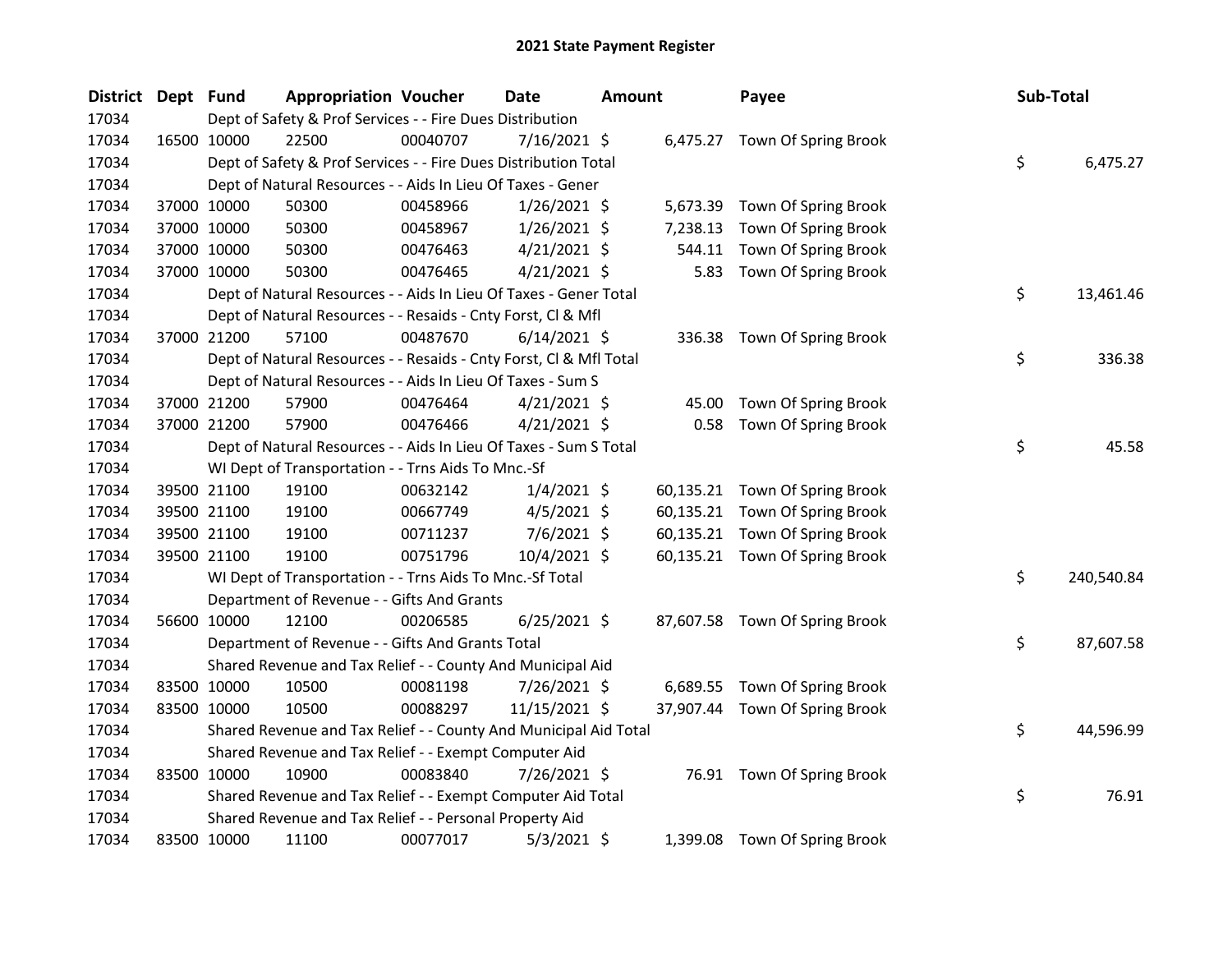| District Dept | Fund        | <b>Appropriation Voucher</b>                                                  |          | Date         | <b>Amount</b> |  | Pavee                       |  | Sub-Total |            |
|---------------|-------------|-------------------------------------------------------------------------------|----------|--------------|---------------|--|-----------------------------|--|-----------|------------|
| 17034         |             | Shared Revenue and Tax Relief - - Personal Property Aid Total                 |          |              |               |  |                             |  |           | 1,399.08   |
| 17034         |             | Shared Revenue and Tax Relief - - State Aid; Video Service Provider Fee       |          |              |               |  |                             |  |           |            |
| 17034         | 83500 10000 | 11200                                                                         | 00082908 | 7/26/2021 \$ |               |  | 499.70 Town Of Spring Brook |  |           |            |
| 17034         |             | Shared Revenue and Tax Relief - - State Aid; Video Service Provider Fee Total |          |              |               |  |                             |  |           | 499.70     |
| 17034 Total   |             |                                                                               |          |              |               |  |                             |  |           | 395.039.79 |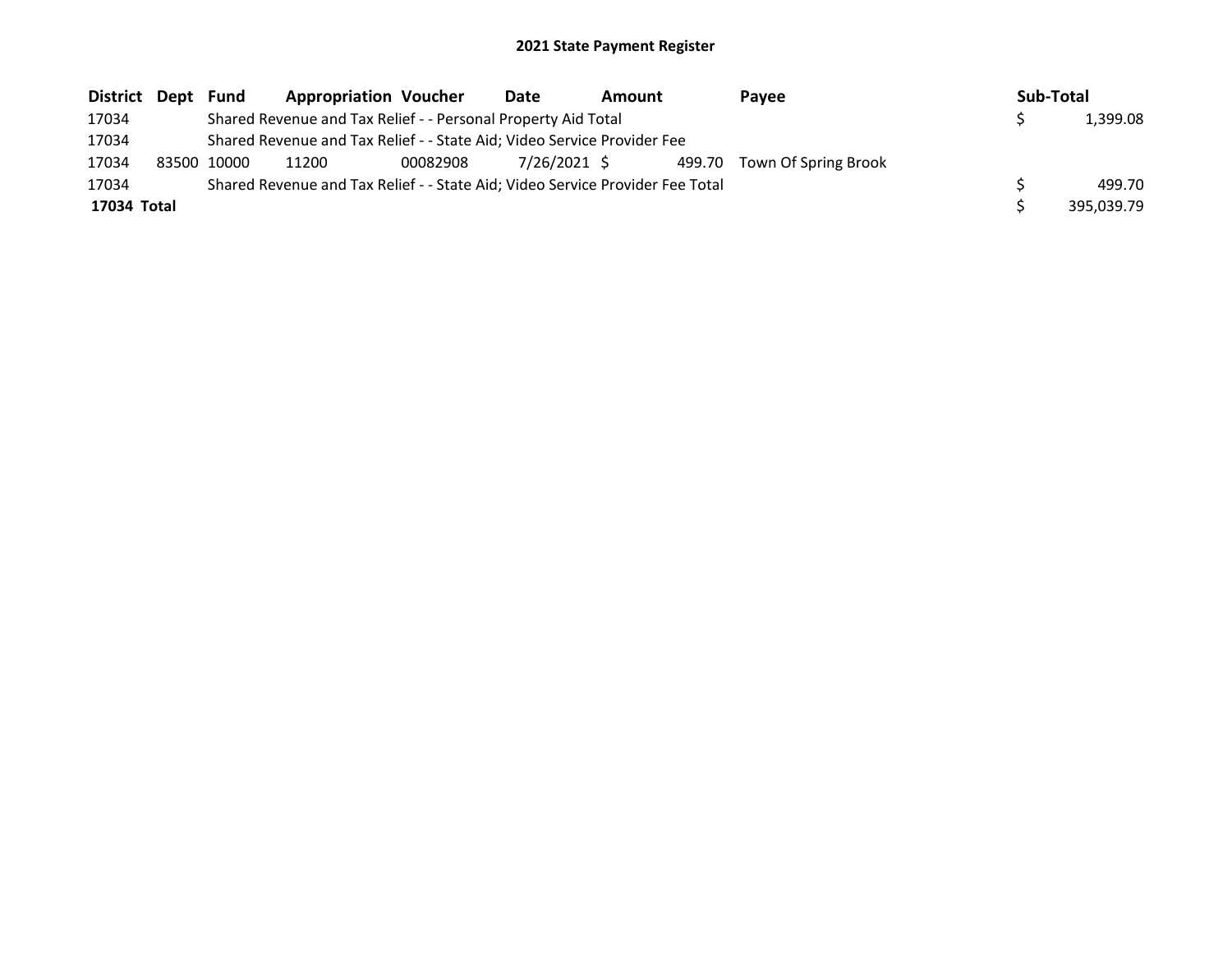| District Dept Fund |             |             | <b>Appropriation Voucher</b>                                       |          | <b>Date</b>    | <b>Amount</b> |           | Payee                     |  | Sub-Total |            |
|--------------------|-------------|-------------|--------------------------------------------------------------------|----------|----------------|---------------|-----------|---------------------------|--|-----------|------------|
| 17036              |             |             | Dept of Safety & Prof Services - - Fire Dues Distribution          |          |                |               |           |                           |  |           |            |
| 17036              |             | 16500 10000 | 22500                                                              | 00040708 | $7/16/2021$ \$ |               |           | 2,695.67 Town Of Stanton  |  |           |            |
| 17036              |             |             | Dept of Safety & Prof Services - - Fire Dues Distribution Total    |          |                |               |           |                           |  | \$        | 2,695.67   |
| 17036              |             |             | Dept of Natural Resources - - Aids In Lieu Of Taxes - Gener        |          |                |               |           |                           |  |           |            |
| 17036              |             | 37000 10000 | 50300                                                              | 00458996 | $1/26/2021$ \$ |               | 1,282.06  | Town Of Stanton           |  |           |            |
| 17036              |             |             | Dept of Natural Resources - - Aids In Lieu Of Taxes - Gener Total  |          |                |               |           |                           |  | \$        | 1,282.06   |
| 17036              |             |             | Dept of Natural Resources - - Resaids - Cnty Forst, Cl & Mfl       |          |                |               |           |                           |  |           |            |
| 17036              |             | 37000 21200 | 57100                                                              | 00487671 | $6/14/2021$ \$ |               |           | 492.30 Town Of Stanton    |  |           |            |
| 17036              |             |             | Dept of Natural Resources - - Resaids - Cnty Forst, Cl & Mfl Total |          |                |               |           |                           |  | \$        | 492.30     |
| 17036              |             |             | Dept of Natural Resources - - Fin Asst For Responsible Units       |          |                |               |           |                           |  |           |            |
| 17036              |             | 37000 27400 | 67000                                                              | 00483866 | $5/21/2021$ \$ |               |           | 2,526.53 Town Of Stanton  |  |           |            |
| 17036              |             |             | Dept of Natural Resources - - Fin Asst For Responsible Units Total |          |                |               |           |                           |  | \$        | 2,526.53   |
| 17036              |             |             | WI Dept of Transportation - - Trns Aids To Mnc.-Sf                 |          |                |               |           |                           |  |           |            |
| 17036              |             | 39500 21100 | 19100                                                              | 00632143 | $1/4/2021$ \$  |               |           | 23,553.45 Town Of Stanton |  |           |            |
| 17036              |             | 39500 21100 | 19100                                                              | 00667750 | $4/5/2021$ \$  |               | 23,553.45 | Town Of Stanton           |  |           |            |
| 17036              |             | 39500 21100 | 19100                                                              | 00711238 | $7/6/2021$ \$  |               |           | 23,553.45 Town Of Stanton |  |           |            |
| 17036              |             | 39500 21100 | 19100                                                              | 00751797 | $10/4/2021$ \$ |               |           | 23,553.45 Town Of Stanton |  |           |            |
| 17036              |             |             | WI Dept of Transportation - - Trns Aids To Mnc.-Sf Total           |          |                |               |           |                           |  | \$        | 94,213.80  |
| 17036              |             |             | Department of Revenue - - Gifts And Grants                         |          |                |               |           |                           |  |           |            |
| 17036              |             | 56600 10000 | 12100                                                              | 00206586 | $6/25/2021$ \$ |               |           | 43,280.45 Town Of Stanton |  |           |            |
| 17036              |             |             | Department of Revenue - - Gifts And Grants Total                   |          |                |               |           |                           |  | \$        | 43,280.45  |
| 17036              |             |             | Shared Revenue and Tax Relief - - County And Municipal Aid         |          |                |               |           |                           |  |           |            |
| 17036              |             | 83500 10000 | 10500                                                              | 00081199 | 7/26/2021 \$   |               |           | 8,870.25 Town Of Stanton  |  |           |            |
| 17036              |             | 83500 10000 | 10500                                                              | 00088298 | 11/15/2021 \$  |               | 50,264.77 | Town Of Stanton           |  |           |            |
| 17036              |             |             | Shared Revenue and Tax Relief - - County And Municipal Aid Total   |          |                |               |           |                           |  | \$        | 59,135.02  |
| 17036              |             |             | Shared Revenue and Tax Relief - - Exempt Computer Aid              |          |                |               |           |                           |  |           |            |
| 17036              | 83500 10000 |             | 10900                                                              | 00083841 | 7/26/2021 \$   |               |           | 4.16 Town Of Stanton      |  |           |            |
| 17036              |             |             | Shared Revenue and Tax Relief - - Exempt Computer Aid Total        |          |                |               |           |                           |  | \$        | 4.16       |
| 17036              |             |             | Shared Revenue and Tax Relief - - Personal Property Aid            |          |                |               |           |                           |  |           |            |
| 17036              |             | 83500 10000 | 11100                                                              | 00077018 | $5/3/2021$ \$  |               |           | 859.15 Town Of Stanton    |  |           |            |
| 17036              |             |             | Shared Revenue and Tax Relief - - Personal Property Aid Total      |          |                |               |           |                           |  | \$        | 859.15     |
| 17036 Total        |             |             |                                                                    |          |                |               |           |                           |  | \$        | 204,489.14 |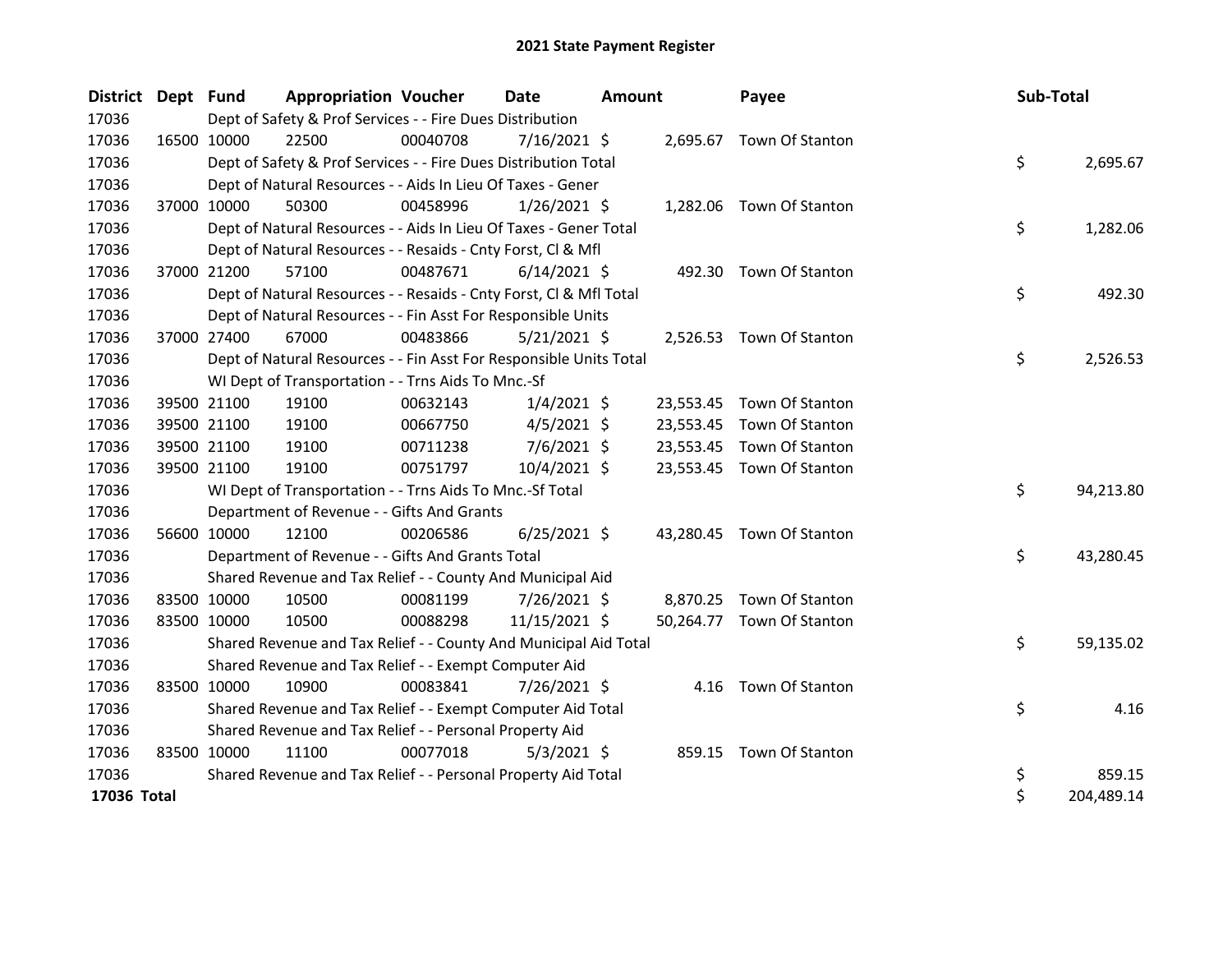| <b>District</b> | Dept Fund |             | <b>Appropriation Voucher</b>                                       |          | <b>Date</b>    | <b>Amount</b> |           | Payee                      | Sub-Total |            |
|-----------------|-----------|-------------|--------------------------------------------------------------------|----------|----------------|---------------|-----------|----------------------------|-----------|------------|
| 17038           |           |             | Dept of Safety & Prof Services - - Fire Dues Distribution          |          |                |               |           |                            |           |            |
| 17038           |           | 16500 10000 | 22500                                                              | 00040709 | $7/16/2021$ \$ |               | 9,866.04  | Town Of Tainter            |           |            |
| 17038           |           |             | Dept of Safety & Prof Services - - Fire Dues Distribution Total    |          |                |               |           |                            | \$        | 9,866.04   |
| 17038           |           |             | Dept of Natural Resources - - Aids In Lieu Of Taxes - Gener        |          |                |               |           |                            |           |            |
| 17038           |           | 37000 10000 | 50300                                                              | 00458969 | $1/26/2021$ \$ |               | 15,555.09 | Town Of Tainter            |           |            |
| 17038           |           | 37000 10000 | 50300                                                              | 00476487 | $4/21/2021$ \$ |               | 426.37    | Town Of Tainter            |           |            |
| 17038           |           | 37000 10000 | 50300                                                              | 00476488 | $4/21/2021$ \$ |               | 32.00     | Town Of Tainter            |           |            |
| 17038           |           | 37000 10000 | 50300                                                              | 00476489 | $4/21/2021$ \$ |               | 32.00     | <b>Town Of Tainter</b>     |           |            |
| 17038           |           |             | Dept of Natural Resources - - Aids In Lieu Of Taxes - Gener Total  |          |                |               |           |                            | \$        | 16,045.46  |
| 17038           |           |             | Dept of Natural Resources - - Resaids - Cnty Forst, Cl & Mfl       |          |                |               |           |                            |           |            |
| 17038           |           | 37000 21200 | 57100                                                              | 00487672 | $6/14/2021$ \$ |               |           | 428.56 Town Of Tainter     |           |            |
| 17038           |           |             | Dept of Natural Resources - - Resaids - Cnty Forst, Cl & Mfl Total |          |                |               |           |                            | \$        | 428.56     |
| 17038           |           |             | Dept of Natural Resources - - Aids In Lieu Of Taxes - Sum S        |          |                |               |           |                            |           |            |
| 17038           |           | 37000 21200 | 57900                                                              | 00476486 | $4/21/2021$ \$ |               | 3.20      | <b>Town Of Tainter</b>     |           |            |
| 17038           |           | 37000 21200 | 57900                                                              | 00476490 | $4/21/2021$ \$ |               |           | 73.60 Town Of Tainter      |           |            |
| 17038           |           |             | Dept of Natural Resources - - Aids In Lieu Of Taxes - Sum S Total  |          |                |               |           |                            | \$        | 76.80      |
| 17038           |           |             | WI Dept of Transportation - - Trns Aids To Mnc.-Sf                 |          |                |               |           |                            |           |            |
| 17038           |           | 39500 21100 | 19100                                                              | 00632144 | $1/4/2021$ \$  |               | 32,048.46 | Town Of Tainter            |           |            |
| 17038           |           | 39500 21100 | 19100                                                              | 00667751 | $4/5/2021$ \$  |               | 32,048.46 | Town Of Tainter            |           |            |
| 17038           |           | 39500 21100 | 19100                                                              | 00711239 | $7/6/2021$ \$  |               | 32,048.46 | Town Of Tainter            |           |            |
| 17038           |           | 39500 21100 | 19100                                                              | 00751798 | 10/4/2021 \$   |               |           | 32,048.46 Town Of Tainter  |           |            |
| 17038           |           |             | WI Dept of Transportation - - Trns Aids To Mnc.-Sf Total           |          |                |               |           |                            | \$        | 128,193.84 |
| 17038           |           |             | WI Dept of Transportation - - Local Rds, Grants Sf                 |          |                |               |           |                            |           |            |
| 17038           |           | 39500 21100 | 27000                                                              | 00673012 | $3/31/2021$ \$ |               |           | 351,280.99 Town Of Tainter |           |            |
| 17038           |           |             | WI Dept of Transportation - - Local Rds, Grants Sf Total           |          |                |               |           |                            | \$        | 351,280.99 |
| 17038           |           |             | Department of Revenue - - Gifts And Grants                         |          |                |               |           |                            |           |            |
| 17038           |           | 56600 10000 | 12100                                                              | 00206587 | $6/25/2021$ \$ |               |           | 127,329.30 Town Of Tainter |           |            |
| 17038           |           |             | Department of Revenue - - Gifts And Grants Total                   |          |                |               |           |                            | \$        | 127,329.30 |
| 17038           |           |             | Shared Revenue and Tax Relief - - County And Municipal Aid         |          |                |               |           |                            |           |            |
| 17038           |           | 83500 10000 | 10500                                                              | 00081200 | 7/26/2021 \$   |               |           | 3,656.70 Town Of Tainter   |           |            |
| 17038           |           | 83500 10000 | 10500                                                              | 00088299 | 11/15/2021 \$  |               |           | 20,721.33 Town Of Tainter  |           |            |
| 17038           |           |             | Shared Revenue and Tax Relief - - County And Municipal Aid Total   |          |                |               |           |                            | \$        | 24,378.03  |
| 17038           |           |             | Shared Revenue and Tax Relief - - Exempt Computer Aid              |          |                |               |           |                            |           |            |
| 17038           |           | 83500 10000 | 10900                                                              | 00083842 | 7/26/2021 \$   |               |           | 14.55 Town Of Tainter      |           |            |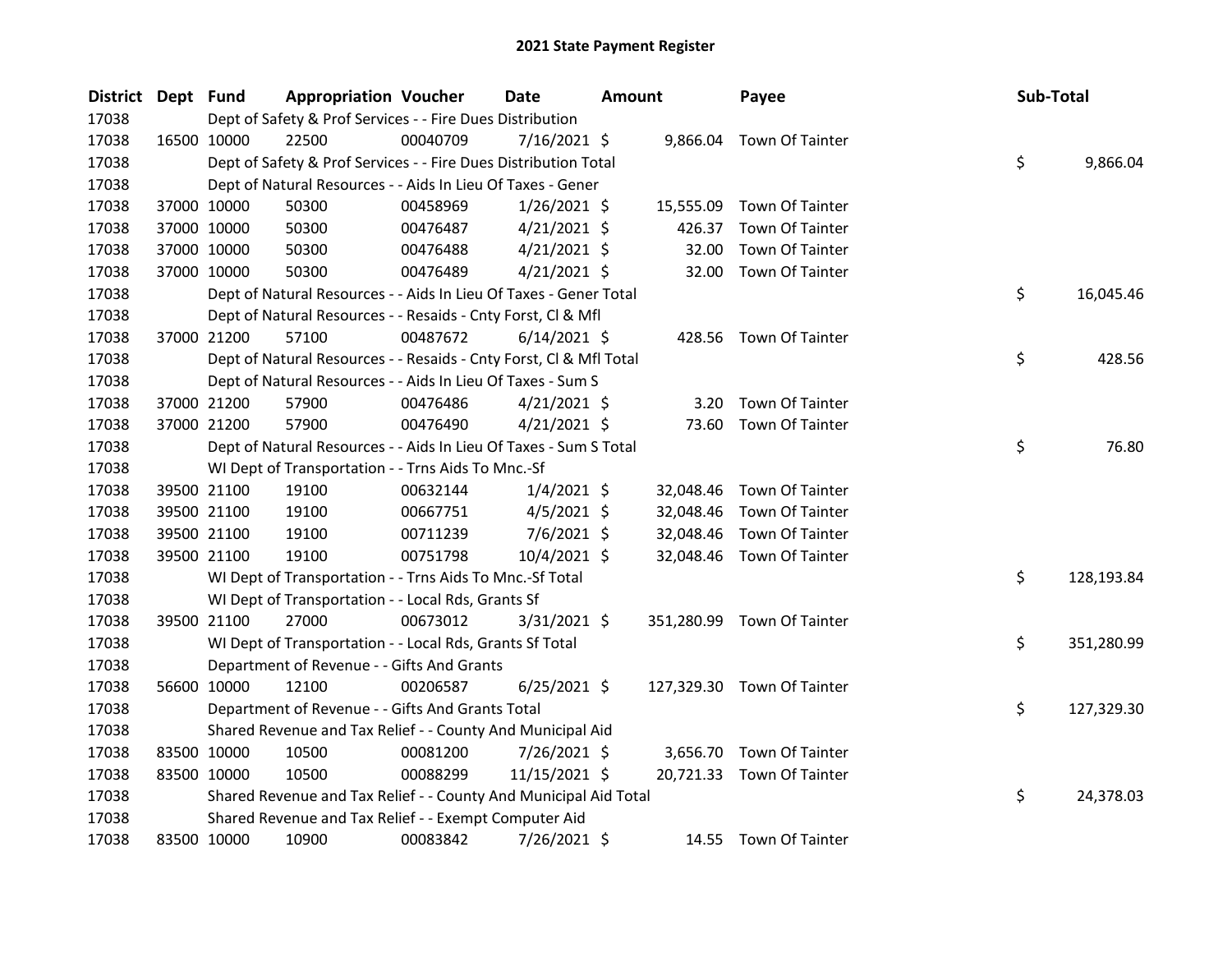| <b>District</b> | Dept  | Fund        | <b>Appropriation Voucher</b>                                        |          | Date           | <b>Amount</b> |          | Payee                  |    | Sub-Total  |
|-----------------|-------|-------------|---------------------------------------------------------------------|----------|----------------|---------------|----------|------------------------|----|------------|
| 17038           |       |             | Shared Revenue and Tax Relief - - Exempt Computer Aid Total         |          |                |               |          |                        | \$ | 14.55      |
| 17038           |       |             | Shared Revenue and Tax Relief - - Utility Aid                       |          |                |               |          |                        |    |            |
| 17038           | 83500 | 10000       | 11000                                                               | 00081200 | $7/26/2021$ \$ |               | 88.24    | <b>Town Of Tainter</b> |    |            |
| 17038           |       | 83500 10000 | 11000                                                               | 00088299 | 11/15/2021 \$  |               | 528.14   | Town Of Tainter        |    |            |
| 17038           |       |             | Shared Revenue and Tax Relief - - Utility Aid Total                 |          |                |               |          |                        | \$ | 616.38     |
| 17038           |       |             | Shared Revenue and Tax Relief - - Personal Property Aid             |          |                |               |          |                        |    |            |
| 17038           |       | 83500 10000 | 11100                                                               | 00077019 | $5/3/2021$ \$  |               | 21.87    | Town Of Tainter        |    |            |
| 17038           |       |             | Shared Revenue and Tax Relief - - Personal Property Aid Total       |          |                |               |          |                        | \$ | 21.87      |
| 17038           |       |             | Shared Revenue and Tax Relief - - Payments For Municipal Svcs       |          |                |               |          |                        |    |            |
| 17038           |       | 83500 10000 | 50100                                                               | 00073597 | $2/1/2021$ \$  |               | 135.44   | Town Of Tainter        |    |            |
| 17038           |       |             | Shared Revenue and Tax Relief - - Payments For Municipal Svcs Total |          |                |               |          |                        | \$ | 135.44     |
| 17038           |       |             | Shared Revenue and Tax Relief - - Lottery & Gaming Credit           |          |                |               |          |                        |    |            |
| 17038           |       | 83500 52100 | 36300                                                               | 00074145 | $3/22/2021$ \$ |               | 3,201.02 | Town Of Tainter        |    |            |
| 17038           |       |             | Shared Revenue and Tax Relief - - Lottery & Gaming Credit Total     |          |                |               |          |                        |    | 3,201.02   |
| 17038 Total     |       |             |                                                                     |          |                |               |          |                        | Ś  | 661.588.28 |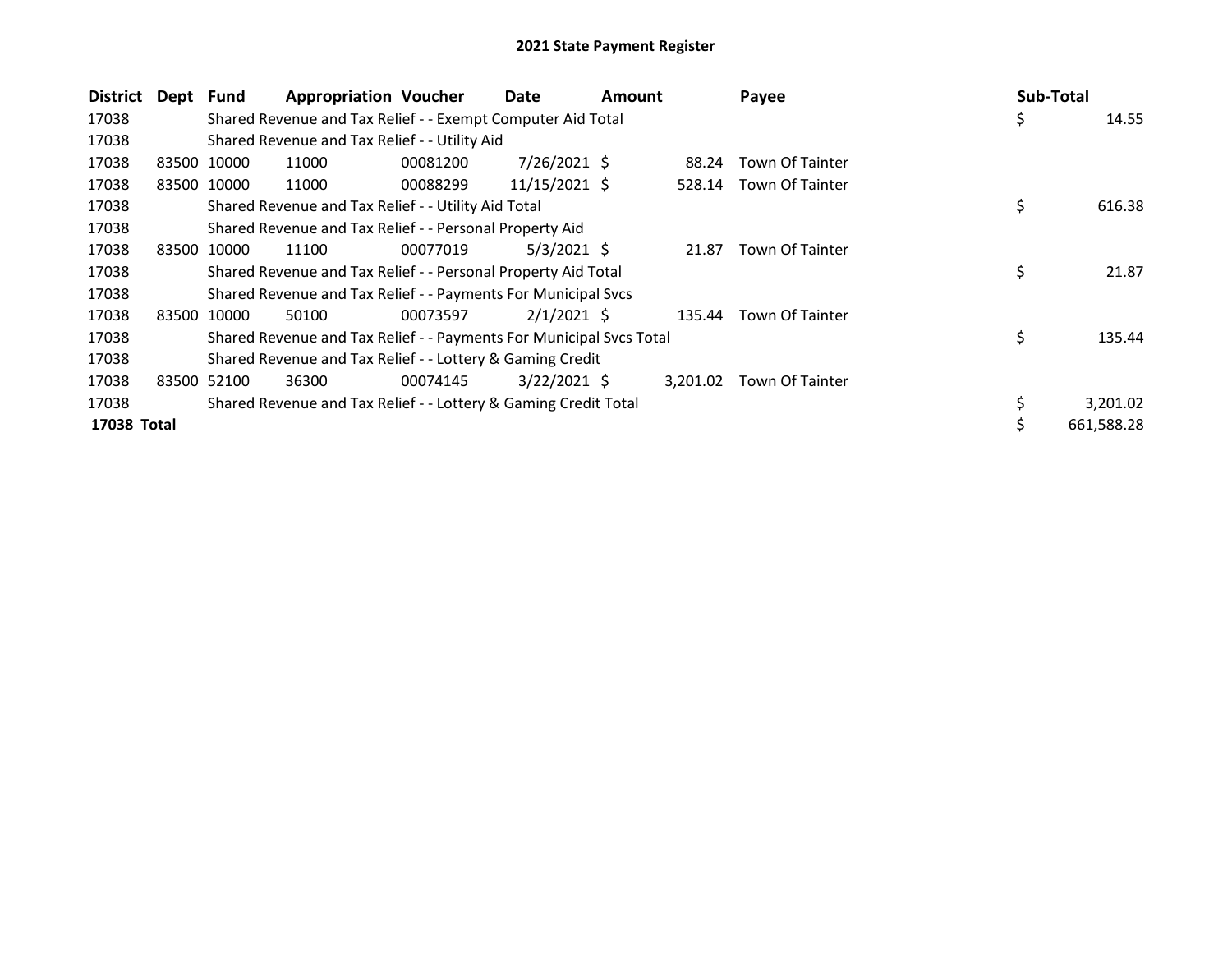| <b>District</b> | Dept Fund |                                                           | <b>Appropriation Voucher</b>                                       |          | <b>Date</b>    | <b>Amount</b> |           | Payee                     |  | Sub-Total |           |
|-----------------|-----------|-----------------------------------------------------------|--------------------------------------------------------------------|----------|----------------|---------------|-----------|---------------------------|--|-----------|-----------|
| 17040           |           | Dept of Safety & Prof Services - - Fire Dues Distribution |                                                                    |          |                |               |           |                           |  |           |           |
| 17040           |           | 16500 10000                                               | 22500                                                              | 00040710 | 7/16/2021 \$   |               |           | 1,911.48 Town Of Tiffany  |  |           |           |
| 17040           |           |                                                           | Dept of Safety & Prof Services - - Fire Dues Distribution Total    |          |                |               |           |                           |  | \$        | 1,911.48  |
| 17040           |           |                                                           | Dept of Natural Resources - - Aids In Lieu Of Taxes - Gener        |          |                |               |           |                           |  |           |           |
| 17040           |           | 37000 10000                                               | 50300                                                              | 00475160 | $4/21/2021$ \$ |               |           | 6.60 Town Of Tiffany      |  |           |           |
| 17040           |           |                                                           | Dept of Natural Resources - - Aids In Lieu Of Taxes - Gener Total  |          |                |               |           |                           |  | \$        | 6.60      |
| 17040           |           |                                                           | Dept of Natural Resources - - Resaids - Cnty Forst, Cl & Mfl       |          |                |               |           |                           |  |           |           |
| 17040           |           | 37000 21200                                               | 57100                                                              | 00487673 | $6/14/2021$ \$ |               |           | 402.98 Town Of Tiffany    |  |           |           |
| 17040           |           |                                                           | Dept of Natural Resources - - Resaids - Cnty Forst, Cl & Mfl Total |          |                |               |           |                           |  | \$        | 402.98    |
| 17040           |           |                                                           | Dept of Natural Resources - - Aids In Lieu Of Taxes - Sum S        |          |                |               |           |                           |  |           |           |
| 17040           |           | 37000 21200                                               | 57900                                                              | 00475159 | $4/21/2021$ \$ |               |           | 25.56 Town Of Tiffany     |  |           |           |
| 17040           |           |                                                           | Dept of Natural Resources - - Aids In Lieu Of Taxes - Sum S Total  |          |                |               |           |                           |  | \$        | 25.56     |
| 17040           |           |                                                           | WI Dept of Transportation - - Trns Aids To Mnc.-Sf                 |          |                |               |           |                           |  |           |           |
| 17040           |           | 39500 21100                                               | 19100                                                              | 00632145 | $1/4/2021$ \$  |               | 23,875.38 | Town Of Tiffany           |  |           |           |
| 17040           |           | 39500 21100                                               | 19100                                                              | 00667752 | $4/5/2021$ \$  |               | 23,875.38 | Town Of Tiffany           |  |           |           |
| 17040           |           | 39500 21100                                               | 19100                                                              | 00711240 | $7/6/2021$ \$  |               | 23,875.38 | Town Of Tiffany           |  |           |           |
| 17040           |           | 39500 21100                                               | 19100                                                              | 00751799 | 10/4/2021 \$   |               |           | 23,875.38 Town Of Tiffany |  |           |           |
| 17040           |           |                                                           | WI Dept of Transportation - - Trns Aids To Mnc.-Sf Total           |          |                |               |           |                           |  | \$        | 95,501.52 |
| 17040           |           |                                                           | Department of Revenue - - Gifts And Grants                         |          |                |               |           |                           |  |           |           |
| 17040           |           | 56600 10000                                               | 12100                                                              | 00206588 | $6/25/2021$ \$ |               |           | 33,964.95 Town Of Tiffany |  |           |           |
| 17040           |           |                                                           | Department of Revenue - - Gifts And Grants Total                   |          |                |               |           |                           |  | \$        | 33,964.95 |
| 17040           |           |                                                           | Shared Revenue and Tax Relief - - County And Municipal Aid         |          |                |               |           |                           |  |           |           |
| 17040           |           | 83500 10000                                               | 10500                                                              | 00081201 | 7/26/2021 \$   |               |           | 8,089.39 Town Of Tiffany  |  |           |           |
| 17040           |           | 83500 10000                                               | 10500                                                              | 00088300 | 11/15/2021 \$  |               |           | 45,839.90 Town Of Tiffany |  |           |           |
| 17040           |           |                                                           | Shared Revenue and Tax Relief - - County And Municipal Aid Total   |          |                |               |           |                           |  | \$        | 53,929.29 |
| 17040           |           |                                                           | Shared Revenue and Tax Relief - - Exempt Computer Aid              |          |                |               |           |                           |  |           |           |
| 17040           |           | 83500 10000                                               | 10900                                                              | 00083843 | 7/26/2021 \$   |               |           | 85.22 Town Of Tiffany     |  |           |           |
| 17040           |           |                                                           | Shared Revenue and Tax Relief - - Exempt Computer Aid Total        |          |                |               |           |                           |  | \$        | 85.22     |
| 17040           |           |                                                           | Shared Revenue and Tax Relief - - Utility Aid                      |          |                |               |           |                           |  |           |           |
| 17040           |           | 83500 10000                                               | 11000                                                              | 00081201 | 7/26/2021 \$   |               | 53.33     | Town Of Tiffany           |  |           |           |
| 17040           |           | 83500 10000                                               | 11000                                                              | 00088300 | 11/15/2021 \$  |               | 311.13    | Town Of Tiffany           |  |           |           |
| 17040           |           |                                                           | Shared Revenue and Tax Relief - - Utility Aid Total                |          |                |               |           |                           |  | \$        | 364.46    |
| 17040           |           |                                                           | Shared Revenue and Tax Relief - - Personal Property Aid            |          |                |               |           |                           |  |           |           |
| 17040           |           | 83500 10000                                               | 11100                                                              | 00077020 | $5/3/2021$ \$  |               |           | 1,818.32 Town Of Tiffany  |  |           |           |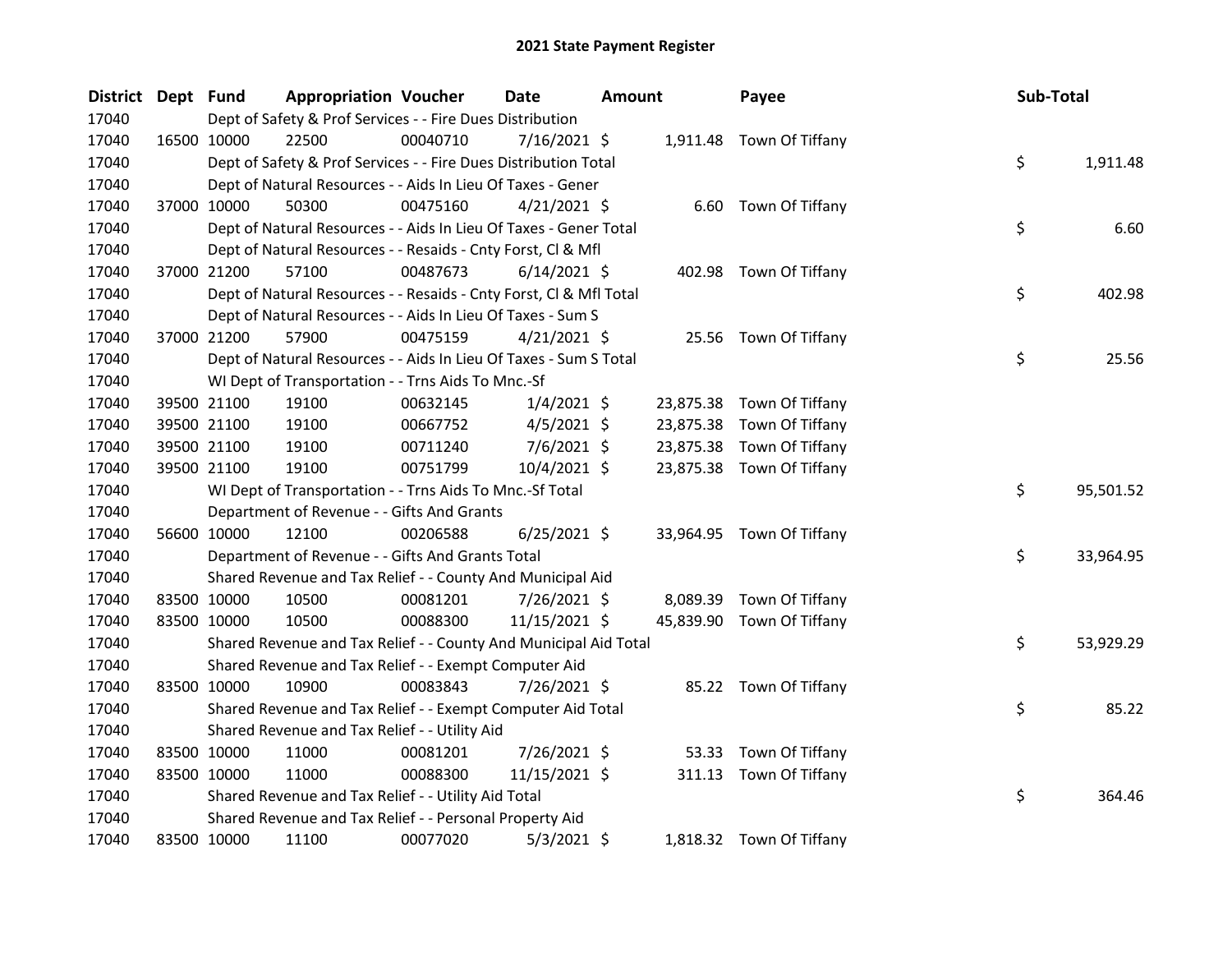| District Dept | Fund        | <b>Appropriation Voucher</b>                                    |          | Date         | Amount |        | Payee           |  | Sub-Total |            |  |
|---------------|-------------|-----------------------------------------------------------------|----------|--------------|--------|--------|-----------------|--|-----------|------------|--|
| 17040         |             | Shared Revenue and Tax Relief - - Personal Property Aid Total   |          |              |        |        |                 |  |           | 1,818.32   |  |
| 17040         |             | Shared Revenue and Tax Relief - - Lottery & Gaming Credit       |          |              |        |        |                 |  |           |            |  |
| 17040         | 83500 52100 | 36300                                                           | 00074146 | 3/22/2021 \$ |        | 431.96 | Town Of Tiffany |  |           |            |  |
| 17040         |             | Shared Revenue and Tax Relief - - Lottery & Gaming Credit Total |          |              |        |        |                 |  |           | 431.96     |  |
| 17040 Total   |             |                                                                 |          |              |        |        |                 |  |           | 188.442.34 |  |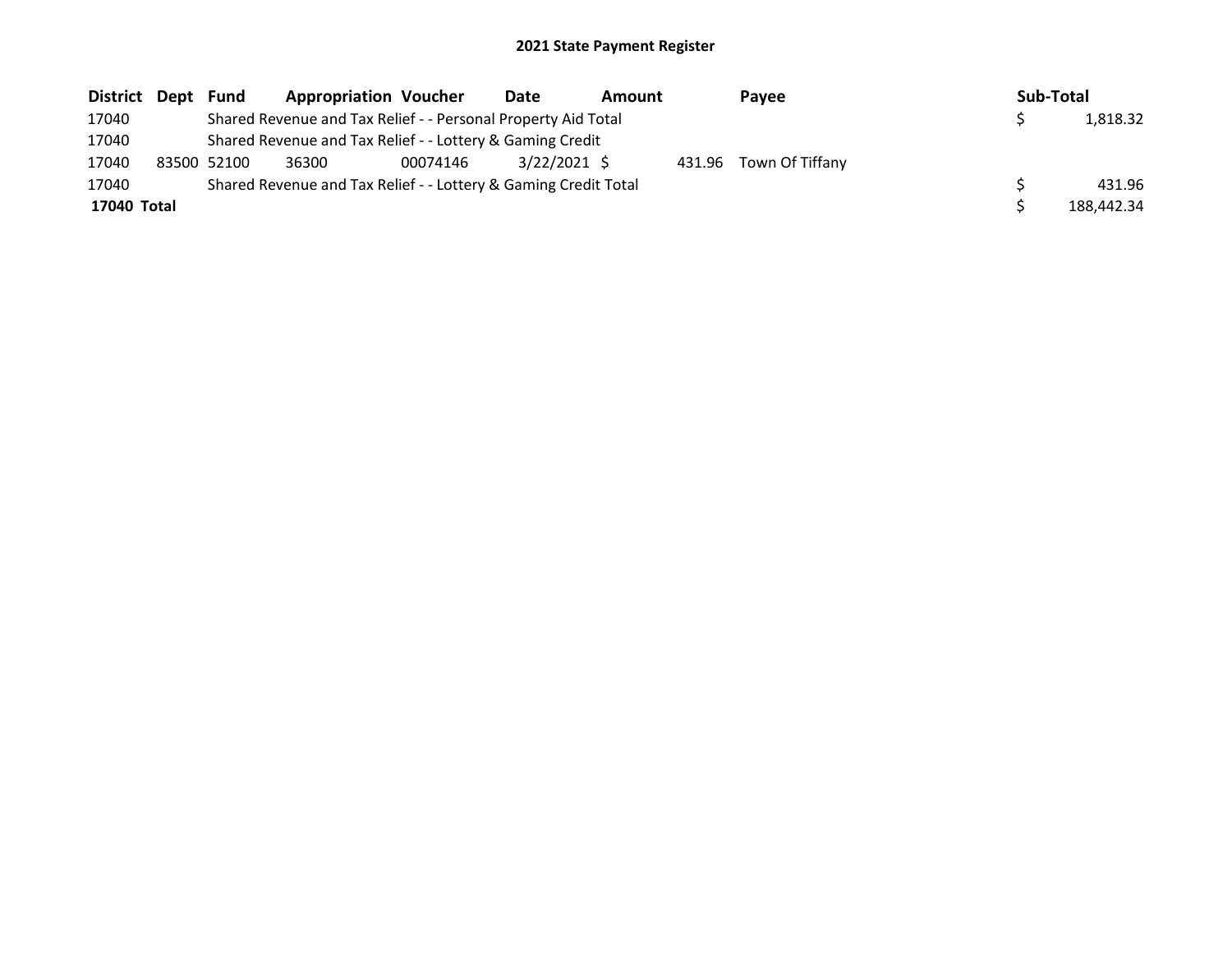| <b>District</b> | Dept Fund |             | <b>Appropriation Voucher</b>                                       |          | Date           | <b>Amount</b> |           | Payee                    |  | Sub-Total |            |  |
|-----------------|-----------|-------------|--------------------------------------------------------------------|----------|----------------|---------------|-----------|--------------------------|--|-----------|------------|--|
| 17042           |           |             | Dept of Safety & Prof Services - - Fire Dues Distribution          |          |                |               |           |                          |  |           |            |  |
| 17042           |           | 16500 10000 | 22500                                                              | 00040711 | 7/16/2021 \$   |               |           | 2,282.75 Town Of Weston  |  |           |            |  |
| 17042           |           |             | Dept of Safety & Prof Services - - Fire Dues Distribution Total    |          |                |               |           |                          |  | \$        | 2,282.75   |  |
| 17042           |           |             | Dept of Natural Resources - - Resaids - Cnty Forst, Cl & Mfl       |          |                |               |           |                          |  |           |            |  |
| 17042           |           | 37000 21200 | 57100                                                              | 00487674 | $6/14/2021$ \$ |               |           | 973.65 Town Of Weston    |  |           |            |  |
| 17042           |           |             | Dept of Natural Resources - - Resaids - Cnty Forst, Cl & Mfl Total |          |                |               |           |                          |  | \$        | 973.65     |  |
| 17042           |           |             | WI Dept of Transportation - - Trns Aids To Mnc.-Sf                 |          |                |               |           |                          |  |           |            |  |
| 17042           |           | 39500 21100 | 19100                                                              | 00632146 | $1/4/2021$ \$  |               |           | 26,891.01 Town Of Weston |  |           |            |  |
| 17042           |           | 39500 21100 | 19100                                                              | 00667753 | $4/5/2021$ \$  |               | 26,891.01 | Town Of Weston           |  |           |            |  |
| 17042           |           | 39500 21100 | 19100                                                              | 00711241 | 7/6/2021 \$    |               |           | 26,891.01 Town Of Weston |  |           |            |  |
| 17042           |           | 39500 21100 | 19100                                                              | 00751800 | 10/4/2021 \$   |               |           | 26,891.01 Town Of Weston |  |           |            |  |
| 17042           |           |             | WI Dept of Transportation - - Trns Aids To Mnc.-Sf Total           |          |                |               |           |                          |  | \$        | 107,564.04 |  |
| 17042           |           |             | WI Dept of Transportation - - Loc Rd Imp Prg St Fd                 |          |                |               |           |                          |  |           |            |  |
| 17042           |           | 39500 21100 | 27800                                                              | 00765009 | 10/22/2021 \$  |               |           | 14,380.97 Town Of Weston |  |           |            |  |
| 17042           |           |             | WI Dept of Transportation - - Loc Rd Imp Prg St Fd Total           |          |                |               |           |                          |  | \$        | 14,380.97  |  |
| 17042           |           |             | Department of Revenue - - Gifts And Grants                         |          |                |               |           |                          |  |           |            |  |
| 17042           |           | 56600 10000 | 12100                                                              | 00206589 | $6/25/2021$ \$ |               |           | 32,499.59 Town Of Weston |  |           |            |  |
| 17042           |           |             | Department of Revenue - - Gifts And Grants Total                   |          |                |               |           |                          |  | \$        | 32,499.59  |  |
| 17042           |           |             | Shared Revenue and Tax Relief - - County And Municipal Aid         |          |                |               |           |                          |  |           |            |  |
| 17042           |           | 83500 10000 | 10500                                                              | 00081202 | $7/26/2021$ \$ |               |           | 4,479.53 Town Of Weston  |  |           |            |  |
| 17042           |           | 83500 10000 | 10500                                                              | 00088301 | 11/15/2021 \$  |               |           | 25,384.01 Town Of Weston |  |           |            |  |
| 17042           |           |             | Shared Revenue and Tax Relief - - County And Municipal Aid Total   |          |                |               |           |                          |  | \$        | 29,863.54  |  |
| 17042           |           |             | Shared Revenue and Tax Relief - - Exempt Computer Aid              |          |                |               |           |                          |  |           |            |  |
| 17042           |           | 83500 10000 | 10900                                                              | 00083844 | 7/26/2021 \$   |               |           | 3.11 Town Of Weston      |  |           |            |  |
| 17042           |           |             | Shared Revenue and Tax Relief - - Exempt Computer Aid Total        |          |                |               |           |                          |  | \$        | 3.11       |  |
| 17042           |           |             | Shared Revenue and Tax Relief - - Utility Aid                      |          |                |               |           |                          |  |           |            |  |
| 17042           |           | 83500 10000 | 11000                                                              | 00081202 | 7/26/2021 \$   |               | 97.24     | Town Of Weston           |  |           |            |  |
| 17042           |           | 83500 10000 | 11000                                                              | 00088301 | 11/15/2021 \$  |               |           | 581.99 Town Of Weston    |  |           |            |  |
| 17042           |           |             | Shared Revenue and Tax Relief - - Utility Aid Total                |          |                |               |           |                          |  | \$        | 679.23     |  |
| 17042           |           |             | Shared Revenue and Tax Relief - - Personal Property Aid            |          |                |               |           |                          |  |           |            |  |
| 17042           |           | 83500 10000 | 11100                                                              | 00077021 | $5/3/2021$ \$  |               |           | 959.87 Town Of Weston    |  |           |            |  |
| 17042           |           |             | Shared Revenue and Tax Relief - - Personal Property Aid Total      |          |                |               |           |                          |  | \$        | 959.87     |  |
| 17042           |           |             | Shared Revenue and Tax Relief - - Lottery & Gaming Credit          |          |                |               |           |                          |  |           |            |  |
| 17042           |           | 83500 52100 | 36300                                                              | 00074147 | $3/22/2021$ \$ |               |           | 333.29 Town Of Weston    |  |           |            |  |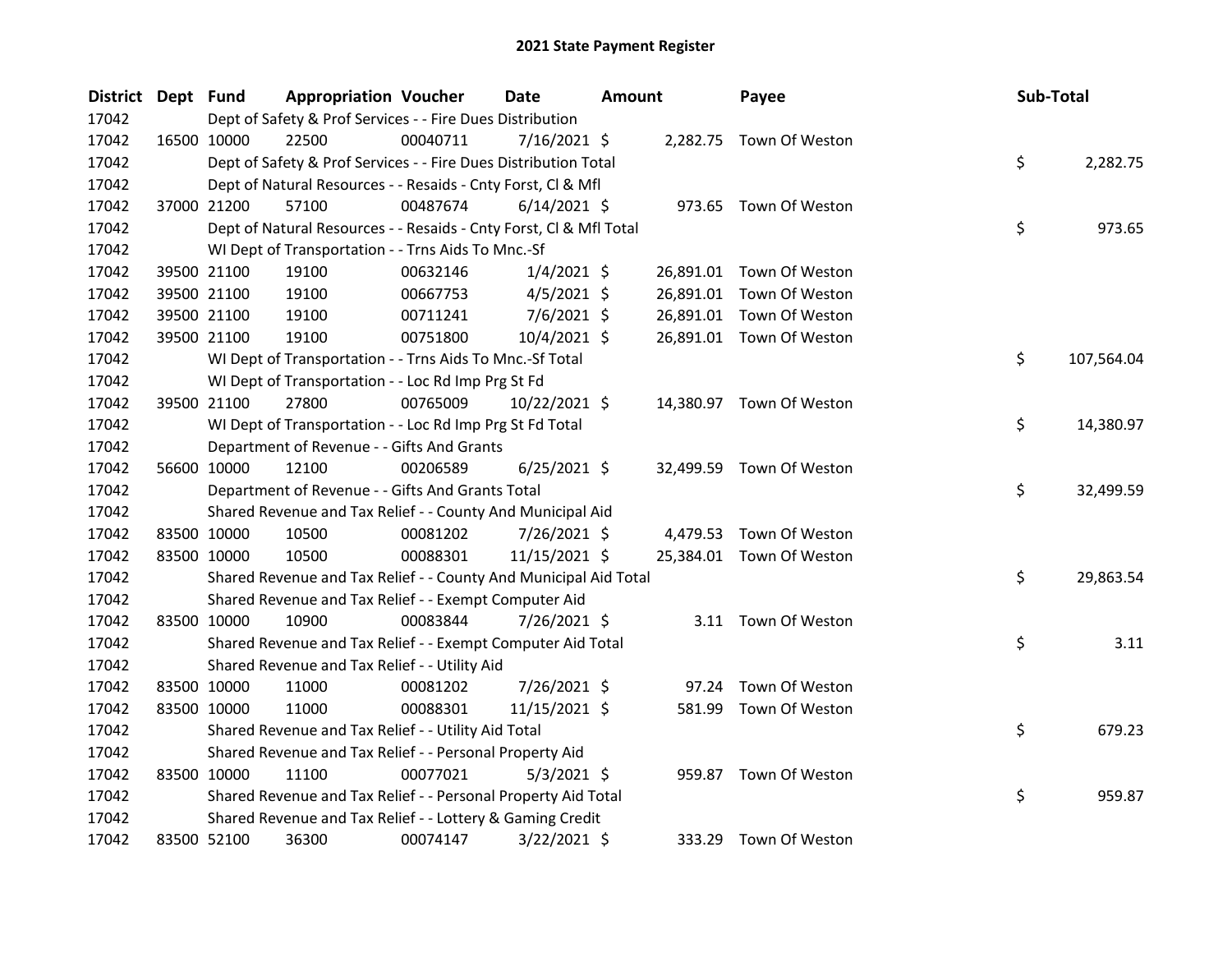| <b>District Dept Fund</b> |                                                                 | <b>Appropriation Voucher</b> | Date | Amount | <b>Pavee</b> | Sub-Total |            |
|---------------------------|-----------------------------------------------------------------|------------------------------|------|--------|--------------|-----------|------------|
| 17042                     | Shared Revenue and Tax Relief - - Lottery & Gaming Credit Total |                              |      |        |              |           | 333.29     |
| 17042 Total               |                                                                 |                              |      |        |              |           | 189.540.04 |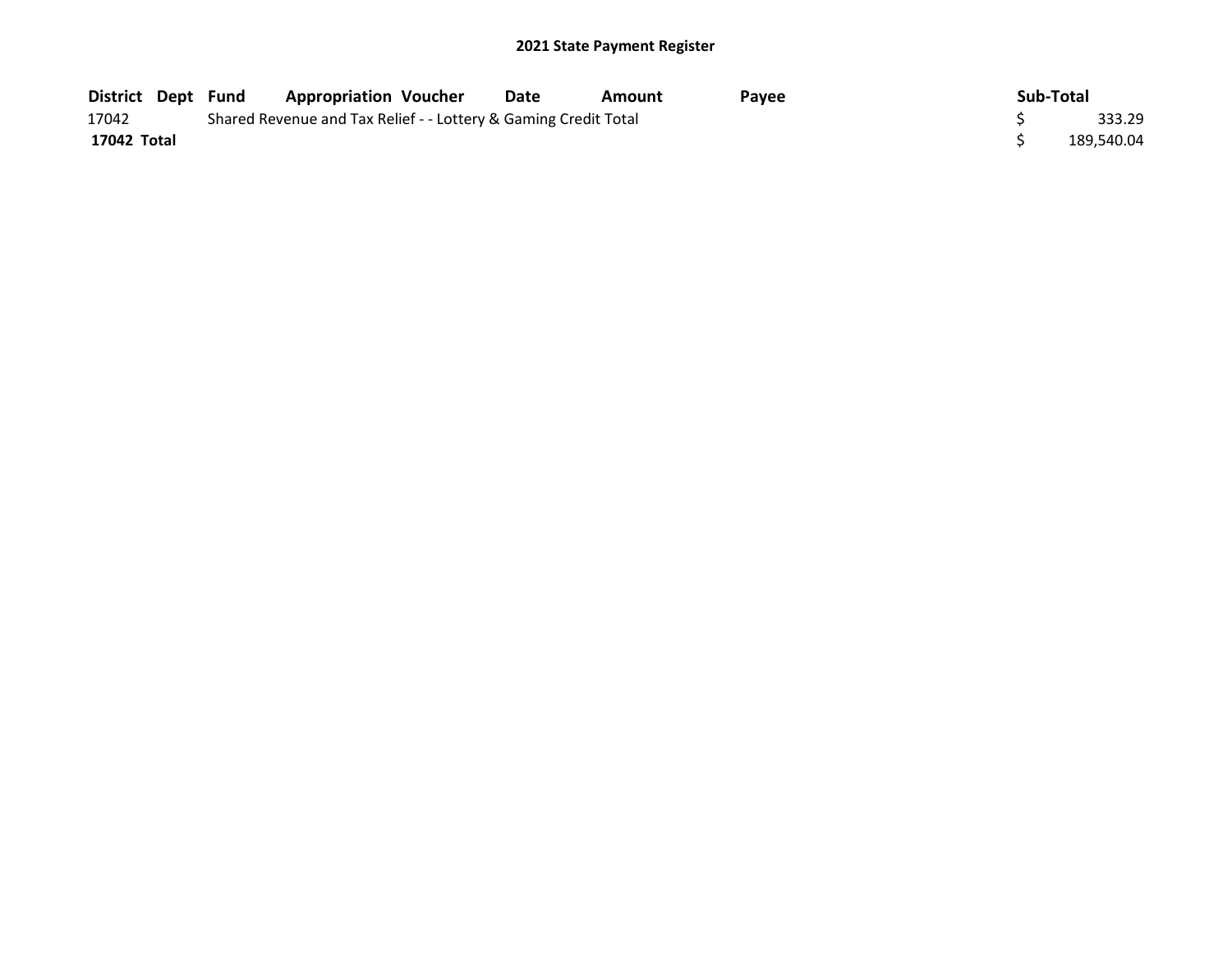| <b>District</b> | Dept Fund |             | <b>Appropriation Voucher</b>                                                                           |          | Date<br><b>Amount</b> |  | Payee     |                         | Sub-Total |    |            |
|-----------------|-----------|-------------|--------------------------------------------------------------------------------------------------------|----------|-----------------------|--|-----------|-------------------------|-----------|----|------------|
| 17044           |           |             | Dept of Safety & Prof Services - - Fire Dues Distribution                                              |          |                       |  |           |                         |           |    |            |
| 17044           |           | 16500 10000 | 22500                                                                                                  | 00040713 | $7/16/2021$ \$        |  |           | 1,475.99 Town Of Wilson |           |    |            |
| 17044           |           |             | Dept of Safety & Prof Services - - Fire Dues Distribution Total                                        |          |                       |  |           |                         |           | \$ | 1,475.99   |
| 17044           |           |             | Dept of Natural Resources - - Resaids - Cnty Forst, CI & Mfl                                           |          |                       |  |           |                         |           |    |            |
| 17044           |           | 37000 21200 | 57100                                                                                                  | 00487675 | $6/14/2021$ \$        |  |           | 983.26 Town Of Wilson   |           |    |            |
| 17044           |           |             | Dept of Natural Resources - - Resaids - Cnty Forst, Cl & Mfl Total                                     |          |                       |  |           |                         |           | \$ | 983.26     |
| 17044           |           |             | WI Dept of Transportation - - Trns Aids To Mnc.-Sf                                                     |          |                       |  |           |                         |           |    |            |
| 17044           |           | 39500 21100 | 19100                                                                                                  | 00632147 | $1/4/2021$ \$         |  | 27,580.86 | Town Of Wilson          |           |    |            |
| 17044           |           | 39500 21100 | 19100                                                                                                  | 00667754 | $4/5/2021$ \$         |  | 27,580.86 | Town Of Wilson          |           |    |            |
| 17044           |           | 39500 21100 | 19100                                                                                                  | 00711242 | $7/6/2021$ \$         |  | 27,580.86 | Town Of Wilson          |           |    |            |
| 17044           |           | 39500 21100 | 19100                                                                                                  | 00751801 | $10/4/2021$ \$        |  | 27,580.86 | Town Of Wilson          |           |    |            |
| 17044           |           |             |                                                                                                        |          |                       |  |           |                         |           | \$ | 110,323.44 |
| 17044           |           |             | WI Dept of Transportation - - Trns Aids To Mnc.-Sf Total<br>Department of Revenue - - Gifts And Grants |          |                       |  |           |                         |           |    |            |
| 17044           |           | 56600 10000 | 12100                                                                                                  | 00206590 | $6/25/2021$ \$        |  | 29,150.19 | Town Of Wilson          |           |    |            |
| 17044           |           |             | Department of Revenue - - Gifts And Grants Total                                                       |          |                       |  |           |                         |           | \$ | 29,150.19  |
| 17044           |           |             | Shared Revenue and Tax Relief - - County And Municipal Aid                                             |          |                       |  |           |                         |           |    |            |
| 17044           |           | 83500 10000 | 10500                                                                                                  | 00081203 | 7/26/2021 \$          |  | 4,986.40  | Town Of Wilson          |           |    |            |
| 17044           |           | 83500 10000 | 10500                                                                                                  | 00088302 | 11/15/2021 \$         |  | 28,256.28 | Town Of Wilson          |           |    |            |
| 17044           |           |             | Shared Revenue and Tax Relief - - County And Municipal Aid Total                                       |          |                       |  |           |                         |           | \$ | 33,242.68  |
| 17044           |           |             | Shared Revenue and Tax Relief - - Personal Property Aid                                                |          |                       |  |           |                         |           |    |            |
| 17044           |           | 83500 10000 | 11100                                                                                                  | 00077022 | $5/3/2021$ \$         |  | 3.38      | Town Of Wilson          |           |    |            |
| 17044           |           |             | Shared Revenue and Tax Relief - - Personal Property Aid Total                                          |          |                       |  |           |                         |           | \$ | 3.38       |
| 17044           |           |             | Shared Revenue and Tax Relief - - Lottery & Gaming Credit                                              |          |                       |  |           |                         |           |    |            |
| 17044           |           | 83500 52100 | 36300                                                                                                  | 00074148 | $3/22/2021$ \$        |  | 404.02    | Town Of Wilson          |           |    |            |
| 17044           |           |             | Shared Revenue and Tax Relief - - Lottery & Gaming Credit Total                                        |          |                       |  |           |                         |           | \$ | 404.02     |
| 17044 Total     |           |             |                                                                                                        |          |                       |  |           |                         |           | \$ | 175,582.96 |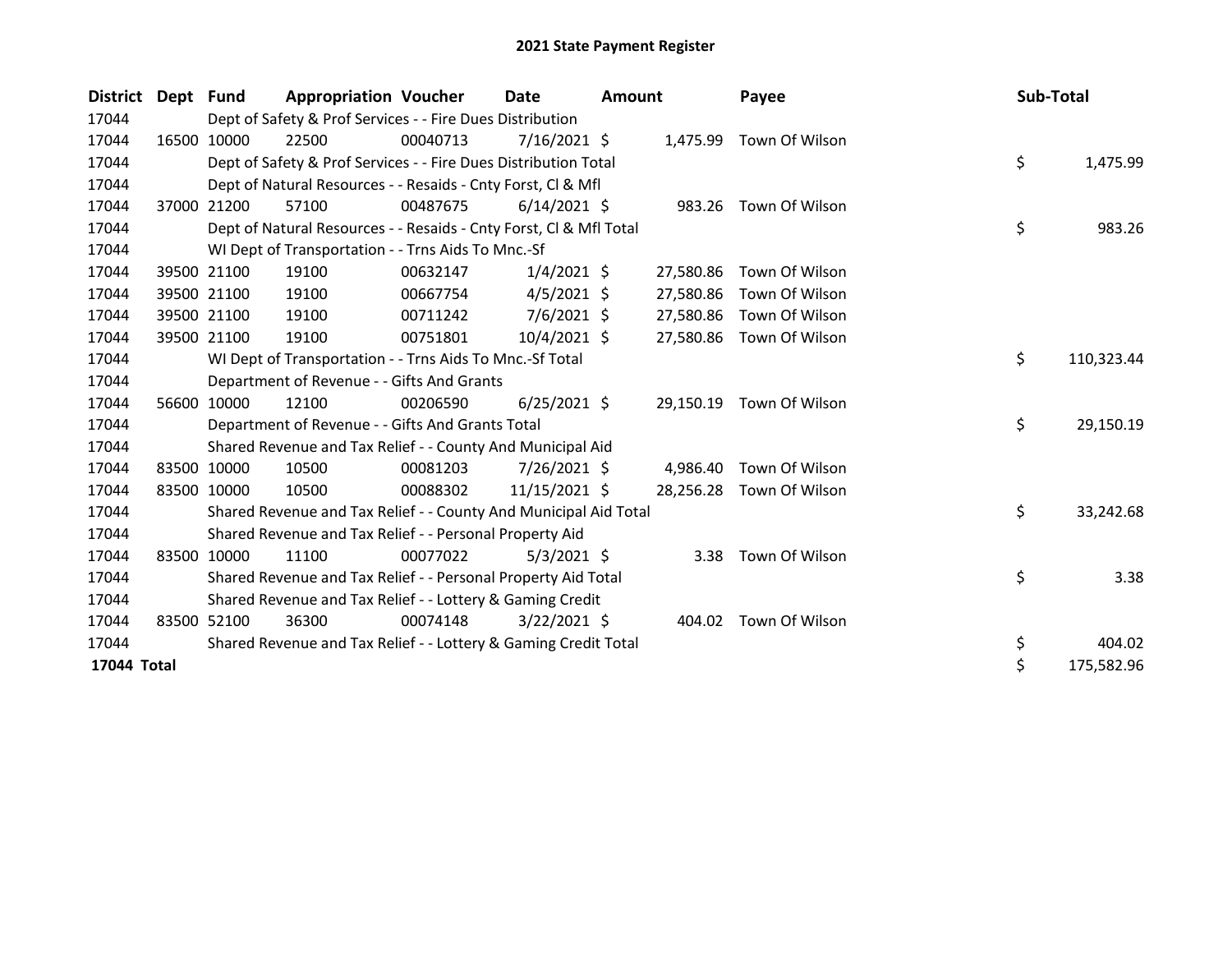| <b>District</b> | Dept Fund |             | <b>Appropriation Voucher</b>                                         |                                                                                             | <b>Date</b>    | <b>Amount</b> |           | Payee                            |  | Sub-Total |            |  |  |
|-----------------|-----------|-------------|----------------------------------------------------------------------|---------------------------------------------------------------------------------------------|----------------|---------------|-----------|----------------------------------|--|-----------|------------|--|--|
| 17106           |           |             |                                                                      | Dept of Safety & Prof Services - - Fire Dues Distribution<br>2,460.27 Village Of Boyceville |                |               |           |                                  |  |           |            |  |  |
| 17106           |           | 16500 10000 | 22500                                                                | 00040685                                                                                    | 7/16/2021 \$   |               |           |                                  |  |           |            |  |  |
| 17106           |           |             | Dept of Safety & Prof Services - - Fire Dues Distribution Total      |                                                                                             |                |               |           |                                  |  | \$        | 2,460.27   |  |  |
| 17106           |           |             | Dept of Natural Resources - - Resaids - Cnty Forst, Cl & Mfl         |                                                                                             |                |               |           |                                  |  |           |            |  |  |
| 17106           |           | 37000 21200 | 57100                                                                | 00487676                                                                                    | $6/14/2021$ \$ |               |           | 13.20 Village Of Boyceville      |  |           |            |  |  |
| 17106           |           |             | Dept of Natural Resources - - Resaids - Cnty Forst, Cl & Mfl Total   |                                                                                             |                |               |           |                                  |  | \$        | 13.20      |  |  |
| 17106           |           |             | Dept of Natural Resources - - Fin Asst For Responsible Units         |                                                                                             |                |               |           |                                  |  |           |            |  |  |
| 17106           |           | 37000 27400 | 67000                                                                | 00483995                                                                                    | 5/21/2021 \$   |               |           | 7,323.55 Village Of Boyceville   |  |           |            |  |  |
| 17106           |           |             | Dept of Natural Resources - - Fin Asst For Responsible Units Total   |                                                                                             |                |               |           |                                  |  | \$        | 7,323.55   |  |  |
| 17106           |           |             | WI Dept of Transportation - - Trns Aids To Mnc.-Sf                   |                                                                                             |                |               |           |                                  |  |           |            |  |  |
| 17106           |           | 39500 21100 | 19100                                                                | 00632148                                                                                    | $1/4/2021$ \$  |               | 16,628.48 | Village Of Boyceville            |  |           |            |  |  |
| 17106           |           | 39500 21100 | 19100                                                                | 00667755                                                                                    | $4/5/2021$ \$  |               | 16,628.48 | Village Of Boyceville            |  |           |            |  |  |
| 17106           |           | 39500 21100 | 19100                                                                | 00711243                                                                                    | $7/6/2021$ \$  |               | 16,628.48 | Village Of Boyceville            |  |           |            |  |  |
| 17106           |           | 39500 21100 | 19100                                                                | 00751802                                                                                    | 10/4/2021 \$   |               |           | 16,628.51 Village Of Boyceville  |  |           |            |  |  |
| 17106           |           |             | WI Dept of Transportation - - Trns Aids To Mnc.-Sf Total             |                                                                                             |                |               |           |                                  |  | \$        | 66,513.95  |  |  |
| 17106           |           |             | Department of Justice - - Officer training reimbursement             |                                                                                             |                |               |           |                                  |  |           |            |  |  |
| 17106           |           | 45500 10000 | 21400                                                                | 00104893                                                                                    | 11/12/2021 \$  |               |           | 320.00 Village Of Boyceville     |  |           |            |  |  |
| 17106           |           |             | Department of Justice - - Officer training reimbursement Total       |                                                                                             |                |               |           |                                  |  | \$        | 320.00     |  |  |
| 17106           |           |             | Department of Justice - - Federal Aid, Local Assistance              |                                                                                             |                |               |           |                                  |  |           |            |  |  |
| 17106           |           | 45500 10000 | 25100                                                                | 00098417                                                                                    | $5/26/2021$ \$ |               |           | 8,321.00 Village Of Boyceville   |  |           |            |  |  |
| 17106           |           |             | Department of Justice - - Federal Aid, Local Assistance Total        |                                                                                             |                |               |           |                                  |  | \$.       | 8,321.00   |  |  |
| 17106           |           |             | Department of Administration - - Federal Aid, Local Assistance       |                                                                                             |                |               |           |                                  |  |           |            |  |  |
| 17106           |           | 50500 10000 | 74300                                                                | 00138361                                                                                    | $1/20/2021$ \$ |               |           | 25,000.00 Village Of Boyceville  |  |           |            |  |  |
| 17106           |           |             | Department of Administration - - Federal Aid, Local Assistance Total |                                                                                             |                |               |           |                                  |  | \$        | 25,000.00  |  |  |
| 17106           |           |             | Department of Revenue - - Gifts And Grants                           |                                                                                             |                |               |           |                                  |  |           |            |  |  |
| 17106           |           | 56600 10000 | 12100                                                                | 00206591                                                                                    | $6/25/2021$ \$ |               |           | 58,980.73 Village Of Boyceville  |  |           |            |  |  |
| 17106           |           |             | Department of Revenue - - Gifts And Grants Total                     |                                                                                             |                |               |           |                                  |  | \$        | 58,980.73  |  |  |
| 17106           |           |             | Shared Revenue and Tax Relief - - County And Municipal Aid           |                                                                                             |                |               |           |                                  |  |           |            |  |  |
| 17106           |           | 83500 10000 | 10500                                                                | 00081204                                                                                    | $7/26/2021$ \$ |               |           | 69,689.36 Village Of Boyceville  |  |           |            |  |  |
| 17106           |           | 83500 10000 | 10500                                                                | 00088303                                                                                    | 11/15/2021 \$  |               |           | 394,906.40 Village Of Boyceville |  |           |            |  |  |
| 17106           |           |             | Shared Revenue and Tax Relief - - County And Municipal Aid Total     |                                                                                             |                |               |           |                                  |  | \$.       | 464,595.76 |  |  |
| 17106           |           |             | Shared Revenue and Tax Relief - - Exempt Computer Aid                |                                                                                             |                |               |           |                                  |  |           |            |  |  |
| 17106           |           | 83500 10000 | 10900                                                                | 00083845                                                                                    | 7/26/2021 \$   |               | 180.83    | Village Of Boyceville            |  |           |            |  |  |
| 17106           |           | 83500 10000 | 10900                                                                | 00085744                                                                                    | 7/26/2021 \$   |               | 17.04     | Village Of Boyceville            |  |           |            |  |  |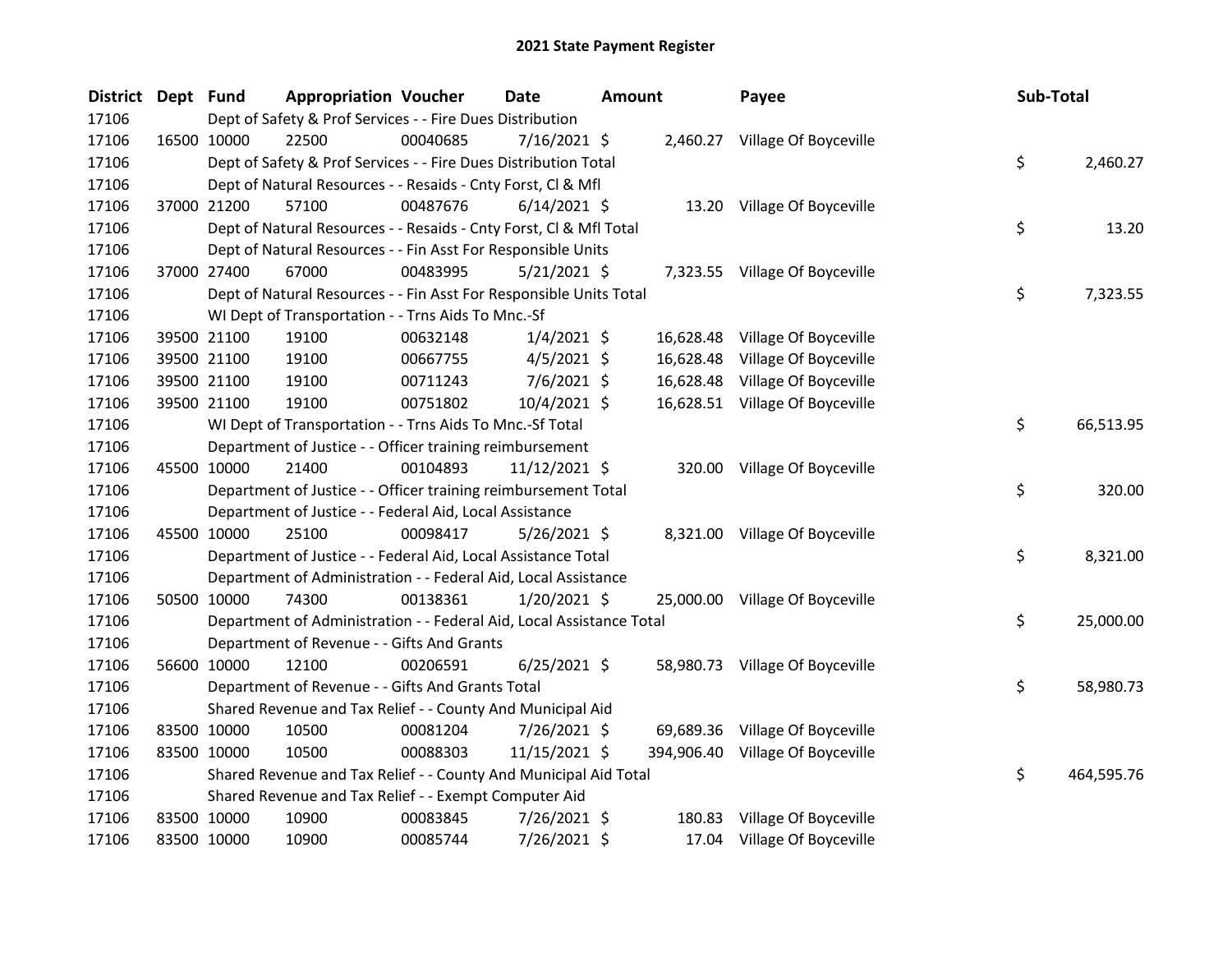| <b>District</b> | Dept  | <b>Fund</b> | <b>Appropriation Voucher</b>                                    |          | Date           | <b>Amount</b> |          | Payee                 | Sub-Total |            |
|-----------------|-------|-------------|-----------------------------------------------------------------|----------|----------------|---------------|----------|-----------------------|-----------|------------|
| 17106           |       |             | Shared Revenue and Tax Relief - - Exempt Computer Aid Total     |          |                |               |          |                       |           | 197.87     |
| 17106           |       |             | Shared Revenue and Tax Relief - - Personal Property Aid         |          |                |               |          |                       |           |            |
| 17106           | 83500 | 10000       | 11100                                                           | 00077023 | $5/3/2021$ \$  |               | 2.257.48 | Village Of Boyceville |           |            |
| 17106           |       |             | Shared Revenue and Tax Relief - - Personal Property Aid Total   |          |                |               |          |                       |           | 2,257.48   |
| 17106           |       |             | Shared Revenue and Tax Relief - - Lottery & Gaming Credit       |          |                |               |          |                       |           |            |
| 17106           |       | 83500 52100 | 36300                                                           | 00074149 | $3/22/2021$ \$ |               | 4.505.40 | Village Of Boyceville |           |            |
| 17106           |       |             | Shared Revenue and Tax Relief - - Lottery & Gaming Credit Total |          |                |               |          |                       |           | 4,505.40   |
| 17106 Total     |       |             |                                                                 |          |                |               |          |                       |           | 640.489.21 |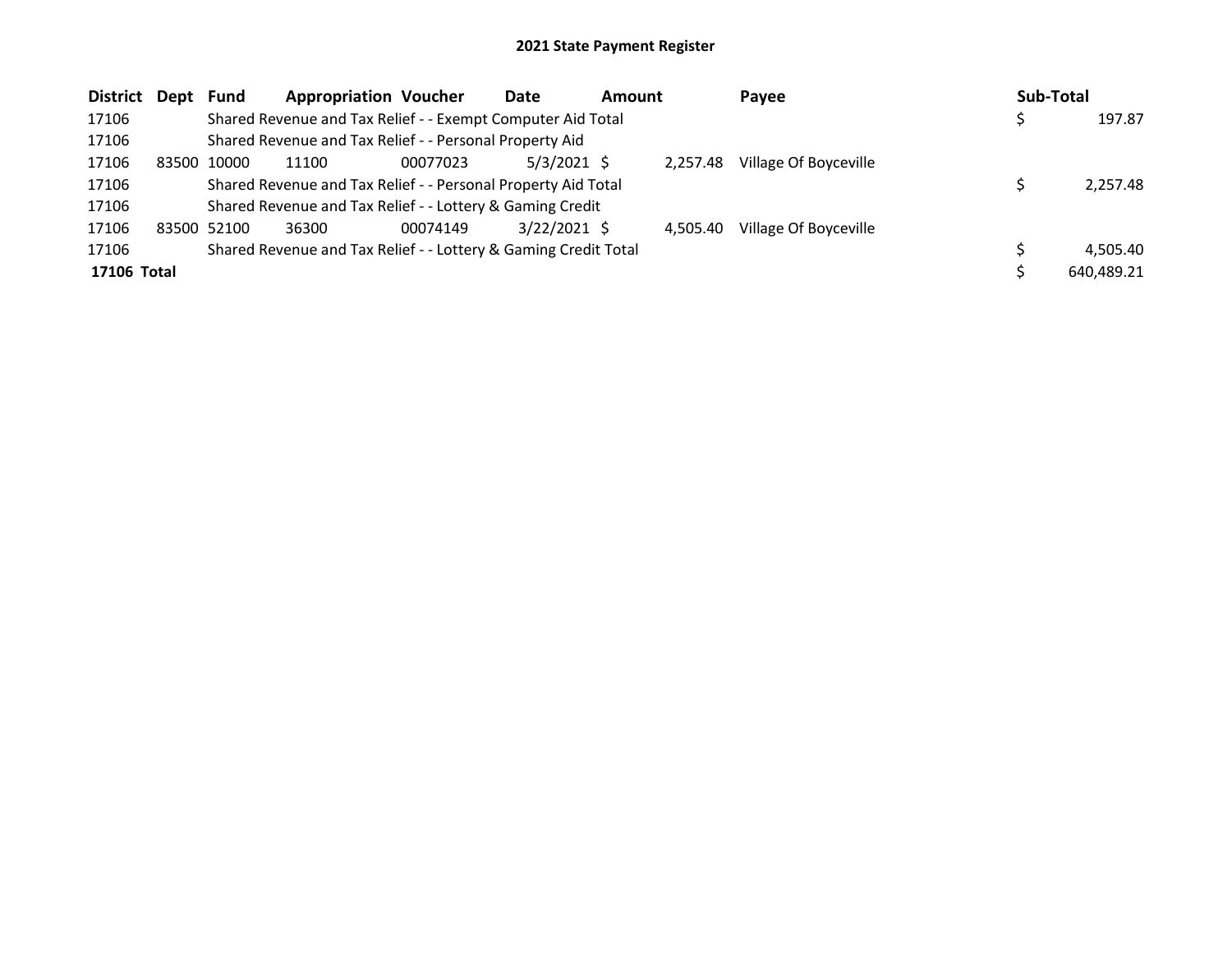| District Dept Fund |             | <b>Appropriation Voucher</b>                                                    |           | Date           | <b>Amount</b> |          | Payee                       | Sub-Total |    |           |
|--------------------|-------------|---------------------------------------------------------------------------------|-----------|----------------|---------------|----------|-----------------------------|-----------|----|-----------|
| 17111              |             | Dept of Safety & Prof Services - - Fire Dues Distribution                       |           |                |               |          |                             |           |    |           |
| 17111              | 16500 10000 | 22500                                                                           | 00040687  | 7/16/2021 \$   |               |          | 2,537.03 Village Of Colfax  |           |    |           |
| 17111              |             | Dept of Safety & Prof Services - - Fire Dues Distribution Total                 |           |                |               |          |                             |           | \$ | 2,537.03  |
| 17111              |             | Dept of Natural Resources - - Fin Asst For Responsible Units                    |           |                |               |          |                             |           |    |           |
| 17111              | 37000 27400 | 67000                                                                           | 00483996  | $5/21/2021$ \$ |               |          | 25,229.42 Village Of Colfax |           |    |           |
| 17111              |             | Dept of Natural Resources - - Fin Asst For Responsible Units Total              |           |                |               |          |                             |           | \$ | 25,229.42 |
| 17111              |             | WI Dept of Transportation - - Trns Aids To Mnc.-Sf                              |           |                |               |          |                             |           |    |           |
| 17111              | 39500 21100 | 19100                                                                           | 00632149  | $1/4/2021$ \$  |               |          | 19,663.20 Village Of Colfax |           |    |           |
| 17111              | 39500 21100 | 19100                                                                           | 00667756  | $4/5/2021$ \$  |               |          | 19,663.20 Village Of Colfax |           |    |           |
| 17111              | 39500 21100 | 19100                                                                           | 00711244  | $7/6/2021$ \$  |               |          | 19,663.20 Village Of Colfax |           |    |           |
| 17111              | 39500 21100 | 19100                                                                           | 00751803  | 10/4/2021 \$   |               |          | 19,663.22 Village Of Colfax |           |    |           |
| 17111              |             | WI Dept of Transportation - - Trns Aids To Mnc.-Sf Total                        |           |                |               |          |                             |           | \$ | 78,652.82 |
| 17111              |             | Department of Health Services - - Prepaid Medical Transport Reimbursement       |           |                |               |          |                             |           |    |           |
| 17111              | 43500 10000 | 16300                                                                           | AMBULANCE | 11/15/2021 \$  |               |          | 10,540.98 Village Of Colfax |           |    |           |
| 17111              |             | Department of Health Services - - Prepaid Medical Transport Reimbursement Total |           |                |               |          |                             |           | \$ | 10,540.98 |
| 17111              |             | Department of Justice - - Officer training reimbursement                        |           |                |               |          |                             |           |    |           |
| 17111              | 45500 10000 | 21400                                                                           | 00105230  | 11/18/2021 \$  |               |          | 320.00 Village Of Colfax    |           |    |           |
| 17111              |             | Department of Justice - - Officer training reimbursement Total                  |           |                |               |          |                             |           | \$ | 320.00    |
| 17111              |             | Department of Revenue - - Gifts And Grants                                      |           |                |               |          |                             |           |    |           |
| 17111              | 56600 10000 | 12100                                                                           | 00206592  | $6/25/2021$ \$ |               |          | 60,603.09 Village Of Colfax |           |    |           |
| 17111              |             | Department of Revenue - - Gifts And Grants Total                                |           |                |               |          |                             |           | \$ | 60,603.09 |
| 17111              |             | Department of Revenue - - Misc Revenue Holding Clearing                         |           |                |               |          |                             |           |    |           |
| 17111              | 56600 10000 | 99500                                                                           | 00190867  | $2/5/2021$ \$  |               | 2,766.50 | Village Of Colfax           |           |    |           |
| 17111              | 56600 10000 | 99500                                                                           | 00192537  | $3/1/2021$ \$  |               | 258.78   | Village Of Colfax           |           |    |           |
| 17111              | 56600 10000 | 99500                                                                           | 00193458  | $3/5/2021$ \$  |               | 4,546.38 | Village Of Colfax           |           |    |           |
| 17111              | 56600 10000 | 99500                                                                           | 00194023  | $3/8/2021$ \$  |               | 65.41    | Village Of Colfax           |           |    |           |
| 17111              | 56600 10000 | 99500                                                                           | 00197727  | $4/7/2021$ \$  |               | 6,604.17 | Village Of Colfax           |           |    |           |
| 17111              | 56600 10000 | 99500                                                                           | 00198368  | $4/12/2021$ \$ |               | 947.52   | Village Of Colfax           |           |    |           |
| 17111              | 56600 10000 | 99500                                                                           | 00201102  | $5/7/2021$ \$  |               | 878.50   | Village Of Colfax           |           |    |           |
| 17111              | 56600 10000 | 99500                                                                           | 00204330  | $6/7/2021$ \$  |               | 1,514.75 | Village Of Colfax           |           |    |           |
| 17111              | 56600 10000 | 99500                                                                           | 00208912  | 7/8/2021 \$    |               | 1,620.83 | Village Of Colfax           |           |    |           |
| 17111              | 56600 10000 | 99500                                                                           | 00211669  | $8/6/2021$ \$  |               | 213.07   | Village Of Colfax           |           |    |           |
| 17111              | 56600 10000 | 99500                                                                           | 00214275  | $9/8/2021$ \$  |               | 147.40   | Village Of Colfax           |           |    |           |
| 17111              | 56600 10000 | 99500                                                                           | 00216526  | 10/7/2021 \$   |               | 339.75   | Village Of Colfax           |           |    |           |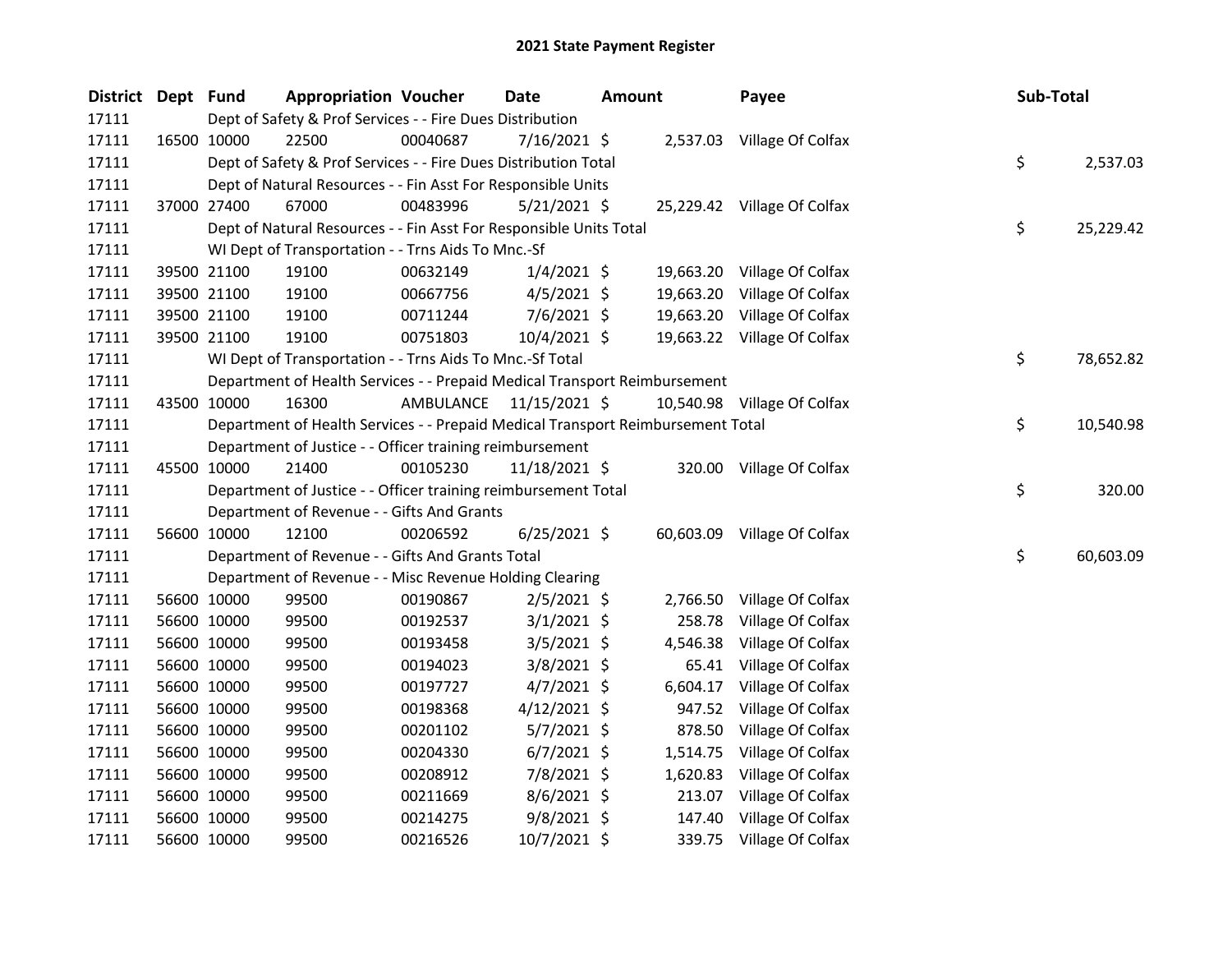| <b>District</b>    | Dept Fund |             | <b>Appropriation Voucher</b>                                                  |          | Date           | <b>Amount</b> |            | Payee                      |  | Sub-Total |            |  |  |
|--------------------|-----------|-------------|-------------------------------------------------------------------------------|----------|----------------|---------------|------------|----------------------------|--|-----------|------------|--|--|
| 17111              |           | 56600 10000 | 99500                                                                         | 00219122 | $11/5/2021$ \$ |               | 1,583.12   | Village Of Colfax          |  |           |            |  |  |
| 17111              |           | 56600 10000 | 99500                                                                         | 00221264 | $12/7/2021$ \$ |               |            | 1,247.58 Village Of Colfax |  |           |            |  |  |
| 17111              |           |             | Department of Revenue - - Misc Revenue Holding Clearing Total                 |          |                |               |            |                            |  | \$        | 22,733.76  |  |  |
| 17111              |           |             | Shared Revenue and Tax Relief - - Expenditure Restraint Program               |          |                |               |            |                            |  |           |            |  |  |
| 17111              |           | 83500 10000 | 10100                                                                         | 00081205 | 7/26/2021 \$   |               | 15,120.99  | Village Of Colfax          |  |           |            |  |  |
| 17111              |           |             | Shared Revenue and Tax Relief - - Expenditure Restraint Program Total         |          |                |               |            |                            |  | \$        | 15,120.99  |  |  |
| 17111              |           |             | Shared Revenue and Tax Relief - - County And Municipal Aid                    |          |                |               |            |                            |  |           |            |  |  |
| 17111              |           | 83500 10000 | 10500                                                                         | 00081205 | $7/26/2021$ \$ |               | 41,439.81  | Village Of Colfax          |  |           |            |  |  |
| 17111              |           | 83500 10000 | 10500                                                                         | 00088304 | 11/15/2021 \$  |               | 224,284.60 | Village Of Colfax          |  |           |            |  |  |
| 17111              |           |             | Shared Revenue and Tax Relief - - County And Municipal Aid Total              |          |                |               |            |                            |  | \$        | 265,724.41 |  |  |
| 17111              |           |             | Shared Revenue and Tax Relief - - Exempt Computer Aid                         |          |                |               |            |                            |  |           |            |  |  |
| 17111              |           | 83500 10000 | 10900                                                                         | 00083846 | $7/26/2021$ \$ |               | 248.38     | Village Of Colfax          |  |           |            |  |  |
| 17111              |           | 83500 10000 | 10900                                                                         | 00085745 | $7/26/2021$ \$ |               | 1,085.98   | Village Of Colfax          |  |           |            |  |  |
| 17111              |           |             | Shared Revenue and Tax Relief - - Exempt Computer Aid Total                   |          |                |               |            |                            |  | \$        | 1,334.36   |  |  |
| 17111              |           |             | Shared Revenue and Tax Relief - - Personal Property Aid                       |          |                |               |            |                            |  |           |            |  |  |
| 17111              |           | 83500 10000 | 11100                                                                         | 00077024 | $5/3/2021$ \$  |               | 1,950.33   | Village Of Colfax          |  |           |            |  |  |
| 17111              |           | 83500 10000 | 11100                                                                         | 00078839 | $5/3/2021$ \$  |               | 24,974.17  | Village Of Colfax          |  |           |            |  |  |
| 17111              |           |             | Shared Revenue and Tax Relief - - Personal Property Aid Total                 |          |                |               |            |                            |  | \$        | 26,924.50  |  |  |
| 17111              |           |             | Shared Revenue and Tax Relief - - State Aid; Video Service Provider Fee       |          |                |               |            |                            |  |           |            |  |  |
| 17111              |           | 83500 10000 | 11200                                                                         | 00082909 | $7/26/2021$ \$ |               | 2,727.78   | Village Of Colfax          |  |           |            |  |  |
| 17111              |           |             | Shared Revenue and Tax Relief - - State Aid; Video Service Provider Fee Total |          |                |               |            |                            |  | \$        | 2,727.78   |  |  |
| 17111              |           |             | Shared Revenue and Tax Relief - - Lottery & Gaming Credit                     |          |                |               |            |                            |  |           |            |  |  |
| 17111              | 83500     | 52100       | 36300                                                                         | 00074150 | $3/22/2021$ \$ |               |            | 3,669.48 Village Of Colfax |  |           |            |  |  |
| 17111              |           |             | Shared Revenue and Tax Relief - - Lottery & Gaming Credit Total               |          |                |               |            |                            |  | \$        | 3,669.48   |  |  |
| <b>17111 Total</b> |           |             |                                                                               |          |                |               |            |                            |  | \$        | 516,118.62 |  |  |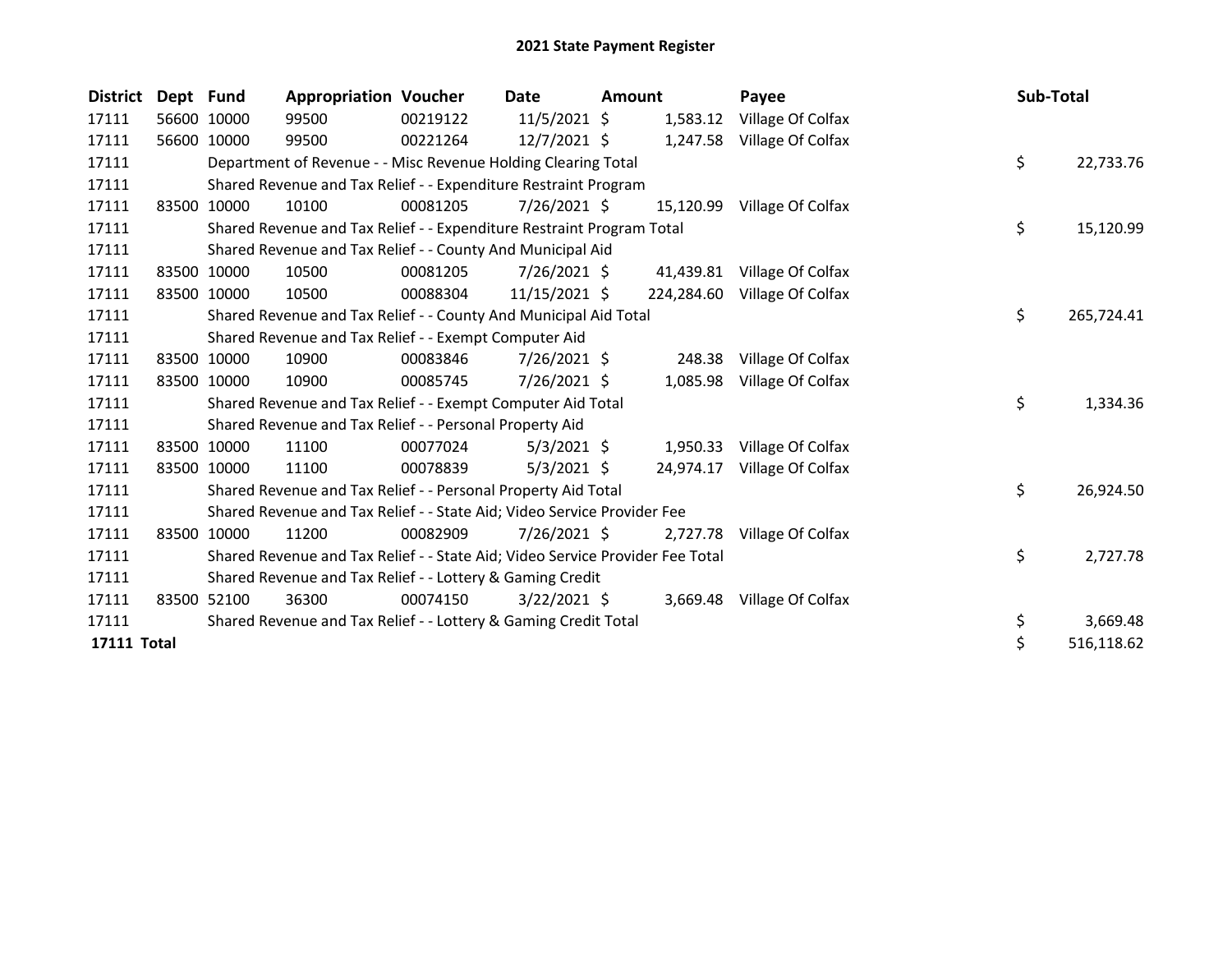| <b>District</b> | Dept Fund |                                                               | <b>Appropriation Voucher</b>                                       |          | <b>Date</b>    | <b>Amount</b> |          | Payee                        |    | Sub-Total |           |
|-----------------|-----------|---------------------------------------------------------------|--------------------------------------------------------------------|----------|----------------|---------------|----------|------------------------------|----|-----------|-----------|
| 17116           |           |                                                               | Dept of Safety & Prof Services - - Fire Dues Distribution          |          |                |               |          |                              |    |           |           |
| 17116           |           | 16500 10000                                                   | 22500                                                              | 00040688 | $7/16/2021$ \$ |               |          | 531.43 Village Of Downing    |    |           |           |
| 17116           |           |                                                               | Dept of Safety & Prof Services - - Fire Dues Distribution Total    |          |                |               |          |                              |    | \$        | 531.43    |
| 17116           |           |                                                               | Dept of Natural Resources - - Resaids - Cnty Forst, CI & Mfl       |          |                |               |          |                              |    |           |           |
| 17116           |           | 37000 21200                                                   | 57100                                                              | 00487677 | $6/14/2021$ \$ |               |          | 4.60 Village Of Downing      |    |           |           |
| 17116           |           |                                                               | Dept of Natural Resources - - Resaids - Cnty Forst, CI & Mfl Total |          |                |               |          |                              |    | \$        | 4.60      |
| 17116           |           |                                                               | WI Dept of Transportation - - Trns Aids To Mnc.-Sf                 |          |                |               |          |                              |    |           |           |
| 17116           |           | 39500 21100                                                   | 19100                                                              | 00632150 | $1/4/2021$ \$  |               | 3,022.20 | Village Of Downing           |    |           |           |
| 17116           |           | 39500 21100                                                   | 19100                                                              | 00667757 | $4/5/2021$ \$  |               | 3,022.20 | Village Of Downing           |    |           |           |
| 17116           |           | 39500 21100                                                   | 19100                                                              | 00711245 | $7/6/2021$ \$  |               | 3,022.20 | Village Of Downing           |    |           |           |
| 17116           |           | 39500 21100                                                   | 19100                                                              | 00751804 | $10/4/2021$ \$ |               | 3,022.20 | Village Of Downing           |    |           |           |
| 17116           |           |                                                               | WI Dept of Transportation - - Trns Aids To Mnc.-Sf Total           |          |                |               |          |                              |    | \$.       | 12,088.80 |
| 17116           |           |                                                               | Department of Revenue - - Gifts And Grants                         |          |                |               |          |                              |    |           |           |
| 17116           |           | 56600 10000                                                   | 12100                                                              | 00206593 | $6/25/2021$ \$ |               |          | 13,763.91 Village Of Downing |    |           |           |
| 17116           |           |                                                               | Department of Revenue - - Gifts And Grants Total                   |          |                |               |          |                              |    | \$        | 13,763.91 |
| 17116           |           |                                                               | Shared Revenue and Tax Relief - - County And Municipal Aid         |          |                |               |          |                              |    |           |           |
| 17116           |           | 83500 10000                                                   | 10500                                                              | 00081206 | 7/26/2021 \$   |               |          | 3,463.30 Village Of Downing  |    |           |           |
| 17116           |           | 83500 10000                                                   | 10500                                                              | 00088305 | 11/15/2021 \$  |               |          | 19,625.36 Village Of Downing |    |           |           |
| 17116           |           |                                                               | Shared Revenue and Tax Relief - - County And Municipal Aid Total   |          |                |               |          |                              |    | \$        | 23,088.66 |
| 17116           |           |                                                               | Shared Revenue and Tax Relief - - Exempt Computer Aid              |          |                |               |          |                              |    |           |           |
| 17116           |           | 83500 10000                                                   | 10900                                                              | 00083847 | 7/26/2021 \$   |               |          | 14.55 Village Of Downing     |    |           |           |
| 17116           |           |                                                               | Shared Revenue and Tax Relief - - Exempt Computer Aid Total        |          |                |               |          |                              |    | \$        | 14.55     |
| 17116           |           | Shared Revenue and Tax Relief - - Personal Property Aid       |                                                                    |          |                |               |          |                              |    |           |           |
| 17116           | 83500     | 10000                                                         | 11100                                                              | 00077025 | $5/3/2021$ \$  |               |          | 96.47 Village Of Downing     |    |           |           |
| 17116           |           | Shared Revenue and Tax Relief - - Personal Property Aid Total |                                                                    |          |                |               |          |                              | \$ | 96.47     |           |
| 17116 Total     |           |                                                               |                                                                    |          |                |               |          |                              |    | \$        | 49,588.42 |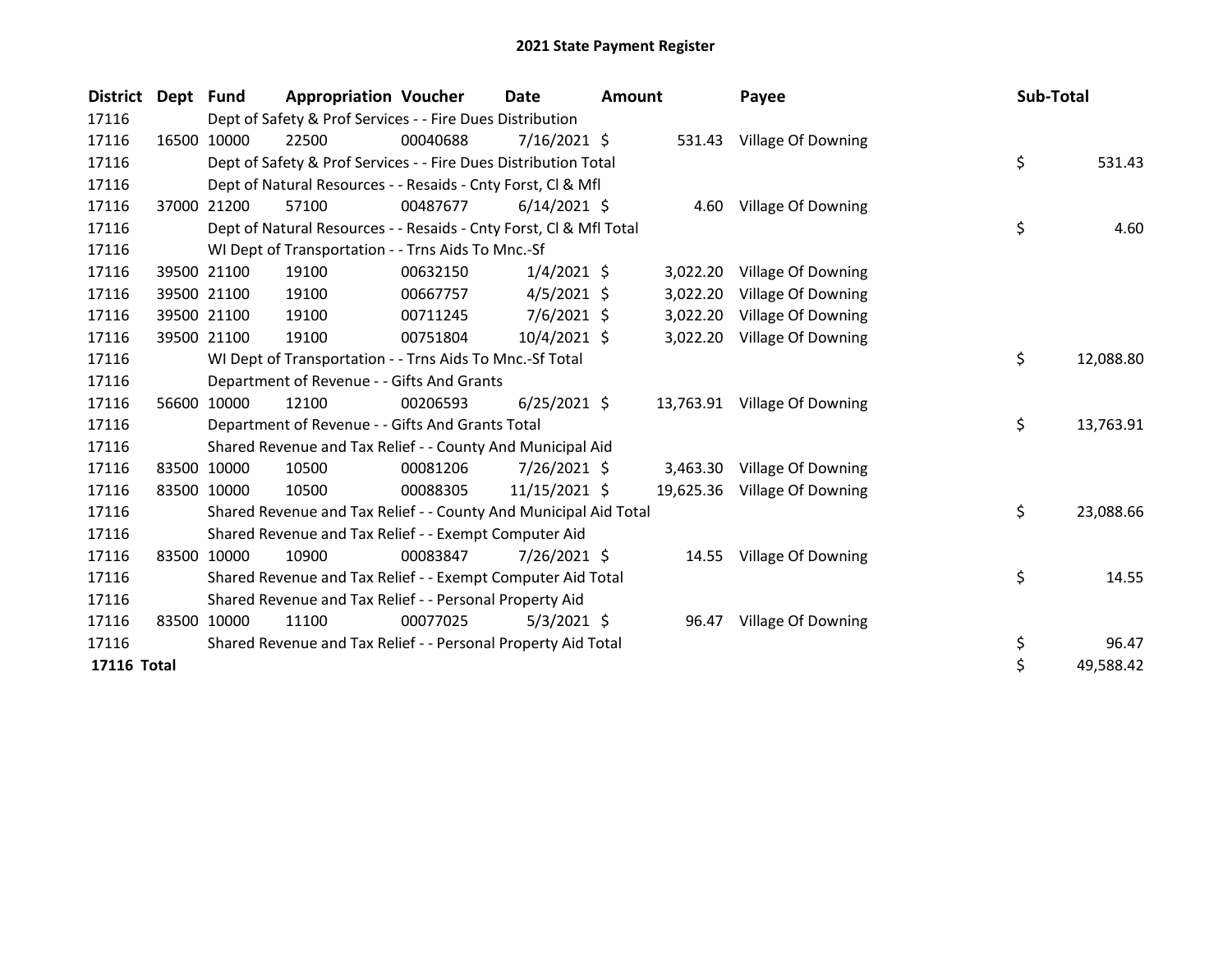| <b>District</b> | Dept Fund   |                                                                         | <b>Appropriation Voucher</b> | Date           | <b>Amount</b> |           | Payee                           | Sub-Total        |
|-----------------|-------------|-------------------------------------------------------------------------|------------------------------|----------------|---------------|-----------|---------------------------------|------------------|
| 17121           |             | Dept of Safety & Prof Services - - Fire Dues Distribution               |                              |                |               |           |                                 |                  |
| 17121           |             | 22500<br>16500 10000                                                    | 00040692                     | 7/15/2021 \$   |               |           | 2,021.38 Village Of Elk Mound   |                  |
| 17121           |             | Dept of Safety & Prof Services - - Fire Dues Distribution Total         |                              |                |               |           |                                 | \$<br>2,021.38   |
| 17121           |             | Environmental Improvement Prog - - Clean Water Fund Program Finan       |                              |                |               |           |                                 |                  |
| 17121           |             | 16300<br>32000 57300                                                    | 00000312                     | $2/18/2021$ \$ |               |           | 197.82 Village Of Elk Mound     |                  |
| 17121           |             | Environmental Improvement Prog - - Clean Water Fund Program Finan Total |                              |                |               |           |                                 | \$<br>197.82     |
| 17121           |             | WI Dept of Transportation - - Trns Aids To Mnc.-Sf                      |                              |                |               |           |                                 |                  |
| 17121           |             | 39500 21100<br>19100                                                    | 00632151                     | $1/4/2021$ \$  |               | 10,338.44 | Village Of Elk Mound            |                  |
| 17121           |             | 19100<br>39500 21100                                                    | 00667758                     | $4/5/2021$ \$  |               | 10,338.44 | Village Of Elk Mound            |                  |
| 17121           |             | 39500 21100<br>19100                                                    | 00711246                     | $7/6/2021$ \$  |               | 10,338.44 | Village Of Elk Mound            |                  |
| 17121           |             | 39500 21100<br>19100                                                    | 00751805                     | 10/4/2021 \$   |               |           | 10,338.46 Village Of Elk Mound  |                  |
| 17121           |             | WI Dept of Transportation - - Trns Aids To Mnc.-Sf Total                |                              |                |               |           |                                 | \$<br>41,353.78  |
| 17121           |             | Department of Justice - - Officer training reimbursement                |                              |                |               |           |                                 |                  |
| 17121           |             | 45500 10000<br>21400                                                    | 00105020                     | 11/12/2021 \$  |               |           | 160.00 Village Of Elk Mound     |                  |
| 17121           |             | Department of Justice - - Officer training reimbursement Total          |                              |                |               |           |                                 | \$<br>160.00     |
| 17121           |             | Department of Revenue - - Gifts And Grants                              |                              |                |               |           |                                 |                  |
| 17121           |             | 56600 10000<br>12100                                                    | 00206594                     | $6/25/2021$ \$ |               |           | 46,158.83 Village Of Elk Mound  |                  |
| 17121           |             | Department of Revenue - - Gifts And Grants Total                        |                              |                |               |           |                                 | \$.<br>46,158.83 |
| 17121           |             | Shared Revenue and Tax Relief - - County And Municipal Aid              |                              |                |               |           |                                 |                  |
| 17121           | 83500 10000 | 10500                                                                   | 00081207                     | 7/26/2021 \$   |               |           | 33,928.01 Village Of Elk Mound  |                  |
| 17121           |             | 83500 10000<br>10500                                                    | 00088306                     | 11/15/2021 \$  |               |           | 192,258.71 Village Of Elk Mound |                  |
| 17121           |             | Shared Revenue and Tax Relief - - County And Municipal Aid Total        |                              |                |               |           |                                 | \$<br>226,186.72 |
| 17121           |             | Shared Revenue and Tax Relief - - Exempt Computer Aid                   |                              |                |               |           |                                 |                  |
| 17121           | 83500 10000 | 10900                                                                   | 00083848                     | 7/26/2021 \$   |               | 39.49     | Village Of Elk Mound            |                  |
| 17121           | 83500 10000 | 10900                                                                   | 00085746                     | 7/26/2021 \$   |               |           | 545.05 Village Of Elk Mound     |                  |
| 17121           |             | Shared Revenue and Tax Relief - - Exempt Computer Aid Total             |                              |                |               |           |                                 | \$<br>584.54     |
| 17121           |             | Shared Revenue and Tax Relief - - Utility Aid                           |                              |                |               |           |                                 |                  |
| 17121           | 83500 10000 | 11000                                                                   | 00081207                     | 7/26/2021 \$   |               | 128.43    | Village Of Elk Mound            |                  |
| 17121           |             | 83500 10000<br>11000                                                    | 00088306                     | 11/15/2021 \$  |               |           | 1,986.26 Village Of Elk Mound   |                  |
| 17121           |             | Shared Revenue and Tax Relief - - Utility Aid Total                     |                              |                |               |           |                                 | \$<br>2,114.69   |
| 17121           |             | Shared Revenue and Tax Relief - - Personal Property Aid                 |                              |                |               |           |                                 |                  |
| 17121           | 83500 10000 | 11100                                                                   | 00077026                     | $5/3/2021$ \$  |               |           | 310.60 Village Of Elk Mound     |                  |
| 17121           | 83500 10000 | 11100                                                                   | 00078840                     | $5/3/2021$ \$  |               |           | 18.81 Village Of Elk Mound      |                  |
| 17121           |             | Shared Revenue and Tax Relief - - Personal Property Aid Total           |                              |                |               |           |                                 | \$<br>329.41     |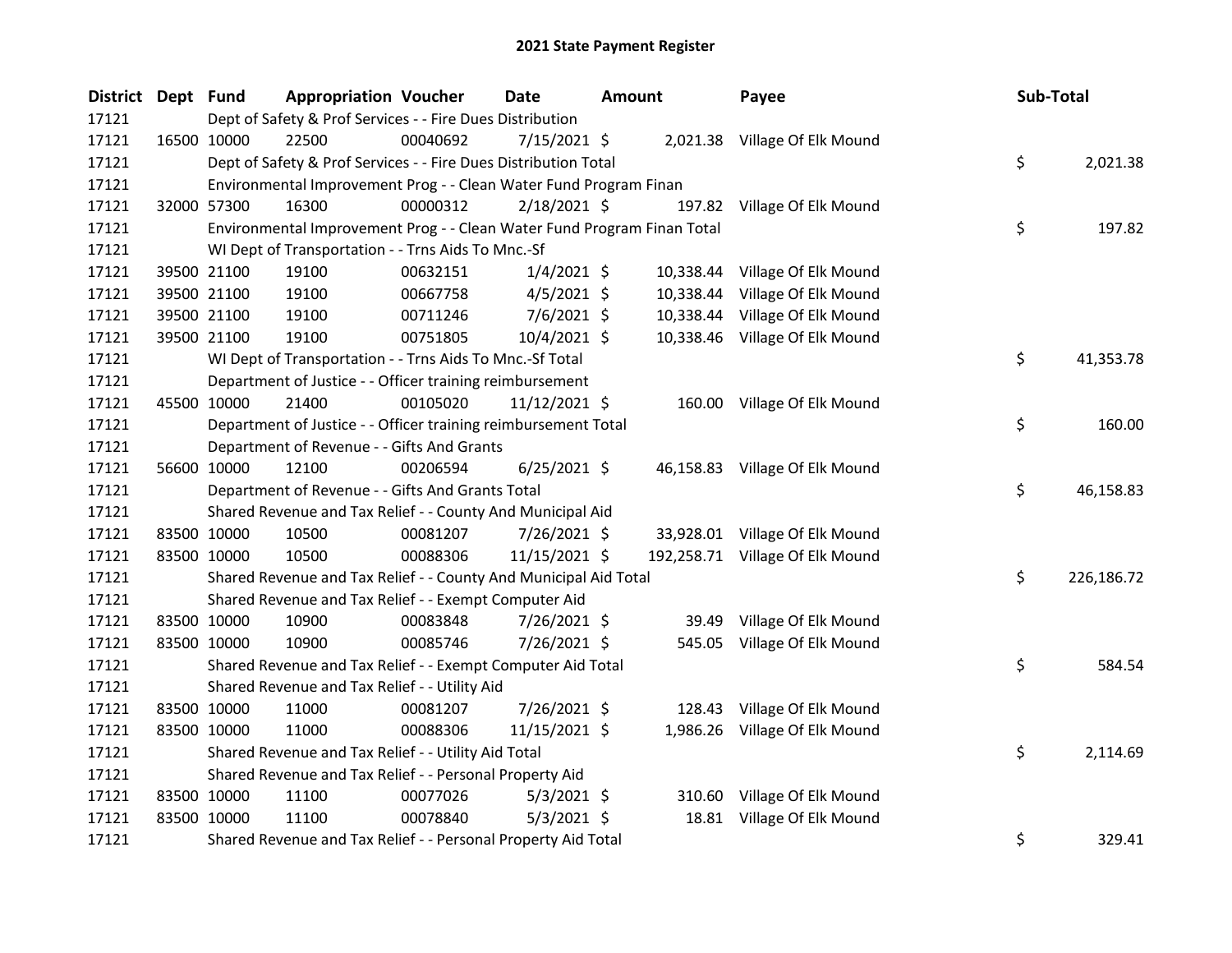| District Dept Fund |                                                           |             | <b>Appropriation Voucher</b>                                                  |          | Date           | <b>Amount</b> |          | <b>Pavee</b>         |  | Sub-Total |            |
|--------------------|-----------------------------------------------------------|-------------|-------------------------------------------------------------------------------|----------|----------------|---------------|----------|----------------------|--|-----------|------------|
| 17121              |                                                           |             | Shared Revenue and Tax Relief - - State Aid; Video Service Provider Fee       |          |                |               |          |                      |  |           |            |
| 17121              | 83500                                                     | 10000       | 11200                                                                         | 00082910 | 7/26/2021 \$   |               | 1,598.51 | Village Of Elk Mound |  |           |            |
| 17121              |                                                           |             | Shared Revenue and Tax Relief - - State Aid; Video Service Provider Fee Total |          |                |               |          |                      |  |           | 1,598.51   |
| 17121              | Shared Revenue and Tax Relief - - Lottery & Gaming Credit |             |                                                                               |          |                |               |          |                      |  |           |            |
| 17121              |                                                           | 83500 52100 | 36300                                                                         | 00074151 | $3/22/2021$ \$ |               | 2.092.96 | Village Of Elk Mound |  |           |            |
| 17121              |                                                           |             | Shared Revenue and Tax Relief - - Lottery & Gaming Credit Total               |          |                |               |          |                      |  |           | 2,092.96   |
| 17121 Total        |                                                           |             |                                                                               |          |                |               |          |                      |  |           | 322,798.64 |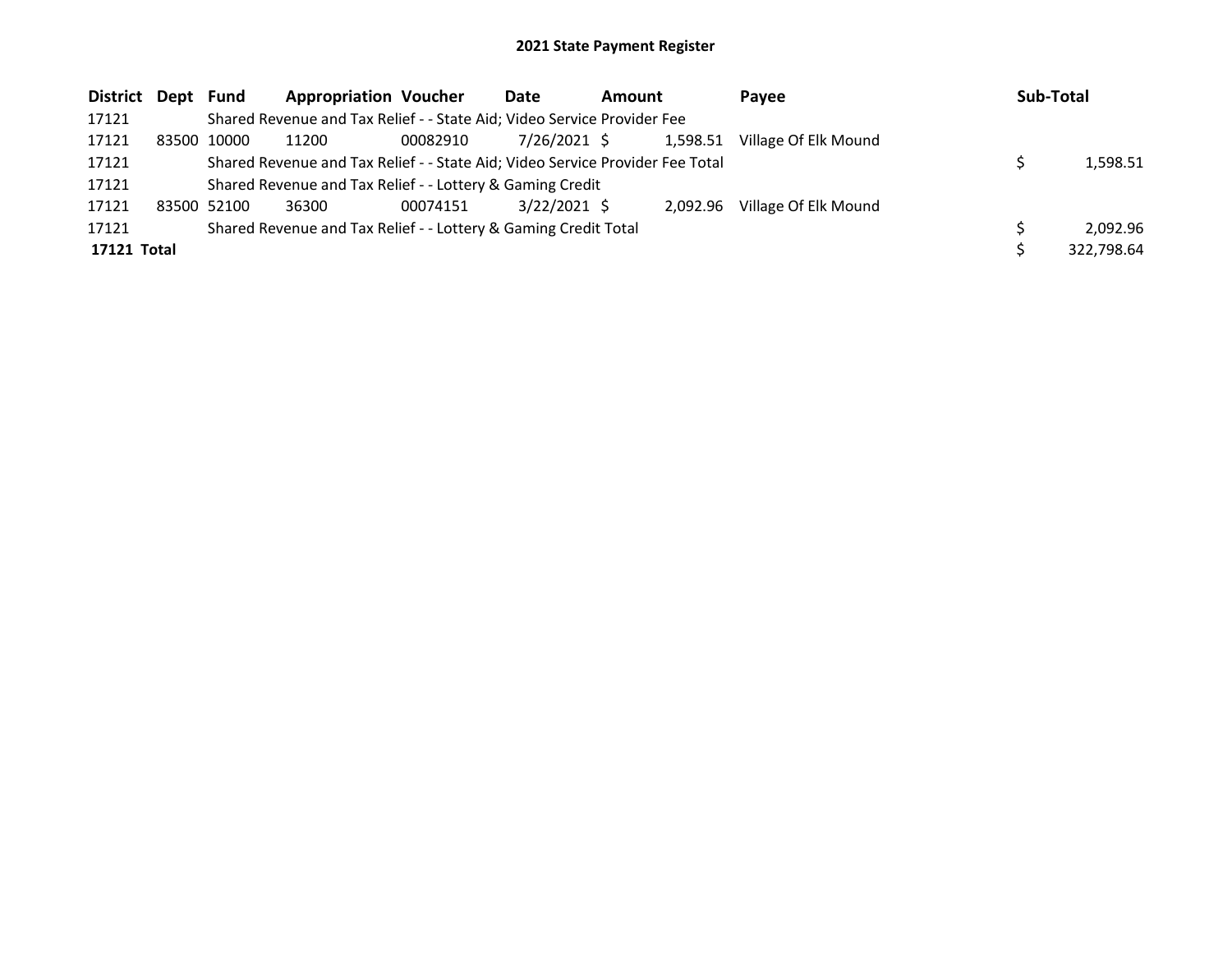| District Dept Fund |             |             | <b>Appropriation Voucher</b>                                       |          | <b>Date</b><br>Amount |  |          | Payee                       | Sub-Total |            |
|--------------------|-------------|-------------|--------------------------------------------------------------------|----------|-----------------------|--|----------|-----------------------------|-----------|------------|
| 17141              |             |             | Dept of Safety & Prof Services - - Fire Dues Distribution          |          |                       |  |          |                             |           |            |
| 17141              |             | 16500 10000 | 22500                                                              | 00040695 | $7/16/2021$ \$        |  |          | 1,081.07 Village Of Knapp   |           |            |
| 17141              |             |             | Dept of Safety & Prof Services - - Fire Dues Distribution Total    |          |                       |  |          |                             | \$        | 1,081.07   |
| 17141              |             |             | Dept of Natural Resources - - Resaids - Cnty Forst, Cl & Mfl       |          |                       |  |          |                             |           |            |
| 17141              |             | 37000 21200 | 57100                                                              | 00487678 | $6/14/2021$ \$        |  |          | 22.76 Village Of Knapp      |           |            |
| 17141              |             |             | Dept of Natural Resources - - Resaids - Cnty Forst, CI & Mfl Total |          |                       |  |          |                             | \$        | 22.76      |
| 17141              |             |             | Dept of Natural Resources - - Fin Asst For Responsible Units       |          |                       |  |          |                             |           |            |
| 17141              | 37000 27400 |             | 67000                                                              | 00483512 | $5/21/2021$ \$        |  |          | 2,948.36 Village Of Knapp   |           |            |
| 17141              |             |             | Dept of Natural Resources - - Fin Asst For Responsible Units Total |          |                       |  |          |                             | \$        | 2,948.36   |
| 17141              |             |             | WI Dept of Transportation - - Trns Aids To Mnc.-Sf                 |          |                       |  |          |                             |           |            |
| 17141              |             | 39500 21100 | 19100                                                              | 00632152 | $1/4/2021$ \$         |  | 4,099.68 | Village Of Knapp            |           |            |
| 17141              |             | 39500 21100 | 19100                                                              | 00667759 | $4/5/2021$ \$         |  | 4,099.68 | Village Of Knapp            |           |            |
| 17141              |             | 39500 21100 | 19100                                                              | 00711247 | $7/6/2021$ \$         |  | 4,099.68 | Village Of Knapp            |           |            |
| 17141              |             | 39500 21100 | 19100                                                              | 00751806 | $10/4/2021$ \$        |  |          | 4,099.68 Village Of Knapp   |           |            |
| 17141              |             |             | WI Dept of Transportation - - Trns Aids To Mnc.-Sf Total           |          |                       |  |          |                             | \$        | 16,398.72  |
| 17141              |             |             | Department of Revenue - - Gifts And Grants                         |          |                       |  |          |                             |           |            |
| 17141              |             | 56600 10000 | 12100                                                              | 00206595 | $6/25/2021$ \$        |  |          | 24,283.10 Village Of Knapp  |           |            |
| 17141              |             |             | Department of Revenue - - Gifts And Grants Total                   |          |                       |  |          |                             | \$        | 24,283.10  |
| 17141              |             |             | Shared Revenue and Tax Relief - - County And Municipal Aid         |          |                       |  |          |                             |           |            |
| 17141              |             | 83500 10000 | 10500                                                              | 00081208 | 7/26/2021 \$          |  |          | 18,074.96 Village Of Knapp  |           |            |
| 17141              |             | 83500 10000 | 10500                                                              | 00088307 | 11/15/2021 \$         |  |          | 103,219.06 Village Of Knapp |           |            |
| 17141              |             |             | Shared Revenue and Tax Relief - - County And Municipal Aid Total   |          |                       |  |          |                             | \$        | 121,294.02 |
| 17141              |             |             | Shared Revenue and Tax Relief - - Exempt Computer Aid              |          |                       |  |          |                             |           |            |
| 17141              |             | 83500 10000 | 10900                                                              | 00083849 | 7/26/2021 \$          |  |          | 411.43 Village Of Knapp     |           |            |
| 17141              |             |             | Shared Revenue and Tax Relief - - Exempt Computer Aid Total        |          |                       |  |          |                             | \$        | 411.43     |
| 17141              |             |             | Shared Revenue and Tax Relief - - Personal Property Aid            |          |                       |  |          |                             |           |            |
| 17141              |             | 83500 10000 | 11100                                                              | 00078841 | $5/3/2021$ \$         |  |          | 41,246.25 Village Of Knapp  |           |            |
| 17141              |             |             | Shared Revenue and Tax Relief - - Personal Property Aid Total      |          |                       |  |          |                             | \$        | 41,246.25  |
| 17141              |             |             | Shared Revenue and Tax Relief - - Lottery & Gaming Credit          |          |                       |  |          |                             |           |            |
| 17141              |             | 83500 52100 | 36300                                                              | 00074152 | $3/22/2021$ \$        |  |          | 5,562.41 Village Of Knapp   |           |            |
| 17141              |             |             | Shared Revenue and Tax Relief - - Lottery & Gaming Credit Total    |          |                       |  |          |                             | \$        | 5,562.41   |
| 17141 Total        |             |             |                                                                    |          |                       |  |          |                             | \$        | 213,248.12 |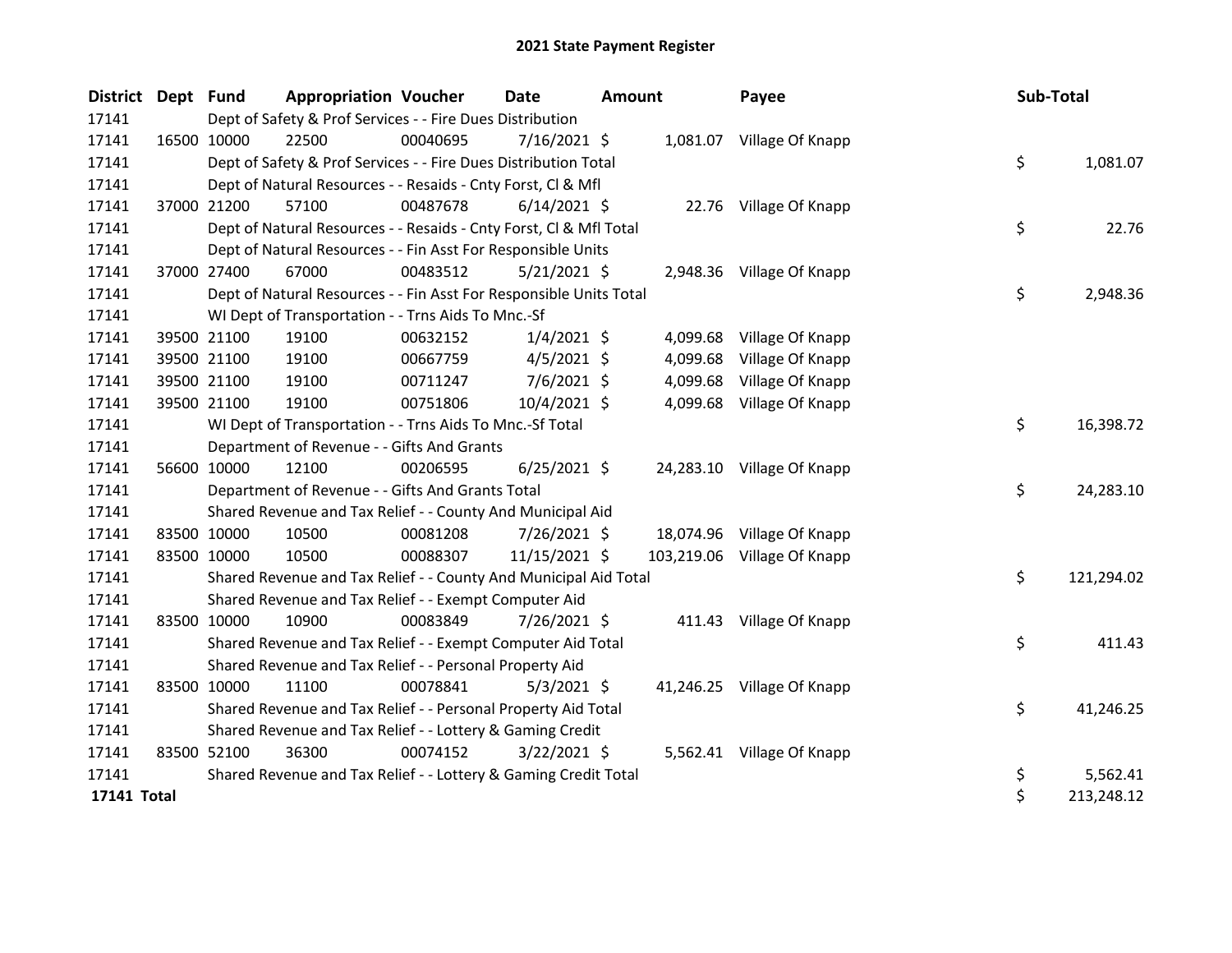| <b>District</b> | Dept Fund |             | <b>Appropriation Voucher</b>                                       |          | <b>Date</b>    | <b>Amount</b> |           | Payee                          | Sub-Total |            |
|-----------------|-----------|-------------|--------------------------------------------------------------------|----------|----------------|---------------|-----------|--------------------------------|-----------|------------|
| 17176           |           |             | Dept of Safety & Prof Services - - Fire Dues Distribution          |          |                |               |           |                                |           |            |
| 17176           |           | 16500 10000 | 22500                                                              | 00040702 | $7/16/2021$ \$ |               |           | 748.84 Village Of Ridgeland    |           |            |
| 17176           |           |             | Dept of Safety & Prof Services - - Fire Dues Distribution Total    |          |                |               |           |                                | \$        | 748.84     |
| 17176           |           |             | Dept of Natural Resources - - Fin Asst For Responsible Units       |          |                |               |           |                                |           |            |
| 17176           |           | 37000 27400 | 67000                                                              | 00484003 | $5/21/2021$ \$ |               |           | 859.87 Village Of Ridgeland    |           |            |
| 17176           |           |             | Dept of Natural Resources - - Fin Asst For Responsible Units Total |          |                |               |           |                                | \$        | 859.87     |
| 17176           |           |             | WI Dept of Transportation - - Trns Aids To Mnc.-Sf                 |          |                |               |           |                                |           |            |
| 17176           |           | 39500 21100 | 19100                                                              | 00632153 | $1/4/2021$ \$  |               | 2,932.73  | Village Of Ridgeland           |           |            |
| 17176           |           | 39500 21100 | 19100                                                              | 00667760 | $4/5/2021$ \$  |               | 2,932.73  | Village Of Ridgeland           |           |            |
| 17176           |           | 39500 21100 | 19100                                                              | 00711248 | $7/6/2021$ \$  |               | 2,932.73  | Village Of Ridgeland           |           |            |
| 17176           |           | 39500 21100 | 19100                                                              | 00751807 | 10/4/2021 \$   |               |           | 2,932.75 Village Of Ridgeland  |           |            |
| 17176           |           |             | WI Dept of Transportation - - Trns Aids To Mnc.-Sf Total           |          |                |               |           |                                | \$        | 11,730.94  |
| 17176           |           |             | WI Dept of Transportation - - Loc Rd Imp Prg St Fd                 |          |                |               |           |                                |           |            |
| 17176           |           | 39500 21100 | 27800                                                              | 00673011 | $4/1/2021$ \$  |               |           | 15,996.23 Village Of Ridgeland |           |            |
| 17176           |           |             | WI Dept of Transportation - - Loc Rd Imp Prg St Fd Total           |          |                |               |           |                                | \$        | 15,996.23  |
| 17176           |           |             | Department of Revenue - - Gifts And Grants                         |          |                |               |           |                                |           |            |
| 17176           |           | 56600 10000 | 12100                                                              | 00206596 | $6/25/2021$ \$ |               | 14,444.26 | Village Of Ridgeland           |           |            |
| 17176           |           |             | Department of Revenue - - Gifts And Grants Total                   |          |                |               |           |                                | \$        | 14,444.26  |
| 17176           |           |             | Shared Revenue and Tax Relief - - County And Municipal Aid         |          |                |               |           |                                |           |            |
| 17176           |           | 83500 10000 | 10500                                                              | 00081209 | 7/26/2021 \$   |               |           | 9,916.90 Village Of Ridgeland  |           |            |
| 17176           |           | 83500 10000 | 10500                                                              | 00088308 | 11/15/2021 \$  |               |           | 56,195.78 Village Of Ridgeland |           |            |
| 17176           |           |             | Shared Revenue and Tax Relief - - County And Municipal Aid Total   |          |                |               |           |                                | \$        | 66,112.68  |
| 17176           |           |             | Shared Revenue and Tax Relief - - Exempt Computer Aid              |          |                |               |           |                                |           |            |
| 17176           |           | 83500 10000 | 10900                                                              | 00083850 | 7/26/2021 \$   |               | 77.94     | Village Of Ridgeland           |           |            |
| 17176           |           | 83500 10000 | 10900                                                              | 00085747 | 7/26/2021 \$   |               | 1,816.53  | Village Of Ridgeland           |           |            |
| 17176           |           |             | Shared Revenue and Tax Relief - - Exempt Computer Aid Total        |          |                |               |           |                                | \$        | 1,894.47   |
| 17176           |           |             | Shared Revenue and Tax Relief - - Personal Property Aid            |          |                |               |           |                                |           |            |
| 17176           |           | 83500 10000 | 11100                                                              | 00077027 | $5/3/2021$ \$  |               |           | 1,295.31 Village Of Ridgeland  |           |            |
| 17176           |           |             | Shared Revenue and Tax Relief - - Personal Property Aid Total      |          |                |               |           |                                | \$        | 1,295.31   |
| 17176 Total     |           |             |                                                                    |          |                |               |           |                                | \$        | 113,082.60 |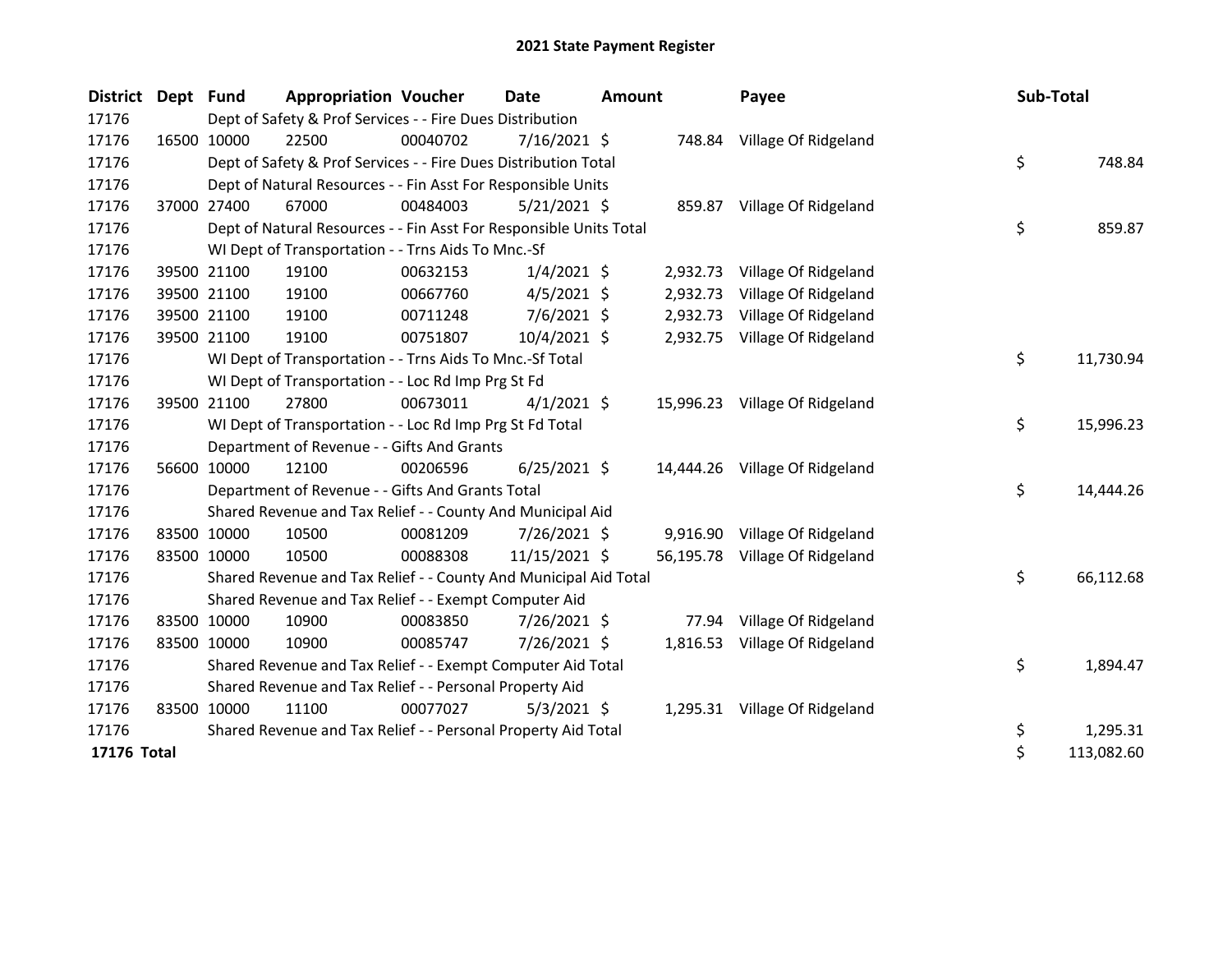| District    | Dept Fund |             | <b>Appropriation Voucher</b>                                                  |          | <b>Date</b>    |  | <b>Amount</b> | Payee                        | Sub-Total |            |
|-------------|-----------|-------------|-------------------------------------------------------------------------------|----------|----------------|--|---------------|------------------------------|-----------|------------|
| 17191       |           |             | Dept of Safety & Prof Services - - Fire Dues Distribution                     |          |                |  |               |                              |           |            |
| 17191       |           | 16500 10000 | 22500                                                                         | 00040712 | 7/16/2021 \$   |  |               | 410.52 Village Of Wheeler    |           |            |
| 17191       |           |             | Dept of Safety & Prof Services - - Fire Dues Distribution Total               |          |                |  |               |                              | \$        | 410.52     |
| 17191       |           |             | WI Dept of Transportation - - Trns Aids To Mnc.-Sf                            |          |                |  |               |                              |           |            |
| 17191       |           | 39500 21100 | 19100                                                                         | 00632154 | $1/4/2021$ \$  |  | 2,684.26      | Village Of Wheeler           |           |            |
| 17191       |           | 39500 21100 | 19100                                                                         | 00667761 | $4/5/2021$ \$  |  | 2,684.26      | Village Of Wheeler           |           |            |
| 17191       |           | 39500 21100 | 19100                                                                         | 00711249 | $7/6/2021$ \$  |  | 2,684.26      | Village Of Wheeler           |           |            |
| 17191       |           | 39500 21100 | 19100                                                                         | 00751808 | 10/4/2021 \$   |  | 2,684.29      | Village Of Wheeler           |           |            |
| 17191       |           |             | WI Dept of Transportation - - Trns Aids To Mnc.-Sf Total                      |          |                |  |               |                              | \$        | 10,737.07  |
| 17191       |           |             | Department of Revenue - - Gifts And Grants                                    |          |                |  |               |                              |           |            |
| 17191       |           | 56600 10000 | 12100                                                                         | 00206597 | $6/25/2021$ \$ |  |               | 18,264.66 Village Of Wheeler |           |            |
| 17191       |           |             | Department of Revenue - - Gifts And Grants Total                              |          |                |  |               |                              | \$        | 18,264.66  |
| 17191       |           |             | Shared Revenue and Tax Relief - - County And Municipal Aid                    |          |                |  |               |                              |           |            |
| 17191       |           | 83500 10000 | 10500                                                                         | 00081210 | $7/26/2021$ \$ |  |               | 18,156.78 Village Of Wheeler |           |            |
| 17191       |           | 83500 10000 | 10500                                                                         | 00088309 | 11/15/2021 \$  |  | 102,888.43    | Village Of Wheeler           |           |            |
| 17191       |           |             | Shared Revenue and Tax Relief - - County And Municipal Aid Total              |          |                |  |               |                              | \$        | 121,045.21 |
| 17191       |           |             | Shared Revenue and Tax Relief - - Exempt Computer Aid                         |          |                |  |               |                              |           |            |
| 17191       |           | 83500 10000 | 10900                                                                         | 00083851 | 7/26/2021 \$   |  | 128.86        | Village Of Wheeler           |           |            |
| 17191       |           |             | Shared Revenue and Tax Relief - - Exempt Computer Aid Total                   |          |                |  |               |                              | \$        | 128.86     |
| 17191       |           |             | Shared Revenue and Tax Relief - - Personal Property Aid                       |          |                |  |               |                              |           |            |
| 17191       |           | 83500 10000 | 11100                                                                         | 00077028 | $5/3/2021$ \$  |  |               | 196.58 Village Of Wheeler    |           |            |
| 17191       |           |             | Shared Revenue and Tax Relief - - Personal Property Aid Total                 |          |                |  |               |                              | \$        | 196.58     |
| 17191       |           |             | Shared Revenue and Tax Relief - - State Aid; Video Service Provider Fee       |          |                |  |               |                              |           |            |
| 17191       |           | 83500 10000 | 11200                                                                         | 00082911 | 7/26/2021 \$   |  | 563.83        | Village Of Wheeler           |           |            |
| 17191       |           | 83500 10000 | 11200                                                                         | 00087025 | $9/27/2021$ \$ |  | 42.73         | Village Of Wheeler           |           |            |
| 17191       |           |             | Shared Revenue and Tax Relief - - State Aid; Video Service Provider Fee Total |          |                |  |               |                              | \$        | 606.56     |
| 17191 Total |           |             |                                                                               |          |                |  |               |                              | \$        | 151,389.46 |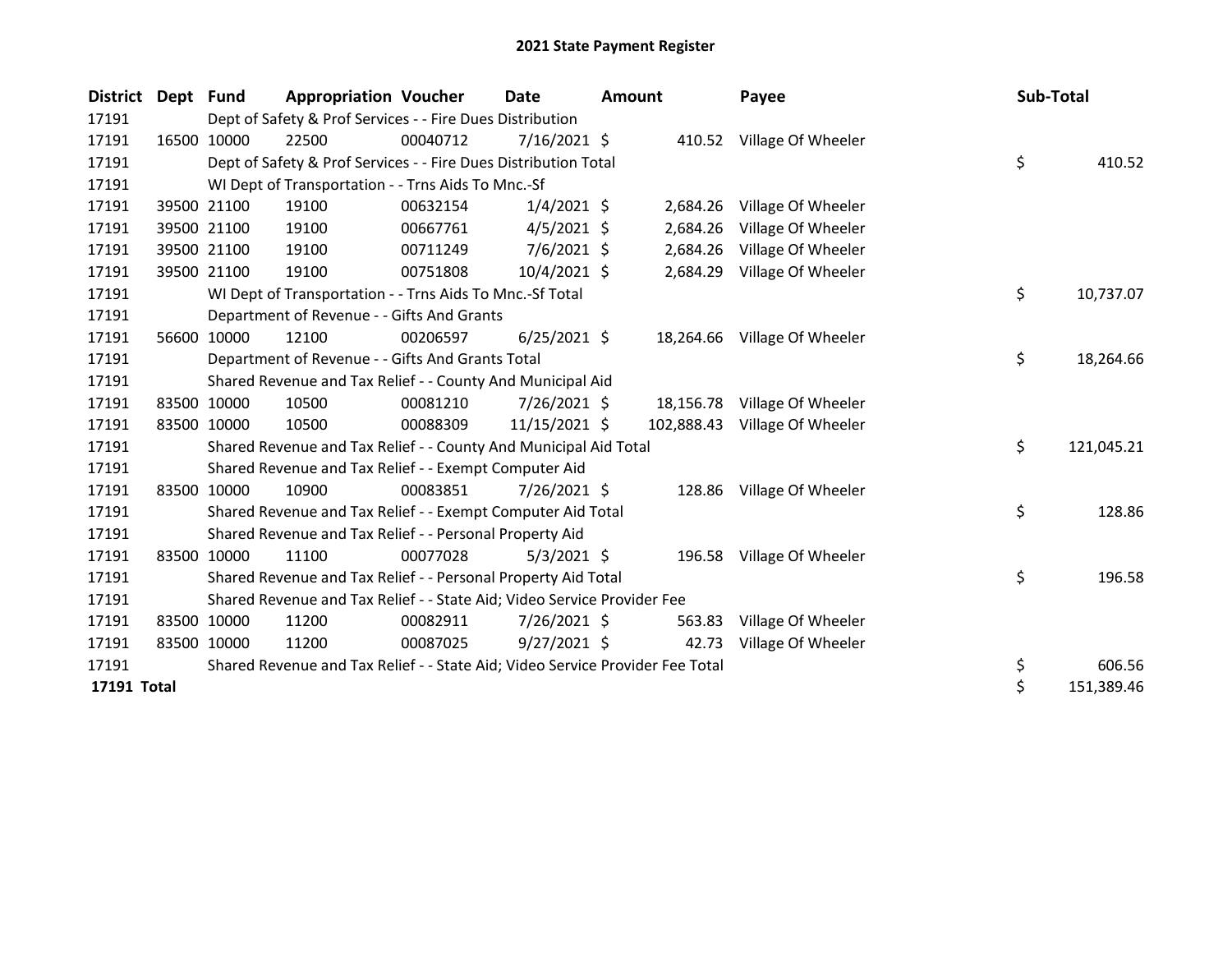| <b>District</b> | Dept Fund |             | <b>Appropriation Voucher</b>                                      |          | <b>Date</b>    | <b>Amount</b> |           | Payee             | Sub-Total |           |
|-----------------|-----------|-------------|-------------------------------------------------------------------|----------|----------------|---------------|-----------|-------------------|-----------|-----------|
| 17251           |           |             | Dept of Safety & Prof Services - - Fire Dues Distribution         |          |                |               |           |                   |           |           |
| 17251           |           | 16500 10000 | 22500                                                             | 00040828 | $7/16/2021$ \$ |               | 53,962.95 | City Of Menomonie |           |           |
| 17251           |           |             | Dept of Safety & Prof Services - - Fire Dues Distribution Total   |          |                |               |           |                   | \$        | 53,962.95 |
| 17251           |           |             | Dept of Natural Resources - - Aids In Lieu Of Taxes - Gener       |          |                |               |           |                   |           |           |
| 17251           |           | 37000 10000 | 50300                                                             | 00476055 | $4/21/2021$ \$ |               | 227.89    | City Of Menomonie |           |           |
| 17251           |           |             | Dept of Natural Resources - - Aids In Lieu Of Taxes - Gener Total |          |                |               |           |                   | \$        | 227.89    |
| 17251           |           |             | Dept of Natural Resources - - Gen Program Ops-State Funds         |          |                |               |           |                   |           |           |
| 17251           |           | 37000 21200 | 16100                                                             | 00455982 | $1/13/2021$ \$ |               | 174.20    | City Of Menomonie |           |           |
| 17251           |           | 37000 21200 | 16100                                                             | 00455983 | $1/13/2021$ \$ |               | 102.52    | City Of Menomonie |           |           |
| 17251           |           | 37000 21200 | 16100                                                             | 00455984 | $1/14/2021$ \$ |               | 30.72     | City Of Menomonie |           |           |
| 17251           |           | 37000 21200 | 16100                                                             | 00473253 | $4/13/2021$ \$ |               | 169.60    | City Of Menomonie |           |           |
| 17251           |           | 37000 21200 | 16100                                                             | 00473254 | $4/13/2021$ \$ |               | 132.42    | City Of Menomonie |           |           |
| 17251           |           | 37000 21200 | 16100                                                             | 00473255 | $4/13/2021$ \$ |               | 30.72     | City Of Menomonie |           |           |
| 17251           |           | 37000 21200 | 16100                                                             | 00496632 | 7/12/2021 \$   |               | 174.20    | City Of Menomonie |           |           |
| 17251           |           | 37000 21200 | 16100                                                             | 00496633 | 7/12/2021 \$   |               | 116.32    | City Of Menomonie |           |           |
| 17251           |           | 37000 21200 | 16100                                                             | 00496634 | 7/12/2021 \$   |               | 35.32     | City Of Menomonie |           |           |
| 17251           |           | 37000 21200 | 16100                                                             | 00514852 | 10/14/2021 \$  |               | 183.40    | City Of Menomonie |           |           |
| 17251           |           | 37000 21200 | 16100                                                             | 00514853 | 10/14/2021 \$  |               | 91.13     | City Of Menomonie |           |           |
| 17251           |           | 37000 21200 | 16100                                                             | 00514854 | 10/14/2021 \$  |               | 29.36     | City Of Menomonie |           |           |
| 17251           |           |             | Dept of Natural Resources - - Gen Program Ops-State Funds Total   |          |                |               |           |                   | \$        | 1,269.91  |
| 17251           |           |             | Dept of Natural Resources - - General Program Operations --       |          |                |               |           |                   |           |           |
| 17251           |           | 37000 21200 | 25400                                                             | 00455983 | $1/13/2021$ \$ |               | 61.52     | City Of Menomonie |           |           |
| 17251           |           | 37000 21200 | 25400                                                             | 00455984 | $1/14/2021$ \$ |               | 18.44     | City Of Menomonie |           |           |
| 17251           |           | 37000 21200 | 25400                                                             | 00473254 | $4/13/2021$ \$ |               | 79.46     | City Of Menomonie |           |           |
| 17251           |           | 37000 21200 | 25400                                                             | 00473255 | $4/13/2021$ \$ |               | 18.44     | City Of Menomonie |           |           |
| 17251           |           | 37000 21200 | 25400                                                             | 00496633 | $7/12/2021$ \$ |               | 69.80     | City Of Menomonie |           |           |
| 17251           |           | 37000 21200 | 25400                                                             | 00496634 | 7/12/2021 \$   |               | 21.20     | City Of Menomonie |           |           |
| 17251           |           | 37000 21200 | 25400                                                             | 00514853 | 10/14/2021 \$  |               | 68.35     | City Of Menomonie |           |           |
| 17251           |           | 37000 21200 | 25400                                                             | 00514854 | 10/14/2021 \$  |               | 22.01     | City Of Menomonie |           |           |
| 17251           |           |             | Dept of Natural Resources - - General Program Operations -- Total |          |                |               |           |                   | \$        | 359.22    |
| 17251           |           |             | Dept of Natural Resources - - GPO--State Funds                    |          |                |               |           |                   |           |           |
| 17251           |           | 37000 21200 | 36100                                                             | 00455983 | $1/13/2021$ \$ |               | 41.01     | City Of Menomonie |           |           |
| 17251           |           | 37000 21200 | 36100                                                             | 00455984 | $1/14/2021$ \$ |               | 12.29     | City Of Menomonie |           |           |
| 17251           |           | 37000 21200 | 36100                                                             | 00473254 | 4/13/2021 \$   |               | 52.97     | City Of Menomonie |           |           |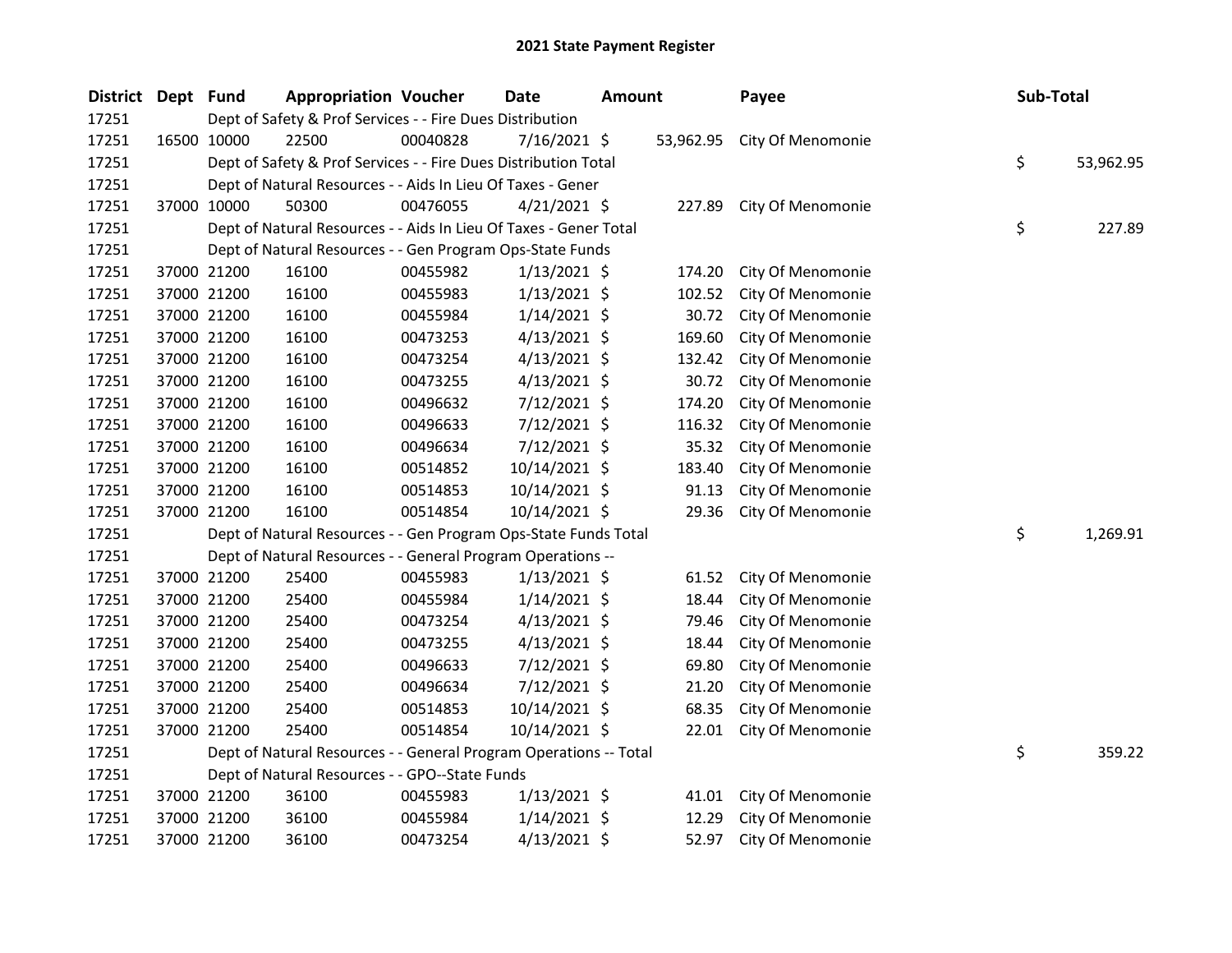| <b>District</b> | Dept Fund |             | <b>Appropriation Voucher</b>                                                    |           | <b>Date</b>    | <b>Amount</b> |            | Payee                        | Sub-Total |            |
|-----------------|-----------|-------------|---------------------------------------------------------------------------------|-----------|----------------|---------------|------------|------------------------------|-----------|------------|
| 17251           |           | 37000 21200 | 36100                                                                           | 00473255  | $4/13/2021$ \$ |               | 12.29      | City Of Menomonie            |           |            |
| 17251           |           | 37000 21200 | 36100                                                                           | 00496633  | 7/12/2021 \$   |               | 46.53      | City Of Menomonie            |           |            |
| 17251           |           | 37000 21200 | 36100                                                                           | 00496634  | 7/12/2021 \$   |               | 14.13      | City Of Menomonie            |           |            |
| 17251           |           | 37000 21200 | 36100                                                                           | 00514853  | 10/14/2021 \$  |               | 45.57      | City Of Menomonie            |           |            |
| 17251           |           | 37000 21200 | 36100                                                                           | 00514854  | 10/14/2021 \$  |               | 14.68      | City Of Menomonie            |           |            |
| 17251           |           |             | Dept of Natural Resources - - GPO--State Funds Total                            |           |                |               |            |                              | \$        | 239.47     |
| 17251           |           |             | Dept of Natural Resources - - Fin Asst For Responsible Units                    |           |                |               |            |                              |           |            |
| 17251           |           | 37000 27400 | 67000                                                                           | 00483999  | $5/21/2021$ \$ |               |            | 51,418.57 City Of Menomonie  |           |            |
| 17251           |           |             | Dept of Natural Resources - - Fin Asst For Responsible Units Total              |           |                |               |            |                              | \$        | 51,418.57  |
| 17251           |           |             | WI Dept of Transportation - - Conn Hwy Aids St Fds                              |           |                |               |            |                              |           |            |
| 17251           |           | 39500 21100 | 16200                                                                           | 00633542  | $1/4/2021$ \$  |               | 34,451.83  | City Of Menomonie            |           |            |
| 17251           |           | 39500 21100 | 16200                                                                           | 00669149  | $4/5/2021$ \$  |               | 34,451.83  | City Of Menomonie            |           |            |
| 17251           |           | 39500 21100 | 16200                                                                           | 00712637  | 7/6/2021 \$    |               | 34,451.83  | City Of Menomonie            |           |            |
| 17251           |           | 39500 21100 | 16200                                                                           | 00753196  | 10/4/2021 \$   |               | 34,451.83  | City Of Menomonie            |           |            |
| 17251           |           |             | WI Dept of Transportation - - Conn Hwy Aids St Fds Total                        |           |                |               |            |                              | \$        | 137,807.32 |
| 17251           |           |             | WI Dept of Transportation - - Trns Aids To Mnc.-Sf                              |           |                |               |            |                              |           |            |
| 17251           |           | 39500 21100 | 19100                                                                           | 00632155  | $1/4/2021$ \$  |               | 171,123.72 | City Of Menomonie            |           |            |
| 17251           |           | 39500 21100 | 19100                                                                           | 00667762  | $4/5/2021$ \$  |               | 171,123.72 | City Of Menomonie            |           |            |
| 17251           |           | 39500 21100 | 19100                                                                           | 00711250  | $7/6/2021$ \$  |               | 171,123.72 | City Of Menomonie            |           |            |
| 17251           |           | 39500 21100 | 19100                                                                           | 00751809  | 10/4/2021 \$   |               |            | 171,123.75 City Of Menomonie |           |            |
| 17251           |           |             | WI Dept of Transportation - - Trns Aids To Mnc.-Sf Total                        |           |                |               |            |                              | \$        | 684,494.91 |
| 17251           |           |             | WI Dept of Transportation - - Hwy Mgmt & Opers Sf                               |           |                |               |            |                              |           |            |
| 17251           |           | 39500 21100 | 36500                                                                           | 00766544  | 11/24/2021 \$  |               | 500.00     | City Of Menomonie            |           |            |
| 17251           |           |             | WI Dept of Transportation - - Hwy Mgmt & Opers Sf Total                         |           |                |               |            |                              | \$        | 500.00     |
| 17251           |           |             | WI Dept of Transportation - - Routine Maint Sf                                  |           |                |               |            |                              |           |            |
| 17251           |           | 39500 21100 | 36800                                                                           | 00637090  | $1/7/2021$ \$  |               | 3,519.65   | City Of Menomonie            |           |            |
| 17251           |           | 39500 21100 | 36800                                                                           | 00675108  | $4/6/2021$ \$  |               | 3,084.05   | City Of Menomonie            |           |            |
| 17251           |           | 39500 21100 | 36800                                                                           | 00715861  | $7/1/2021$ \$  |               | 3,889.25   | City Of Menomonie            |           |            |
| 17251           |           | 39500 21100 | 36800                                                                           | 00757393  | 10/4/2021 \$   |               | 4,861.65   | City Of Menomonie            |           |            |
| 17251           |           |             | WI Dept of Transportation - - Routine Maint Sf Total                            |           |                |               |            |                              | \$        | 15,354.60  |
| 17251           |           |             | Department of Health Services - - Prepaid Medical Transport Reimbursement       |           |                |               |            |                              |           |            |
| 17251           |           | 43500 10000 | 16300                                                                           | AMBULANCE | 11/15/2021 \$  |               |            | 60,578.87 City Of Menomonie  |           |            |
| 17251           |           |             | Department of Health Services - - Prepaid Medical Transport Reimbursement Total |           |                |               |            |                              | \$        | 60,578.87  |
| 17251           |           |             | Department of Justice - - Officer training reimbursement                        |           |                |               |            |                              |           |            |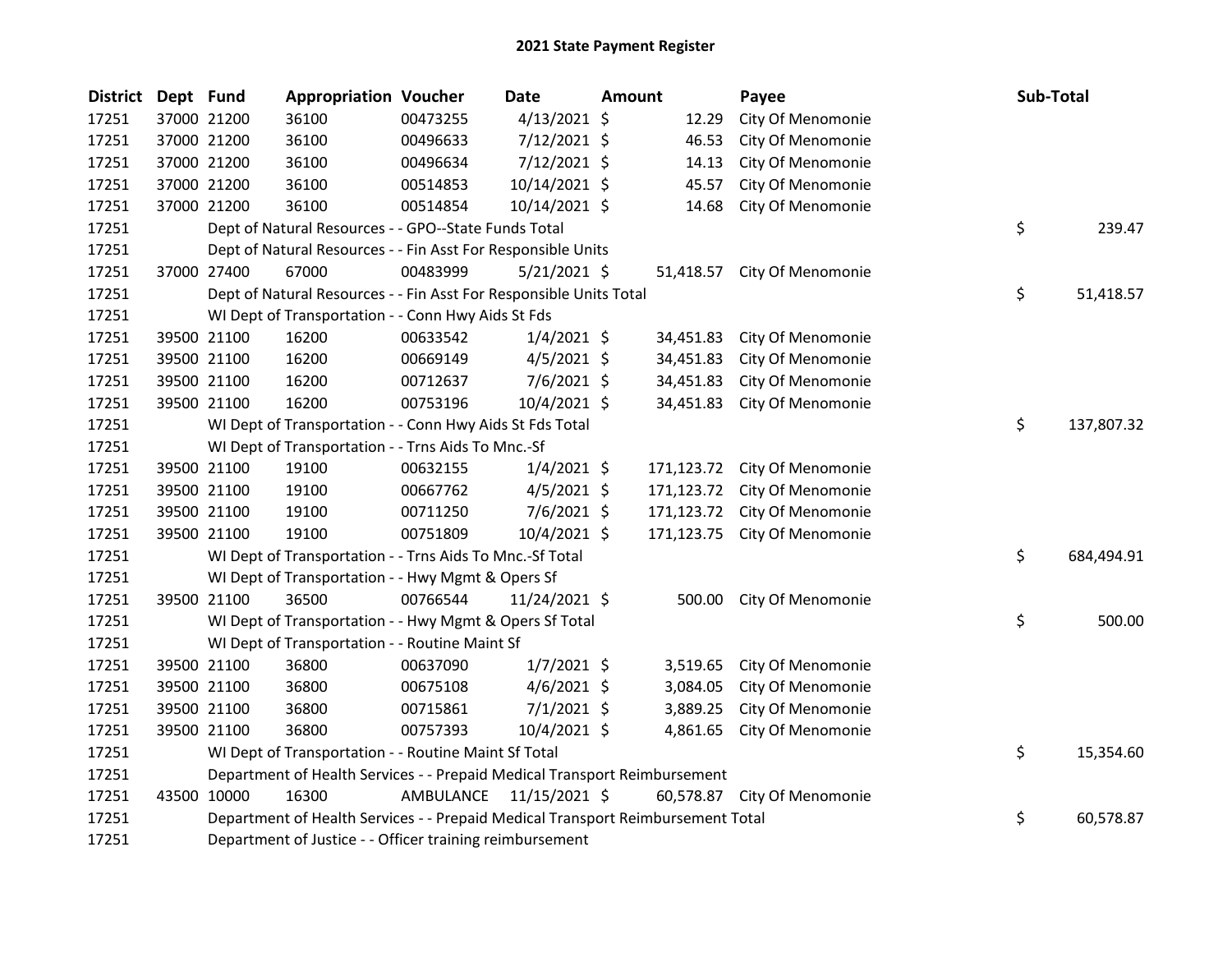| <b>District</b> | Dept Fund |             | <b>Appropriation Voucher</b>                                            |          | <b>Date</b>    | <b>Amount</b> |            | Payee                        | Sub-Total |            |
|-----------------|-----------|-------------|-------------------------------------------------------------------------|----------|----------------|---------------|------------|------------------------------|-----------|------------|
| 17251           |           | 45500 10000 | 21400                                                                   | 00105434 | 11/18/2021 \$  |               | 3,840.00   | City Of Menomonie            |           |            |
| 17251           |           |             | Department of Justice - - Officer training reimbursement Total          |          |                |               |            |                              | \$        | 3,840.00   |
| 17251           |           |             | Department of Justice - - Federal Aid, Local Assistance                 |          |                |               |            |                              |           |            |
| 17251           |           | 45500 10000 | 25100                                                                   | 00101068 | $8/11/2021$ \$ |               | 1,431.00   | City Of Menomonie            |           |            |
| 17251           |           | 45500 10000 | 25100                                                                   | 00104116 | 10/25/2021 \$  |               | 7,200.00   | City Of Menomonie            |           |            |
| 17251           |           |             | Department of Justice - - Federal Aid, Local Assistance Total           |          |                |               |            |                              | \$        | 8,631.00   |
| 17251           |           |             | Department of Justice - - Federal Aid; Victim Comp                      |          |                |               |            |                              |           |            |
| 17251           |           | 45500 10000 | 54100                                                                   | 00105151 | 11/9/2021 \$   |               |            | 1,487.80 City Of Menomonie   |           |            |
| 17251           |           |             | Department of Justice - - Federal Aid; Victim Comp Total                |          |                |               |            |                              | \$        | 1,487.80   |
| 17251           |           |             | Department of Military Affairs - - Energy Costs, Energy-Related A       |          |                |               |            |                              |           |            |
| 17251           |           | 46500 10000 | 10600                                                                   | 00087553 | $1/11/2021$ \$ |               | 308.90     | City Of Menomonie            |           |            |
| 17251           |           | 46500 10000 | 10600                                                                   | 00092673 | $4/19/2021$ \$ |               | 498.30     | City Of Menomonie            |           |            |
| 17251           |           | 46500 10000 | 10600                                                                   | 00097047 | 7/9/2021 \$    |               | 327.30     | City Of Menomonie            |           |            |
| 17251           |           | 46500 10000 | 10600                                                                   | 00101296 | 10/13/2021 \$  |               | 318.10     | City Of Menomonie            |           |            |
| 17251           |           |             | Department of Military Affairs - - Energy Costs, Energy-Related A Total |          |                |               |            |                              | \$        | 1,452.60   |
| 17251           |           |             | Department of Military Affairs - - Regional Emergency Response Tm       |          |                |               |            |                              |           |            |
| 17251           |           | 46500 10000 | 30600                                                                   | 00088814 | $1/28/2021$ \$ |               | 3,955.92   | City Of Menomonie            |           |            |
| 17251           |           | 46500 10000 | 30600                                                                   | 00094008 | $5/14/2021$ \$ |               | 3,955.92   | City Of Menomonie            |           |            |
| 17251           |           | 46500 10000 | 30600                                                                   | 00097535 | $7/15/2021$ \$ |               | 3,955.92   | City Of Menomonie            |           |            |
| 17251           |           | 46500 10000 | 30600                                                                   | 00101864 | 10/25/2021 \$  |               | 3,955.92   | City Of Menomonie            |           |            |
| 17251           |           |             | Department of Military Affairs - - Regional Emergency Response Tm Total |          |                |               |            |                              | \$        | 15,823.68  |
| 17251           |           |             | Department of Administration - - Federal Aid, Local Assistance          |          |                |               |            |                              |           |            |
| 17251           |           | 50500 10000 | 74300                                                                   | 00143206 | $4/5/2021$ \$  |               | 25,000.00  | City Of Menomonie            |           |            |
| 17251           |           | 50500 10000 | 74300                                                                   | 00156242 | 12/14/2021 \$  |               | 575,380.16 | City Of Menomonie            |           |            |
| 17251           |           |             | Department of Administration - - Federal Aid, Local Assistance Total    |          |                |               |            |                              | \$        | 600,380.16 |
| 17251           |           |             | Department of Revenue - - Gifts And Grants                              |          |                |               |            |                              |           |            |
| 17251           |           | 56600 10000 | 12100                                                                   | 00206598 | $6/25/2021$ \$ |               |            | 866,184.62 City Of Menomonie |           |            |
| 17251           |           |             | Department of Revenue - - Gifts And Grants Total                        |          |                |               |            |                              | \$        | 866,184.62 |
| 17251           |           |             | Department of Revenue - - Misc Revenue Holding Clearing                 |          |                |               |            |                              |           |            |
| 17251           |           | 56600 10000 | 99500                                                                   | 00192536 | $3/1/2021$ \$  |               | 14,640.02  | City Of Menomonie            |           |            |
| 17251           |           | 56600 10000 | 99500                                                                   | 00194022 | $3/8/2021$ \$  |               | 1,167.70   | City Of Menomonie            |           |            |
| 17251           |           | 56600 10000 | 99500                                                                   | 00194873 | $3/15/2021$ \$ |               | 5,852.06   | City Of Menomonie            |           |            |
| 17251           |           | 56600 10000 | 99500                                                                   | 00195718 | 3/22/2021 \$   |               | 3,347.29   | City Of Menomonie            |           |            |
| 17251           |           | 56600 10000 | 99500                                                                   | 00196408 | 3/29/2021 \$   |               | 1,427.00   | City Of Menomonie            |           |            |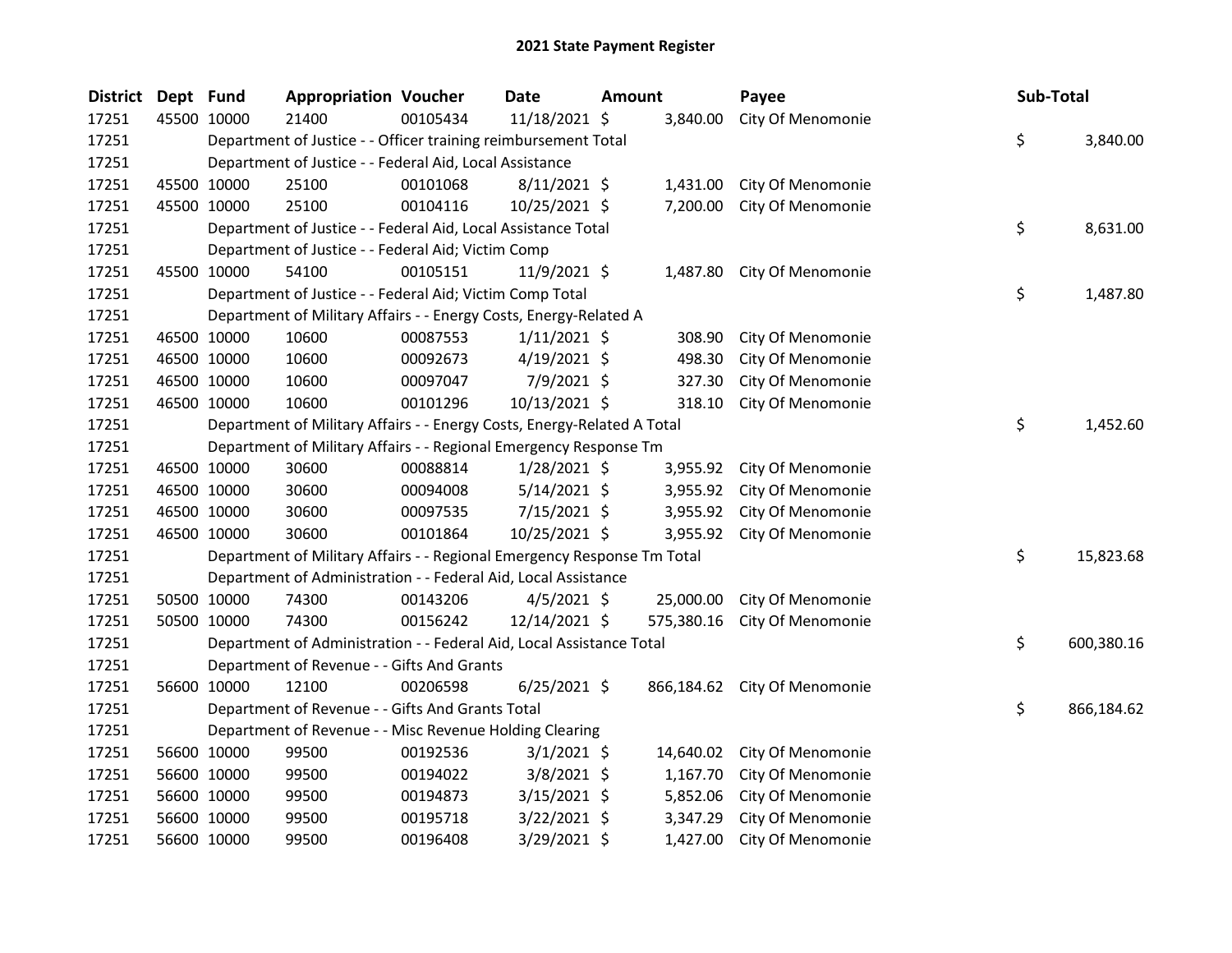| District Dept Fund |             | <b>Appropriation Voucher</b>                                          |          | <b>Date</b>    | <b>Amount</b> |            | Payee                          | Sub-Total |              |
|--------------------|-------------|-----------------------------------------------------------------------|----------|----------------|---------------|------------|--------------------------------|-----------|--------------|
| 17251              | 56600 10000 | 99500                                                                 | 00197150 | 4/5/2021 \$    |               | 596.19     | City Of Menomonie              |           |              |
| 17251              | 56600 10000 | 99500                                                                 | 00198367 | 4/12/2021 \$   |               | 1,811.00   | City Of Menomonie              |           |              |
| 17251              | 56600 10000 | 99500                                                                 | 00199106 | 4/20/2021 \$   |               | 2,678.18   | City Of Menomonie              |           |              |
| 17251              | 56600 10000 | 99500                                                                 | 00199737 | 4/26/2021 \$   |               | 44.00      | City Of Menomonie              |           |              |
| 17251              | 56600 10000 | 99500                                                                 | 00200364 | $5/3/2021$ \$  |               | 834.06     | City Of Menomonie              |           |              |
| 17251              | 56600 10000 | 99500                                                                 | 00201559 | $5/10/2021$ \$ |               | 40.00      | City Of Menomonie              |           |              |
| 17251              | 56600 10000 | 99500                                                                 | 00202188 | $5/17/2021$ \$ |               | 675.67     | City Of Menomonie              |           |              |
| 17251              | 56600 10000 | 99500                                                                 | 00202886 | $5/24/2021$ \$ |               | 1,469.69   | City Of Menomonie              |           |              |
| 17251              | 56600 10000 | 99500                                                                 | 00203615 | $6/1/2021$ \$  |               | 1,116.00   | City Of Menomonie              |           |              |
| 17251              | 56600 10000 | 99500                                                                 | 00205316 | $6/14/2021$ \$ |               | 238.20     | City Of Menomonie              |           |              |
| 17251              | 56600 10000 | 99500                                                                 | 00205823 | $6/21/2021$ \$ |               | 784.08     | City Of Menomonie              |           |              |
| 17251              | 56600 10000 | 99500                                                                 | 00208042 | $6/28/2021$ \$ |               | 196.00     | City Of Menomonie              |           |              |
| 17251              | 56600 10000 | 99500                                                                 | 00212095 | $8/9/2021$ \$  |               | 771.51     | City Of Menomonie              |           |              |
| 17251              | 56600 10000 | 99500                                                                 | 00212617 | 8/16/2021 \$   |               | 54.00      | City Of Menomonie              |           |              |
| 17251              |             | Department of Revenue - - Misc Revenue Holding Clearing Total         |          |                |               |            |                                | \$        | 37,742.65    |
| 17251              |             | Shared Revenue and Tax Relief - - Expenditure Restraint Program       |          |                |               |            |                                |           |              |
| 17251              | 83500 10000 | 10100                                                                 | 00081211 | 7/26/2021 \$   |               | 132,211.03 | City Of Menomonie              |           |              |
| 17251              |             | Shared Revenue and Tax Relief - - Expenditure Restraint Program Total |          |                |               |            |                                | \$        | 132,211.03   |
| 17251              |             | Shared Revenue and Tax Relief - - County And Municipal Aid            |          |                |               |            |                                |           |              |
| 17251              | 83500 10000 | 10500                                                                 | 00081211 | 7/26/2021 \$   |               |            | 476,073.74 City Of Menomonie   |           |              |
| 17251              | 83500 10000 | 10500                                                                 | 00088310 | 11/15/2021 \$  |               |            | 2,637,172.29 City Of Menomonie |           |              |
| 17251              |             | Shared Revenue and Tax Relief - - County And Municipal Aid Total      |          |                |               |            |                                | \$        | 3,113,246.03 |
| 17251              |             | Shared Revenue and Tax Relief - - Exempt Computer Aid                 |          |                |               |            |                                |           |              |
| 17251              | 83500 10000 | 10900                                                                 | 00083852 | 7/26/2021 \$   |               | 43,911.67  | City Of Menomonie              |           |              |
| 17251              | 83500 10000 | 10900                                                                 | 00085748 | 7/26/2021 \$   |               | 11,513.33  | City Of Menomonie              |           |              |
| 17251              |             | Shared Revenue and Tax Relief - - Exempt Computer Aid Total           |          |                |               |            |                                | \$        | 55,425.00    |
| 17251              |             | Shared Revenue and Tax Relief - - Utility Aid                         |          |                |               |            |                                |           |              |
| 17251              | 83500 10000 | 11000                                                                 | 00081211 | 7/26/2021 \$   |               | 16,221.31  | City Of Menomonie              |           |              |
| 17251              | 83500 10000 | 11000                                                                 | 00088310 | 11/15/2021 \$  |               | 107,505.13 | City Of Menomonie              |           |              |
| 17251              |             | Shared Revenue and Tax Relief - - Utility Aid Total                   |          |                |               |            |                                | \$        | 123,726.44   |
| 17251              |             | Shared Revenue and Tax Relief - - Personal Property Aid               |          |                |               |            |                                |           |              |
| 17251              | 83500 10000 | 11100                                                                 | 00077029 | $5/3/2021$ \$  |               | 168,592.57 | City Of Menomonie              |           |              |
| 17251              | 83500 10000 | 11100                                                                 | 00078842 | $5/3/2021$ \$  |               | 16,758.77  | City Of Menomonie              |           |              |
| 17251              |             | Shared Revenue and Tax Relief - - Personal Property Aid Total         |          |                |               |            |                                | \$        | 185,351.34   |